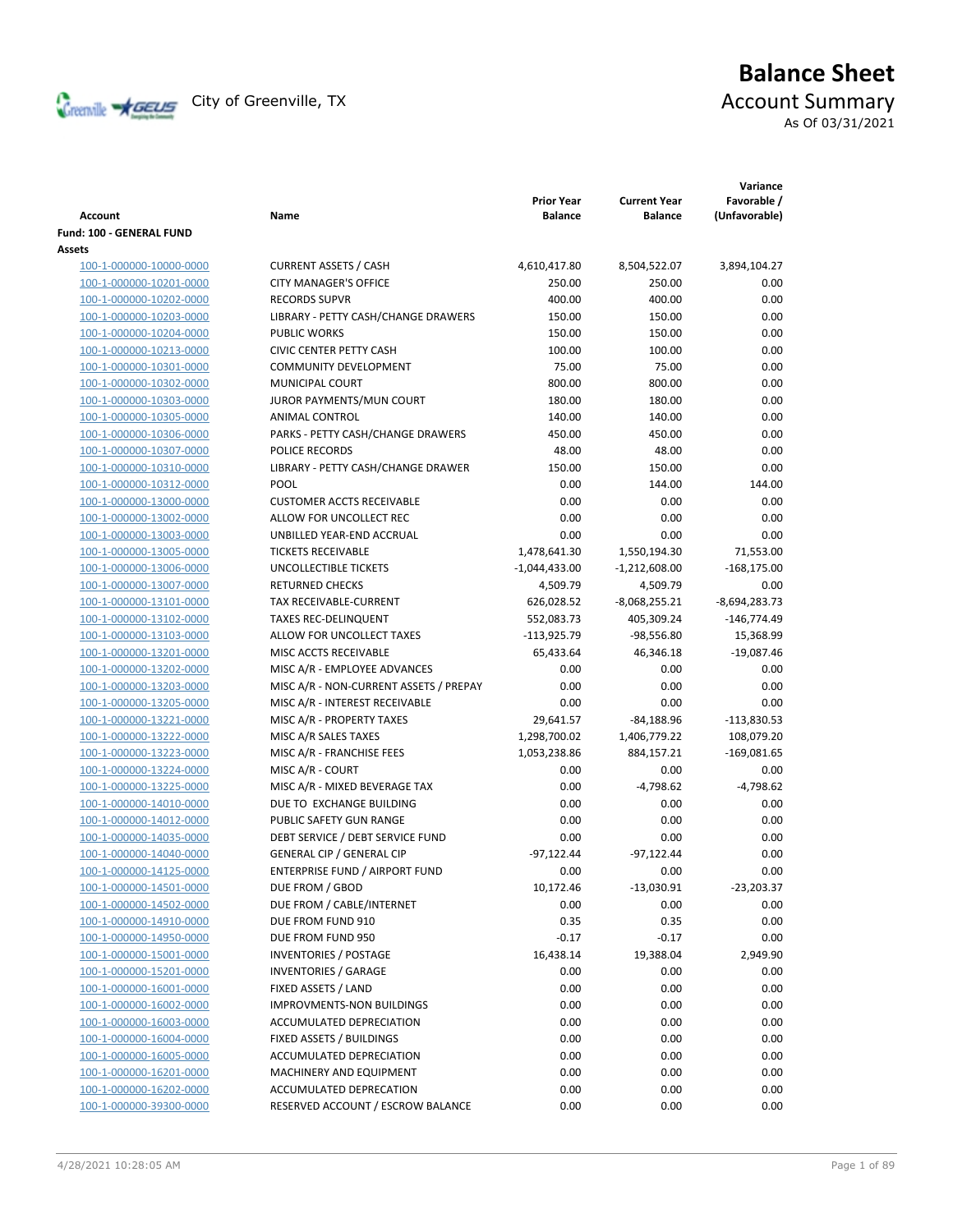**Variance**

|                         |                                             | <b>Prior Year</b> | <b>Current Year</b> | Favorable /   |
|-------------------------|---------------------------------------------|-------------------|---------------------|---------------|
| <b>Account</b>          | Name                                        | <b>Balance</b>    | <b>Balance</b>      | (Unfavorable) |
| 100-1-000000-91030-0000 | 4A-EDC                                      | 0.00              | 0.00                | 0.00          |
| 100-1-000000-91410-0000 | <b>INVENTORY / MATERIALS &amp; SUPPLIES</b> | 0.00              | 0.00                | 0.00          |
| 100-1-000000-91410-0700 | <b>INVENTORY / PAPER STOCK</b>              | 0.00              | 0.00                | 0.00          |
| 100-1-000000-91430-0000 | NON-CURRENT ASSETS / PREPAYMENTS            | 0.00              | 0.00                | 0.00          |
|                         | <b>Total Assets:</b>                        | 8,492,717.78      | 3,245,682.29        | -5,247,035.49 |
|                         |                                             |                   |                     |               |
| Liability               |                                             |                   |                     |               |
| 100-1-000000-20101-0000 | <b>ACCOUNTS PAYABLE</b>                     | 2,394.99          | 3,242.61            | $-847.62$     |
| 100-1-000000-20102-0000 | <b>CREDIT CARD PAYABLE</b>                  | 0.00              | 0.00                | 0.00          |
| 100-1-000000-20103-0000 | <b>ACCRUED ACCOUNTS PAYABLE</b>             | 29,747.75         | 29,747.75           | 0.00          |
| 100-1-000000-20114-0000 | <b>INVESTMENT ADVISORY FEES</b>             | 0.00              | 0.00                | 0.00          |
| 100-1-000000-20115-0000 | PD EMP COMMISSION                           | 563.86            | 1,861.91            | $-1,298.05$   |
| 100-1-000000-20116-0000 | POLICE DONATIONS                            | 3,247.02          | 1,771.16            | 1,475.86      |
| 100-1-000000-20117-0000 | <b>FIRE DONATIONS</b>                       | 10,675.28         | 11,962.68           | $-1,287.40$   |
| 100-1-000000-20118-0000 | <b>COMBAT CHALLENGE</b>                     | 804.06            | 804.06              | 0.00          |
| 100-1-000000-20119-0000 | <b>CEMETERIES DONATIONS</b>                 | 61.79             | 61.79               | 0.00          |
| 100-1-000000-20120-0000 | <b>LIBRARY DONATIONS</b>                    | 8,951.32          | 6,536.76            | 2,414.56      |
| 100-1-000000-20121-0000 | ANIMAL SHELTER DONATIONS                    | 443.57            | 1,468.57            | $-1,025.00$   |
| 100-1-000000-20122-0000 | PARKS DONATIONS                             | 4,704.77          | 13,232.14           | $-8,527.37$   |
| 100-1-000000-20125-0000 | SALES TAX PAYABLE / IN THE CITY             | 5.05              | 55.27               | $-50.22$      |
| 100-1-000000-20127-0000 | STATE COURT COST/FEE PAYB                   | 60,488.80         | 70,401.82           | $-9,913.02$   |
| 100-1-000000-20128-0000 | SEATBELT&CHILD RESTRAINT                    | 8,162.93          | 7,975.85            | 187.08        |
| 100-1-000000-20129-0000 | MUNICIPAL COURT CLEARING                    | 422.30            | 205.10              | 217.20        |
| 100-1-000000-20130-0000 | 3RD PARTY FTA FEE PAYABLE                   | 120.21            | 238.89              | $-118.68$     |
| 100-1-000000-20131-0000 | <b>REFUNDS / OVERPAYMENTS</b>               | $-120.70$         | $-120.70$           | 0.00          |
| 100-1-000000-20132-0000 | <b>COURT COLL AGENCY FEES</b>               | 899.47            | 2,041.11            | $-1,141.64$   |
| 100-1-000000-20136-0000 | <b>ATTORNEY COLLECTION FEES</b>             | 0.00              | 0.00                | 0.00          |
| 100-1-000000-20137-0000 | PLAT FILING FEES PAYABLE                    | 31,894.74         | 34,987.74           | $-3,093.00$   |
| 100-1-000000-20138-0000 | COMMUNITY DEV TRUST ACCT                    | 1,626.94          | 6,237.47            | $-4,610.53$   |
| 100-1-000000-20139-0000 | RETAINAGES PAYABLE                          | 0.00              | 0.00                | 0.00          |
| 100-1-000000-20141-0000 | <b>TELEPHONE CLEARING</b>                   | 5,539.66          | 5,539.66            | 0.00          |
| 100-1-000000-20143-0000 | POLICE PROPERTY ROOM CLEARING               | 12,097.99         | 12,383.96           | $-285.97$     |
| 100-1-000000-20146-0000 | MAIN ST / FARMERS MRKT RESALE               | 9.12              | 162.12              | $-153.00$     |
| 100-1-000000-20147-0000 | YMCA REGISTRATIONS                          | 0.00              | 0.00                | 0.00          |
| 100-1-000000-20155-0000 | MAIN STREET - DONATIONS                     | 17.02             | 17.02               | 0.00          |
| 100-1-000000-20160-0000 | <b>UNAPPLIED CREDIT</b>                     | 0.00              | 0.00                | 0.00          |
| 100-1-000000-20201-0000 | <b>DEFERRED REVENUE</b>                     | 0.00              | 0.00                | 0.00          |
| 100-1-000000-20203-0000 | DEFERRED TAX REVENUE                        | 1,042,509.40      | $-7,782,426.81$     | 8,824,936.21  |
| 100-1-000000-20204-0000 | DEFERRED TICKET REVENUE                     | 361,840.30        | 281,322.30          | 80,518.00     |
| 100-1-000000-21040-0000 | DUE TO / GENERAL CIP FUND                   | 0.00              | 0.00                | 0.00          |
| 100-1-000000-21201-0000 | DUE TO / CENTRAL SERVICE FUND               | 0.00              | 0.00                | 0.00          |
| 100-1-000000-21401-0000 | DUE TO / ELECTRIC OPERATING FUND            | 0.00              | 0.00                | 0.00          |
| 100-1-000000-21506-0000 | DUE TO / 4A-EDC                             | 2,600.34          | 4,394.36            | $-1,794.02$   |
| 100-1-000000-21507-0000 | DUE TO / BOARD OF DEVELOPMENT               | $-6,972.28$       | 279,547.17          | $-286,519.45$ |
| 100-1-000000-22001-0000 | SALARIES PAYABLE                            | 537,713.62        | 536,673.22          | 1,040.40      |
| 100-1-000000-23001-0000 | CAPITAL LEASE PAYABLE                       | 0.00              | 0.00                | 0.00          |
| 100-1-000000-23101-0000 | CAPITAL LEASE PAYABLE                       | 0.00              | 0.00                | 0.00          |
| 100-1-000000-24001-0000 | O/S CHECKS PAYABLE                          | $-11,755.77$      | $-11,755.77$        | 0.00          |
| 100-1-000000-24004-0000 | <b>INTEREST PAYABLE ON DEP</b>              | 0.00              | 0.00                | 0.00          |
| 100-1-000000-24007-0000 | <b>BILLED DEPOSITS SUSPENSE</b>             | 0.00              | 0.00                | 0.00          |
| 100-1-000000-24008-0000 | <b>CUSTOMER DEPOSITS / ANIMAL SHELTER</b>   | 0.00              | 0.00                | 0.00          |
| 100-1-000000-24009-0000 | LIBRARY MEETING ROOM DEPOSITS               | 616.20            | 616.20              | 0.00          |
| 100-1-000000-24010-0000 | <b>CIVIC CENTER DEPOSITS</b>                | 0.00              | 0.00                | 0.00          |
| 100-1-000000-24011-0000 | <b>AUDITORIUM DEPOSITS</b>                  | 0.00              | 0.00                | 0.00          |
| 100-1-000000-26001-0000 | <b>COMPENSATED ABSENCES PAY</b>             | 0.00              | 0.00                | 0.00          |
| 100-1-000000-29000-0000 | MISC LIABILITY - GREENVILLE ENERGY LLC      | 0.00              | 0.00                | 0.00          |
| 100-1-000000-29001-0000 | RESALE                                      | 0.00              | 0.00                | 0.00          |
| 100-1-000000-29300-0000 | <b>ENCUMBRANCE SUMMARY</b>                  | 0.00              | 0.00                | 0.00          |
| 100-1-000000-29400-0000 | RESERVED ACCOUNT / ENCUMBRANCES             | 0.00              | 0.00                | 0.00          |
|                         |                                             |                   |                     |               |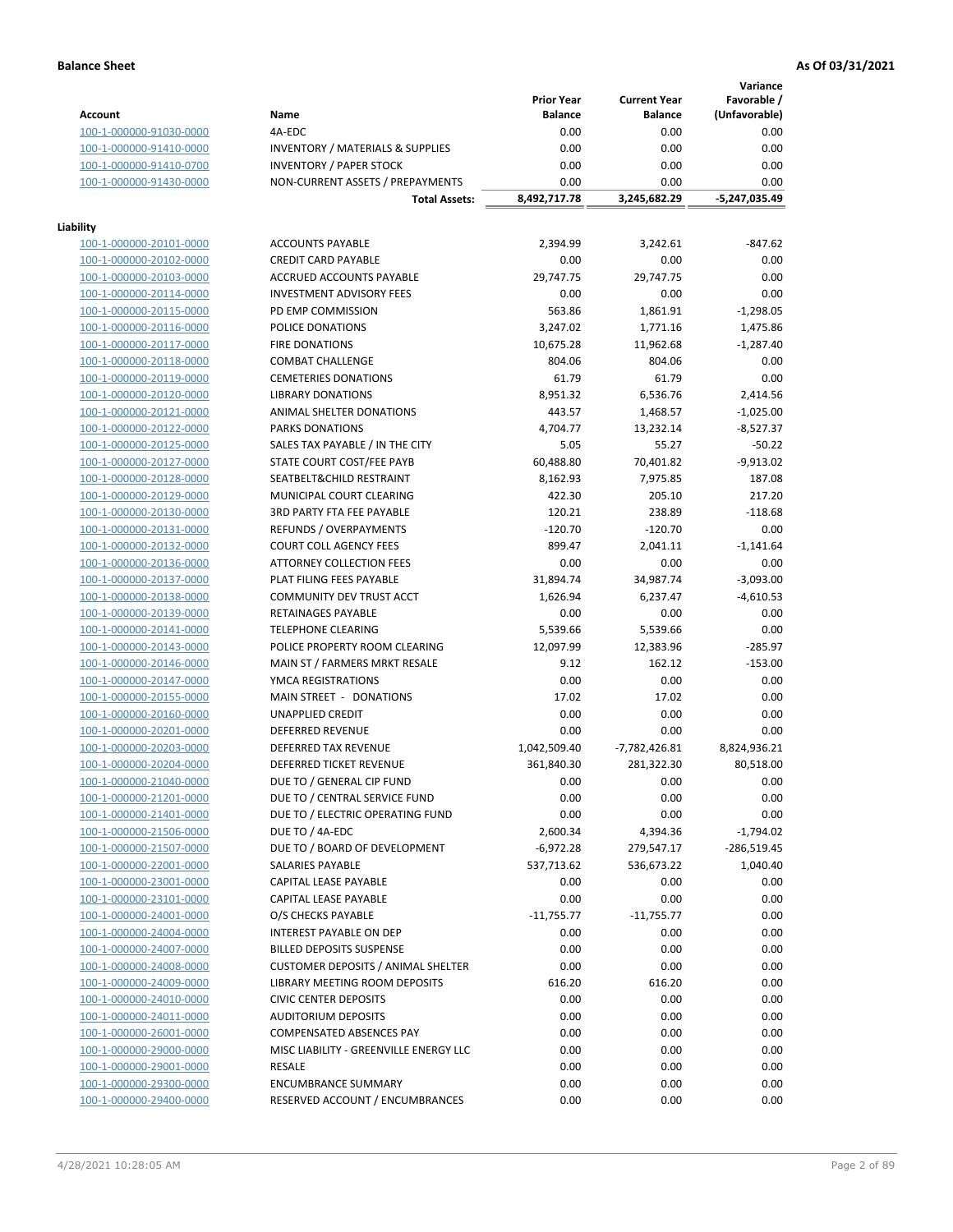| <b>Account</b>                        | Name                                                     | <b>Prior Year</b><br><b>Balance</b> | <b>Current Year</b><br><b>Balance</b> | Variance<br>Favorable /<br>(Unfavorable) |
|---------------------------------------|----------------------------------------------------------|-------------------------------------|---------------------------------------|------------------------------------------|
| 100-1-000000-29400-0900               | RESERVED ACCOUNT / ENCUMBRANCES                          | 0.00                                | 0.00                                  | 0.00                                     |
| 100-1-000000-92190-1202               | <b>LABORATORY CLEARING</b>                               | 0.00                                | 0.00                                  | 0.00                                     |
| 100-1-000000-92191-0000               | <b>SPONSORS - PARKS</b>                                  | 0.00                                | 0.00                                  | 0.00                                     |
| 100-1-000000-92200-0000               | MISCELLANEOUS LIABILITIES                                | 0.00                                | 0.00                                  | 0.00                                     |
| 100-1-000000-92270-1600               | <b>CREDIT CARD FEES PAYABLE</b>                          | 0.00                                | 0.00                                  | 0.00                                     |
|                                       | <b>Total Liability:</b>                                  | 2,109,309.75                        | $-6,480,814.59$                       | 8,590,124.34                             |
| <b>Equity</b>                         |                                                          |                                     |                                       |                                          |
| 100-1-000000-39000-0000               | UNRESERVED-FUND BALANCE                                  | 4,083,455.28                        | 4,344,744.52                          | 261,289.24                               |
|                                       | <b>Total Beginning Equity:</b>                           | 4,083,455.28                        | 4,344,744.52                          | 261,289.24                               |
| <b>Total Revenue</b>                  |                                                          | 15,167,552.97                       | 19,145,042.60                         | 3,977,489.63                             |
| <b>Total Expense</b>                  |                                                          | 12,867,600.06                       | 13,763,290.08                         | $-895,690.02$                            |
| <b>Revenues Over/(Under) Expenses</b> |                                                          | 2,299,952.91                        | 5,381,752.52                          | 3,081,799.61                             |
|                                       | <b>Total Equity and Current Surplus (Deficit):</b>       | 6,383,408.19                        | 9,726,497.04                          | 3,343,088.85                             |
|                                       | Total Liabilities, Equity and Current Surplus (Deficit): | 8,492,717.94                        | 3,245,682.45                          | $-5,247,035.49$                          |
|                                       | *** FUND 100 OUT OF BALANCE ***                          | $-0.16$                             | $-0.16$                               | 0.00                                     |

**\*\*\*Warning: Account Authorization is turned on. Please run the Unauthorized Account Listing Report to see if you are out of balance due to missing accounts \*\*\***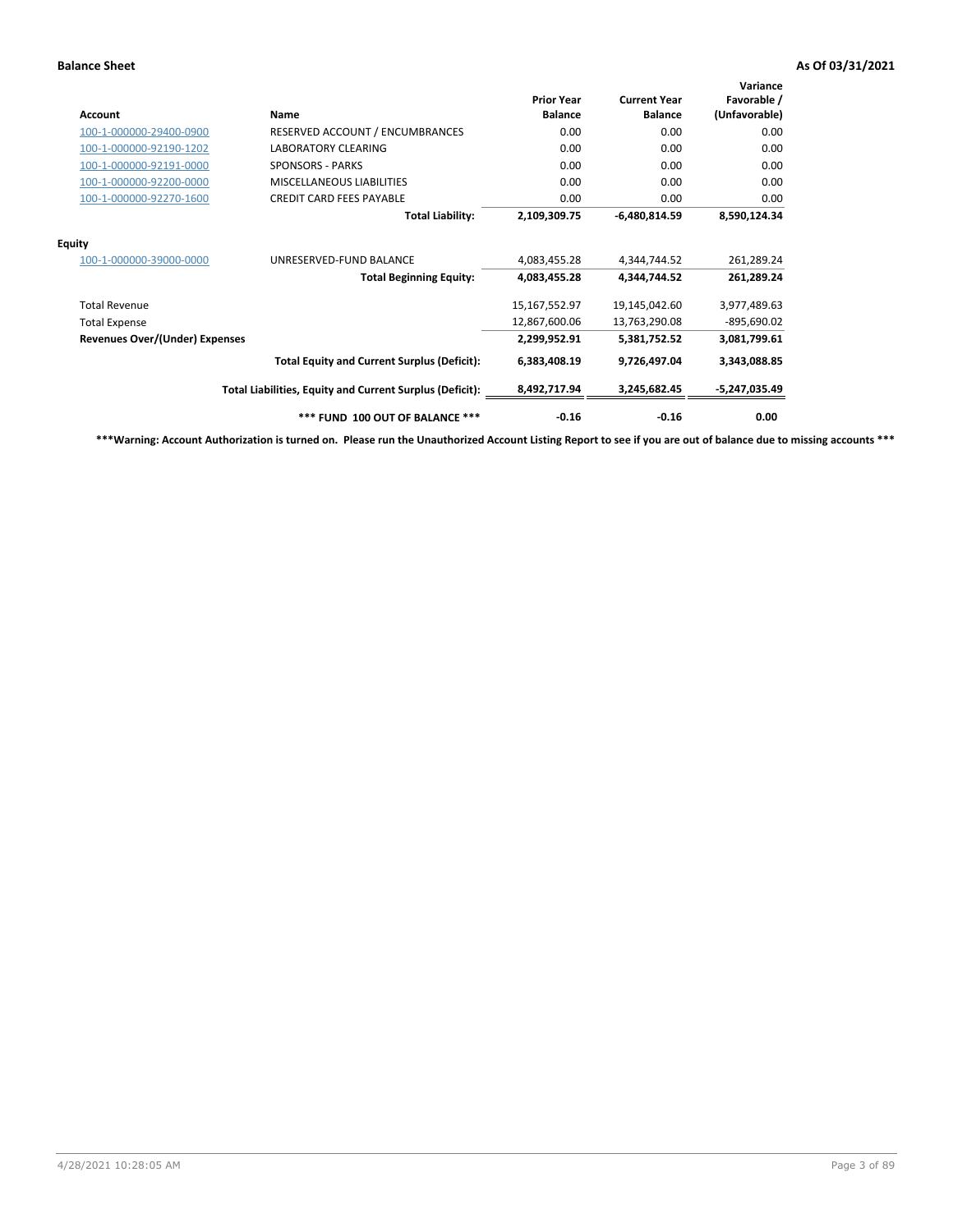| Account                                                   | Name                                                     | <b>Prior Year</b><br><b>Balance</b> | <b>Current Year</b><br><b>Balance</b> | Variance<br>Favorable /<br>(Unfavorable) |
|-----------------------------------------------------------|----------------------------------------------------------|-------------------------------------|---------------------------------------|------------------------------------------|
| <b>Fund: 101 - MUNICIPAL COURT BUILDING SECURITY FEES</b> |                                                          |                                     |                                       |                                          |
| Assets                                                    |                                                          |                                     |                                       |                                          |
| 101-1-000000-10000-0000                                   | <b>CURRENT ASSETS / CASH</b>                             | 67,592.92                           | 73,541.25                             | 5,948.33                                 |
| 101-1-000000-13201-0000                                   | MISC ACCTS RECEIVABLE                                    | 0.00                                | 0.00                                  | 0.00                                     |
| 101-1-000000-13203-0000                                   | NON-CURRENT ASSETS / PREPAYMENTS                         | 0.00                                | 0.00                                  | 0.00                                     |
| 101-1-000000-13205-0000                                   | <b>INTEREST RECEIVABLE</b>                               | 0.00                                | 0.00                                  | 0.00                                     |
|                                                           | <b>Total Assets:</b>                                     | 67,592.92                           | 73,541.25                             | 5,948.33                                 |
| Liability                                                 |                                                          |                                     |                                       |                                          |
| 101-1-000000-20101-0000                                   | <b>ACCOUNTS PAYABLE</b>                                  | 0.00                                | 0.00                                  | 0.00                                     |
| 101-1-000000-20102-0000                                   | <b>CREDIT CARD PAYABLE</b>                               | 0.00                                | 0.00                                  | 0.00                                     |
| 101-1-000000-20103-0000                                   | ACCRUED ACCOUNTS PAYABLE                                 | 0.00                                | 0.00                                  | 0.00                                     |
| 101-1-000000-29300-0000                                   | <b>ENCUMBRANCE SUMMARY</b>                               | 0.00                                | 0.00                                  | 0.00                                     |
| 101-1-000000-29400-0000                                   | RESERVED ACCOUNT / ENCUMBRANCES                          | 0.00                                | 0.00                                  | 0.00                                     |
|                                                           | <b>Total Liability:</b>                                  | 0.00                                | 0.00                                  | 0.00                                     |
| <b>Equity</b>                                             |                                                          |                                     |                                       |                                          |
| 101-1-000000-39000-0000                                   | UNRESERVED-FUND BALANCE                                  | 64,432.67                           | 70,549.17                             | 6,116.50                                 |
|                                                           | <b>Total Beginning Equity:</b>                           | 64,432.67                           | 70,549.17                             | 6,116.50                                 |
| <b>Total Revenue</b>                                      |                                                          | 3,154.72                            | 2,999.58                              | $-155.14$                                |
| <b>Total Expense</b>                                      |                                                          | $-5.53$                             | 7.50                                  | $-13.03$                                 |
| <b>Revenues Over/(Under) Expenses</b>                     |                                                          | 3.160.25                            | 2.992.08                              | $-168.17$                                |
|                                                           | <b>Total Equity and Current Surplus (Deficit):</b>       | 67,592.92                           | 73,541.25                             | 5,948.33                                 |
|                                                           | Total Liabilities, Equity and Current Surplus (Deficit): | 67,592.92                           | 73,541.25                             | 5,948.33                                 |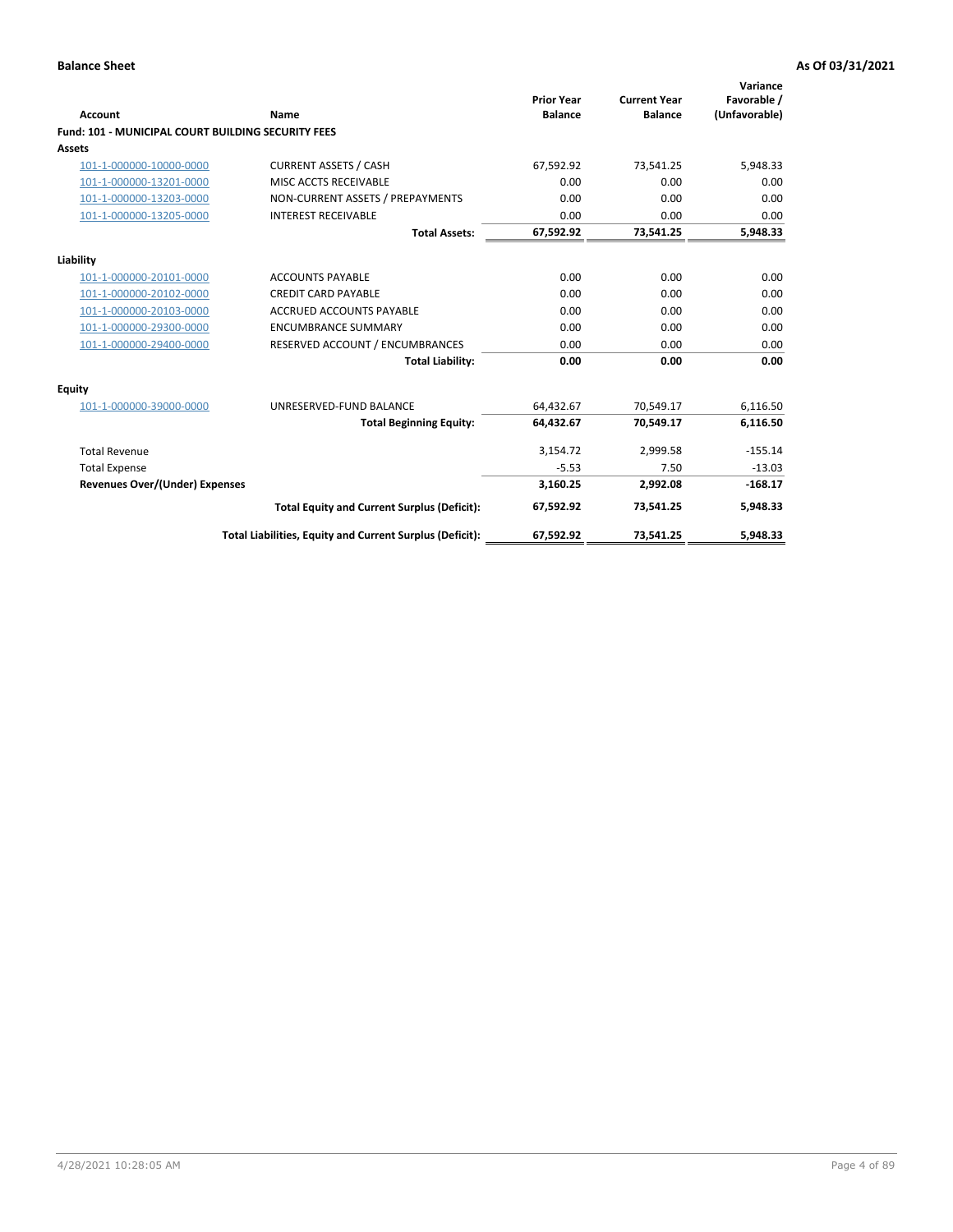| Account                                      | Name                                                     | <b>Prior Year</b><br><b>Balance</b> | <b>Current Year</b><br><b>Balance</b> | Variance<br>Favorable /<br>(Unfavorable) |
|----------------------------------------------|----------------------------------------------------------|-------------------------------------|---------------------------------------|------------------------------------------|
| <b>Fund: 102 - MUNICIPAL COURT TECH FUND</b> |                                                          |                                     |                                       |                                          |
| Assets                                       |                                                          |                                     |                                       |                                          |
| 102-1-000000-10000-0000                      | <b>CURRENT ASSETS / CASH</b>                             | 46,607.02                           | 51,758.29                             | 5,151.27                                 |
| 102-1-000000-13201-0000                      | MISC ACCTS RECEIVABLE                                    | 0.00                                | 0.00                                  | 0.00                                     |
|                                              | <b>Total Assets:</b>                                     | 46,607.02                           | 51,758.29                             | 5,151.27                                 |
| Liability                                    |                                                          |                                     |                                       |                                          |
| 102-1-000000-20101-0000                      | <b>ACCOUNTS PAYABLE</b>                                  | 0.00                                | 0.00                                  | 0.00                                     |
| 102-1-000000-20102-0000                      | <b>CREDIT CARD PAYABLE</b>                               | 0.00                                | 0.00                                  | 0.00                                     |
| 102-1-000000-20103-0000                      | <b>ACCRUED ACCOUNTS PAYABLE</b>                          | 0.00                                | 0.00                                  | 0.00                                     |
| 102-1-000000-23001-0000                      | CAPITAL LEASE PAYABLE                                    | 0.00                                | 0.00                                  | 0.00                                     |
| 102-1-000000-23101-0000                      | <b>CAPITAL LEASE PAYABLE</b>                             | 0.00                                | 0.00                                  | 0.00                                     |
| 102-1-000000-29300-0000                      | <b>ENCUMBRANCE SUMMARY</b>                               | 0.00                                | 0.00                                  | 0.00                                     |
| 102-1-000000-29400-0000                      | RESERVED ACCOUNT / ENCUMBRANCES                          | 0.00                                | 0.00                                  | 0.00                                     |
|                                              | <b>Total Liability:</b>                                  | 0.00                                | 0.00                                  | 0.00                                     |
| Equity                                       |                                                          |                                     |                                       |                                          |
| 102-1-000000-39000-0000                      | UNRESERVED-FUND BALANCE                                  | 43,106.37                           | 49,180.51                             | 6,074.14                                 |
|                                              | <b>Total Beginning Equity:</b>                           | 43,106.37                           | 49,180.51                             | 6,074.14                                 |
| <b>Total Revenue</b>                         |                                                          | 3,507.09                            | 2,583.02                              | $-924.07$                                |
| <b>Total Expense</b>                         |                                                          | 6.44                                | 5.24                                  | 1.20                                     |
| Revenues Over/(Under) Expenses               |                                                          | 3,500.65                            | 2,577.78                              | $-922.87$                                |
|                                              | <b>Total Equity and Current Surplus (Deficit):</b>       | 46,607.02                           | 51,758.29                             | 5,151.27                                 |
|                                              | Total Liabilities, Equity and Current Surplus (Deficit): | 46,607.02                           | 51,758.29                             | 5,151.27                                 |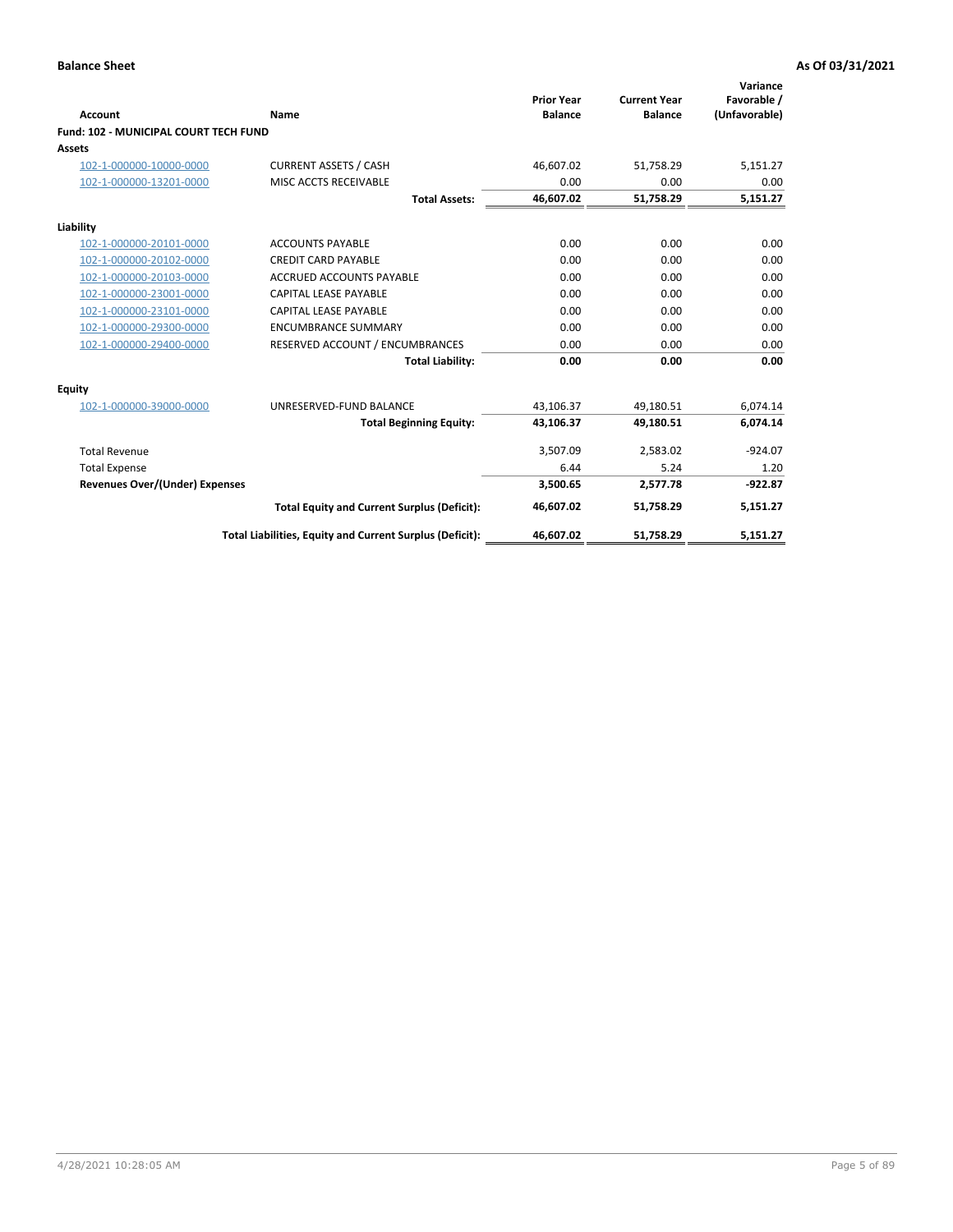| <b>Account</b>                                       | Name                                                     | <b>Prior Year</b><br><b>Balance</b> | <b>Current Year</b><br><b>Balance</b> | Variance<br>Favorable /<br>(Unfavorable) |
|------------------------------------------------------|----------------------------------------------------------|-------------------------------------|---------------------------------------|------------------------------------------|
| <b>Fund: 103 - MUNICIPAL COURT CHILD SAFETY FUND</b> |                                                          |                                     |                                       |                                          |
| <b>Assets</b>                                        |                                                          |                                     |                                       |                                          |
| 103-1-000000-10000-0000                              | <b>CURRENT ASSETS / CASH</b>                             | 14.192.54                           | 7.706.88                              | $-6,485.66$                              |
| 103-1-000000-13201-0000                              | MISC ACCTS RECEIVABLE                                    | 0.00                                | 0.00                                  | 0.00                                     |
| 103-1-000000-13203-0000                              | NON-CURRENT ASSETS / PREPAYMENTS                         | 0.00                                | 0.00                                  | 0.00                                     |
| 103-1-000000-13205-0000                              | <b>INTEREST RECEIVABLE</b>                               | 0.00                                | 0.00                                  | 0.00                                     |
|                                                      | <b>Total Assets:</b>                                     | 14,192.54                           | 7,706.88                              | $-6,485.66$                              |
| Liability                                            |                                                          |                                     |                                       |                                          |
| 103-1-000000-20101-0000                              | <b>ACCOUNTS PAYABLE</b>                                  | 0.00                                | 0.00                                  | 0.00                                     |
| 103-1-000000-20103-0000                              | <b>ACCRUED ACCOUNTS PAYABLE</b>                          | 0.00                                | 0.00                                  | 0.00                                     |
|                                                      | <b>Total Liability:</b>                                  | 0.00                                | 0.00                                  | 0.00                                     |
| Equity                                               |                                                          |                                     |                                       |                                          |
| 103-1-000000-39000-0000                              | UNRESERVED-FUND BALANCE                                  | 20,596.63                           | 7,653.31                              | $-12,943.32$                             |
|                                                      | <b>Total Beginning Equity:</b>                           | 20,596.63                           | 7,653.31                              | $-12.943.32$                             |
| <b>Total Revenue</b>                                 |                                                          | 7,120.63                            | 6,212.19                              | $-908.44$                                |
| <b>Total Expense</b>                                 |                                                          | 13,524.72                           | 6,158.62                              | 7,366.10                                 |
| <b>Revenues Over/(Under) Expenses</b>                |                                                          | $-6,404.09$                         | 53.57                                 | 6,457.66                                 |
|                                                      | <b>Total Equity and Current Surplus (Deficit):</b>       | 14,192.54                           | 7,706.88                              | $-6,485.66$                              |
|                                                      | Total Liabilities, Equity and Current Surplus (Deficit): | 14,192.54                           | 7,706.88                              | $-6,485.66$                              |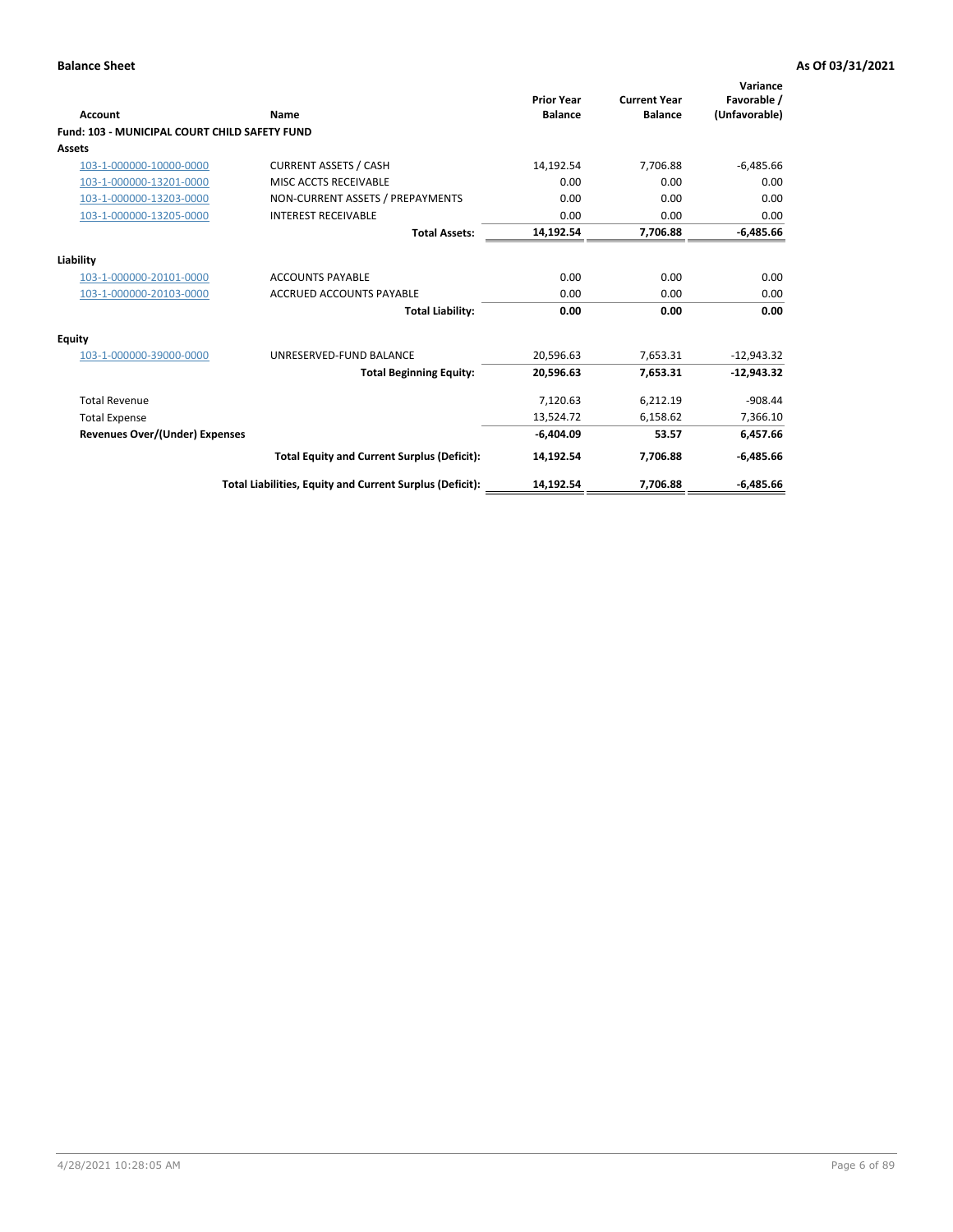|                                           |                                                            |                                     |                                       | Variance                     |
|-------------------------------------------|------------------------------------------------------------|-------------------------------------|---------------------------------------|------------------------------|
| <b>Account</b>                            | Name                                                       | <b>Prior Year</b><br><b>Balance</b> | <b>Current Year</b><br><b>Balance</b> | Favorable /<br>(Unfavorable) |
| <b>Fund: 110 - EXCHANGE BUILDING FUND</b> |                                                            |                                     |                                       |                              |
| Assets                                    |                                                            |                                     |                                       |                              |
| 110-1-000000-10000-0000                   | <b>CURRENT ASSETS / CASH</b>                               | -533,047.91                         | $-533,047.91$                         | 0.00                         |
| 110-1-000000-13201-0000                   | MISC ACCTS RECEIVABLE                                      | 0.00                                | 0.00                                  | 0.00                         |
| 110-1-000000-13203-0000                   | NON-CURRENT ASSETS / PREPAYMENTS                           | 0.00                                | 0.00                                  | 0.00                         |
| 110-1-000000-13205-0000                   | <b>INTEREST RECEIVABLE</b>                                 | 0.00                                | 0.00                                  | 0.00                         |
| 110-1-000000-14100-0000                   | DUE FROM FUND 100                                          | 0.00                                | 0.00                                  | 0.00                         |
| 110-1-000000-16001-0000                   | FIXED ASSETS / LAND                                        | 0.00                                | 0.00                                  | 0.00                         |
| 110-1-000000-16002-0000                   | <b>IMPROVMENTS-NON BUILDINGS</b>                           | 0.00                                | 0.00                                  | 0.00                         |
| 110-1-000000-16003-0000                   | ACCUMULATED DEPRECIATION                                   | 0.00                                | 0.00                                  | 0.00                         |
| 110-1-000000-16004-0000                   | FIXED ASSETS / BUILDINGS                                   | 0.00                                | 0.00                                  | 0.00                         |
| 110-1-000000-16005-0000                   | ACCUMULATED DEPRECIATION                                   | 0.00                                | 0.00                                  | 0.00                         |
| 110-1-000000-16201-0000                   | <b>MACHINERY AND EQUIPMENT</b>                             | 0.00                                | 0.00                                  | 0.00                         |
| 110-1-000000-16202-0000                   | ACCUMULATED DEPRECATION                                    | 0.00                                | 0.00                                  | 0.00                         |
| 110-1-000000-16301-0000                   | FIXED ASSETS / C W I P                                     | 0.00                                | 0.00                                  | 0.00                         |
|                                           | <b>Total Assets:</b>                                       | $-533,047.91$                       | -533,047.91                           | 0.00                         |
| Liability                                 |                                                            |                                     |                                       |                              |
| 110-1-000000-20101-0000                   | <b>ACCOUNTS PAYABLE</b>                                    | 0.00                                | 0.00                                  | 0.00                         |
| 110-1-000000-20102-0000                   | <b>CREDIT CARD PAYABLE</b>                                 | 0.00                                | 0.00                                  | 0.00                         |
| 110-1-000000-20103-0000                   | ACCRUED ACCOUNTS PAYABLE                                   | 0.00                                | 0.00                                  | 0.00                         |
| 110-1-000000-20109-0000                   | MISCELLANEOUS LIABILITIES                                  | 0.00                                | 0.00                                  | 0.00                         |
| 110-1-000000-20110-0000                   | REVENUE BONDS PAYABLE                                      | 0.00                                | 0.00                                  | 0.00                         |
| 110-1-000000-20112-0000                   | <b>ACCRUED INTEREST PAYABLE</b>                            | 0.00                                | 0.00                                  | 0.00                         |
| 110-1-000000-20141-0000                   | <b>TELEPHONE CLEARING</b>                                  | 0.00                                | 0.00                                  | 0.00                         |
| 110-1-000000-20160-0000                   | <b>UNAPPLIED CREDIT</b>                                    | 0.00                                | 0.00                                  | 0.00                         |
| 110-1-000000-20201-0000                   | <b>DEFERRED REVENUE</b>                                    | 0.00                                | 0.00                                  | 0.00                         |
| 110-1-000000-21001-0000                   | <b>GENERAL FUND / GENERAL FUND</b>                         | 0.00                                | 0.00                                  | 0.00                         |
| 110-1-000000-22001-0000                   | SALARIES PAYABLE                                           | 0.00                                | 0.00                                  | 0.00                         |
| 110-1-000000-22002-0000                   | <b>VACATION/SICK PAYABLE</b>                               | 0.00                                | 0.00                                  | 0.00                         |
| 110-1-000000-26001-0000                   | <b>OBLIG FOR COMP ABSENCES</b>                             | 0.00                                | 0.00                                  | 0.00                         |
| 110-1-000000-26102-0000                   | REVENUE BONDS PAYABLE                                      | 0.00                                | 0.00                                  | 0.00                         |
| 110-1-000000-27001-0000                   | <b>CONTRIBUTED CAPITAL</b>                                 | 0.00                                | 0.00                                  | 0.00                         |
| 110-1-000000-29300-0000                   | <b>ENCUMBRANCE SUMMARY</b>                                 | 0.00                                | 0.00                                  | 0.00                         |
| 110-1-000000-29400-0100                   | RESERVED ACCOUNT / ENCUMBRANCES                            | 0.00                                | 0.00                                  | 0.00                         |
|                                           | <b>Total Liability:</b>                                    | 0.00                                | 0.00                                  | 0.00                         |
|                                           |                                                            |                                     |                                       |                              |
| <b>Equity</b>                             | UNRESERVED-FUND BALANCE                                    | 0.00                                | 0.00                                  | 0.00                         |
| 110-1-000000-39000-0000                   |                                                            | $-533,047.91$                       |                                       |                              |
| <u>110-1-000000-39100-0000</u>            | UNRESERVED-RET. EARNINGS<br><b>Total Beginning Equity:</b> | -533,047.91                         | -533,047.91<br>-533,047.91            | 0.00<br>0.00                 |
|                                           |                                                            |                                     |                                       |                              |
| <b>Total Revenue</b>                      |                                                            | 0.00                                | 0.00                                  | 0.00                         |
| <b>Total Expense</b>                      |                                                            | 0.00                                | 0.00                                  | 0.00                         |
| <b>Revenues Over/(Under) Expenses</b>     |                                                            | 0.00                                | 0.00                                  | 0.00                         |
|                                           | <b>Total Equity and Current Surplus (Deficit):</b>         | -533,047.91                         | -533,047.91                           | 0.00                         |
|                                           | Total Liabilities, Equity and Current Surplus (Deficit):   | -533,047.91                         | -533,047.91                           | 0.00                         |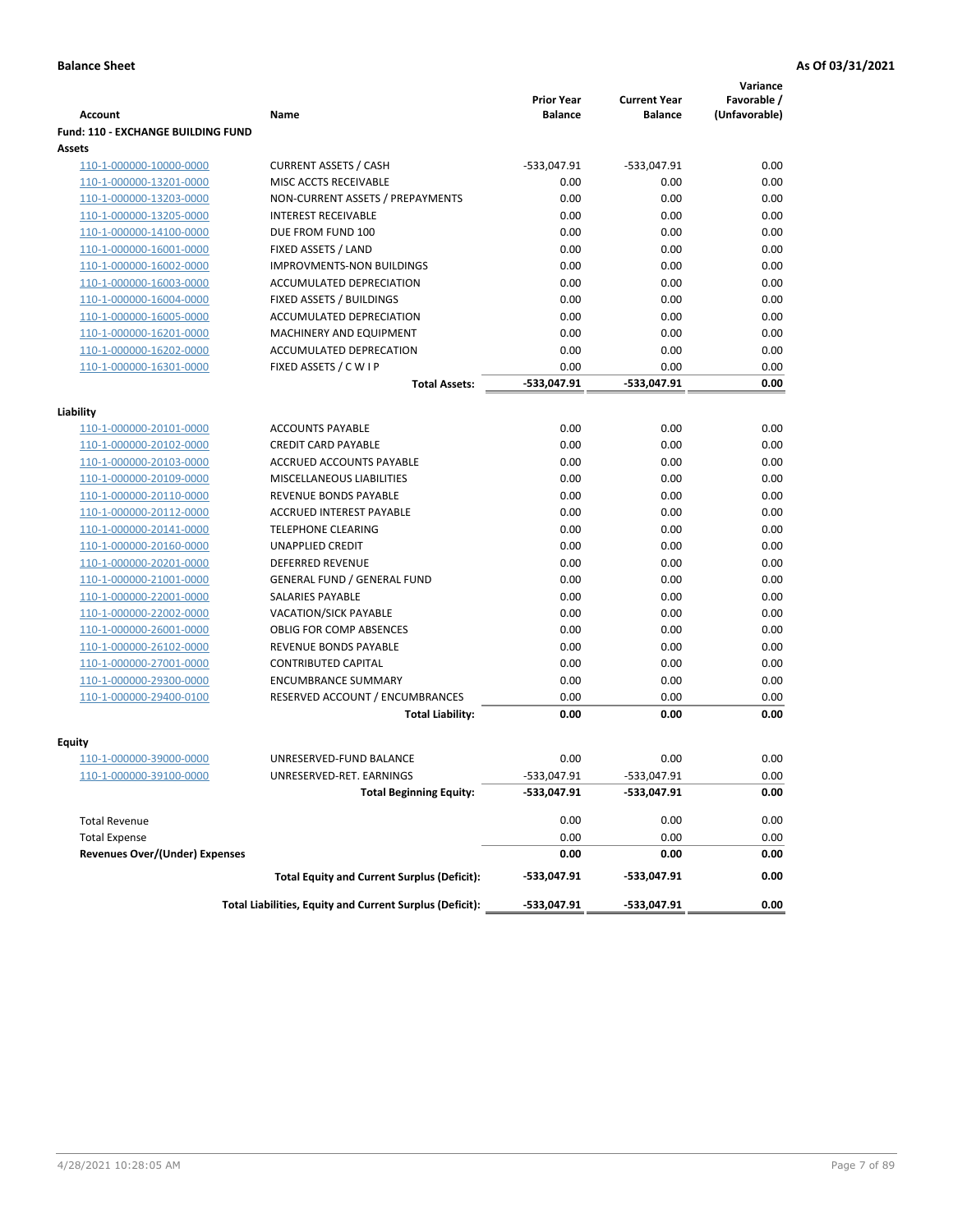| <b>Account</b>                                | Name                                                     | <b>Prior Year</b><br><b>Balance</b> | <b>Current Year</b><br><b>Balance</b> | Variance<br>Favorable /<br>(Unfavorable) |
|-----------------------------------------------|----------------------------------------------------------|-------------------------------------|---------------------------------------|------------------------------------------|
| <b>Fund: 111 - RECREATION ACTIVITIES FUND</b> |                                                          |                                     |                                       |                                          |
| Assets                                        |                                                          |                                     |                                       |                                          |
| 111-1-000000-10000-0000                       | <b>CURRENT ASSETS / CASH</b>                             | $-62,597.78$                        | $-101,667.93$                         | $-39,070.15$                             |
| 111-1-000000-10313-0000                       | <b>CHANGE DRAWER - PARK CONCESSIONS</b>                  | 0.00                                | 0.00                                  | 0.00                                     |
| 111-1-000000-13201-0000                       | MISC ACCTS RECEIVABLE                                    | 0.00                                | 0.00                                  | 0.00                                     |
| 111-1-000000-13205-0000                       | <b>INTEREST RECEIVABLE</b>                               | 0.00                                | 0.00                                  | 0.00                                     |
|                                               | <b>Total Assets:</b>                                     | $-62,597.78$                        | $-101,667.93$                         | $-39,070.15$                             |
| Liability                                     |                                                          |                                     |                                       |                                          |
| 111-1-000000-20101-0000                       | <b>ACCOUNTS PAYABLE</b>                                  | 0.00                                | 0.00                                  | 0.00                                     |
| 111-1-000000-20102-0000                       | <b>CREDIT CARD PAYABLE</b>                               | 0.00                                | 0.00                                  | 0.00                                     |
| 111-1-000000-20103-0000                       | ACCRUED ACCOUNTS PAYABLE                                 | 0.00                                | 0.00                                  | 0.00                                     |
| 111-1-000000-20125-0000                       | SALES TAX PAYABLE / IN THE CITY                          | 97.85                               | 1,596.56                              | $-1,498.71$                              |
| 111-1-000000-20160-0000                       | <b>UNAPPLIED CREDIT</b>                                  | 0.00                                | 0.00                                  | 0.00                                     |
| 111-1-000000-20201-0000                       | <b>DEFERRED REVENUE</b>                                  | 0.00                                | 0.00                                  | 0.00                                     |
| 111-1-000000-22001-0000                       | <b>SALARIES PAYABLE</b>                                  | 155.91                              | 155.91                                | 0.00                                     |
| 111-1-000000-29300-0000                       | <b>ENCUMBRANCE SUMMARY</b>                               | 0.00                                | 0.00                                  | 0.00                                     |
| 111-1-000000-29400-0100                       | RESERVED ACCOUNT / ENCUMBRANCES                          | 0.00                                | 0.00                                  | 0.00                                     |
|                                               | <b>Total Liability:</b>                                  | 253.76                              | 1,752.47                              | $-1,498.71$                              |
| Equity                                        |                                                          |                                     |                                       |                                          |
| 111-1-000000-39000-0000                       | UNRESERVED-FUND BALANCE                                  | $-28,173.50$                        | $-121,231.77$                         | $-93,058.27$                             |
| 111-1-000000-39100-0000                       | UNRESERVED-RET. EARNINGS                                 | 0.00                                | 0.00                                  | 0.00                                     |
|                                               | <b>Total Beginning Equity:</b>                           | $-28,173.50$                        | $-121,231.77$                         | $-93,058.27$                             |
| <b>Total Revenue</b>                          |                                                          | 68,206.49                           | 65,139.66                             | $-3,066.83$                              |
| <b>Total Expense</b>                          |                                                          | 102,884.53                          | 47,328.29                             | 55,556.24                                |
| <b>Revenues Over/(Under) Expenses</b>         |                                                          | $-34,678.04$                        | 17,811.37                             | 52,489.41                                |
|                                               | <b>Total Equity and Current Surplus (Deficit):</b>       | $-62,851.54$                        | $-103,420.40$                         | $-40,568.86$                             |
|                                               | Total Liabilities, Equity and Current Surplus (Deficit): | $-62,597.78$                        | $-101,667.93$                         | $-39,070.15$                             |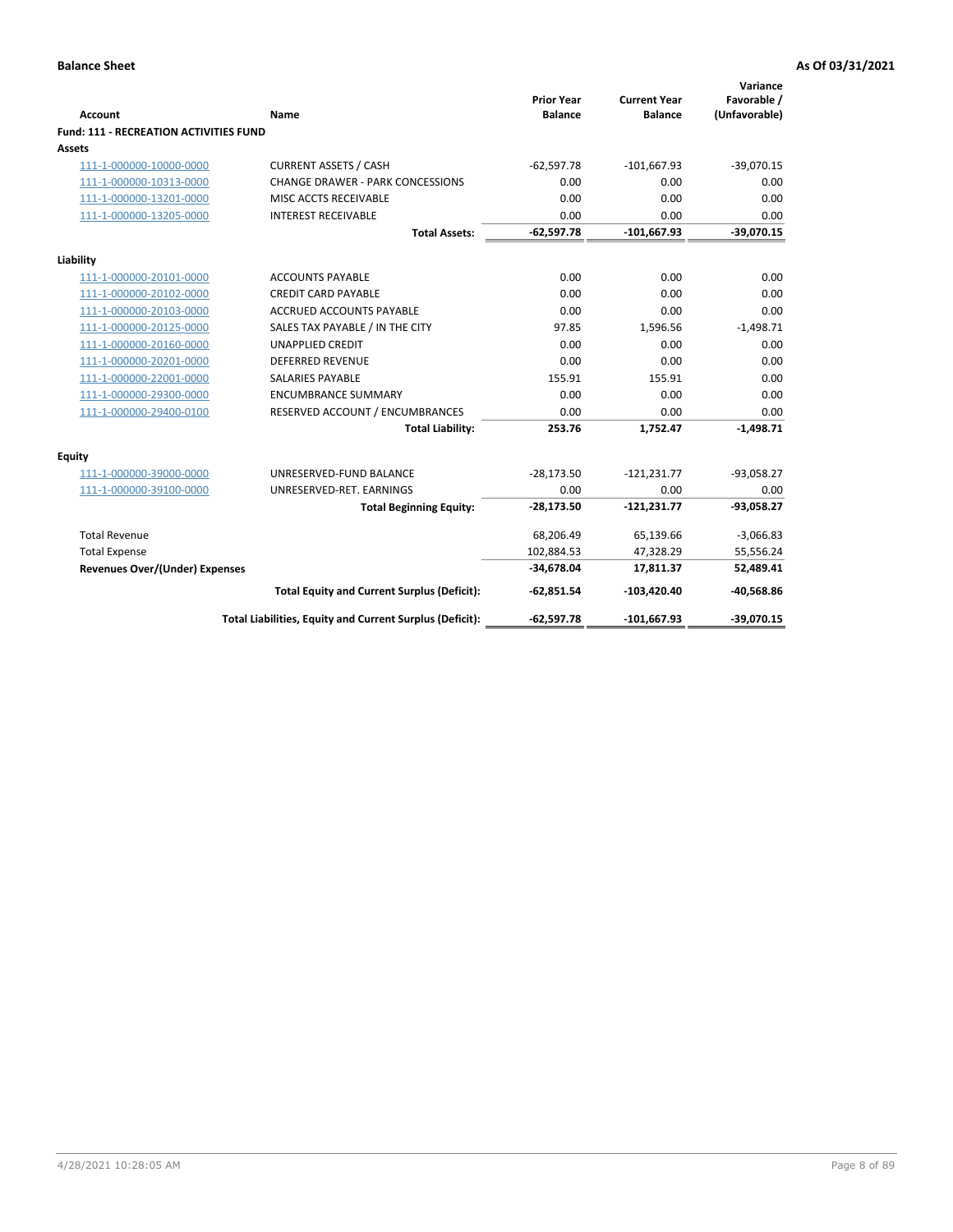| <b>Account</b>                        | Name                                                     | <b>Prior Year</b><br><b>Balance</b> | <b>Current Year</b><br><b>Balance</b> | Variance<br>Favorable /<br>(Unfavorable) |
|---------------------------------------|----------------------------------------------------------|-------------------------------------|---------------------------------------|------------------------------------------|
| Fund: 112 - GUN RANGE FUND            |                                                          |                                     |                                       |                                          |
| <b>Assets</b>                         |                                                          |                                     |                                       |                                          |
| 112-1-000000-10000-0000               | <b>CURRENT ASSETS / CASH</b>                             | 1,212.82                            | 1,243.68                              | 30.86                                    |
| 112-1-000000-13201-0000               | MISC ACCTS RECEIVABLE                                    | 0.00                                | 0.00                                  | 0.00                                     |
|                                       | <b>Total Assets:</b>                                     | 1,212.82                            | 1,243.68                              | 30.86                                    |
| Liability                             |                                                          |                                     |                                       |                                          |
| 112-1-000000-20101-0000               | <b>ACCOUNTS PAYABLE</b>                                  | 0.00                                | 0.00                                  | 0.00                                     |
| 112-1-000000-20103-0000               | <b>ACCRUED ACCOUNTS PAYABLE</b>                          | 0.00                                | 0.00                                  | 0.00                                     |
| 112-1-000000-20160-0000               | <b>UNAPPLIED CREDIT</b>                                  | 0.00                                | 0.00                                  | 0.00                                     |
| 112-1-000000-21001-0000               | <b>GENERAL FUND / GENERAL FUND</b>                       | 0.00                                | 0.00                                  | 0.00                                     |
| 112-1-000000-29300-0000               | <b>ENCUMBRANCE SUMMARY</b>                               | 0.00                                | 0.00                                  | 0.00                                     |
| 112-1-000000-29400-0100               | RESERVED ACCOUNT / ENCUMBRANCES                          | 0.00                                | 0.00                                  | 0.00                                     |
|                                       | <b>Total Liability:</b>                                  | 0.00                                | 0.00                                  | 0.00                                     |
| <b>Equity</b>                         |                                                          |                                     |                                       |                                          |
| 112-1-000000-39000-0000               | UNRESERVED-FUND BALANCE                                  | 908.04                              | 1,108.04                              | 200.00                                   |
| 112-1-000000-39100-0000               | UNRESERVED-RET. EARNINGS                                 | 0.00                                | 0.00                                  | 0.00                                     |
|                                       | <b>Total Beginning Equity:</b>                           | 908.04                              | 1,108.04                              | 200.00                                   |
| <b>Total Revenue</b>                  |                                                          | 737.95                              | 650.52                                | $-87.43$                                 |
| <b>Total Expense</b>                  |                                                          | 433.17                              | 514.88                                | $-81.71$                                 |
| <b>Revenues Over/(Under) Expenses</b> |                                                          | 304.78                              | 135.64                                | $-169.14$                                |
|                                       | <b>Total Equity and Current Surplus (Deficit):</b>       | 1,212.82                            | 1,243.68                              | 30.86                                    |
|                                       | Total Liabilities, Equity and Current Surplus (Deficit): | 1,212.82                            | 1,243.68                              | 30.86                                    |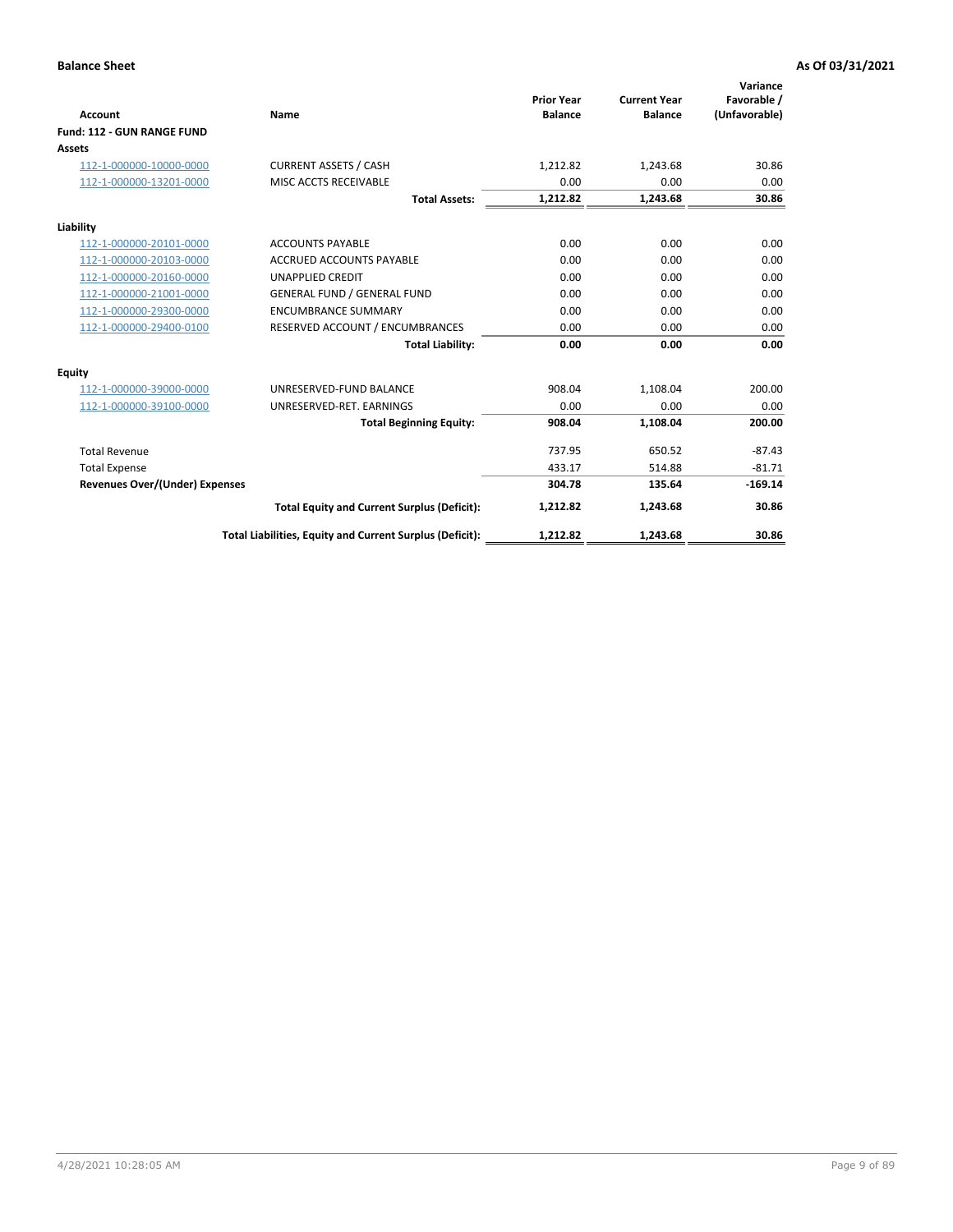| <b>Account</b>                               | <b>Name</b>                                              | <b>Prior Year</b><br><b>Balance</b> | <b>Current Year</b><br><b>Balance</b> | Variance<br>Favorable /<br>(Unfavorable) |
|----------------------------------------------|----------------------------------------------------------|-------------------------------------|---------------------------------------|------------------------------------------|
| Fund: 113 - HOTEL / MOTEL OCCUPANCY TAX FUND |                                                          |                                     |                                       |                                          |
| Assets                                       |                                                          |                                     |                                       |                                          |
| 113-1-000000-10000-0000                      | <b>CURRENT ASSETS / CASH</b>                             | 462,340.45                          | 498,531.60                            | 36,191.15                                |
| 113-1-000000-13101-0000                      | TAX RECEIVABLE-CURRENT                                   | 0.00                                | 0.00                                  | 0.00                                     |
| 113-1-000000-13201-0000                      | MISC ACCTS RECEIVABLE                                    | 0.00                                | 0.00                                  | 0.00                                     |
| 113-1-000000-13202-0000                      | <b>EMPLOYEE ADVANCES</b>                                 | 0.00                                | 0.00                                  | 0.00                                     |
| 113-1-000000-13203-0000                      | NON-CURRENT ASSETS / PREPAYMENTS                         | 0.00                                | 0.00                                  | 0.00                                     |
| 113-1-000000-13205-0000                      | <b>INTEREST RECEIVABLE</b>                               | 0.00                                | 0.00                                  | 0.00                                     |
|                                              | <b>Total Assets:</b>                                     | 462,340.45                          | 498,531.60                            | 36,191.15                                |
| Liability                                    |                                                          |                                     |                                       |                                          |
| 113-1-000000-20101-0000                      | <b>ACCOUNTS PAYABLE</b>                                  | 0.00                                | 0.00                                  | 0.00                                     |
| 113-1-000000-20102-0000                      | <b>CREDIT CARD PAYABLE</b>                               | 0.00                                | 0.00                                  | 0.00                                     |
| 113-1-000000-20103-0000                      | ACCRUED ACCOUNTS PAYABLE                                 | 0.00                                | 0.00                                  | 0.00                                     |
| 113-1-000000-20144-0000                      | <b>SPECIAL EVENT DONATIONS</b>                           | $-1,046.65$                         | $-1,046.65$                           | 0.00                                     |
| 113-1-000000-22001-0000                      | <b>SALARIES PAYABLE</b>                                  | 1,702.66                            | 1,702.66                              | 0.00                                     |
| 113-1-000000-24001-0000                      | O/S CHECKS PAYABLE                                       | 0.00                                | 0.00                                  | 0.00                                     |
| 113-1-000000-29300-0000                      | <b>ENCUMBRANCE SUMMARY</b>                               | 0.00                                | 0.00                                  | 0.00                                     |
| 113-1-000000-29400-0100                      | RESERVED ACCOUNT / ENCUMBRANCES                          | 0.00                                | 0.00                                  | 0.00                                     |
|                                              | <b>Total Liability:</b>                                  | 656.01                              | 656.01                                | 0.00                                     |
| Equity                                       |                                                          |                                     |                                       |                                          |
| 113-1-000000-39000-0000                      | UNRESERVED-FUND BALANCE                                  | 464,662.03                          | 451,172.28                            | $-13,489.75$                             |
|                                              | <b>Total Beginning Equity:</b>                           | 464,662.03                          | 451,172.28                            | $-13,489.75$                             |
| <b>Total Revenue</b>                         |                                                          | 270,101.73                          | 269,106.85                            | $-994.88$                                |
| <b>Total Expense</b>                         |                                                          | 273,079.32                          | 222,403.54                            | 50,675.78                                |
| <b>Revenues Over/(Under) Expenses</b>        |                                                          | $-2,977.59$                         | 46.703.31                             | 49,680.90                                |
|                                              | <b>Total Equity and Current Surplus (Deficit):</b>       | 461,684.44                          | 497,875.59                            | 36,191.15                                |
|                                              | Total Liabilities, Equity and Current Surplus (Deficit): | 462,340.45                          | 498,531.60                            | 36,191.15                                |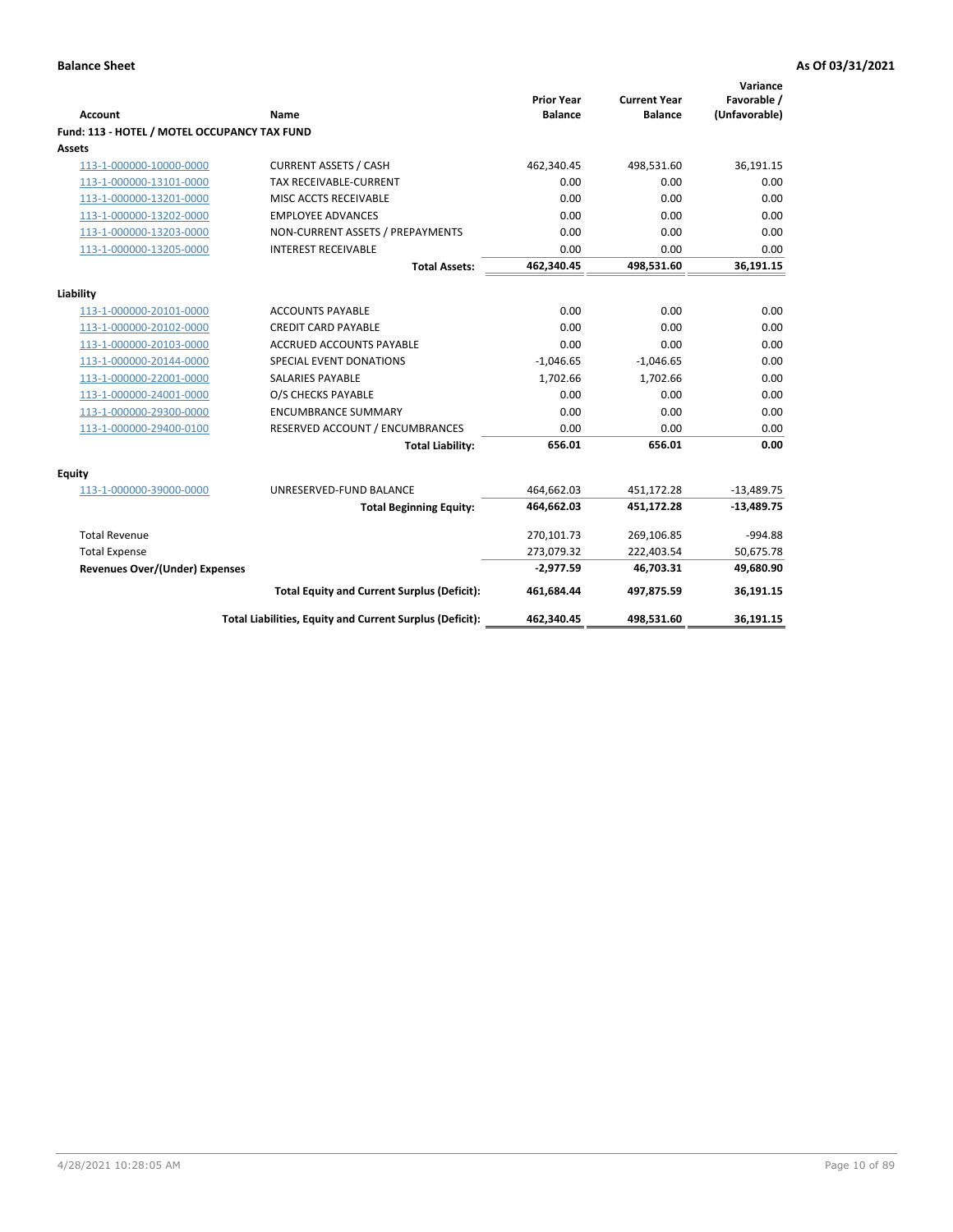| <b>Account</b>                              | Name                                                     | <b>Prior Year</b><br><b>Balance</b> | <b>Current Year</b><br><b>Balance</b> | Variance<br>Favorable /<br>(Unfavorable) |
|---------------------------------------------|----------------------------------------------------------|-------------------------------------|---------------------------------------|------------------------------------------|
| Fund: 114 - VENUE MANAGEMENT FUND<br>Assets |                                                          |                                     |                                       |                                          |
| 114-1-000000-10000-0000                     | <b>CURRENT ASSETS / CASH</b>                             | $-143,542.64$                       | $-184,418.23$                         | $-40,875.59$                             |
| 114-1-000000-10311-0000                     | CASH / PETTY CASH/CHANGE DRAWERS                         | 200.00                              | 200.00                                | 0.00                                     |
| 114-1-000000-13201-0000                     | MISC ACCTS RECEIVABLE                                    | 0.00                                | 0.00                                  | 0.00                                     |
| 114-1-000000-13203-0000                     | NON-CURRENT ASSETS / PREPAYMENTS                         | 0.00                                | 0.00                                  | 0.00                                     |
| 114-1-000000-13205-0000                     | <b>INTEREST RECEIVABLE</b>                               | 0.00                                | 0.00                                  | 0.00                                     |
|                                             | <b>Total Assets:</b>                                     | $-143,342.64$                       | $-184,218.23$                         | $-40,875.59$                             |
| Liability                                   |                                                          |                                     |                                       |                                          |
| 114-1-000000-20101-0000                     | <b>ACCOUNTS PAYABLE</b>                                  | 0.00                                | 0.00                                  | 0.00                                     |
| 114-1-000000-20102-0000                     | <b>CREDIT CARD PAYABLE</b>                               | 0.00                                | 0.00                                  | 0.00                                     |
| 114-1-000000-20103-0000                     | <b>ACCRUED ACCOUNTS PAYABLE</b>                          | 0.00                                | 0.00                                  | 0.00                                     |
| 114-1-000000-20125-0000                     | SALES TAX PAYABLE / IN THE CITY                          | 0.00                                | 0.00                                  | 0.00                                     |
| 114-1-000000-20144-0000                     | SPECIAL EVENT DONATIONS                                  | 16,777.39                           | 16,777.39                             | 0.00                                     |
| 114-1-000000-20150-0000                     | <b>TICKET SALE SHARING</b>                               | 20,018.37                           | 11,458.42                             | 8,559.95                                 |
| 114-1-000000-20151-0000                     | <b>SOUND &amp; LIGHTING</b>                              | 0.00                                | 0.00                                  | 0.00                                     |
| 114-1-000000-20160-0000                     | <b>UNAPPLIED CREDIT</b>                                  | 0.00                                | 0.00                                  | 0.00                                     |
| 114-1-000000-20201-0000                     | <b>DEFERRED REVENUE</b>                                  | 0.00                                | 0.00                                  | 0.00                                     |
| 114-1-000000-22001-0000                     | <b>SALARIES PAYABLE</b>                                  | 1,154.26                            | 1,154.26                              | 0.00                                     |
| 114-1-000000-24010-0000                     | <b>CIVIC CENTER DEPOSITS</b>                             | 4,550.00                            | 6,530.00                              | $-1,980.00$                              |
| 114-1-000000-24012-0000                     | <b>AUDITORIUM DEPOSITS</b>                               | 13,837.50                           | 16,437.50                             | $-2,600.00$                              |
| 114-1-000000-29300-0000                     | <b>ENCUMBRANCE SUMMARY</b>                               | 0.00                                | 0.00                                  | 0.00                                     |
| 114-1-000000-29400-0000                     | RESERVED ACCOUNT / ENCUMBRANCES                          | 0.00                                | 0.00                                  | 0.00                                     |
|                                             | <b>Total Liability:</b>                                  | 56,337.52                           | 52,357.57                             | 3,979.95                                 |
| Equity                                      |                                                          |                                     |                                       |                                          |
| 114-1-000000-39000-0000                     | UNRESERVED-FUND BALANCE                                  | $-192,604.81$                       | $-186,750.72$                         | 5,854.09                                 |
|                                             | <b>Total Beginning Equity:</b>                           | $-192,604.81$                       | $-186,750.72$                         | 5,854.09                                 |
| <b>Total Revenue</b>                        |                                                          | 107,289.03                          | 26,792.14                             | $-80,496.89$                             |
| <b>Total Expense</b>                        |                                                          | 114,364.38                          | 76,617.22                             | 37,747.16                                |
| <b>Revenues Over/(Under) Expenses</b>       |                                                          | $-7,075.35$                         | -49,825.08                            | $-42,749.73$                             |
|                                             | <b>Total Equity and Current Surplus (Deficit):</b>       | $-199,680.16$                       | $-236,575.80$                         | $-36,895.64$                             |
|                                             | Total Liabilities, Equity and Current Surplus (Deficit): | $-143,342.64$                       | $-184.218.23$                         | -40.875.59                               |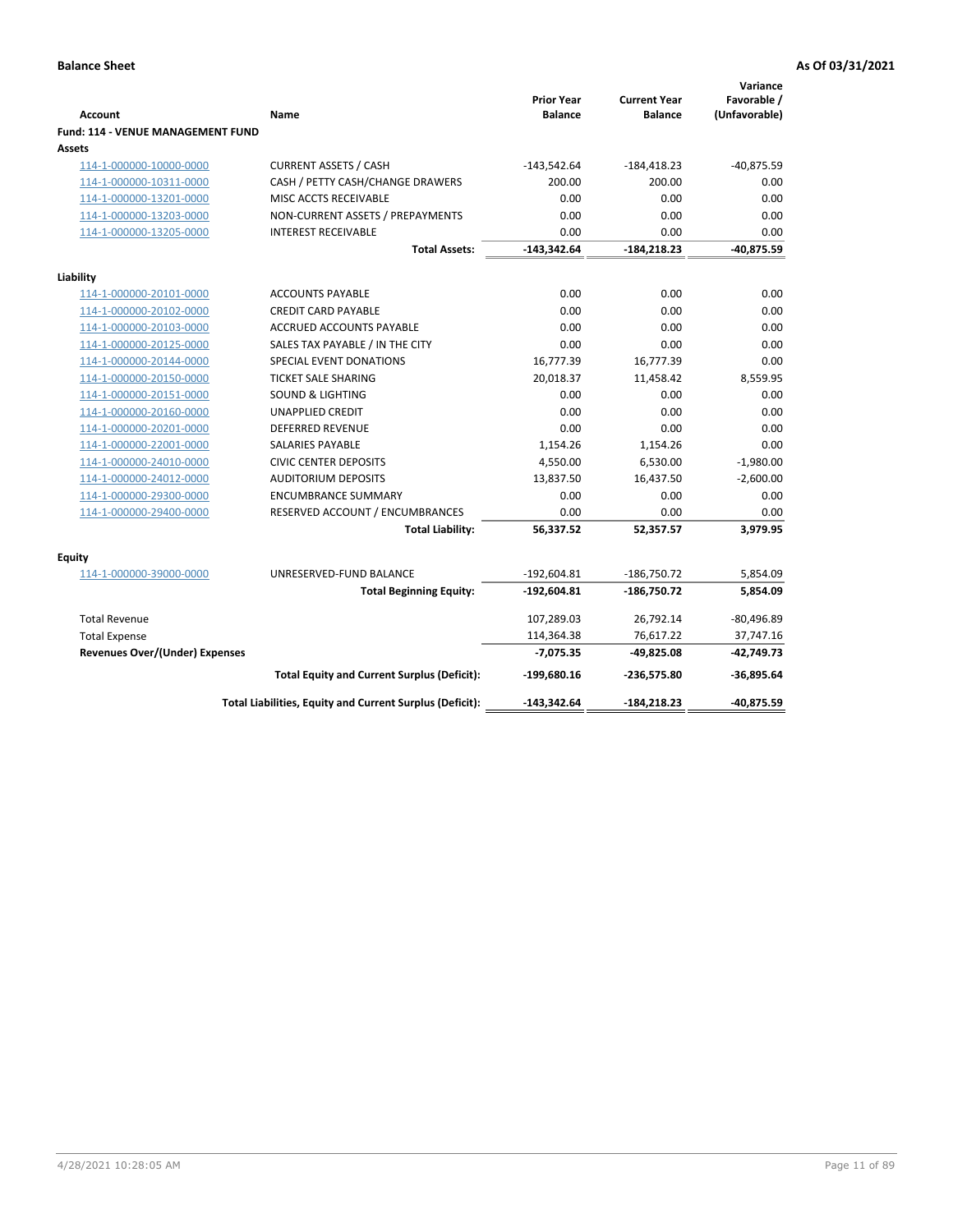|                                       |                                                          |                                     |                                       | Variance                     |
|---------------------------------------|----------------------------------------------------------|-------------------------------------|---------------------------------------|------------------------------|
| <b>Account</b>                        | Name                                                     | <b>Prior Year</b><br><b>Balance</b> | <b>Current Year</b><br><b>Balance</b> | Favorable /<br>(Unfavorable) |
| Fund: 115 - TIRZ FUND                 |                                                          |                                     |                                       |                              |
| Assets                                |                                                          |                                     |                                       |                              |
| 115-1-000000-10000-0000               | <b>CURRENT ASSETS / CASH</b>                             | 0.00                                | 0.00                                  | 0.00                         |
| 115-1-000000-13101-0000               | <b>TAX RECEIVABLE-CURRENT</b>                            | 0.00                                | 0.00                                  | 0.00                         |
| 115-1-000000-13102-0000               | <b>TAXES REC-DELINQUENT</b>                              | 0.00                                | 0.00                                  | 0.00                         |
| 115-1-000000-13103-0000               | ALLOW FOR UNCOLLECT TAXES                                | 0.00                                | 0.00                                  | 0.00                         |
| 115-1-000000-13201-0000               | MISC ACCTS RECEIVABLE                                    | 0.00                                | 0.00                                  | 0.00                         |
| 115-1-000000-13205-0000               | <b>INTEREST RECEIVABLE</b>                               | 0.00                                | 0.00                                  | 0.00                         |
|                                       | <b>Total Assets:</b>                                     | 0.00                                | 0.00                                  | 0.00                         |
| Liability                             |                                                          |                                     |                                       |                              |
| 115-1-000000-20101-0000               | <b>ACCOUNTS PAYABLE</b>                                  | 0.00                                | 0.00                                  | 0.00                         |
| 115-1-000000-20103-0000               | <b>ACCRUED ACCOUNTS PAYABLE</b>                          | 0.00                                | 0.00                                  | 0.00                         |
| 115-1-000000-20203-0000               | <b>DEFERRED TAX REVENUE</b>                              | 0.00                                | 0.00                                  | 0.00                         |
| 115-1-000000-29300-0000               | <b>ENCUMBRANCE SUMMARY</b>                               | 0.00                                | 0.00                                  | 0.00                         |
| 115-1-000000-29400-0100               | RESERVED ACCOUNT / ENCUMBRANCES                          | 0.00                                | 0.00                                  | 0.00                         |
|                                       | <b>Total Liability:</b>                                  | 0.00                                | 0.00                                  | 0.00                         |
| <b>Equity</b>                         |                                                          |                                     |                                       |                              |
| 115-1-000000-39000-0000               | UNRESERVED-FUND BALANCE                                  | 0.00                                | 0.00                                  | 0.00                         |
| 115-1-000000-39100-0000               | UNRESERVED-RET. EARNINGS                                 | 0.00                                | 0.00                                  | 0.00                         |
|                                       | <b>Total Beginning Equity:</b>                           | 0.00                                | 0.00                                  | 0.00                         |
| <b>Total Revenue</b>                  |                                                          | 0.00                                | 0.00                                  | 0.00                         |
| <b>Total Expense</b>                  |                                                          | 0.00                                | 0.00                                  | 0.00                         |
| <b>Revenues Over/(Under) Expenses</b> |                                                          | 0.00                                | 0.00                                  | 0.00                         |
|                                       | <b>Total Equity and Current Surplus (Deficit):</b>       | 0.00                                | 0.00                                  | 0.00                         |
|                                       | Total Liabilities, Equity and Current Surplus (Deficit): | 0.00                                | 0.00                                  | 0.00                         |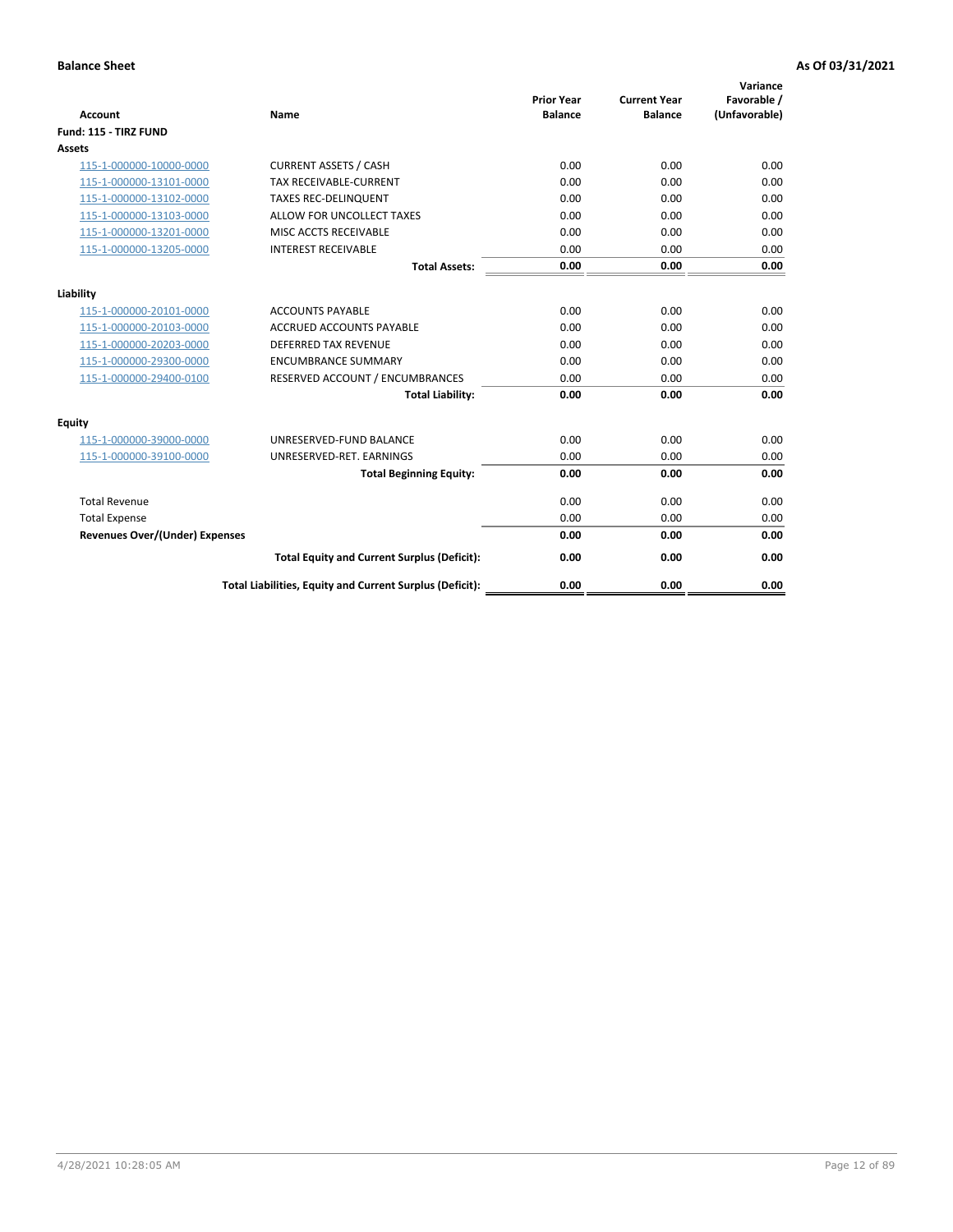| <b>Account</b>                        | Name                                                     | <b>Prior Year</b><br><b>Balance</b> | <b>Current Year</b><br><b>Balance</b> | Variance<br>Favorable /<br>(Unfavorable) |
|---------------------------------------|----------------------------------------------------------|-------------------------------------|---------------------------------------|------------------------------------------|
| Fund: 116 - ROADWAY IMPACT FEE 1      |                                                          |                                     |                                       |                                          |
| <b>Assets</b>                         |                                                          |                                     |                                       |                                          |
| 116-1-000000-10000-0000               | <b>CURRENT ASSETS / CASH</b>                             | 0.00                                | 0.00                                  | 0.00                                     |
| 116-1-000000-13201-0000               | MISC ACCTS RECEIVABLE                                    | 0.00                                | 0.00                                  | 0.00                                     |
| 116-1-000000-13205-0000               | <b>INTEREST RECEIVABLE</b>                               | 0.00                                | 0.00                                  | 0.00                                     |
|                                       | <b>Total Assets:</b>                                     | 0.00                                | 0.00                                  | 0.00                                     |
| Liability                             |                                                          |                                     |                                       |                                          |
| 116-1-000000-20101-0000               | <b>ACCOUNTS PAYABLE</b>                                  | 0.00                                | 0.00                                  | 0.00                                     |
| 116-1-000000-20103-0000               | <b>ACCRUED ACCOUNTS PAYABLE</b>                          | 0.00                                | 0.00                                  | 0.00                                     |
|                                       | <b>Total Liability:</b>                                  | 0.00                                | 0.00                                  | 0.00                                     |
| Equity                                |                                                          |                                     |                                       |                                          |
| 116-1-000000-39000-0000               | UNRESERVED-FUND BALANCE                                  | 0.00                                | 0.00                                  | 0.00                                     |
| 116-1-000000-39100-0000               | UNRESERVED-RET. EARNINGS                                 | 0.00                                | 0.00                                  | 0.00                                     |
|                                       | <b>Total Beginning Equity:</b>                           | 0.00                                | 0.00                                  | 0.00                                     |
| <b>Total Revenue</b>                  |                                                          | 0.00                                | 0.00                                  | 0.00                                     |
| <b>Total Expense</b>                  |                                                          | 0.00                                | 0.00                                  | 0.00                                     |
| <b>Revenues Over/(Under) Expenses</b> |                                                          | 0.00                                | 0.00                                  | 0.00                                     |
|                                       | <b>Total Equity and Current Surplus (Deficit):</b>       | 0.00                                | 0.00                                  | 0.00                                     |
|                                       | Total Liabilities, Equity and Current Surplus (Deficit): | 0.00                                | 0.00                                  | 0.00                                     |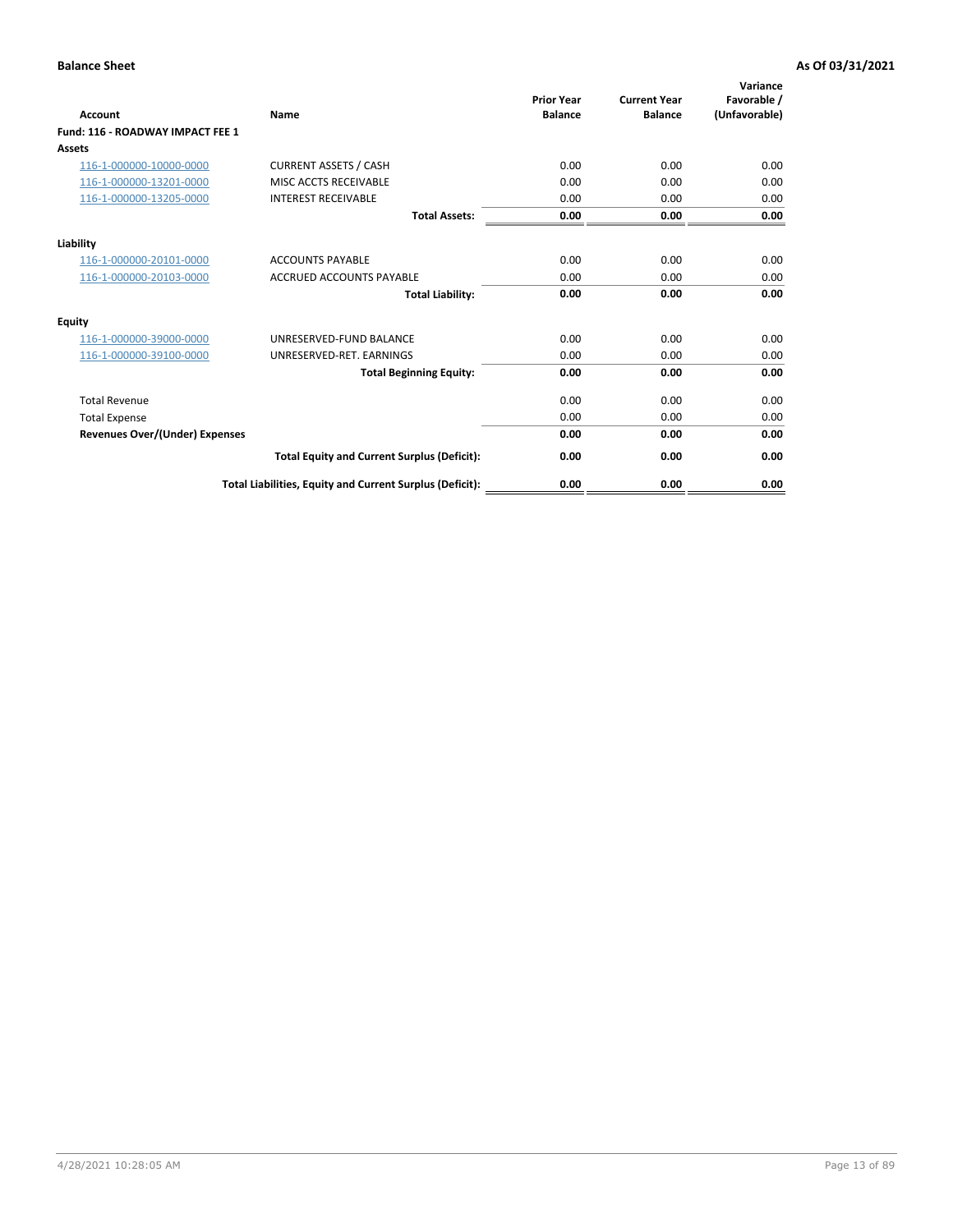| Account                               | Name                                                     | <b>Prior Year</b><br><b>Balance</b> | <b>Current Year</b><br><b>Balance</b> | Variance<br>Favorable /<br>(Unfavorable) |
|---------------------------------------|----------------------------------------------------------|-------------------------------------|---------------------------------------|------------------------------------------|
| Fund: 117 - ROADWAY IMPACT FEE 2      |                                                          |                                     |                                       |                                          |
| Assets                                |                                                          |                                     |                                       |                                          |
| 117-1-000000-10000-0000               | <b>CURRENT ASSETS / CASH</b>                             | 0.00                                | 0.00                                  | 0.00                                     |
| 117-1-000000-13201-0000               | MISC ACCTS RECEIVABLE                                    | 0.00                                | 0.00                                  | 0.00                                     |
| 117-1-000000-13205-0000               | <b>INTEREST RECEIVABLE</b>                               | 0.00                                | 0.00                                  | 0.00                                     |
|                                       | <b>Total Assets:</b>                                     | 0.00                                | 0.00                                  | 0.00                                     |
| Liability                             |                                                          |                                     |                                       |                                          |
| 117-1-000000-20101-0000               | <b>ACCOUNTS PAYABLE</b>                                  | 0.00                                | 0.00                                  | 0.00                                     |
| 117-1-000000-20103-0000               | <b>ACCRUED ACCOUNTS PAYABLE</b>                          | 0.00                                | 0.00                                  | 0.00                                     |
|                                       | <b>Total Liability:</b>                                  | 0.00                                | 0.00                                  | 0.00                                     |
| Equity                                |                                                          |                                     |                                       |                                          |
| 117-1-000000-39000-0000               | UNRESERVED-FUND BALANCE                                  | 0.00                                | 0.00                                  | 0.00                                     |
| 117-1-000000-39100-0000               | UNRESERVED-RET. EARNINGS                                 | 0.00                                | 0.00                                  | 0.00                                     |
|                                       | <b>Total Beginning Equity:</b>                           | 0.00                                | 0.00                                  | 0.00                                     |
| <b>Total Revenue</b>                  |                                                          | 0.00                                | 0.00                                  | 0.00                                     |
| <b>Total Expense</b>                  |                                                          | 0.00                                | 0.00                                  | 0.00                                     |
| <b>Revenues Over/(Under) Expenses</b> |                                                          | 0.00                                | 0.00                                  | 0.00                                     |
|                                       | <b>Total Equity and Current Surplus (Deficit):</b>       | 0.00                                | 0.00                                  | 0.00                                     |
|                                       | Total Liabilities, Equity and Current Surplus (Deficit): | 0.00                                | 0.00                                  | 0.00                                     |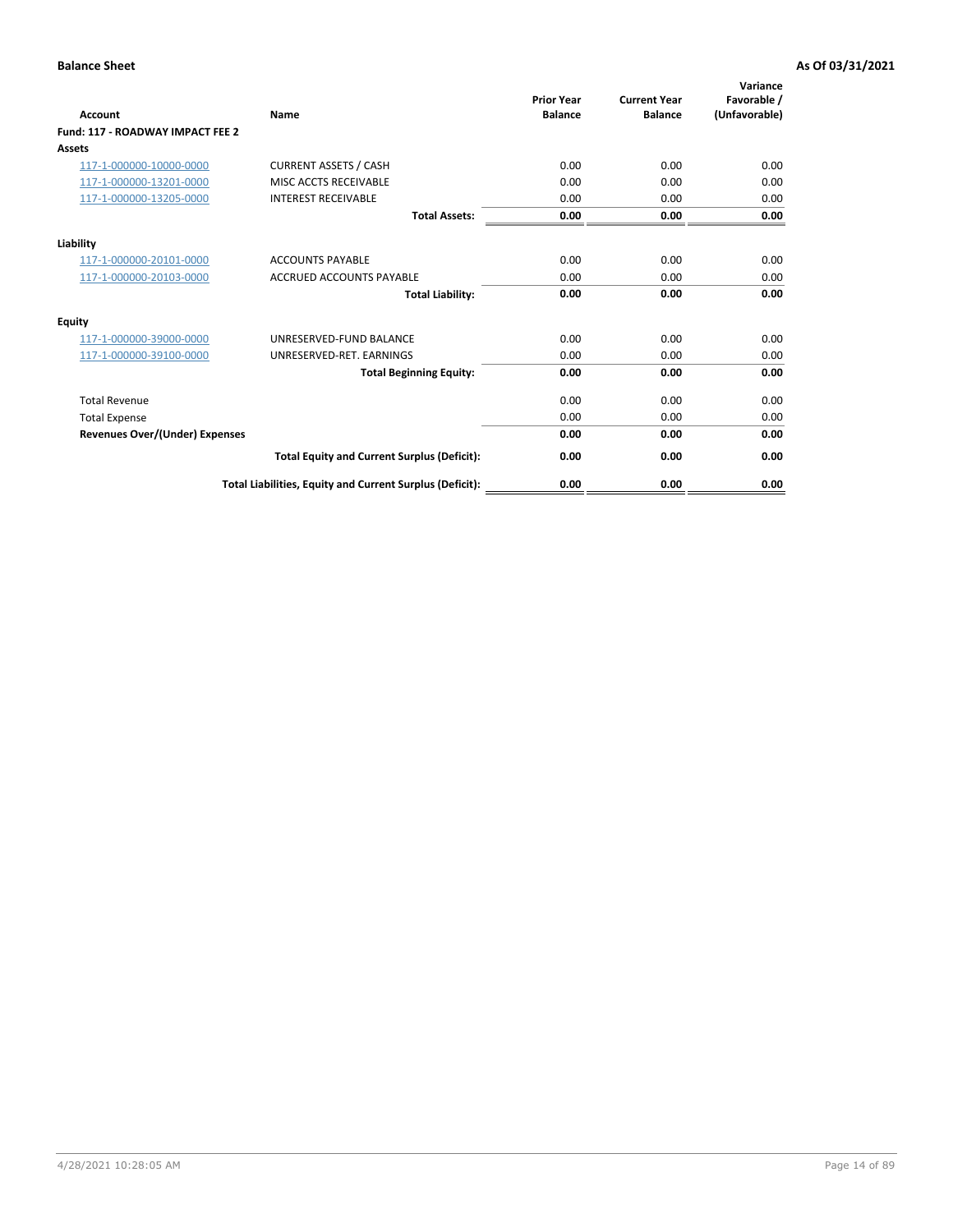| <b>Account</b>                        | Name                                                     | <b>Prior Year</b><br><b>Balance</b> | <b>Current Year</b><br><b>Balance</b> | Variance<br>Favorable /<br>(Unfavorable) |
|---------------------------------------|----------------------------------------------------------|-------------------------------------|---------------------------------------|------------------------------------------|
| Fund: 118 - ROADWAY IMPACT FEE 3      |                                                          |                                     |                                       |                                          |
| <b>Assets</b>                         |                                                          |                                     |                                       |                                          |
| 118-1-000000-10000-0000               | <b>CURRENT ASSETS / CASH</b>                             | 0.00                                | 0.00                                  | 0.00                                     |
| 118-1-000000-13201-0000               | MISC ACCTS RECEIVABLE                                    | 0.00                                | 0.00                                  | 0.00                                     |
| 118-1-000000-13205-0000               | <b>INTEREST RECEIVABLE</b>                               | 0.00                                | 0.00                                  | 0.00                                     |
|                                       | <b>Total Assets:</b>                                     | 0.00                                | 0.00                                  | 0.00                                     |
| Liability                             |                                                          |                                     |                                       |                                          |
| 118-1-000000-20101-0000               | <b>ACCOUNTS PAYABLE</b>                                  | 0.00                                | 0.00                                  | 0.00                                     |
| 118-1-000000-20103-0000               | <b>ACCRUED ACCOUNTS PAYABLE</b>                          | 0.00                                | 0.00                                  | 0.00                                     |
|                                       | <b>Total Liability:</b>                                  | 0.00                                | 0.00                                  | 0.00                                     |
| Equity                                |                                                          |                                     |                                       |                                          |
| 118-1-000000-39000-0000               | UNRESERVED-FUND BALANCE                                  | 0.00                                | 0.00                                  | 0.00                                     |
| 118-1-000000-39100-0000               | UNRESERVED-RET. EARNINGS                                 | 0.00                                | 0.00                                  | 0.00                                     |
|                                       | <b>Total Beginning Equity:</b>                           | 0.00                                | 0.00                                  | 0.00                                     |
| <b>Total Revenue</b>                  |                                                          | 0.00                                | 0.00                                  | 0.00                                     |
| <b>Total Expense</b>                  |                                                          | 0.00                                | 0.00                                  | 0.00                                     |
| <b>Revenues Over/(Under) Expenses</b> |                                                          | 0.00                                | 0.00                                  | 0.00                                     |
|                                       | <b>Total Equity and Current Surplus (Deficit):</b>       | 0.00                                | 0.00                                  | 0.00                                     |
|                                       | Total Liabilities, Equity and Current Surplus (Deficit): | 0.00                                | 0.00                                  | 0.00                                     |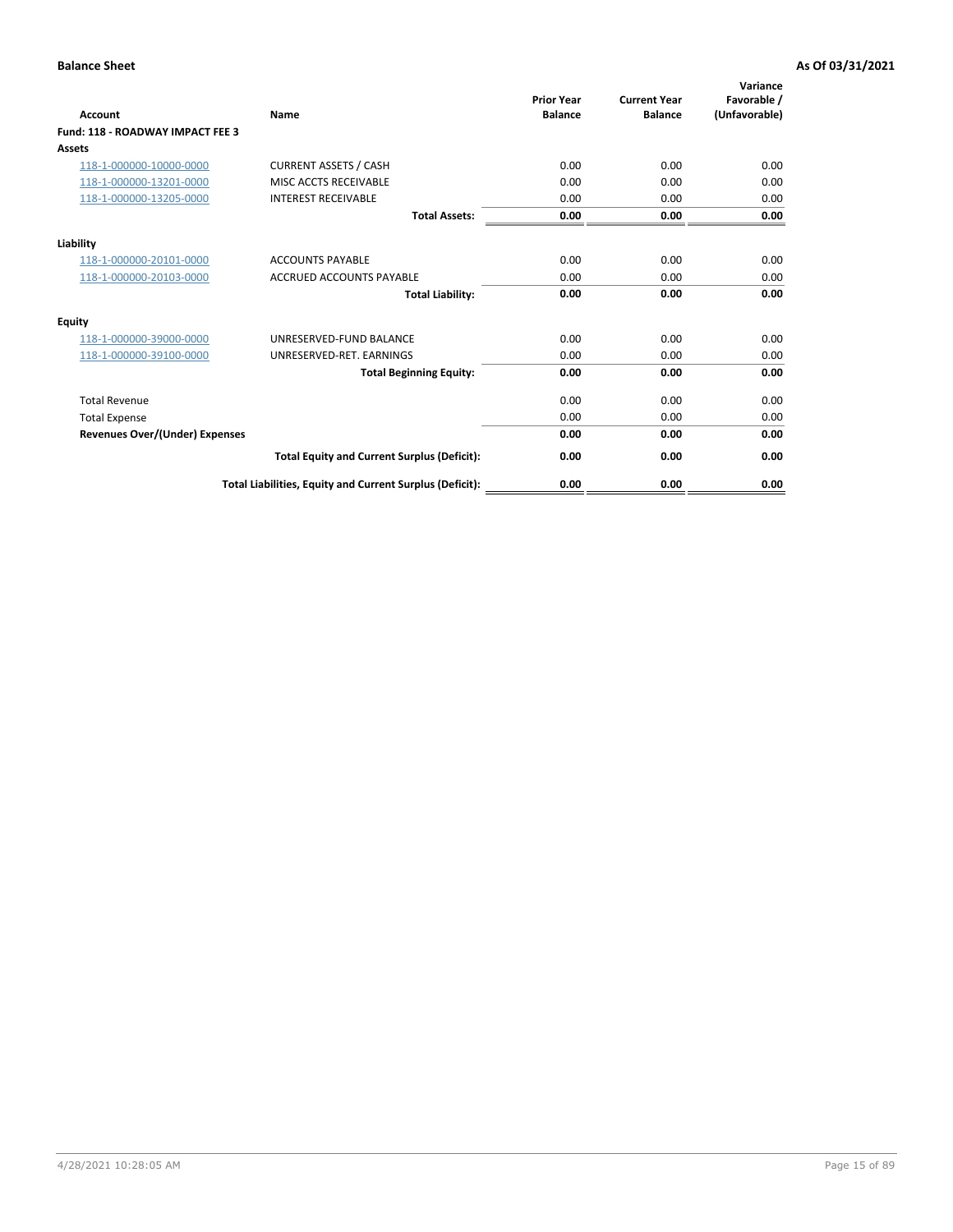| <b>Account</b>                        | Name                                                     | <b>Prior Year</b><br><b>Balance</b> | <b>Current Year</b><br><b>Balance</b> | Variance<br>Favorable /<br>(Unfavorable) |
|---------------------------------------|----------------------------------------------------------|-------------------------------------|---------------------------------------|------------------------------------------|
| Fund: 119 - ROADWAY IMPACT FEE 4      |                                                          |                                     |                                       |                                          |
| Assets                                |                                                          |                                     |                                       |                                          |
| 119-1-000000-10000-0000               | <b>CURRENT ASSETS / CASH</b>                             | 0.00                                | 0.00                                  | 0.00                                     |
| 119-1-000000-13201-0000               | MISC ACCTS RECEIVABLE                                    | 0.00                                | 0.00                                  | 0.00                                     |
| 119-1-000000-13205-0000               | <b>INTEREST RECEIVABLE</b>                               | 0.00                                | 0.00                                  | 0.00                                     |
|                                       | <b>Total Assets:</b>                                     | 0.00                                | 0.00                                  | 0.00                                     |
| Liability                             |                                                          |                                     |                                       |                                          |
| 119-1-000000-20101-0000               | <b>ACCOUNTS PAYABLE</b>                                  | 0.00                                | 0.00                                  | 0.00                                     |
| 119-1-000000-20103-0000               | <b>ACCRUED ACCOUNTS PAYABLE</b>                          | 0.00                                | 0.00                                  | 0.00                                     |
|                                       | <b>Total Liability:</b>                                  | 0.00                                | 0.00                                  | 0.00                                     |
| Equity                                |                                                          |                                     |                                       |                                          |
| 119-1-000000-39000-0000               | UNRESERVED-FUND BALANCE                                  | 0.00                                | 0.00                                  | 0.00                                     |
| 119-1-000000-39100-0000               | UNRESERVED-RET. EARNINGS                                 | 0.00                                | 0.00                                  | 0.00                                     |
|                                       | <b>Total Beginning Equity:</b>                           | 0.00                                | 0.00                                  | 0.00                                     |
| <b>Total Revenue</b>                  |                                                          | 0.00                                | 0.00                                  | 0.00                                     |
| <b>Total Expense</b>                  |                                                          | 0.00                                | 0.00                                  | 0.00                                     |
| <b>Revenues Over/(Under) Expenses</b> |                                                          | 0.00                                | 0.00                                  | 0.00                                     |
|                                       | <b>Total Equity and Current Surplus (Deficit):</b>       | 0.00                                | 0.00                                  | 0.00                                     |
|                                       | Total Liabilities, Equity and Current Surplus (Deficit): | 0.00                                | 0.00                                  | 0.00                                     |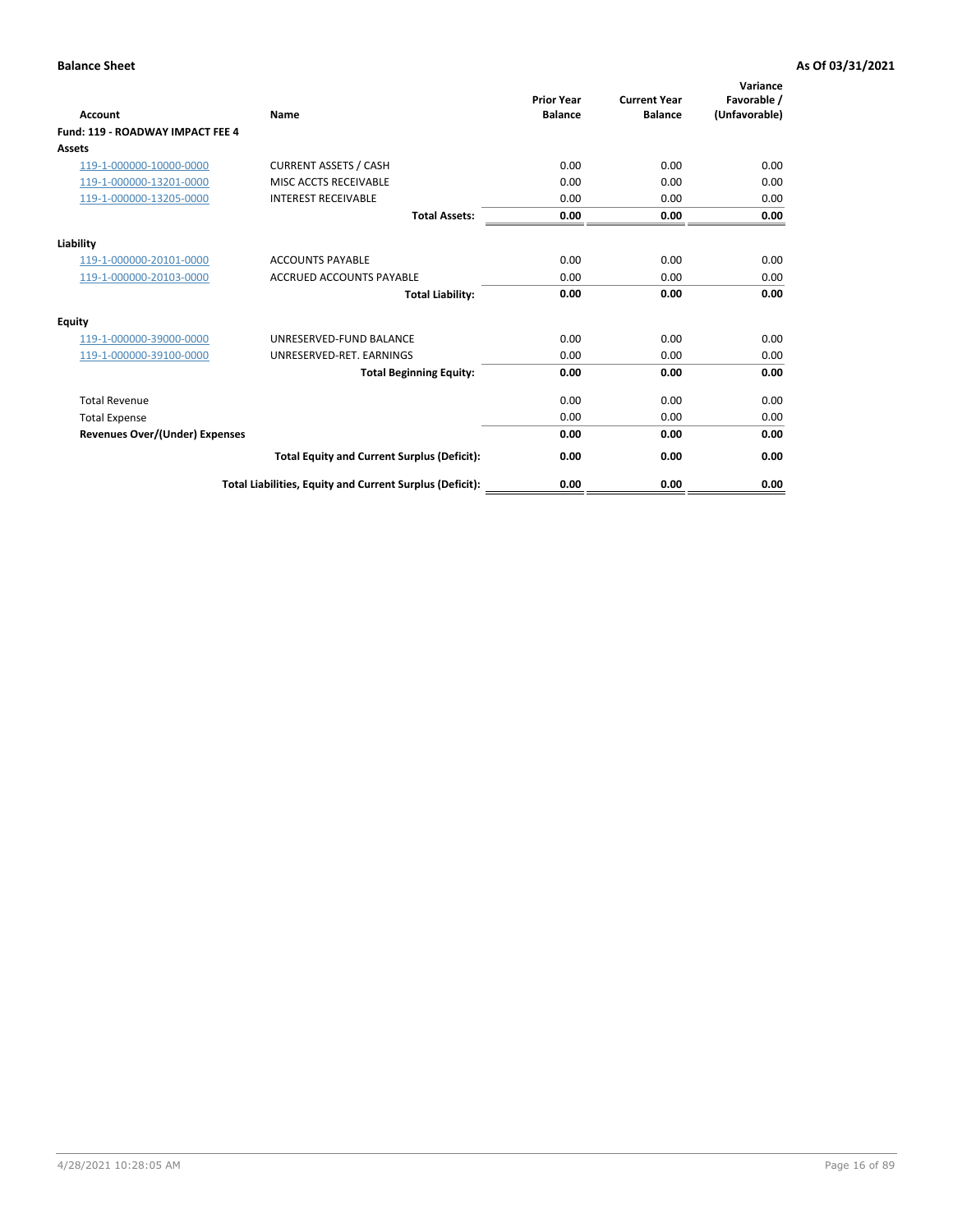|                                                   |                                                          | <b>Prior Year</b> | <b>Current Year</b> | Variance<br>Favorable / |
|---------------------------------------------------|----------------------------------------------------------|-------------------|---------------------|-------------------------|
| <b>Account</b>                                    | Name                                                     | <b>Balance</b>    | <b>Balance</b>      | (Unfavorable)           |
| Fund: 120 - BROWNSFIELD HAZARDOUS WASTE EPA GRANT |                                                          |                   |                     |                         |
| <b>Assets</b>                                     |                                                          |                   |                     |                         |
| 120-1-000000-10000-0000                           | <b>CURRENT ASSETS / CASH</b>                             | 0.00              | 0.00                | 0.00                    |
| 120-1-000000-13201-0000                           | MISC ACCTS RECEIVABLE                                    | 0.00              | 0.00                | 0.00                    |
|                                                   | <b>Total Assets:</b>                                     | 0.00              | 0.00                | 0.00                    |
| Liability                                         |                                                          |                   |                     |                         |
| 120-1-000000-20101-0000                           | <b>ACCOUNTS PAYABLE</b>                                  | 0.00              | 0.00                | 0.00                    |
| 120-1-000000-20102-0000                           | <b>CREDIT CARD PAYABLE</b>                               | 0.00              | 0.00                | 0.00                    |
| 120-1-000000-20902-0000                           | DEFERRED GRANT REVENUE                                   | 0.00              | 0.00                | 0.00                    |
| 120-1-000000-29300-0000                           | <b>ENCUMBRANCE SUMMARY</b>                               | 0.00              | 0.00                | 0.00                    |
| 120-1-000000-29400-0000                           | RESERVED ACCOUNT / ENCUMBRANCES                          | 0.00              | 0.00                | 0.00                    |
|                                                   | <b>Total Liability:</b>                                  | 0.00              | 0.00                | 0.00                    |
| Equity                                            |                                                          |                   |                     |                         |
| 120-1-000000-39000-0000                           | UNRESERVED-FUND BALANCE                                  | 0.00              | 0.00                | 0.00                    |
|                                                   | <b>Total Beginning Equity:</b>                           | 0.00              | 0.00                | 0.00                    |
| <b>Total Revenue</b>                              |                                                          | 0.00              | 0.00                | 0.00                    |
| <b>Total Expense</b>                              |                                                          | 0.00              | 0.00                | 0.00                    |
| Revenues Over/(Under) Expenses                    |                                                          | 0.00              | 0.00                | 0.00                    |
|                                                   | <b>Total Equity and Current Surplus (Deficit):</b>       | 0.00              | 0.00                | 0.00                    |
|                                                   | Total Liabilities, Equity and Current Surplus (Deficit): | 0.00              | 0.00                | 0.00                    |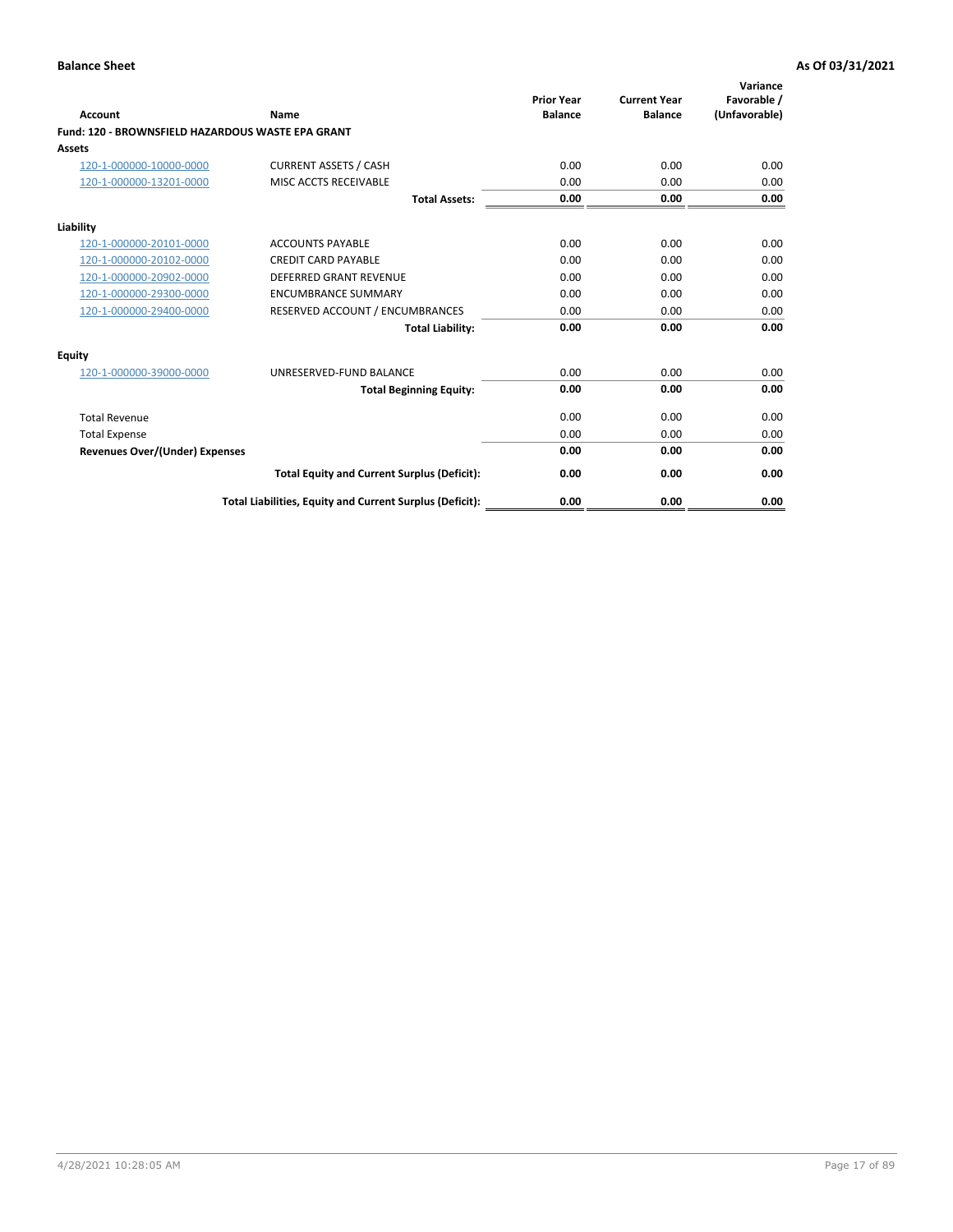|                                             |                                                          | <b>Prior Year</b><br><b>Balance</b> | <b>Current Year</b><br><b>Balance</b> | Variance<br>Favorable / |
|---------------------------------------------|----------------------------------------------------------|-------------------------------------|---------------------------------------|-------------------------|
| Account                                     | Name                                                     |                                     |                                       | (Unfavorable)           |
| Fund: 121 - BROWNSFIELD PETROLEUM EPA GRANT |                                                          |                                     |                                       |                         |
| <b>Assets</b>                               |                                                          |                                     |                                       |                         |
| 121-1-000000-10000-0000                     | <b>CURRENT ASSETS / CASH</b>                             | 0.00                                | 0.00                                  | 0.00                    |
| 121-1-000000-13201-0000                     | MISC ACCTS RECEIVABLE                                    | 0.00                                | 0.00                                  | 0.00                    |
|                                             | <b>Total Assets:</b>                                     | 0.00                                | 0.00                                  | 0.00                    |
| Liability                                   |                                                          |                                     |                                       |                         |
| 121-1-000000-20101-0000                     | <b>ACCOUNTS PAYABLE</b>                                  | 0.00                                | 0.00                                  | 0.00                    |
| 121-1-000000-20102-0000                     | <b>CREDIT CARD PAYABLE</b>                               | 0.00                                | 0.00                                  | 0.00                    |
| 121-1-000000-20103-0000                     | <b>ACCRUED ACCOUNTS PAYABLE</b>                          | 0.00                                | 0.00                                  | 0.00                    |
| 121-1-000000-20902-0000                     | DEFERRED GRANT REVENUE                                   | 0.00                                | 0.00                                  | 0.00                    |
| 121-1-000000-29300-0000                     | <b>ENCUMBRANCE SUMMARY</b>                               | 0.00                                | 0.00                                  | 0.00                    |
| 121-1-000000-29400-0000                     | RESERVED ACCOUNT / ENCUMBRANCES                          | 0.00                                | 0.00                                  | 0.00                    |
|                                             | <b>Total Liability:</b>                                  | 0.00                                | 0.00                                  | 0.00                    |
| <b>Equity</b>                               |                                                          |                                     |                                       |                         |
| 121-1-000000-39000-0000                     | UNRESERVED-FUND BALANCE                                  | 0.00                                | 0.00                                  | 0.00                    |
|                                             | <b>Total Beginning Equity:</b>                           | 0.00                                | 0.00                                  | 0.00                    |
| <b>Total Revenue</b>                        |                                                          | 0.00                                | 0.00                                  | 0.00                    |
| <b>Total Expense</b>                        |                                                          | 0.00                                | 0.00                                  | 0.00                    |
| <b>Revenues Over/(Under) Expenses</b>       |                                                          | 0.00                                | 0.00                                  | 0.00                    |
|                                             | <b>Total Equity and Current Surplus (Deficit):</b>       | 0.00                                | 0.00                                  | 0.00                    |
|                                             | Total Liabilities, Equity and Current Surplus (Deficit): | 0.00                                | 0.00                                  | 0.00                    |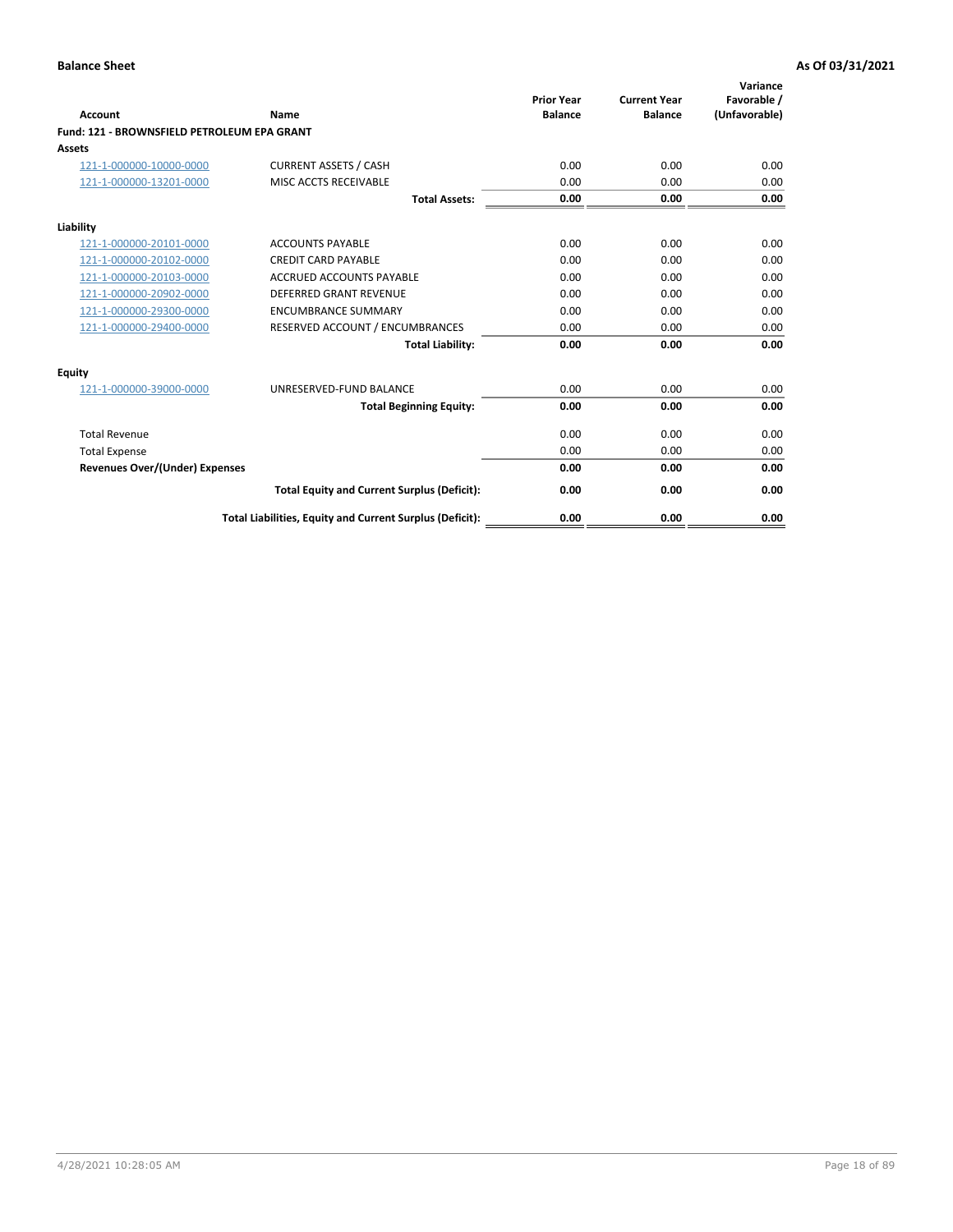| <b>Account</b>                                     | Name                                                     | <b>Prior Year</b><br><b>Balance</b> | <b>Current Year</b><br><b>Balance</b> | Variance<br>Favorable /<br>(Unfavorable) |
|----------------------------------------------------|----------------------------------------------------------|-------------------------------------|---------------------------------------|------------------------------------------|
| Fund: 122 - COPS HIRING PROGRAM GRANT 2010UMWX0308 |                                                          |                                     |                                       |                                          |
| Assets                                             |                                                          |                                     |                                       |                                          |
| 122-1-000000-10000-0000                            | <b>CURRENT ASSETS / CASH</b>                             | 0.00                                | 0.00                                  | 0.00                                     |
| 122-1-000000-13201-0000                            | MISC ACCTS RECEIVABLE                                    | 0.00                                | 0.00                                  | 0.00                                     |
|                                                    | <b>Total Assets:</b>                                     | 0.00                                | 0.00                                  | 0.00                                     |
| Liability                                          |                                                          |                                     |                                       |                                          |
| 122-1-000000-20101-0000                            | <b>ACCOUNTS PAYABLE</b>                                  | 0.00                                | 0.00                                  | 0.00                                     |
| 122-1-000000-20102-0000                            | <b>CREDIT CARD PAYABLE</b>                               | 0.00                                | 0.00                                  | 0.00                                     |
| 122-1-000000-20103-0000                            | <b>ACCRUED ACCOUNTS PAYABLE</b>                          | 0.00                                | 0.00                                  | 0.00                                     |
| 122-1-000000-20902-0000                            | <b>DEFERRED GRANT REVENUE</b>                            | 0.00                                | 0.00                                  | 0.00                                     |
|                                                    | <b>Total Liability:</b>                                  | 0.00                                | 0.00                                  | 0.00                                     |
| Equity                                             |                                                          |                                     |                                       |                                          |
| 122-1-000000-39000-0000                            | UNRESERVED-FUND BALANCE                                  | 0.00                                | 0.00                                  | 0.00                                     |
|                                                    | <b>Total Beginning Equity:</b>                           | 0.00                                | 0.00                                  | 0.00                                     |
| <b>Total Revenue</b>                               |                                                          | 0.00                                | 0.00                                  | 0.00                                     |
| <b>Total Expense</b>                               |                                                          | 0.00                                | 0.00                                  | 0.00                                     |
| <b>Revenues Over/(Under) Expenses</b>              |                                                          | 0.00                                | 0.00                                  | 0.00                                     |
|                                                    | <b>Total Equity and Current Surplus (Deficit):</b>       | 0.00                                | 0.00                                  | 0.00                                     |
|                                                    | Total Liabilities, Equity and Current Surplus (Deficit): | 0.00                                | 0.00                                  | 0.00                                     |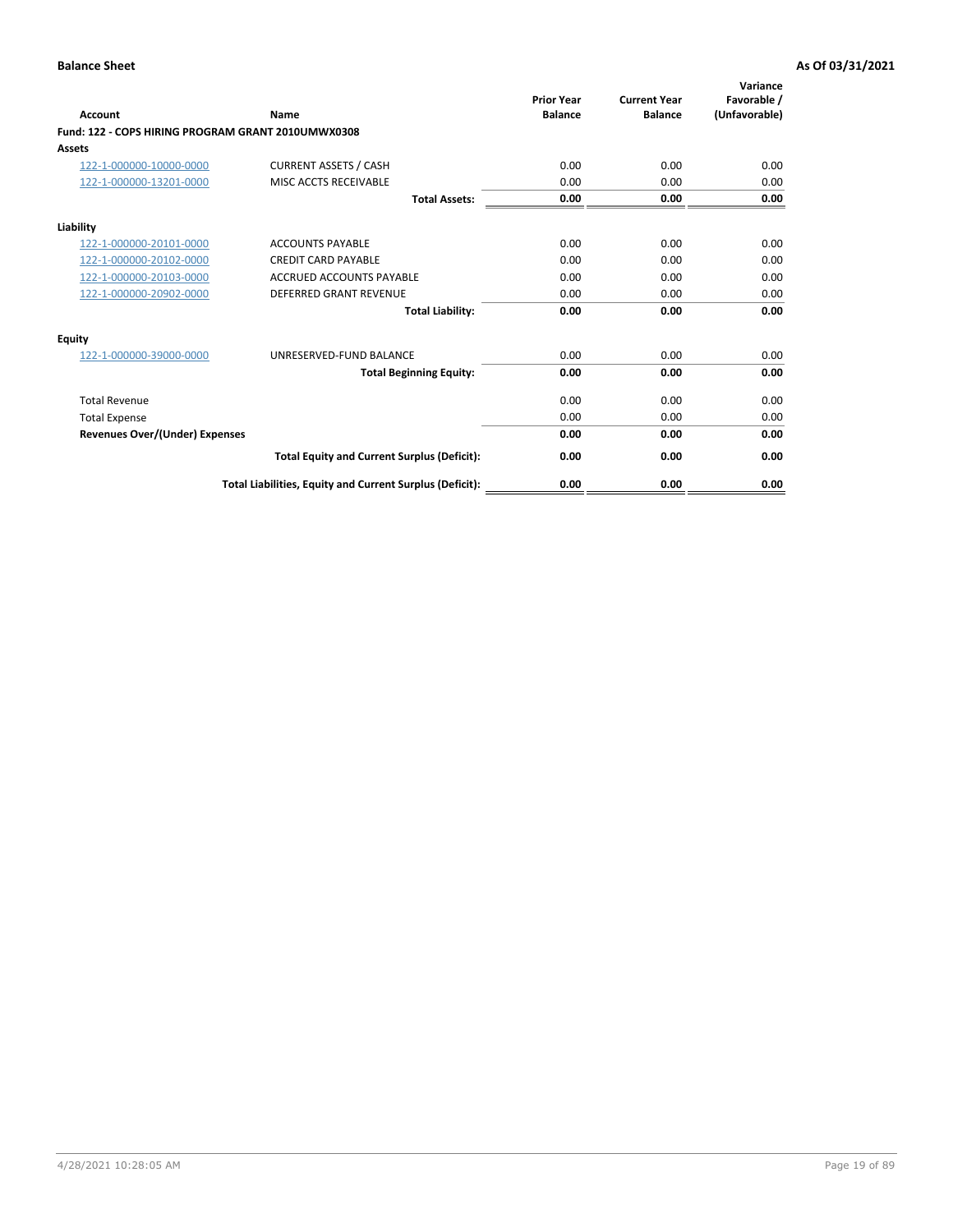| Account                        | Name                                                           | <b>Prior Year</b><br><b>Balance</b> | <b>Current Year</b><br><b>Balance</b> | Variance<br>Favorable /<br>(Unfavorable) |
|--------------------------------|----------------------------------------------------------------|-------------------------------------|---------------------------------------|------------------------------------------|
|                                | Fund: 123 - PTRAIN - POLICE REIMBURSEMENT GRANTS & CONT EDUCAT |                                     |                                       |                                          |
| Assets                         |                                                                |                                     |                                       |                                          |
| 123-1-000000-10000-0000        | <b>CURRENT ASSETS / CASH</b>                                   | 7.207.62                            | 8,679.51                              | 1,471.89                                 |
| 123-1-000000-13201-0000        | MISC ACCTS RECEIVABLE                                          | 0.00                                | 0.00                                  | 0.00                                     |
|                                | <b>Total Assets:</b>                                           | 7,207.62                            | 8,679.51                              | 1,471.89                                 |
| Liability                      |                                                                |                                     |                                       |                                          |
| 123-1-000000-20101-0000        | <b>ACCOUNTS PAYABLE</b>                                        | 0.00                                | 0.00                                  | 0.00                                     |
| 123-1-000000-20102-0000        | <b>CREDIT CARD PAYABLE</b>                                     | 0.00                                | 0.00                                  | 0.00                                     |
| 123-1-000000-20103-0000        | <b>ACCRUED ACCOUNTS PAYABLE</b>                                | 0.00                                | 0.00                                  | 0.00                                     |
|                                | <b>Total Liability:</b>                                        | 0.00                                | 0.00                                  | 0.00                                     |
| Equity                         |                                                                |                                     |                                       |                                          |
| 123-1-000000-39000-0000        | UNRESERVED-FUND BALANCE                                        | 4,972.48                            | 7,218.28                              | 2,245.80                                 |
|                                | <b>Total Beginning Equity:</b>                                 | 4,972.48                            | 7,218.28                              | 2,245.80                                 |
| <b>Total Revenue</b>           |                                                                | 3,724.21                            | 3,151.92                              | $-572.29$                                |
| <b>Total Expense</b>           |                                                                | 1,489.07                            | 1,690.69                              | $-201.62$                                |
| Revenues Over/(Under) Expenses |                                                                | 2,235.14                            | 1,461.23                              | $-773.91$                                |
|                                | <b>Total Equity and Current Surplus (Deficit):</b>             | 7,207.62                            | 8,679.51                              | 1,471.89                                 |
|                                | Total Liabilities, Equity and Current Surplus (Deficit):       | 7,207.62                            | 8,679.51                              | 1,471.89                                 |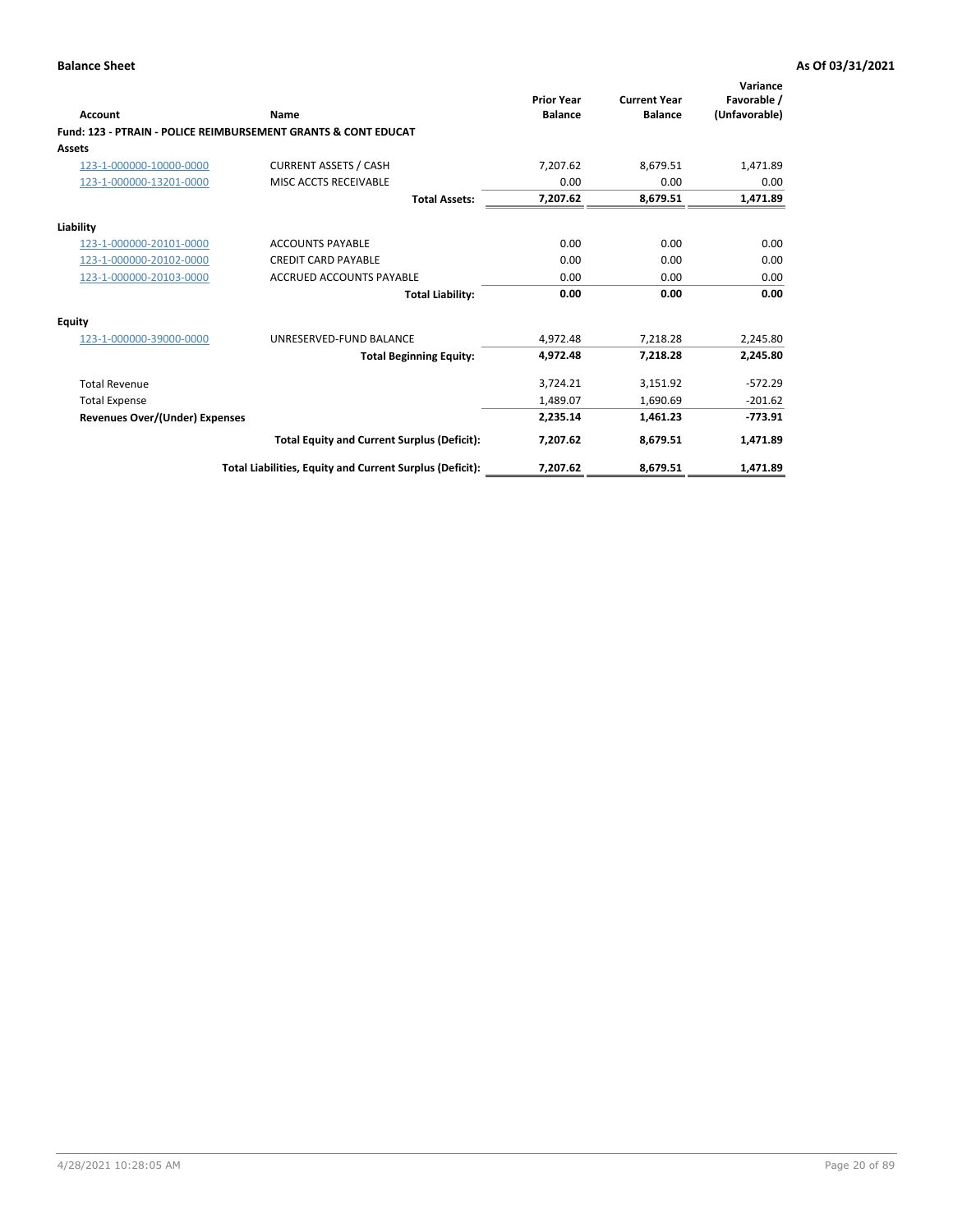|                                      |                                                          | <b>Prior Year</b> | <b>Current Year</b> | Variance<br>Favorable / |
|--------------------------------------|----------------------------------------------------------|-------------------|---------------------|-------------------------|
| <b>Account</b>                       | Name                                                     | <b>Balance</b>    | <b>Balance</b>      | (Unfavorable)           |
| <b>Fund: 124 - FIRE HAZMAT GRANT</b> |                                                          |                   |                     |                         |
| <b>Assets</b>                        |                                                          |                   |                     |                         |
| 124-1-000000-10000-0000              | <b>CURRENT ASSETS / CASH</b>                             | 984.78            | 984.44              | $-0.34$                 |
| 124-1-000000-13201-0000              | MISC ACCTS RECEIVABLE                                    | 0.00              | 0.00                | 0.00                    |
| 124-1-000000-13205-0000              | <b>INTEREST RECEIVABLE</b>                               | 0.00              | 0.00                | 0.00                    |
|                                      | <b>Total Assets:</b>                                     | 984.78            | 984.44              | $-0.34$                 |
| Liability                            |                                                          |                   |                     |                         |
| 124-1-000000-20101-0000              | <b>ACCOUNTS PAYABLE</b>                                  | 0.00              | 0.00                | 0.00                    |
| 124-1-000000-20102-0000              | <b>CREDIT CARD PAYABLE</b>                               | 0.00              | 0.00                | 0.00                    |
| 124-1-000000-20902-0000              | <b>DEFERRED GRANT REVENUE</b>                            | 0.00              | 0.00                | 0.00                    |
| 124-1-000000-21001-0000              | <b>GENERAL FUND / GENERAL FUND</b>                       | 0.00              | 0.00                | 0.00                    |
| 124-1-000000-29300-0000              | <b>ENCUMBRANCE SUMMARY</b>                               | 0.00              | 0.00                | 0.00                    |
| 124-1-000000-29400-0000              | RESERVED ACCOUNT / ENCUMBRANCES                          | 0.00              | 0.00                | 0.00                    |
|                                      | <b>Total Liability:</b>                                  | 0.00              | 0.00                | 0.00                    |
| Equity                               |                                                          |                   |                     |                         |
| 124-1-000000-39000-0000              | UNRESERVED-FUND BALANCE                                  | 984.89            | 984.54              | $-0.35$                 |
|                                      | <b>Total Beginning Equity:</b>                           | 984.89            | 984.54              | $-0.35$                 |
| <b>Total Revenue</b>                 |                                                          | 0.00              | 0.00                | 0.00                    |
| <b>Total Expense</b>                 |                                                          | 0.11              | 0.10                | 0.01                    |
| Revenues Over/(Under) Expenses       |                                                          | $-0.11$           | $-0.10$             | 0.01                    |
|                                      | <b>Total Equity and Current Surplus (Deficit):</b>       | 984.78            | 984.44              | $-0.34$                 |
|                                      | Total Liabilities, Equity and Current Surplus (Deficit): | 984.78            | 984.44              | $-0.34$                 |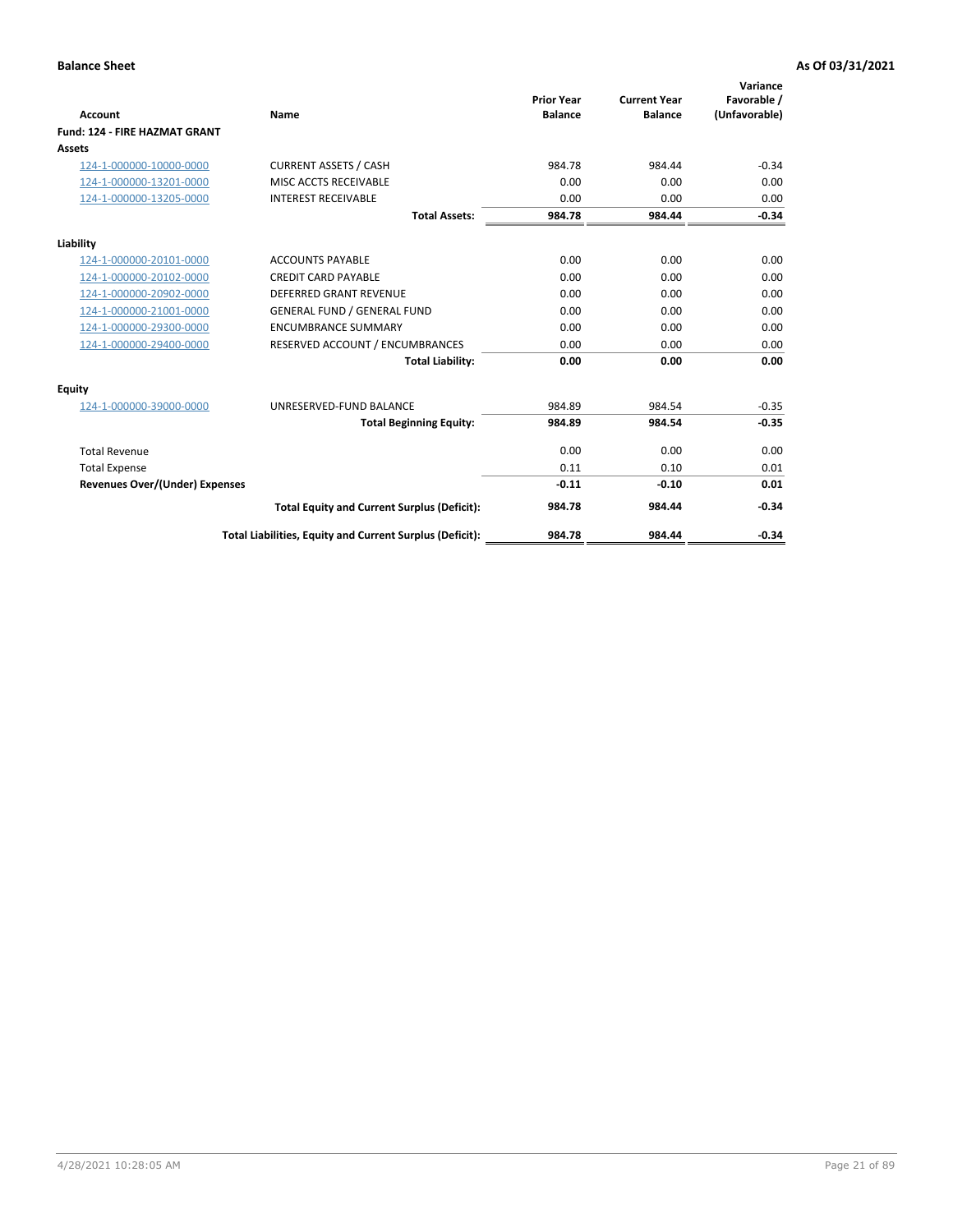| Account                                                   | Name                                                     | <b>Prior Year</b><br><b>Balance</b> | <b>Current Year</b><br><b>Balance</b> | Variance<br>Favorable /<br>(Unfavorable) |
|-----------------------------------------------------------|----------------------------------------------------------|-------------------------------------|---------------------------------------|------------------------------------------|
| <b>Fund: 125 - TRAINING &amp; HUMANITIES TEXAS GRANTS</b> |                                                          |                                     |                                       |                                          |
| <b>Assets</b>                                             |                                                          |                                     |                                       |                                          |
| 125-1-000000-10000-0000                                   | <b>CURRENT ASSETS / CASH</b>                             | 0.00                                | 0.00                                  | 0.00                                     |
| 125-1-000000-13205-0000                                   | <b>INTEREST RECEIVABLE</b>                               | 0.00                                | 0.00                                  | 0.00                                     |
|                                                           | <b>Total Assets:</b>                                     | 0.00                                | 0.00                                  | 0.00                                     |
| Liability                                                 |                                                          |                                     |                                       |                                          |
| 125-1-000000-20101-0000                                   | <b>ACCOUNTS PAYABLE</b>                                  | 0.00                                | 0.00                                  | 0.00                                     |
| 125-1-000000-20102-0000                                   | <b>CREDIT CARD PAYABLE</b>                               | 0.00                                | 0.00                                  | 0.00                                     |
| 125-1-000000-20103-0000                                   | <b>ACCRUED ACCOUNTS PAYABLE</b>                          | 0.00                                | 0.00                                  | 0.00                                     |
| 125-1-000000-20902-0000                                   | DEFERRED GRANT REVENUE                                   | 0.00                                | 0.00                                  | 0.00                                     |
| 125-1-000000-29300-0000                                   | <b>ENCUMBRANCE SUMMARY</b>                               | 0.00                                | 0.00                                  | 0.00                                     |
| 125-1-000000-29400-0000                                   | RESERVED ACCOUNT / ENCUMBRANCES                          | 0.00                                | 0.00                                  | 0.00                                     |
|                                                           | <b>Total Liability:</b>                                  | 0.00                                | 0.00                                  | 0.00                                     |
| <b>Equity</b>                                             |                                                          |                                     |                                       |                                          |
| 125-1-000000-39000-0000                                   | UNRESERVED-FUND BALANCE                                  | 0.00                                | 0.00                                  | 0.00                                     |
|                                                           | <b>Total Beginning Equity:</b>                           | 0.00                                | 0.00                                  | 0.00                                     |
| <b>Total Revenue</b>                                      |                                                          | 0.00                                | 0.00                                  | 0.00                                     |
| <b>Total Expense</b>                                      |                                                          | 0.00                                | 0.00                                  | 0.00                                     |
| <b>Revenues Over/(Under) Expenses</b>                     |                                                          | 0.00                                | 0.00                                  | 0.00                                     |
|                                                           | <b>Total Equity and Current Surplus (Deficit):</b>       | 0.00                                | 0.00                                  | 0.00                                     |
|                                                           | Total Liabilities, Equity and Current Surplus (Deficit): | 0.00                                | 0.00                                  | 0.00                                     |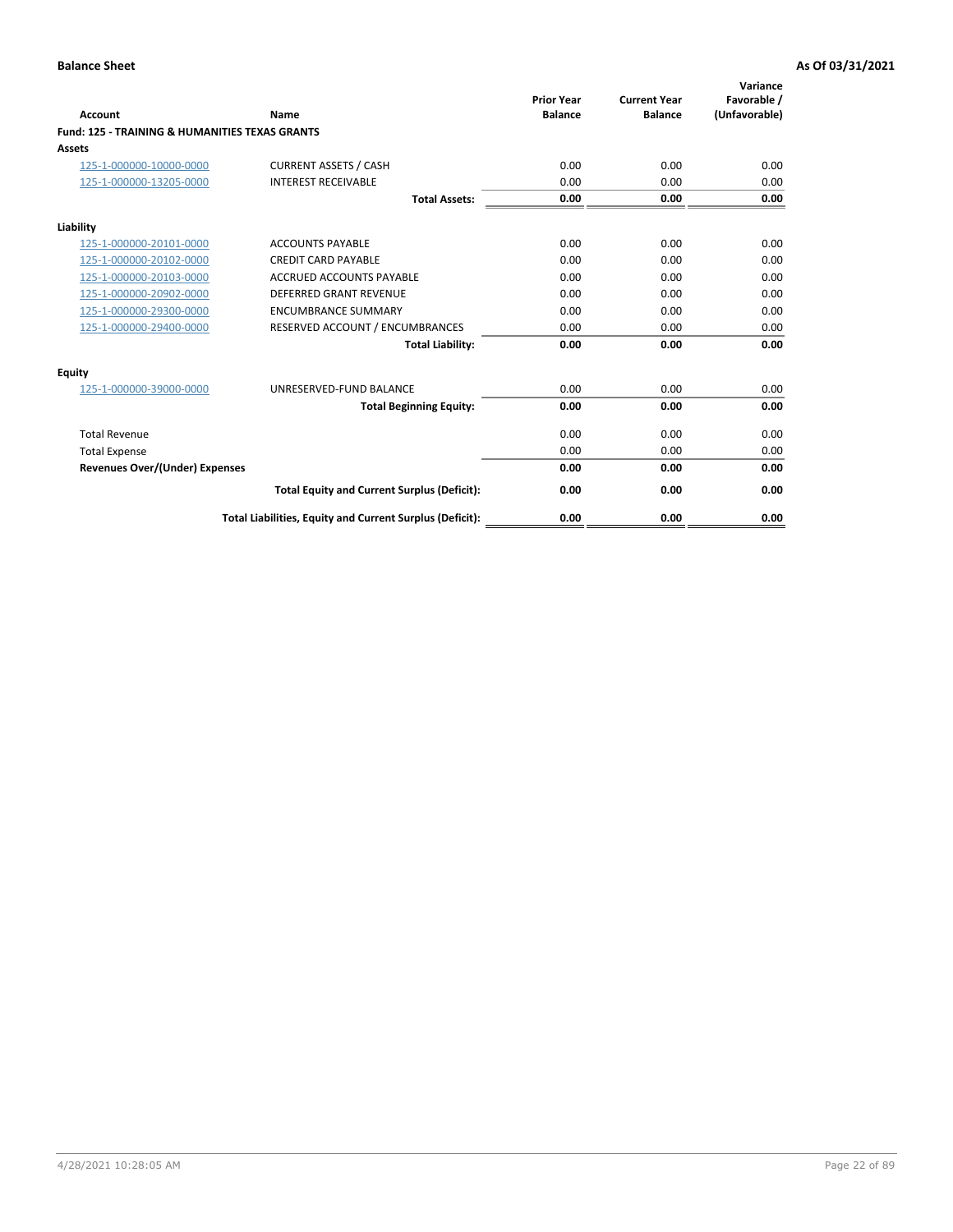| <b>Account</b>                         | Name                                                     | <b>Prior Year</b><br><b>Balance</b> | <b>Current Year</b><br><b>Balance</b> | Variance<br>Favorable /<br>(Unfavorable) |
|----------------------------------------|----------------------------------------------------------|-------------------------------------|---------------------------------------|------------------------------------------|
| <b>Fund: 126 - TIFMAS MOBILIZATION</b> |                                                          |                                     |                                       |                                          |
| Assets                                 |                                                          |                                     |                                       |                                          |
| 126-1-000000-10000-0000                | <b>CURRENT ASSETS / CASH</b>                             | 0.00                                | 0.00                                  | 0.00                                     |
| 126-1-000000-13201-0000                | MISC ACCTS RECEIVABLE                                    | 0.00                                | 0.00                                  | 0.00                                     |
|                                        | <b>Total Assets:</b>                                     | 0.00                                | 0.00                                  | 0.00                                     |
| Liability                              |                                                          |                                     |                                       |                                          |
| 126-1-000000-20101-0000                | <b>ACCOUNTS PAYABLE</b>                                  | 0.00                                | 0.00                                  | 0.00                                     |
| 126-1-000000-20102-0000                | <b>CREDIT CARD PAYABLE</b>                               | 0.00                                | 0.00                                  | 0.00                                     |
| 126-1-000000-39100-0000                | UNRESERVED-RET, EARNINGS                                 | 0.00                                | 0.00                                  | 0.00                                     |
|                                        | <b>Total Liability:</b>                                  | 0.00                                | 0.00                                  | 0.00                                     |
| Equity                                 |                                                          |                                     |                                       |                                          |
| 126-1-000000-39000-0000                | UNRESERVED-FUND BALANCE                                  | 0.00                                | 0.00                                  | 0.00                                     |
|                                        | <b>Total Beginning Equity:</b>                           | 0.00                                | 0.00                                  | 0.00                                     |
| <b>Total Revenue</b>                   |                                                          | 0.00                                | 0.00                                  | 0.00                                     |
| <b>Total Expense</b>                   |                                                          | 0.00                                | 0.00                                  | 0.00                                     |
| <b>Revenues Over/(Under) Expenses</b>  |                                                          | 0.00                                | 0.00                                  | 0.00                                     |
|                                        | <b>Total Equity and Current Surplus (Deficit):</b>       | 0.00                                | 0.00                                  | 0.00                                     |
|                                        | Total Liabilities, Equity and Current Surplus (Deficit): | 0.00                                | 0.00                                  | 0.00                                     |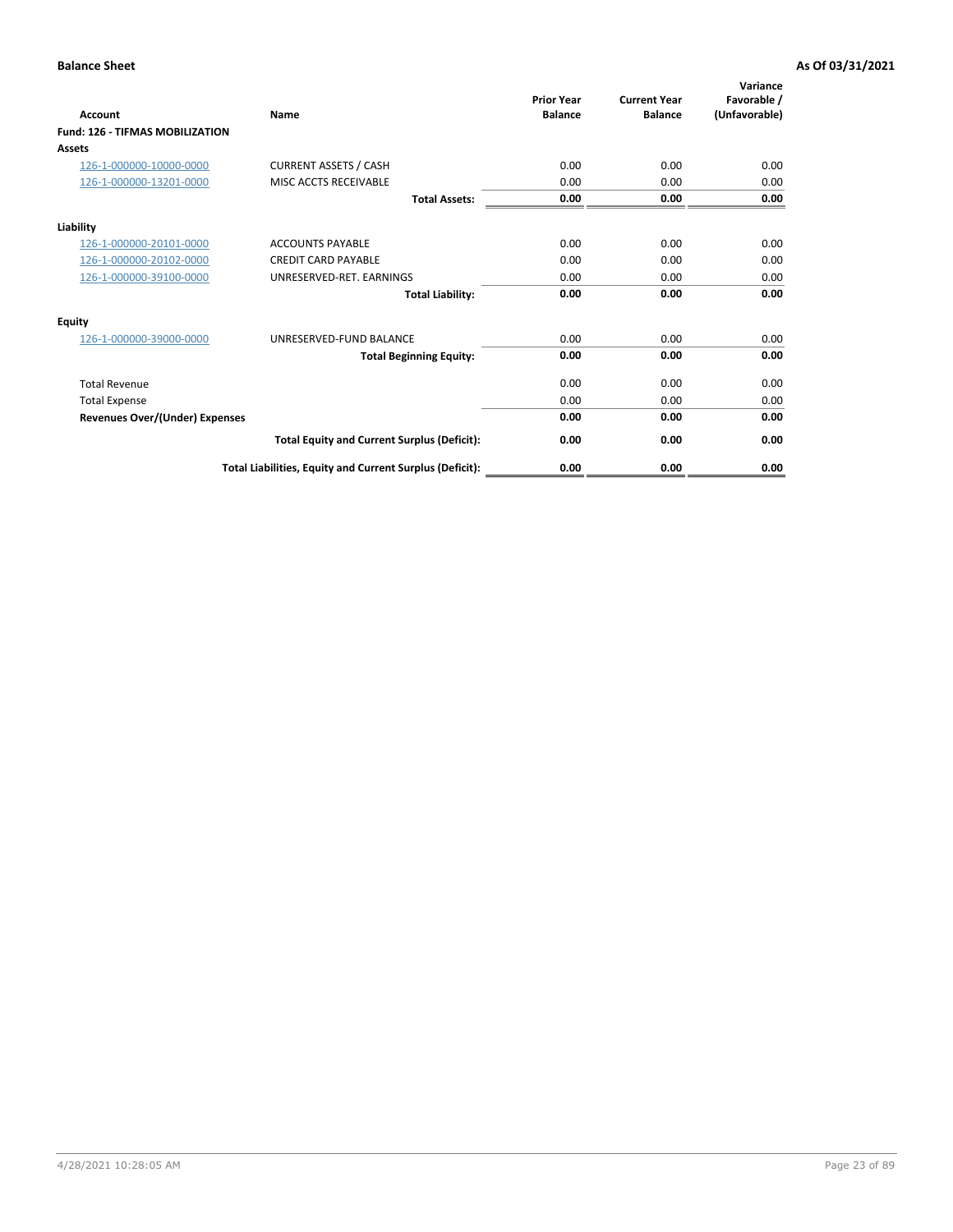| Account                               | Name                                                     | <b>Prior Year</b><br><b>Balance</b> | <b>Current Year</b><br><b>Balance</b> | Variance<br>Favorable /<br>(Unfavorable) |
|---------------------------------------|----------------------------------------------------------|-------------------------------------|---------------------------------------|------------------------------------------|
| Fund: 127 - FIRE GRANT                |                                                          |                                     |                                       |                                          |
| Assets                                |                                                          |                                     |                                       |                                          |
| 127-1-000000-10000-0000               | <b>CURRENT ASSETS / CASH</b>                             | 0.00                                | 0.00                                  | 0.00                                     |
| 127-1-000000-13201-0000               | MISC ACCTS RECEIVABLE                                    | 0.00                                | 0.00                                  | 0.00                                     |
|                                       | <b>Total Assets:</b>                                     | 0.00                                | 0.00                                  | 0.00                                     |
| Liability                             |                                                          |                                     |                                       |                                          |
| 127-1-000000-20101-0000               | <b>ACCOUNTS PAYABLE</b>                                  | 0.00                                | 0.00                                  | 0.00                                     |
|                                       | <b>Total Liability:</b>                                  | 0.00                                | 0.00                                  | 0.00                                     |
| <b>Equity</b>                         |                                                          |                                     |                                       |                                          |
| 127-1-000000-39000-0000               | UNRESERVED-FUND BALANCE                                  | 0.00                                | 0.00                                  | 0.00                                     |
|                                       | <b>Total Beginning Equity:</b>                           | 0.00                                | 0.00                                  | 0.00                                     |
| <b>Total Revenue</b>                  |                                                          | 0.00                                | 0.00                                  | 0.00                                     |
| <b>Total Expense</b>                  |                                                          | 0.00                                | 0.00                                  | 0.00                                     |
| <b>Revenues Over/(Under) Expenses</b> |                                                          | 0.00                                | 0.00                                  | 0.00                                     |
|                                       | <b>Total Equity and Current Surplus (Deficit):</b>       | 0.00                                | 0.00                                  | 0.00                                     |
|                                       | Total Liabilities, Equity and Current Surplus (Deficit): | 0.00                                | 0.00                                  | 0.00                                     |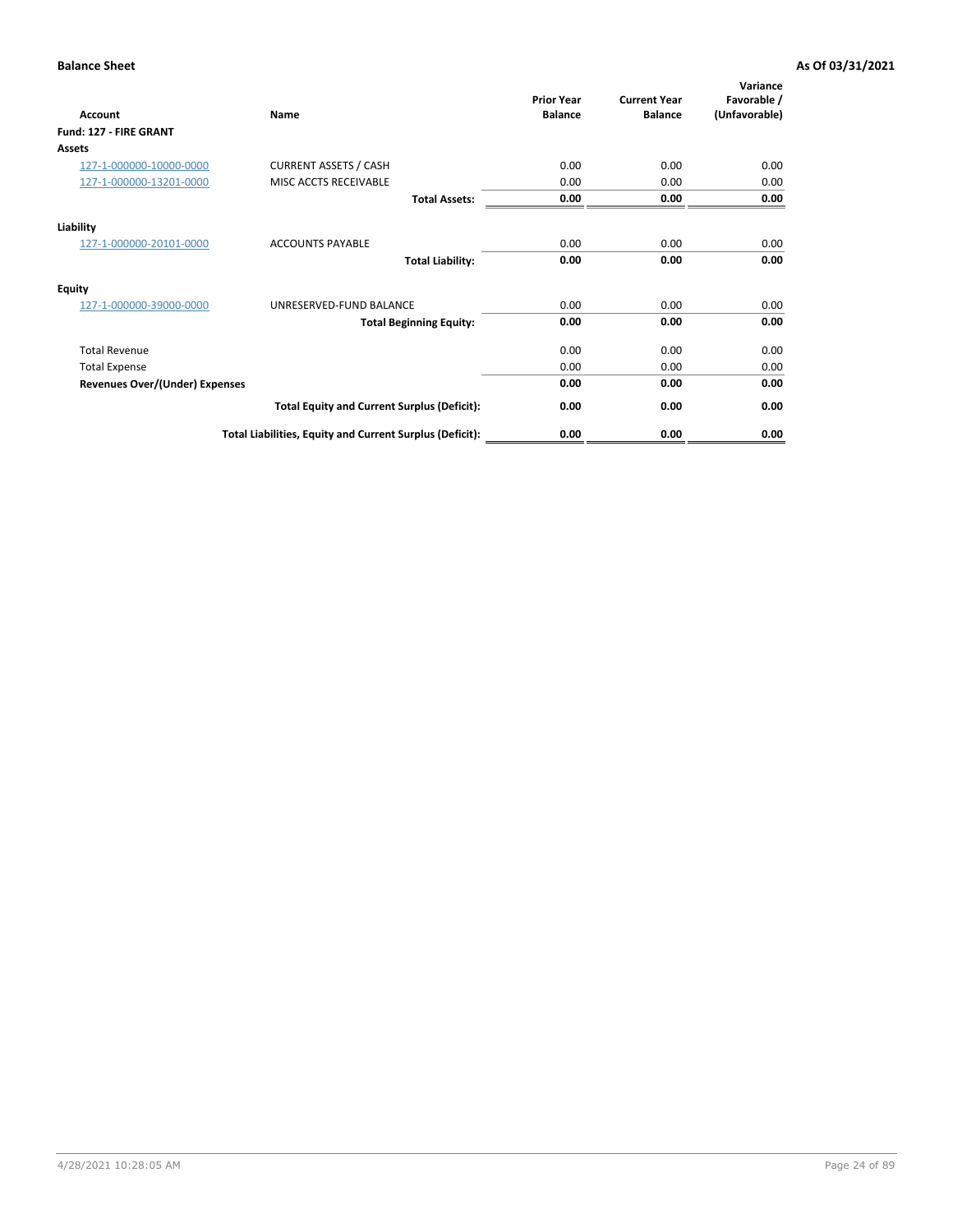|                                       |                                                          |                                     |                                       | Variance                     |
|---------------------------------------|----------------------------------------------------------|-------------------------------------|---------------------------------------|------------------------------|
| <b>Account</b>                        | Name                                                     | <b>Prior Year</b><br><b>Balance</b> | <b>Current Year</b><br><b>Balance</b> | Favorable /<br>(Unfavorable) |
| Fund: 140 - DEBT SERVICE FUND         |                                                          |                                     |                                       |                              |
| Assets                                |                                                          |                                     |                                       |                              |
| 140-1-000000-10000-0000               | <b>CURRENT ASSETS / CASH</b>                             | 495,879.17                          | 236,761.73                            | $-259,117.44$                |
| 140-1-000000-12101-0000               | <b>BOND ISSUANCE COSTS</b>                               | 0.00                                | 0.00                                  | 0.00                         |
| 140-1-000000-13101-0000               | <b>TAX RECEIVABLE-CURRENT</b>                            | 147,354.21                          | $-5,008,682.44$                       | $-5,156,036.65$              |
| 140-1-000000-13102-0000               | <b>TAXES REC-DELINQUENT</b>                              | 264,543.70                          | 184,944.89                            | $-79,598.81$                 |
| 140-1-000000-13103-0000               | ALLOW FOR UNCOLLECT TAXES                                | $-54,945.75$                        | $-16,827.27$                          | 38,118.48                    |
| 140-1-000000-13203-0000               | NON-CURRENT ASSETS / PREPAYMENTS                         | 0.00                                | 0.00                                  | 0.00                         |
| 140-1-000000-13205-0000               | <b>INTEREST RECEIVABLE</b>                               | 0.00                                | 0.00                                  | 0.00                         |
| 140-1-000000-13221-0000               | MISC A/R - PROPERTY TAXES                                | 37,726.03                           | 59,202.92                             | 21,476.89                    |
|                                       | <b>Total Assets:</b>                                     | 890,557.36                          | -4,544,600.17                         | $-5,435,157.53$              |
|                                       |                                                          |                                     |                                       |                              |
| Liability<br>140-1-000000-20101-0000  | <b>ACCOUNTS PAYABLE</b>                                  | 0.00                                | 0.00                                  | 0.00                         |
| 140-1-000000-20102-0000               | <b>CREDIT CARD PAYABLE</b>                               | 0.00                                | 0.00                                  | 0.00                         |
| 140-1-000000-20103-0000               | <b>ACCRUED ACCOUNTS PAYABLE</b>                          | 0.00                                | 0.00                                  | 0.00                         |
| 140-1-000000-20108-0000               | <b>MATURED BONDS PAYABLE</b>                             | 0.00                                | 0.00                                  | 0.00                         |
| 140-1-000000-20111-0000               | <b>MATURED INTEREST PAYABLE</b>                          | 0.00                                | 0.00                                  | 0.00                         |
| 140-1-000000-20112-0000               | <b>ACCRUED INTEREST PAYABLE</b>                          | 0.00                                | 0.00                                  | 0.00                         |
| 140-1-000000-20203-0000               | <b>DEFERRED TAX REVENUE</b>                              | 346,623.19                          | -4,850,743.88                         | 5,197,367.07                 |
| 140-1-000000-21001-0000               | <b>GENERAL FUND / GENERAL FUND</b>                       | 0.00                                | 0.00                                  | 0.00                         |
| 140-1-000000-21040-0000               | DUE TO / GENERAL CIP FUND                                | 0.00                                | 0.00                                  | 0.00                         |
| 140-1-000000-29300-0000               | <b>ENCUMBRANCE SUMMARY</b>                               | 0.00                                | 0.00                                  | 0.00                         |
| 140-1-000000-29400-0000               | RESERVED ACCOUNT / ENCUMBRANCES                          | 0.00                                | 0.00                                  | 0.00                         |
|                                       | <b>Total Liability:</b>                                  | 346,623.19                          | -4,850,743.88                         | 5,197,367.07                 |
| <b>Equity</b>                         |                                                          |                                     |                                       |                              |
| 140-1-000000-39000-0000               | UNRESERVED-FUND BALANCE                                  | 981,993.42                          | 603,204.23                            | -378,789.19                  |
|                                       | <b>Total Beginning Equity:</b>                           | 981,993.42                          | 603,204.23                            | -378,789.19                  |
|                                       |                                                          |                                     |                                       |                              |
| <b>Total Revenue</b>                  |                                                          | 5,867,405.00                        | 5,887,099.31                          | 19,694.31                    |
| <b>Total Expense</b>                  |                                                          | 6,305,464.25                        | 6,184,159.83                          | 121,304.42                   |
| <b>Revenues Over/(Under) Expenses</b> |                                                          | -438,059.25                         | -297,060.52                           | 140,998.73                   |
|                                       | <b>Total Equity and Current Surplus (Deficit):</b>       | 543,934.17                          | 306,143.71                            | $-237,790.46$                |
|                                       | Total Liabilities, Equity and Current Surplus (Deficit): | 890,557.36                          | -4,544,600.17                         | $-5,435,157.53$              |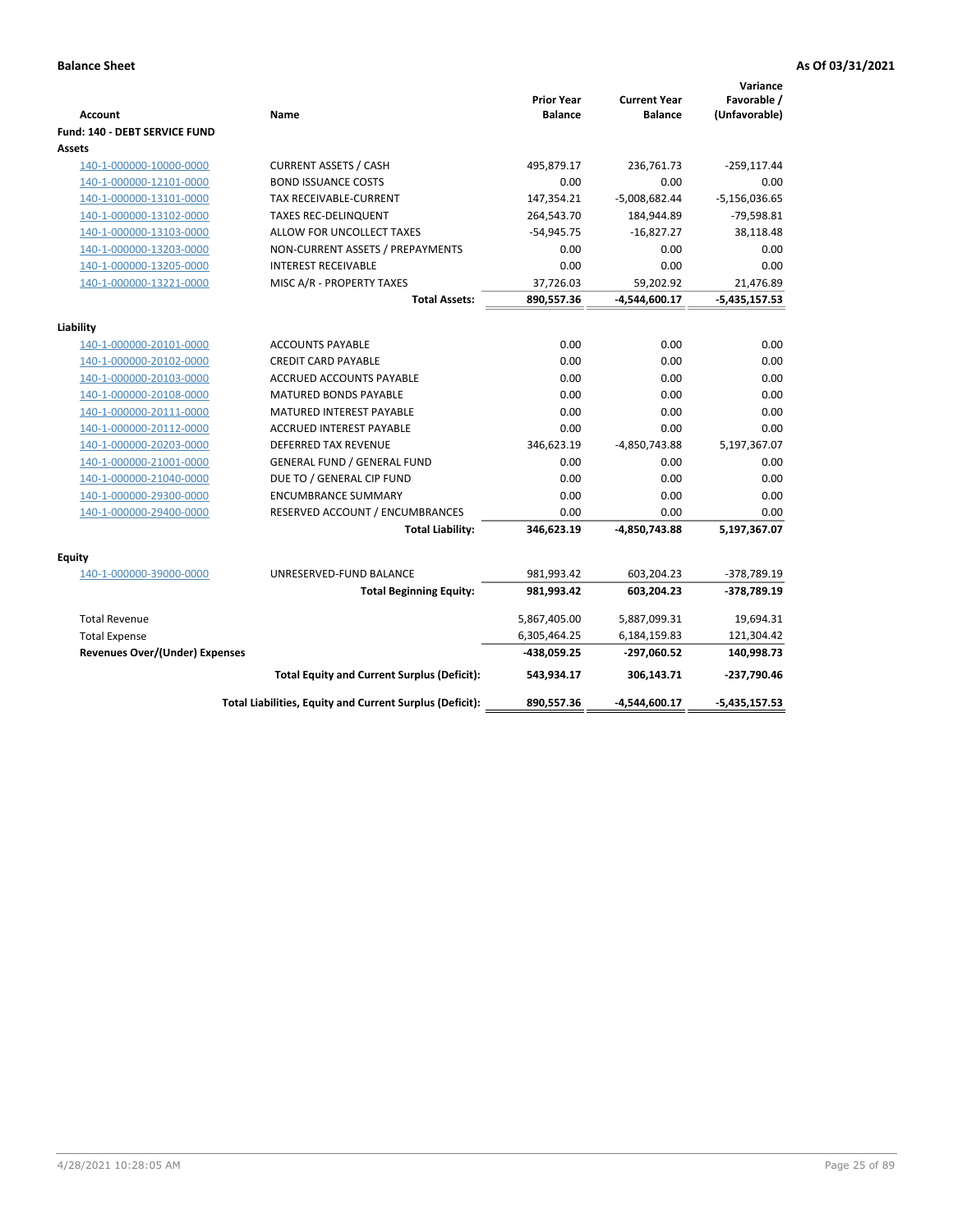|                                                     |                                                          | <b>Prior Year</b> | <b>Current Year</b> | Variance<br>Favorable / |
|-----------------------------------------------------|----------------------------------------------------------|-------------------|---------------------|-------------------------|
| <b>Account</b>                                      | Name                                                     | <b>Balance</b>    | <b>Balance</b>      | (Unfavorable)           |
| <b>Fund: 160 - GENERAL CAPITAL IMPROVEMENT FUND</b> |                                                          |                   |                     |                         |
| <b>Assets</b>                                       |                                                          |                   |                     |                         |
| 160-1-000000-10000-0000                             | <b>CURRENT ASSETS / CASH</b>                             | 2,976,346.92      | 1,930,034.62        | $-1,046,312.30$         |
| 160-1-000000-11402-0000                             | 2002 CO'S                                                | 256,196.01        | 256,575.77          | 379.76                  |
| 160-1-000000-11514-0000                             | EXCHANGE BLDG - TX DAILY ACCOUNT 1157                    | 229,012.24        | 229,480.69          | 468.45                  |
| 160-1-000000-11515-0000                             | 2019 GO STREET BOND PROCEEDS - TX TERN                   | 14,920,891.44     | 10,974,550.94       | $-3,946,340.50$         |
| 160-1-000000-11517-0000                             | <b>EXCHANGE BLDG - TX TERM</b>                           | 0.00              | 0.00                | 0.00                    |
| 160-1-000000-11520-0000                             | <b>CERTIFICATES OF DEPOSIT</b>                           | 0.00              | 0.00                | 0.00                    |
| 160-1-000000-11602-0000                             | 2001 CO                                                  | 0.00              | 0.00                | 0.00                    |
| 160-1-000000-11603-0000                             | 2001-A CO'S                                              | 77,442.28         | 77,569.07           | 126.79                  |
| 160-1-000000-13201-0000                             | MISC ACCTS RECEIVABLE                                    | 7,311.00          | 7,311.00            | 0.00                    |
| 160-1-000000-13205-0000                             | <b>INTEREST RECEIVABLE</b>                               | 0.00              | 0.00                | 0.00                    |
| 160-1-000000-14035-0000                             | DEBT SERVICE / DEBT SERVICE FUND                         | 0.00              | 0.00                | 0.00                    |
|                                                     | <b>Total Assets:</b>                                     | 18,467,199.89     | 13,475,522.09       | -4,991,677.80           |
| Liability                                           |                                                          |                   |                     |                         |
| 160-1-000000-20101-0000                             | <b>ACCOUNTS PAYABLE</b>                                  | $-5,960.78$       | 0.00                | $-5,960.78$             |
| 160-1-000000-20102-0000                             | <b>CREDIT CARD PAYABLE</b>                               | 0.00              | 0.00                | 0.00                    |
| 160-1-000000-20103-0000                             | ACCRUED ACCOUNTS PAYABLE                                 | 0.00              | 0.00                | 0.00                    |
| 160-1-000000-20113-0000                             | <b>DEVELOPERS ESCROW</b>                                 | 0.00              | 0.00                | 0.00                    |
| 160-1-000000-20139-0000                             | RETAINAGES PAYABLE                                       | 20,336.53         | 276,511.52          | $-256, 174.99$          |
| 160-1-000000-20902-0000                             | DEFERRED GRANT REVENUE                                   | 0.00              | 0.00                | 0.00                    |
| 160-1-000000-21001-0000                             | <b>GENERAL FUND / GENERAL FUND</b>                       | 0.00              | 0.00                | 0.00                    |
| 160-1-000000-21035-0000                             | DEBT SERVICE / DUE TO DEBT SERVICE                       | 0.00              | 0.00                | 0.00                    |
| 160-1-000000-21101-0000                             | ENTERPRISE / WTR/WWTR UTILITY FUND                       | 0.00              | 0.00                | 0.00                    |
| 160-1-000000-29300-0000                             | <b>ENCUMBRANCE SUMMARY</b>                               | 0.00              | 0.00                | 0.00                    |
| 160-1-000000-29400-0100                             | RESERVED ACCOUNT / ENCUMBRANCES                          | 0.00              | 0.00                | 0.00                    |
|                                                     |                                                          |                   |                     |                         |
|                                                     | <b>Total Liability:</b>                                  | 14,375.75         | 276,511.52          | $-262, 135.77$          |
| <b>Equity</b>                                       |                                                          |                   |                     |                         |
| 160-1-000000-39000-0000                             | UNRESERVED-FUND BALANCE                                  | 3,121,492.13      | 17,988,577.88       | 14,867,085.75           |
|                                                     | <b>Total Beginning Equity:</b>                           | 3,121,492.13      | 17,988,577.88       | 14,867,085.75           |
|                                                     |                                                          |                   |                     |                         |
| <b>Total Revenue</b>                                |                                                          | 16,058,144.09     | 1,281,651.83        | $-14,776,492.26$        |
| <b>Total Expense</b>                                |                                                          | 726,812.08        | 6,071,219.14        | $-5,344,407.06$         |
| <b>Revenues Over/(Under) Expenses</b>               |                                                          | 15,331,332.01     | -4,789,567.31       | -20,120,899.32          |
|                                                     | <b>Total Equity and Current Surplus (Deficit):</b>       | 18,452,824.14     | 13,199,010.57       | $-5,253,813.57$         |
|                                                     | Total Liabilities, Equity and Current Surplus (Deficit): | 18,467,199.89     | 13,475,522.09       | -4,991,677.80           |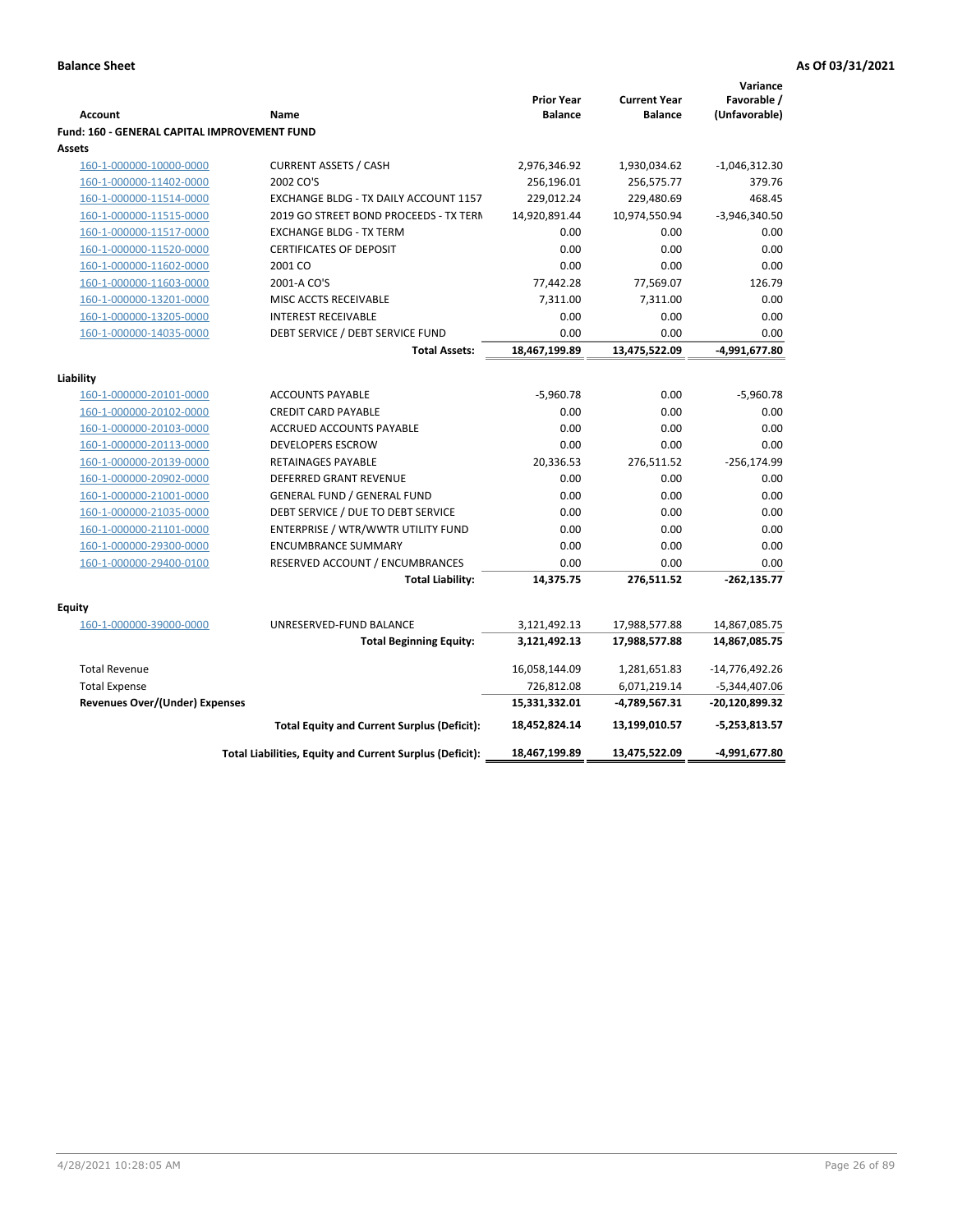| <b>Account</b>                       | Name                                                     | <b>Prior Year</b><br><b>Balance</b> | <b>Current Year</b><br><b>Balance</b> | Variance<br>Favorable /<br>(Unfavorable) |
|--------------------------------------|----------------------------------------------------------|-------------------------------------|---------------------------------------|------------------------------------------|
| Fund: 161 - STREET CONSTRUCTION FUND |                                                          |                                     |                                       |                                          |
| Assets                               |                                                          |                                     |                                       |                                          |
| 161-1-000000-10000-0000              | <b>CURRENT ASSETS / CASH</b>                             | 875,353.75                          | $-359,430.64$                         | $-1,234,784.39$                          |
| 161-1-000000-11003-0000              | 2010 CO'S                                                | 0.00                                | 0.00                                  | 0.00                                     |
| 161-1-000000-13205-0000              | <b>INTEREST RECEIVABLE</b>                               | 0.00                                | 0.00                                  | 0.00                                     |
| 161-1-000000-14035-0000              | DEBT SERVICE / DEBT SERVICE FUND                         | 0.00                                | 0.00                                  | 0.00                                     |
|                                      | <b>Total Assets:</b>                                     | 875,353.75                          | $-359,430.64$                         | $-1,234,784.39$                          |
| Liability                            |                                                          |                                     |                                       |                                          |
| 161-1-000000-20101-0000              | <b>ACCOUNTS PAYABLE</b>                                  | 0.00                                | 0.00                                  | 0.00                                     |
| 161-1-000000-20102-0000              | <b>CREDIT CARD PAYABLE</b>                               | 0.00                                | 0.00                                  | 0.00                                     |
| 161-1-000000-20103-0000              | <b>ACCRUED ACCOUNTS PAYABLE</b>                          | 0.00                                | 0.00                                  | 0.00                                     |
| 161-1-000000-20139-0000              | <b>RETAINAGES PAYABLE</b>                                | 0.00                                | 61,171.92                             | $-61,171.92$                             |
| 161-1-000000-21001-0000              | <b>GENERAL FUND / GENERAL FUND</b>                       | 0.00                                | 0.00                                  | 0.00                                     |
| 161-1-000000-21035-0000              | DEBT SERVICE / DUE TO DEBT SERVICE                       | 0.00                                | 0.00                                  | 0.00                                     |
| 161-1-000000-29300-0000              | <b>ENCUMBRANCE SUMMARY</b>                               | 0.00                                | 0.00                                  | 0.00                                     |
| 161-1-000000-29400-0100              | RESERVED ACCOUNT / ENCUMBRANCES                          | 0.00                                | 0.00                                  | 0.00                                     |
|                                      | <b>Total Liability:</b>                                  | 0.00                                | 61.171.92                             | $-61,171.92$                             |
| Equity                               |                                                          |                                     |                                       |                                          |
| 161-1-000000-39000-0000              | UNRESERVED-FUND BALANCE                                  | 869,625.59                          | 657,106.80                            | $-212,518.79$                            |
|                                      | <b>Total Beginning Equity:</b>                           | 869,625.59                          | 657,106.80                            | $-212,518.79$                            |
| <b>Total Revenue</b>                 |                                                          | 5,854.16                            | 79.94                                 | $-5,774.22$                              |
| <b>Total Expense</b>                 |                                                          | 126.00                              | 1,077,789.30                          | $-1,077,663.30$                          |
| Revenues Over/(Under) Expenses       |                                                          | 5,728.16                            | $-1,077,709.36$                       | $-1,083,437.52$                          |
|                                      | <b>Total Equity and Current Surplus (Deficit):</b>       | 875,353.75                          | -420,602.56                           | $-1,295,956.31$                          |
|                                      | Total Liabilities, Equity and Current Surplus (Deficit): | 875,353.75                          | $-359,430.64$                         | $-1,234,784.39$                          |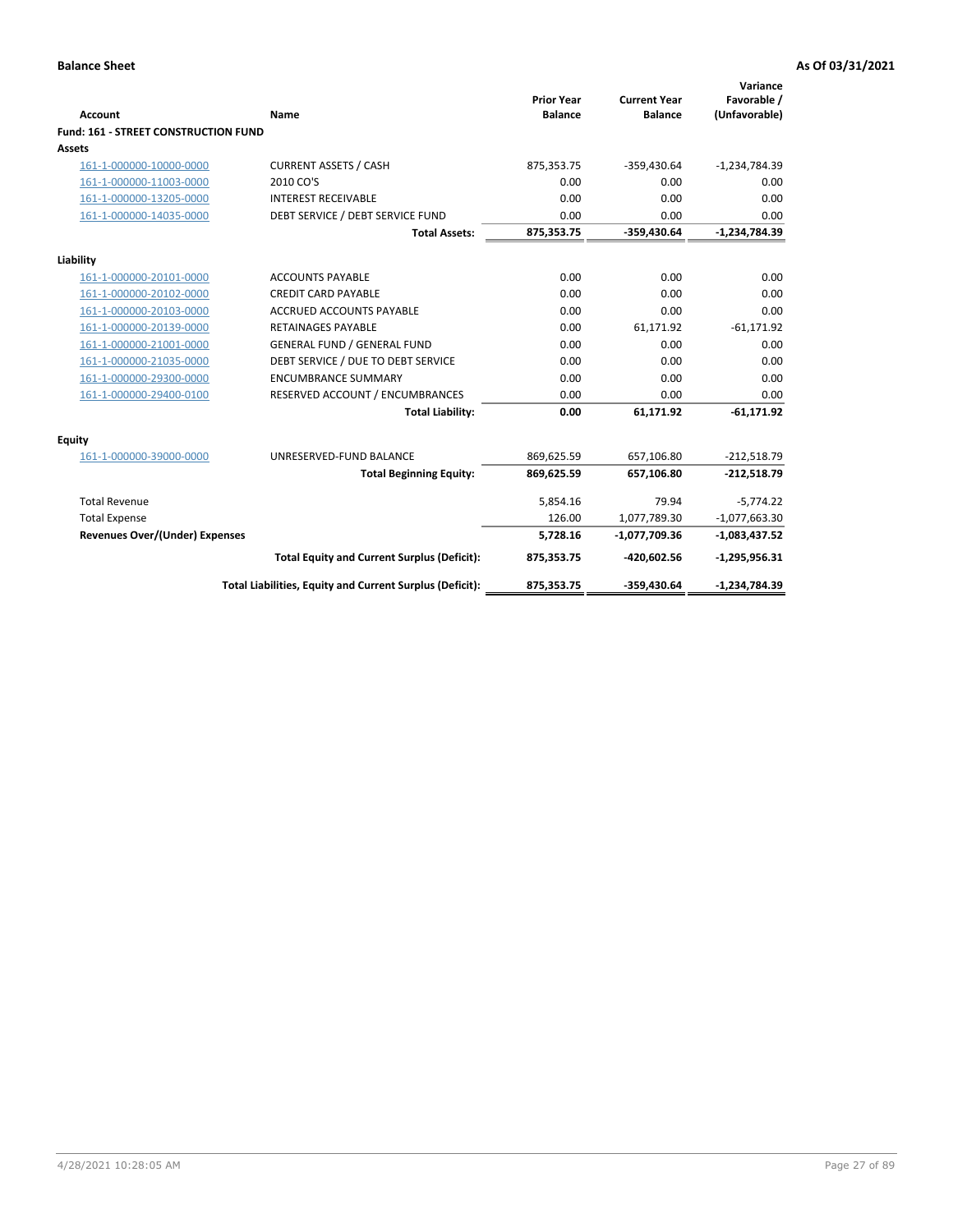|                                                 |                                                          | <b>Prior Year</b><br><b>Balance</b> | <b>Current Year</b> | Variance<br>Favorable / |
|-------------------------------------------------|----------------------------------------------------------|-------------------------------------|---------------------|-------------------------|
| <b>Account</b>                                  | Name                                                     |                                     | <b>Balance</b>      | (Unfavorable)           |
| <b>Fund: 162 - GRAHAM PARK RENOVATIONS FUND</b> |                                                          |                                     |                     |                         |
| <b>Assets</b>                                   |                                                          |                                     |                     |                         |
| 162-1-000000-10000-0000                         | <b>CURRENT ASSETS / CASH</b>                             | 0.00                                | 0.00                | 0.00                    |
| 162-1-000000-13201-0000                         | MISC ACCTS RECEIVABLE                                    | 0.00                                | 0.00                | 0.00                    |
|                                                 | <b>Total Assets:</b>                                     | 0.00                                | 0.00                | 0.00                    |
| Liability                                       |                                                          |                                     |                     |                         |
| 162-1-000000-20101-0000                         | <b>ACCOUNTS PAYABLE</b>                                  | 0.00                                | 0.00                | 0.00                    |
| 162-1-000000-20139-0000                         | <b>RETAINAGES PAYABLE</b>                                | 0.00                                | 0.00                | 0.00                    |
| 162-1-000000-20202-0000                         | <b>DEFERRED REVENUE</b>                                  | 0.00                                | 0.00                | 0.00                    |
| 162-1-000000-29300-0000                         | <b>ENCUMBRANCE SUMMARY</b>                               | 0.00                                | 0.00                | 0.00                    |
| 162-1-000000-29400-0000                         | RESERVED ACCOUNT / ENCUMBRANCES                          | 0.00                                | 0.00                | 0.00                    |
|                                                 | <b>Total Liability:</b>                                  | 0.00                                | 0.00                | 0.00                    |
| Equity                                          |                                                          |                                     |                     |                         |
| 162-1-000000-39000-0000                         | UNRESERVED-FUND BALANCE                                  | 0.00                                | 0.00                | 0.00                    |
|                                                 | <b>Total Beginning Equity:</b>                           | 0.00                                | 0.00                | 0.00                    |
| <b>Total Revenue</b>                            |                                                          | 0.00                                | 0.00                | 0.00                    |
| <b>Total Expense</b>                            |                                                          | 0.00                                | 0.00                | 0.00                    |
| Revenues Over/(Under) Expenses                  |                                                          | 0.00                                | 0.00                | 0.00                    |
|                                                 | <b>Total Equity and Current Surplus (Deficit):</b>       | 0.00                                | 0.00                | 0.00                    |
|                                                 | Total Liabilities, Equity and Current Surplus (Deficit): | 0.00                                | 0.00                | 0.00                    |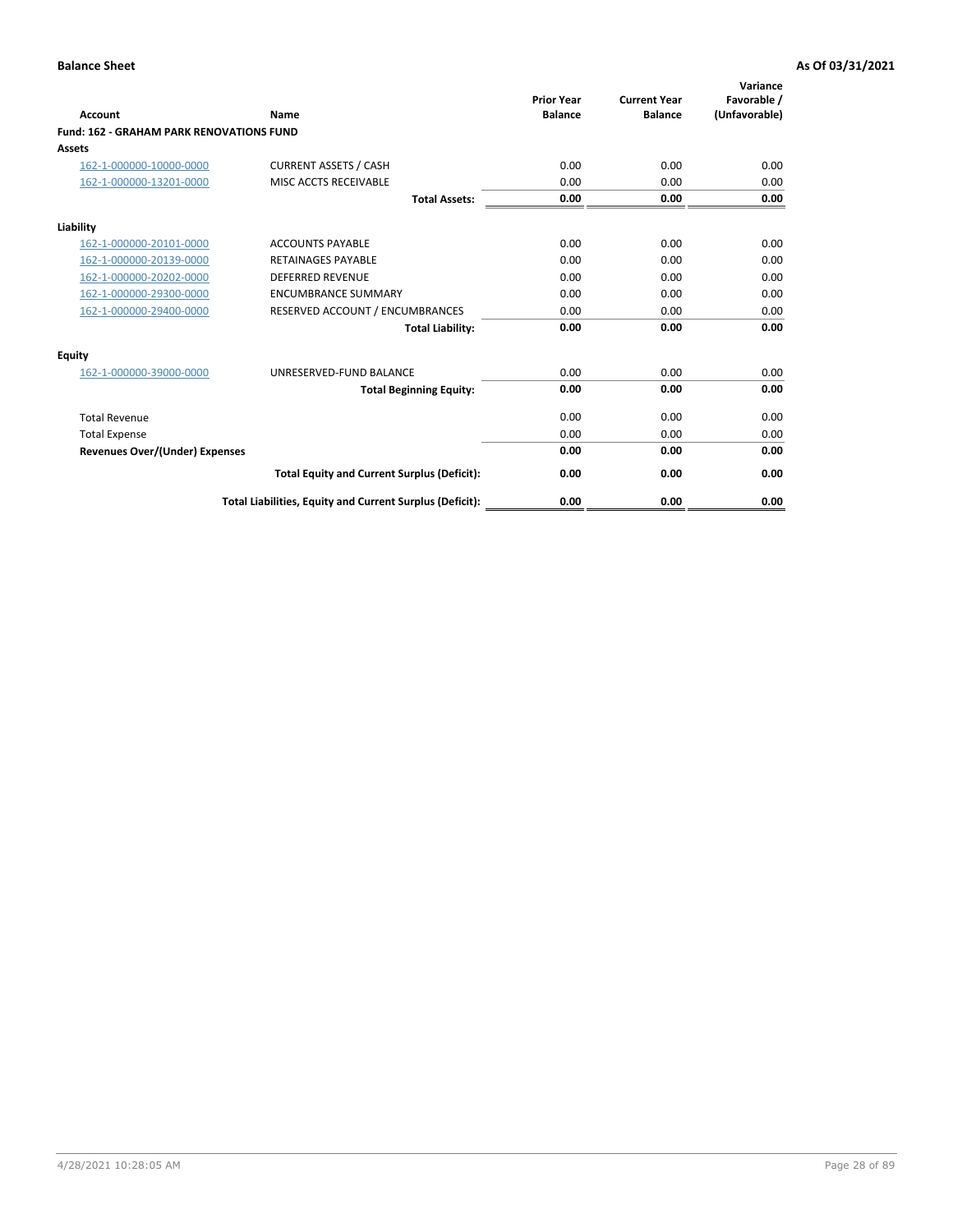| Account                               | Name                                                     | <b>Prior Year</b><br><b>Balance</b> | <b>Current Year</b><br><b>Balance</b> | Variance<br>Favorable /<br>(Unfavorable) |
|---------------------------------------|----------------------------------------------------------|-------------------------------------|---------------------------------------|------------------------------------------|
| Fund: 163 - SECO STIMULAS BLOCK GRANT |                                                          |                                     |                                       |                                          |
| <b>Assets</b>                         |                                                          |                                     |                                       |                                          |
| 163-1-000000-10000-0000               | <b>CURRENT ASSETS / CASH</b>                             | 0.00                                | 0.00                                  | 0.00                                     |
| 163-1-000000-13201-0000               | MISC ACCTS RECEIVABLE                                    | 0.00                                | 0.00                                  | 0.00                                     |
| 163-1-000000-13205-0000               | <b>INTEREST RECEIVABLE</b>                               | 0.00                                | 0.00                                  | 0.00                                     |
|                                       | <b>Total Assets:</b>                                     | 0.00                                | 0.00                                  | 0.00                                     |
| Liability                             |                                                          |                                     |                                       |                                          |
| 163-1-000000-20101-0000               | <b>ACCOUNTS PAYABLE</b>                                  | 0.00                                | 0.00                                  | 0.00                                     |
| 163-1-000000-20102-0000               | <b>CREDIT CARD PAYABLE</b>                               | 0.00                                | 0.00                                  | 0.00                                     |
| 163-1-000000-20103-0000               | <b>ACCRUED ACCOUNTS PAYABLE</b>                          | 0.00                                | 0.00                                  | 0.00                                     |
| 163-1-000000-20139-0000               | <b>RETAINAGES PAYABLE</b>                                | 0.00                                | 0.00                                  | 0.00                                     |
| 163-1-000000-20902-0000               | DEFERRED GRANT REVENUE                                   | 0.00                                | 0.00                                  | 0.00                                     |
| 163-1-000000-29300-0000               | <b>ENCUMBRANCE SUMMARY</b>                               | 0.00                                | 0.00                                  | 0.00                                     |
| 163-1-000000-29400-0100               | RESERVED ACCOUNT / ENCUMBRANCES                          | 0.00                                | 0.00                                  | 0.00                                     |
|                                       | <b>Total Liability:</b>                                  | 0.00                                | 0.00                                  | 0.00                                     |
| <b>Equity</b>                         |                                                          |                                     |                                       |                                          |
| 163-1-000000-39000-0000               | UNRESERVED-FUND BALANCE                                  | 0.00                                | 0.00                                  | 0.00                                     |
|                                       | <b>Total Beginning Equity:</b>                           | 0.00                                | 0.00                                  | 0.00                                     |
| <b>Total Revenue</b>                  |                                                          | 0.00                                | 0.00                                  | 0.00                                     |
| <b>Total Expense</b>                  |                                                          | 0.00                                | 0.00                                  | 0.00                                     |
| <b>Revenues Over/(Under) Expenses</b> |                                                          | 0.00                                | 0.00                                  | 0.00                                     |
|                                       | <b>Total Equity and Current Surplus (Deficit):</b>       | 0.00                                | 0.00                                  | 0.00                                     |
|                                       | Total Liabilities, Equity and Current Surplus (Deficit): | 0.00                                | 0.00                                  | 0.00                                     |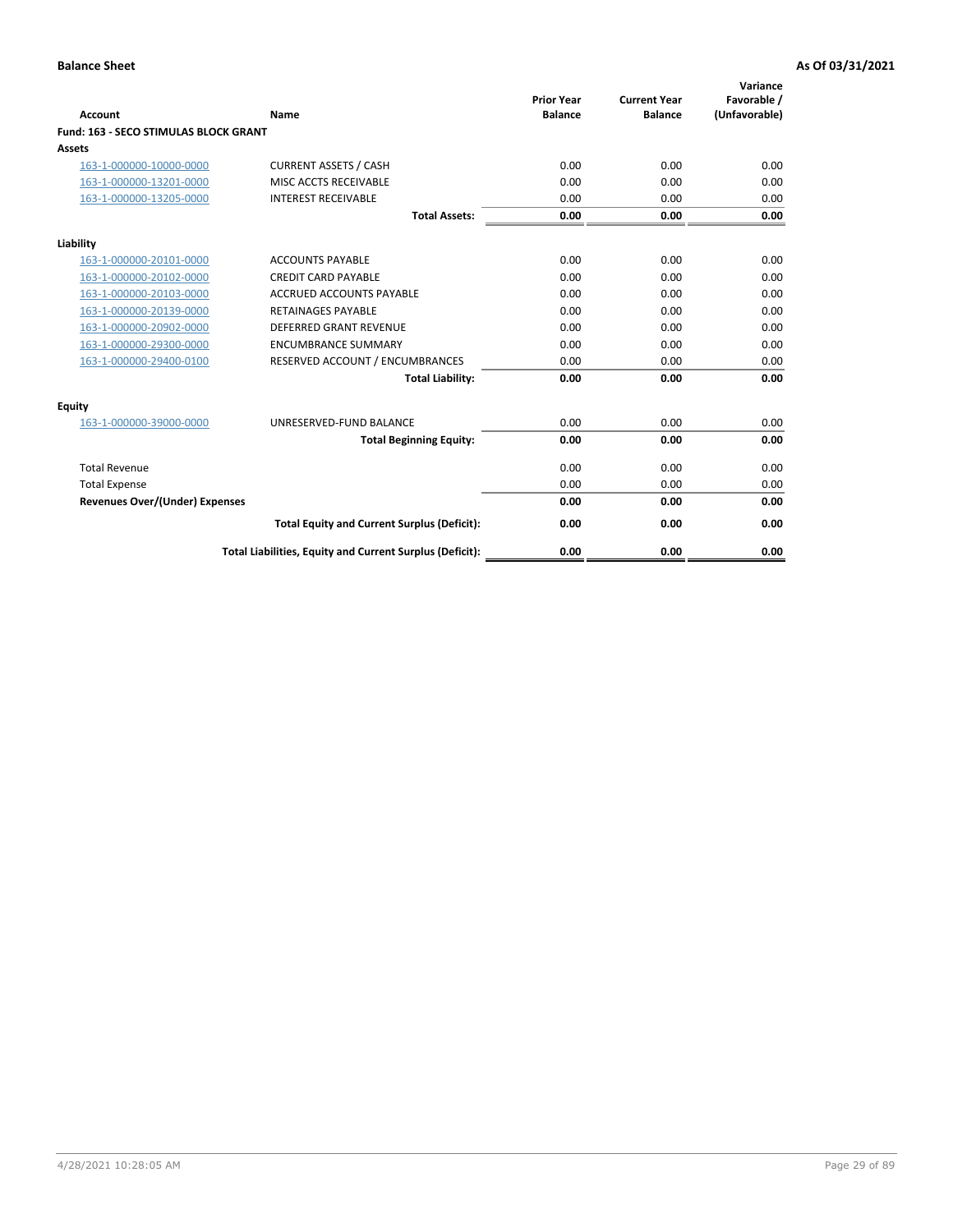| <b>Account</b>                        | <b>Name</b>                                              | <b>Prior Year</b><br><b>Balance</b> | <b>Current Year</b><br><b>Balance</b> | Variance<br>Favorable /<br>(Unfavorable) |
|---------------------------------------|----------------------------------------------------------|-------------------------------------|---------------------------------------|------------------------------------------|
| Fund: 164 - 2013 CO CAPITAL FUND      |                                                          |                                     |                                       |                                          |
| Assets                                |                                                          |                                     |                                       |                                          |
| 164-1-000000-10000-0000               | <b>CURRENT ASSETS / CASH</b>                             | 32,751.64                           | 32,903.93                             | 152.29                                   |
| 164-1-000000-11508-0000               | 2013 CO'S PROJ CONST                                     | 2,081.29                            | 2,085.56                              | 4.27                                     |
| 164-1-000000-11509-0000               | 2013 CO'S DEBT SERVICE                                   | 0.00                                | 0.00                                  | 0.00                                     |
| 164-1-000000-13205-0000               | <b>INTEREST RECEIVABLE</b>                               | 0.00                                | 0.00                                  | 0.00                                     |
| 164-1-000000-14035-0000               | DEBT SERVICE / DEBT SERVICE FUND                         | 0.00                                | 0.00                                  | 0.00                                     |
|                                       | <b>Total Assets:</b>                                     | 34,832.93                           | 34,989.49                             | 156.56                                   |
| Liability                             |                                                          |                                     |                                       |                                          |
| 164-1-000000-20101-0000               | <b>ACCOUNTS PAYABLE</b>                                  | 0.00                                | 0.00                                  | 0.00                                     |
| 164-1-000000-20102-0000               | <b>CREDIT CARD PAYABLE</b>                               | 0.00                                | 0.00                                  | 0.00                                     |
| 164-1-000000-20103-0000               | <b>ACCRUED ACCOUNTS PAYABLE</b>                          | 0.00                                | 0.00                                  | 0.00                                     |
| 164-1-000000-20139-0000               | <b>RETAINAGES PAYABLE</b>                                | 0.00                                | 0.00                                  | 0.00                                     |
| 164-1-000000-21001-0000               | <b>GENERAL FUND / GENERAL FUND</b>                       | 0.00                                | 0.00                                  | 0.00                                     |
| 164-1-000000-21035-0000               | DEBT SERVICE / DUE TO DEBT SERVICE                       | 0.00                                | 0.00                                  | 0.00                                     |
| 164-1-000000-29300-0000               | <b>ENCUMBRANCE SUMMARY</b>                               | 0.00                                | 0.00                                  | 0.00                                     |
| 164-1-000000-29400-0100               | RESERVED ACCOUNT / ENCUMBRANCES                          | 0.00                                | 0.00                                  | 0.00                                     |
|                                       | <b>Total Liability:</b>                                  | 0.00                                | 0.00                                  | 0.00                                     |
| Equity                                |                                                          |                                     |                                       |                                          |
| 164-1-000000-39000-0000               | UNRESERVED-FUND BALANCE                                  | 34,601.73                           | 34,976.69                             | 374.96                                   |
|                                       | <b>Total Beginning Equity:</b>                           | 34,601.73                           | 34,976.69                             | 374.96                                   |
| <b>Total Revenue</b>                  |                                                          | 235.92                              | 16.25                                 | $-219.67$                                |
| <b>Total Expense</b>                  |                                                          | 4.72                                | 3.45                                  | 1.27                                     |
| <b>Revenues Over/(Under) Expenses</b> |                                                          | 231.20                              | 12.80                                 | $-218.40$                                |
|                                       | <b>Total Equity and Current Surplus (Deficit):</b>       | 34,832.93                           | 34,989.49                             | 156.56                                   |
|                                       | Total Liabilities, Equity and Current Surplus (Deficit): | 34,832.93                           | 34,989.49                             | 156.56                                   |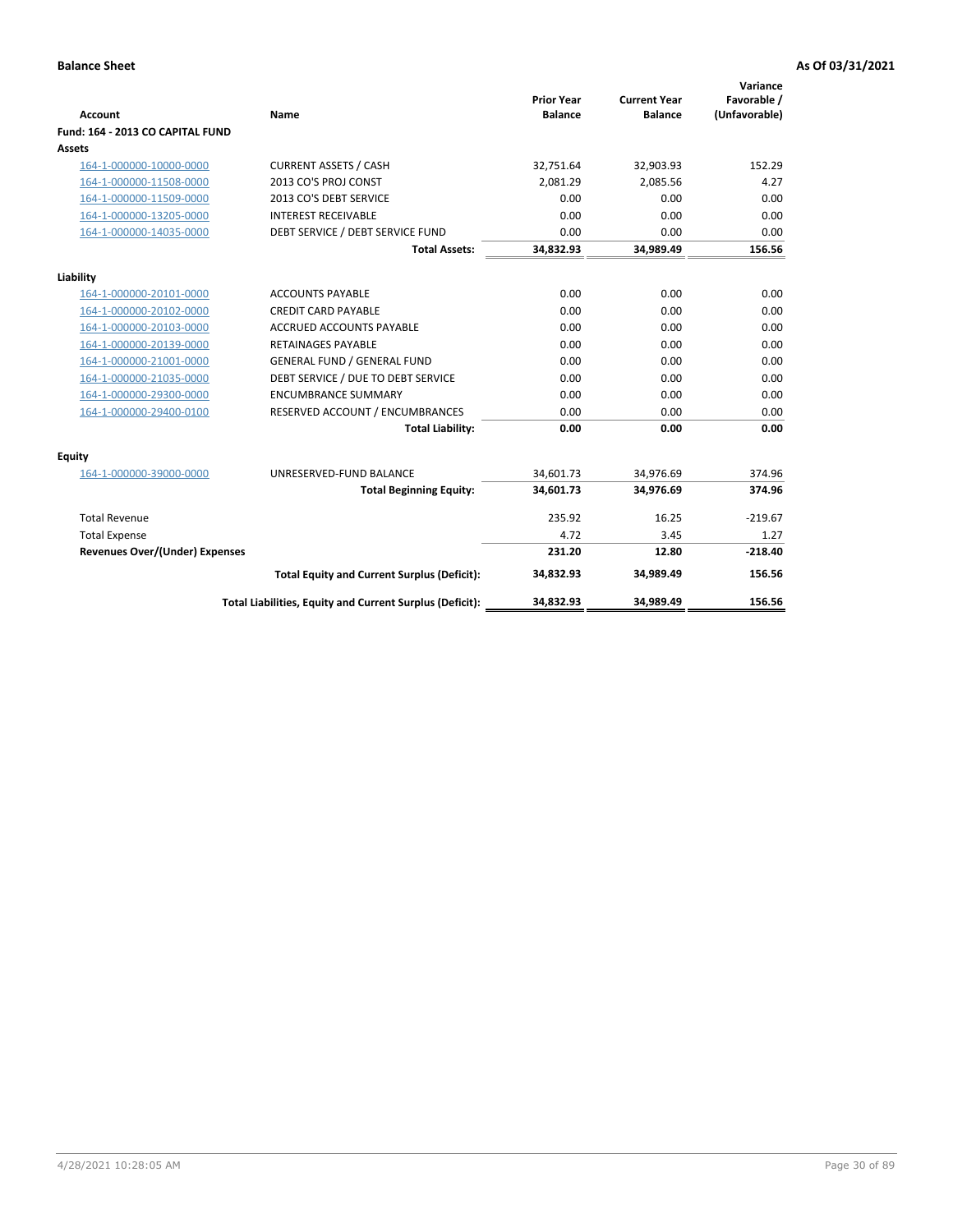| <b>Account</b>                        | Name                                                     | <b>Prior Year</b><br><b>Balance</b> | <b>Current Year</b><br><b>Balance</b> | Variance<br>Favorable /<br>(Unfavorable) |
|---------------------------------------|----------------------------------------------------------|-------------------------------------|---------------------------------------|------------------------------------------|
| Fund: 165 - 2014 GO FUND              |                                                          |                                     |                                       |                                          |
| Assets                                |                                                          |                                     |                                       |                                          |
| 165-1-000000-10000-0000               | <b>CURRENT ASSETS / CASH</b>                             | $-8,613.63$                         | $-8,613.63$                           | 0.00                                     |
| 165-1-000000-11003-0000               | 2010 CO'S                                                | 0.00                                | 0.00                                  | 0.00                                     |
| 165-1-000000-11202-0000               | 2014 GO STREET BONDS                                     | 0.00                                | 0.00                                  | 0.00                                     |
| 165-1-000000-11511-0000               | 2015 GO PROJECT CONSTRUCTION                             | 801,017.08                          | 802,655.65                            | 1,638.57                                 |
| 165-1-000000-11520-0000               | <b>CERTIFICATES OF DEPOSIT</b>                           | 0.00                                | 0.00                                  | 0.00                                     |
| 165-1-000000-11530-0000               | <b>TexasTERM CP</b>                                      | 0.00                                | 0.00                                  | 0.00                                     |
| 165-1-000000-13201-0000               | MISC ACCTS RECEIVABLE                                    | 0.00                                | 0.00                                  | 0.00                                     |
| 165-1-000000-13205-0000               | <b>INTEREST RECEIVABLE</b>                               | 0.00                                | 0.00                                  | 0.00                                     |
| 165-1-000000-14035-0000               | DEBT SERVICE / DEBT SERVICE FUND                         | 0.00                                | 0.00                                  | 0.00                                     |
|                                       | <b>Total Assets:</b>                                     | 792,403.45                          | 794,042.02                            | 1,638.57                                 |
| Liability                             |                                                          |                                     |                                       |                                          |
| 165-1-000000-20101-0000               | <b>ACCOUNTS PAYABLE</b>                                  | 0.00                                | 0.00                                  | 0.00                                     |
| 165-1-000000-20102-0000               | <b>CREDIT CARD PAYABLE</b>                               | 0.00                                | 0.00                                  | 0.00                                     |
| 165-1-000000-20103-0000               | <b>ACCRUED ACCOUNTS PAYABLE</b>                          | 0.00                                | 0.00                                  | 0.00                                     |
| 165-1-000000-20139-0000               | <b>RETAINAGES PAYABLE</b>                                | 0.00                                | 0.00                                  | 0.00                                     |
| 165-1-000000-21001-0000               | <b>GENERAL FUND / GENERAL FUND</b>                       | 0.00                                | 0.00                                  | 0.00                                     |
| 165-1-000000-21035-0000               | DEBT SERVICE / DUE TO DEBT SERVICE                       | 0.00                                | 0.00                                  | 0.00                                     |
| 165-1-000000-29300-0000               | <b>ENCUMBRANCE SUMMARY</b>                               | 0.00                                | 0.00                                  | 0.00                                     |
| 165-1-000000-29400-0100               | RESERVED ACCOUNT / ENCUMBRANCES                          | 0.00                                | 0.00                                  | 0.00                                     |
|                                       | <b>Total Liability:</b>                                  | 0.00                                | 0.00                                  | 0.00                                     |
| Fquity                                |                                                          |                                     |                                       |                                          |
| 165-1-000000-39000-0000               | UNRESERVED-FUND BALANCE                                  | 785,908.22                          | 793,719.47                            | 7,811.25                                 |
|                                       | <b>Total Beginning Equity:</b>                           | 785,908.22                          | 793,719.47                            | 7,811.25                                 |
| <b>Total Revenue</b>                  |                                                          | 6,495.23                            | 322.55                                | $-6,172.68$                              |
| <b>Total Expense</b>                  |                                                          | 0.00                                | 0.00                                  | 0.00                                     |
| <b>Revenues Over/(Under) Expenses</b> |                                                          | 6,495.23                            | 322.55                                | $-6,172.68$                              |
|                                       | <b>Total Equity and Current Surplus (Deficit):</b>       | 792,403.45                          | 794,042.02                            | 1,638.57                                 |
|                                       | Total Liabilities, Equity and Current Surplus (Deficit): | 792,403.45                          | 794,042.02                            | 1.638.57                                 |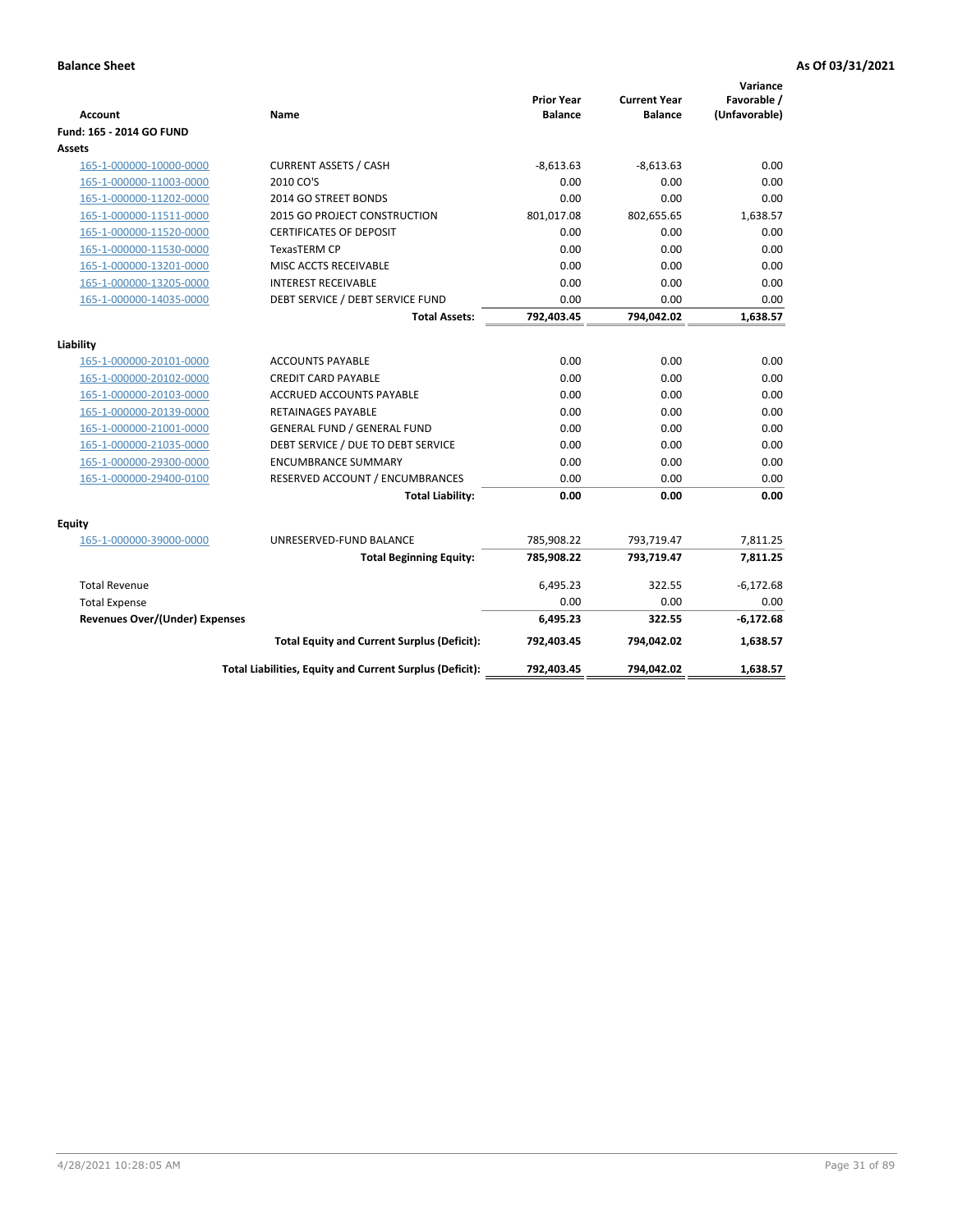| <b>Account</b>                                               | Name                                                     | <b>Prior Year</b><br><b>Balance</b> | <b>Current Year</b><br><b>Balance</b> | Variance<br>Favorable /<br>(Unfavorable) |
|--------------------------------------------------------------|----------------------------------------------------------|-------------------------------------|---------------------------------------|------------------------------------------|
| <b>Fund: 170 - LAW ENFORCEMENT GRANT - CAPITAL PURCHASES</b> |                                                          |                                     |                                       |                                          |
| Assets                                                       |                                                          |                                     |                                       |                                          |
| 170-1-000000-10000-0000                                      | <b>CURRENT ASSETS / CASH</b>                             | 0.00                                | 0.00                                  | 0.00                                     |
| 170-1-000000-13201-0000                                      | MISC ACCTS RECEIVABLE                                    | 0.00                                | 0.00                                  | 0.00                                     |
|                                                              | <b>Total Assets:</b>                                     | 0.00                                | 0.00                                  | 0.00                                     |
| Liability                                                    |                                                          |                                     |                                       |                                          |
| 170-1-000000-20101-0000                                      | <b>ACCOUNTS PAYABLE</b>                                  | 0.00                                | 0.00                                  | 0.00                                     |
| 170-1-000000-20102-0000                                      | <b>CREDIT CARD PAYABLE</b>                               | 0.00                                | 0.00                                  | 0.00                                     |
| 170-1-000000-20103-0000                                      | <b>ACCRUED ACCOUNTS PAYABLE</b>                          | 0.00                                | 0.00                                  | 0.00                                     |
| 170-1-000000-20902-0000                                      | <b>DEFERRED GRANT REVENUE</b>                            | 0.00                                | 0.00                                  | 0.00                                     |
| 170-1-000000-21001-0000                                      | <b>GENERAL FUND / GENERAL FUND</b>                       | 0.00                                | 0.00                                  | 0.00                                     |
| 170-1-000000-24004-0000                                      | <b>INTEREST PAYABLE ON DEP</b>                           | 0.00                                | 0.00                                  | 0.00                                     |
| 170-1-000000-29300-0000                                      | <b>ENCUMBRANCE SUMMARY</b>                               | 0.00                                | 0.00                                  | 0.00                                     |
| 170-1-000000-29400-0000                                      | RESERVED ACCOUNT / ENCUMBRANCES                          | 0.00                                | 0.00                                  | 0.00                                     |
|                                                              | <b>Total Liability:</b>                                  | 0.00                                | 0.00                                  | 0.00                                     |
| <b>Equity</b>                                                |                                                          |                                     |                                       |                                          |
| 170-1-000000-39000-0000                                      | UNRESERVED-FUND BALANCE                                  | 0.00                                | 0.00                                  | 0.00                                     |
|                                                              | <b>Total Beginning Equity:</b>                           | 0.00                                | 0.00                                  | 0.00                                     |
| <b>Total Revenue</b>                                         |                                                          | 0.00                                | 0.00                                  | 0.00                                     |
| <b>Total Expense</b>                                         |                                                          | 0.00                                | 0.00                                  | 0.00                                     |
| <b>Revenues Over/(Under) Expenses</b>                        |                                                          | 0.00                                | 0.00                                  | 0.00                                     |
|                                                              | <b>Total Equity and Current Surplus (Deficit):</b>       | 0.00                                | 0.00                                  | 0.00                                     |
|                                                              | Total Liabilities, Equity and Current Surplus (Deficit): | 0.00                                | 0.00                                  | 0.00                                     |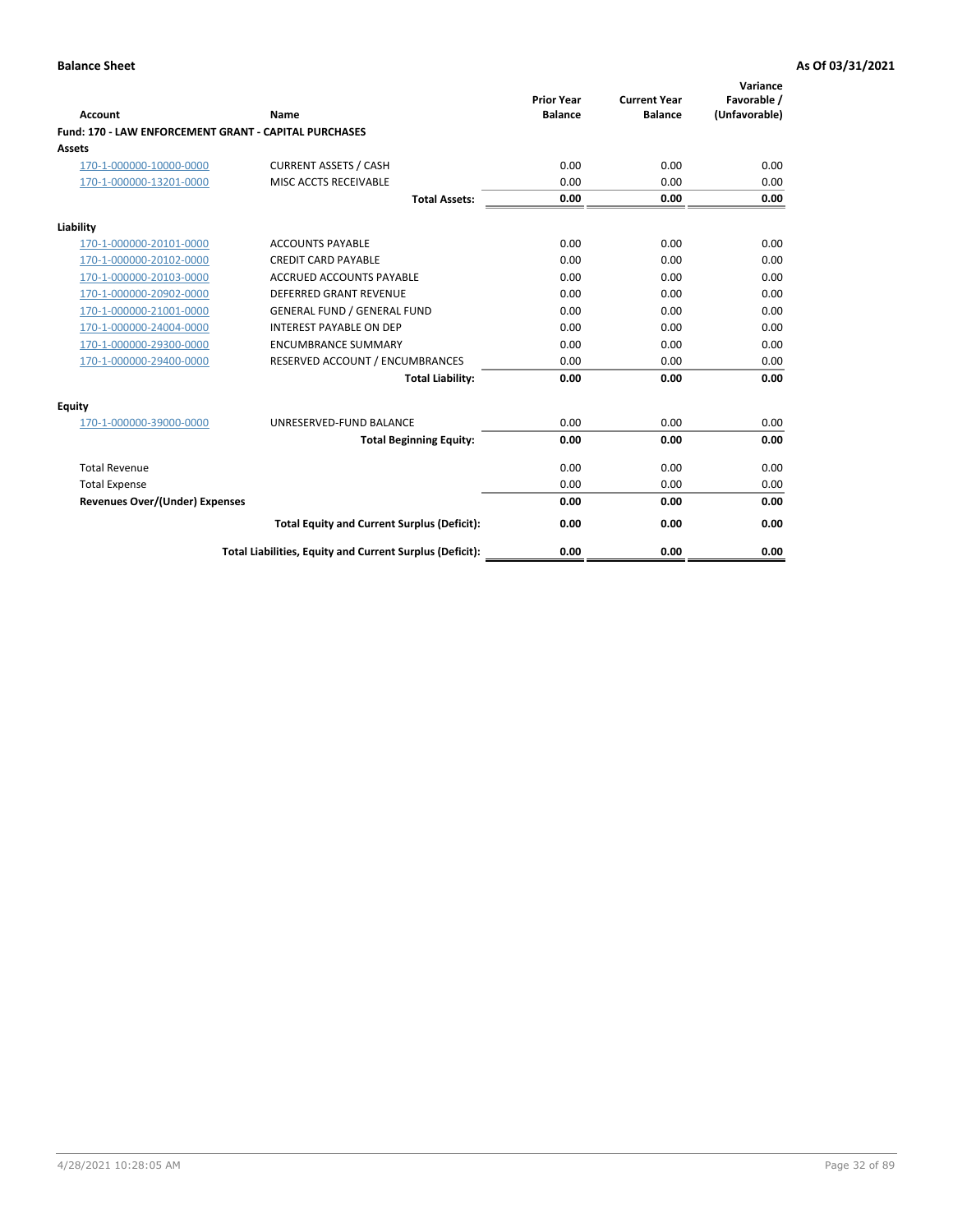| Account                                        | Name                                                     | <b>Prior Year</b><br><b>Balance</b> | <b>Current Year</b><br><b>Balance</b> | Variance<br>Favorable /<br>(Unfavorable) |
|------------------------------------------------|----------------------------------------------------------|-------------------------------------|---------------------------------------|------------------------------------------|
| <b>Fund: 171 - MAIN STREET SPECIAL REVENUE</b> |                                                          |                                     |                                       |                                          |
| Assets                                         |                                                          |                                     |                                       |                                          |
| 171-1-000000-10000-0000                        | <b>CURRENT ASSETS / CASH</b>                             | $-32,842.77$                        | $-101,245.98$                         | $-68,403.21$                             |
| 171-1-000000-13201-0000                        | MISC ACCTS RECEIVABLE                                    | 0.00                                | 0.00                                  | 0.00                                     |
| 171-1-000000-13205-0000                        | <b>INTEREST RECEIVABLE</b>                               | 0.00                                | 0.00                                  | 0.00                                     |
|                                                | <b>Total Assets:</b>                                     | $-32,842.77$                        | $-101,245.98$                         | $-68,403.21$                             |
| Liability                                      |                                                          |                                     |                                       |                                          |
| 171-1-000000-20101-0000                        | <b>ACCOUNTS PAYABLE</b>                                  | 0.00                                | 0.00                                  | 0.00                                     |
| 171-1-000000-20102-0000                        | <b>CREDIT CARD PAYABLE</b>                               | 0.00                                | 0.00                                  | 0.00                                     |
| 171-1-000000-20103-0000                        | <b>ACCRUED ACCOUNTS PAYABLE</b>                          | 0.00                                | 0.00                                  | 0.00                                     |
| 171-1-000000-20139-0000                        | <b>RETAINAGES PAYABLE</b>                                | 10,729.61                           | 0.00                                  | 10,729.61                                |
| 171-1-000000-20902-0000                        | <b>DEFERRED GRANT REVENUE</b>                            | 0.00                                | 0.00                                  | 0.00                                     |
| 171-1-000000-29300-0000                        | <b>ENCUMBRANCE SUMMARY</b>                               | 0.00                                | 0.00                                  | 0.00                                     |
| 171-1-000000-29400-0100                        | RESERVED ACCOUNT / ENCUMBRANCES                          | 0.00                                | 0.00                                  | 0.00                                     |
|                                                | <b>Total Liability:</b>                                  | 10,729.61                           | 0.00                                  | 10,729.61                                |
| <b>Equity</b>                                  |                                                          |                                     |                                       |                                          |
| 171-1-000000-39000-0000                        | UNRESERVED-FUND BALANCE                                  | $-48.361.48$                        | $-65.088.51$                          | $-16,727.03$                             |
|                                                | <b>Total Beginning Equity:</b>                           | $-48,361.48$                        | $-65,088.51$                          | $-16,727.03$                             |
| <b>Total Revenue</b>                           |                                                          | 123,366.49                          | 49,388.10                             | $-73,978.39$                             |
| <b>Total Expense</b>                           |                                                          | 118,577.39                          | 85,545.57                             | 33,031.82                                |
| Revenues Over/(Under) Expenses                 |                                                          | 4,789.10                            | $-36,157.47$                          | $-40,946.57$                             |
|                                                | <b>Total Equity and Current Surplus (Deficit):</b>       | $-43,572.38$                        | $-101,245.98$                         | $-57,673.60$                             |
|                                                | Total Liabilities, Equity and Current Surplus (Deficit): | $-32.842.77$                        | $-101,245.98$                         | $-68.403.21$                             |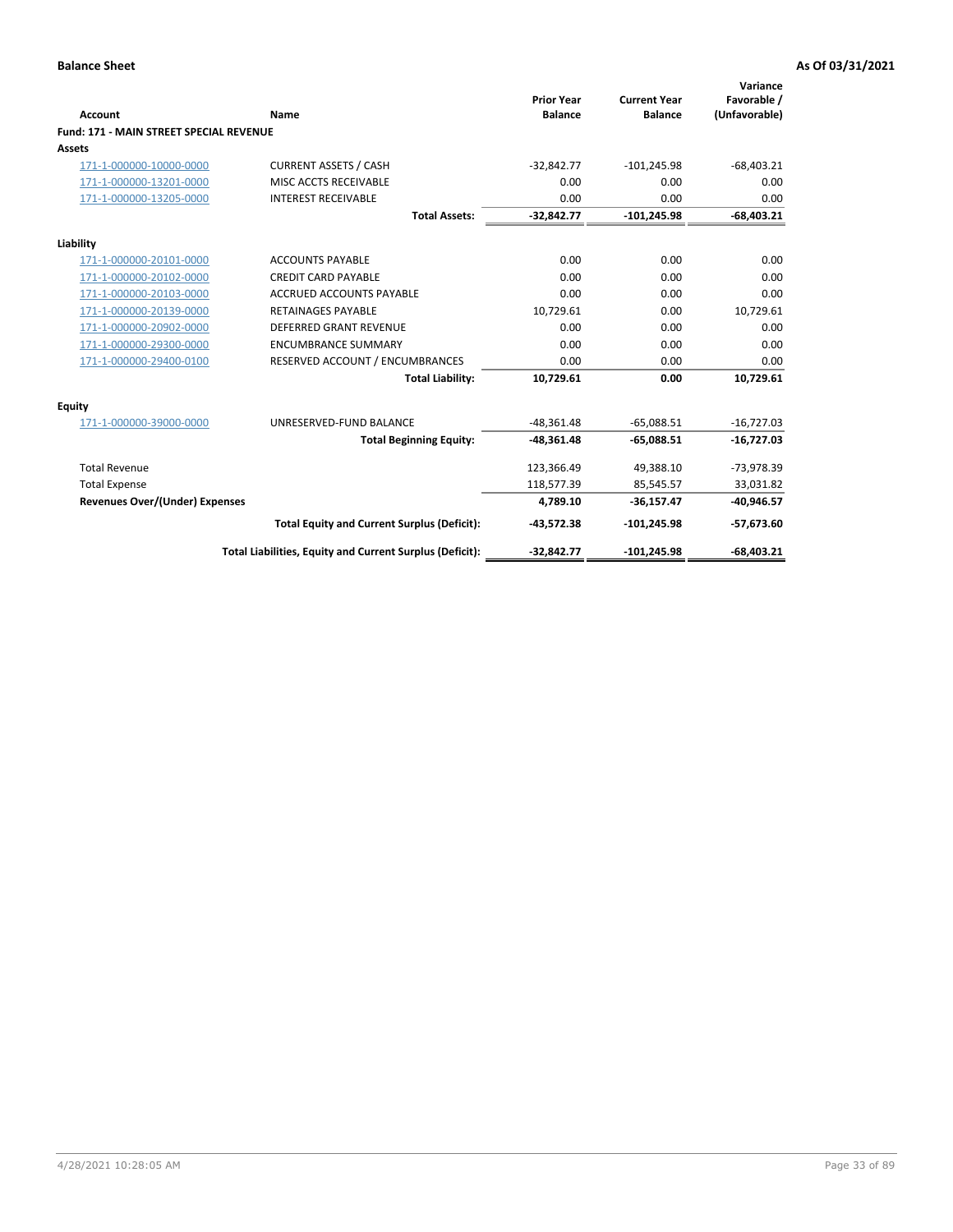| <b>Account</b>                        | Name                                                     | <b>Prior Year</b><br><b>Balance</b> | <b>Current Year</b><br><b>Balance</b> | Variance<br>Favorable /<br>(Unfavorable) |
|---------------------------------------|----------------------------------------------------------|-------------------------------------|---------------------------------------|------------------------------------------|
| <b>Fund: 172 - MINOR GRANTS FUND</b>  |                                                          |                                     |                                       |                                          |
| <b>Assets</b>                         |                                                          |                                     |                                       |                                          |
| 172-1-000000-10000-0000               | <b>CURRENT ASSETS / CASH</b>                             | 8,589.89                            | 12,489.89                             | 3,900.00                                 |
| 172-1-000000-13201-0000               | MISC ACCTS RECEIVABLE                                    | 0.00                                | 0.00                                  | 0.00                                     |
| 172-1-000000-13205-0000               | <b>INTEREST RECEIVABLE</b>                               | 0.00                                | 0.00                                  | 0.00                                     |
|                                       | <b>Total Assets:</b>                                     | 8,589.89                            | 12,489.89                             | 3,900.00                                 |
| Liability                             |                                                          |                                     |                                       |                                          |
| 172-1-000000-20101-0000               | <b>ACCOUNTS PAYABLE</b>                                  | 0.00                                | 0.00                                  | 0.00                                     |
| 172-1-000000-20102-0000               | <b>CREDIT CARD PAYABLE</b>                               | 0.00                                | 0.00                                  | 0.00                                     |
| 172-1-000000-20103-0000               | <b>ACCRUED ACCOUNTS PAYABLE</b>                          | 0.00                                | 0.00                                  | 0.00                                     |
| 172-1-000000-20902-0000               | <b>DEFERRED GRANT REVENUE</b>                            | 0.00                                | 0.00                                  | 0.00                                     |
| 172-1-000000-29300-0000               | <b>ENCUMBRANCE SUMMARY</b>                               | 0.00                                | 0.00                                  | 0.00                                     |
| 172-1-000000-29400-0000               | RESERVED ACCOUNT / ENCUMBRANCES                          | 0.00                                | 0.00                                  | 0.00                                     |
|                                       | <b>Total Liability:</b>                                  | 0.00                                | 0.00                                  | 0.00                                     |
| Equity                                |                                                          |                                     |                                       |                                          |
| 172-1-000000-39000-0000               | UNRESERVED-FUND BALANCE                                  | 6,343.76                            | 8,589.89                              | 2,246.13                                 |
|                                       | <b>Total Beginning Equity:</b>                           | 6,343.76                            | 8,589.89                              | 2,246.13                                 |
| <b>Total Revenue</b>                  |                                                          | 3,660.00                            | 4,000.00                              | 340.00                                   |
| <b>Total Expense</b>                  |                                                          | 1,413.87                            | 100.00                                | 1,313.87                                 |
| <b>Revenues Over/(Under) Expenses</b> |                                                          | 2,246.13                            | 3,900.00                              | 1,653.87                                 |
|                                       | <b>Total Equity and Current Surplus (Deficit):</b>       | 8,589.89                            | 12.489.89                             | 3,900.00                                 |
|                                       | Total Liabilities, Equity and Current Surplus (Deficit): | 8,589.89                            | 12,489.89                             | 3,900.00                                 |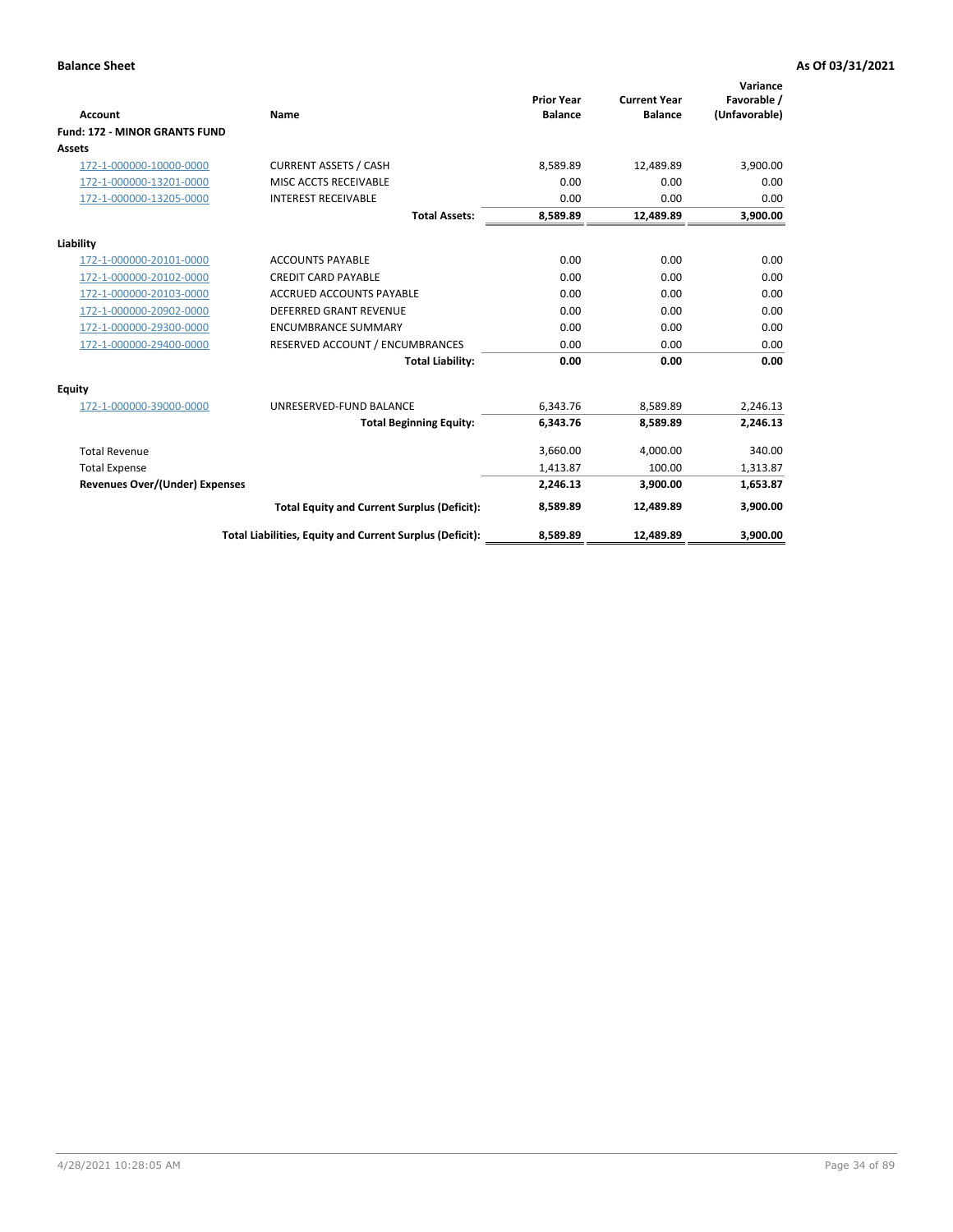| <b>Account</b>                         | <b>Name</b>                                              | <b>Prior Year</b><br><b>Balance</b> | <b>Current Year</b><br><b>Balance</b> | Variance<br>Favorable /<br>(Unfavorable) |
|----------------------------------------|----------------------------------------------------------|-------------------------------------|---------------------------------------|------------------------------------------|
| <b>Fund: 173 - FL YOUNG FOUNDATION</b> |                                                          |                                     |                                       |                                          |
| Assets                                 |                                                          |                                     |                                       |                                          |
| 173-1-000000-10000-0000                | <b>CURRENT ASSETS / CASH</b>                             | 0.00                                | 0.00                                  | 0.00                                     |
| 173-1-000000-13201-0000                | MISC ACCTS RECEIVABLE                                    | 0.00                                | 0.00                                  | 0.00                                     |
|                                        | <b>Total Assets:</b>                                     | 0.00                                | 0.00                                  | 0.00                                     |
| Liability                              |                                                          |                                     |                                       |                                          |
| 173-1-000000-20101-0000                | <b>ACCOUNTS PAYABLE</b>                                  | 0.00                                | 0.00                                  | 0.00                                     |
| 173-1-000000-20102-0000                | <b>CREDIT CARD PAYABLE</b>                               | 0.00                                | 0.00                                  | 0.00                                     |
| 173-1-000000-20902-0000                | <b>DEFERRED GRANT REVENUE</b>                            | 0.00                                | 0.00                                  | 0.00                                     |
| 173-1-000000-29300-0000                | <b>ENCUMBRANCE SUMMARY</b>                               | 0.00                                | 0.00                                  | 0.00                                     |
| 173-1-000000-29400-0000                | RESERVED ACCOUNT / ENCUMBRANCES                          | 0.00                                | 0.00                                  | 0.00                                     |
|                                        | <b>Total Liability:</b>                                  | 0.00                                | 0.00                                  | 0.00                                     |
| Equity                                 |                                                          |                                     |                                       |                                          |
| 173-1-000000-39000-0000                | UNRESERVED-FUND BALANCE                                  | 0.00                                | 0.00                                  | 0.00                                     |
|                                        | <b>Total Beginning Equity:</b>                           | 0.00                                | 0.00                                  | 0.00                                     |
| <b>Total Revenue</b>                   |                                                          | 0.00                                | 0.00                                  | 0.00                                     |
| <b>Total Expense</b>                   |                                                          | 0.00                                | 0.00                                  | 0.00                                     |
| <b>Revenues Over/(Under) Expenses</b>  |                                                          | 0.00                                | 0.00                                  | 0.00                                     |
|                                        | <b>Total Equity and Current Surplus (Deficit):</b>       | 0.00                                | 0.00                                  | 0.00                                     |
|                                        | Total Liabilities, Equity and Current Surplus (Deficit): | 0.00                                | 0.00                                  | 0.00                                     |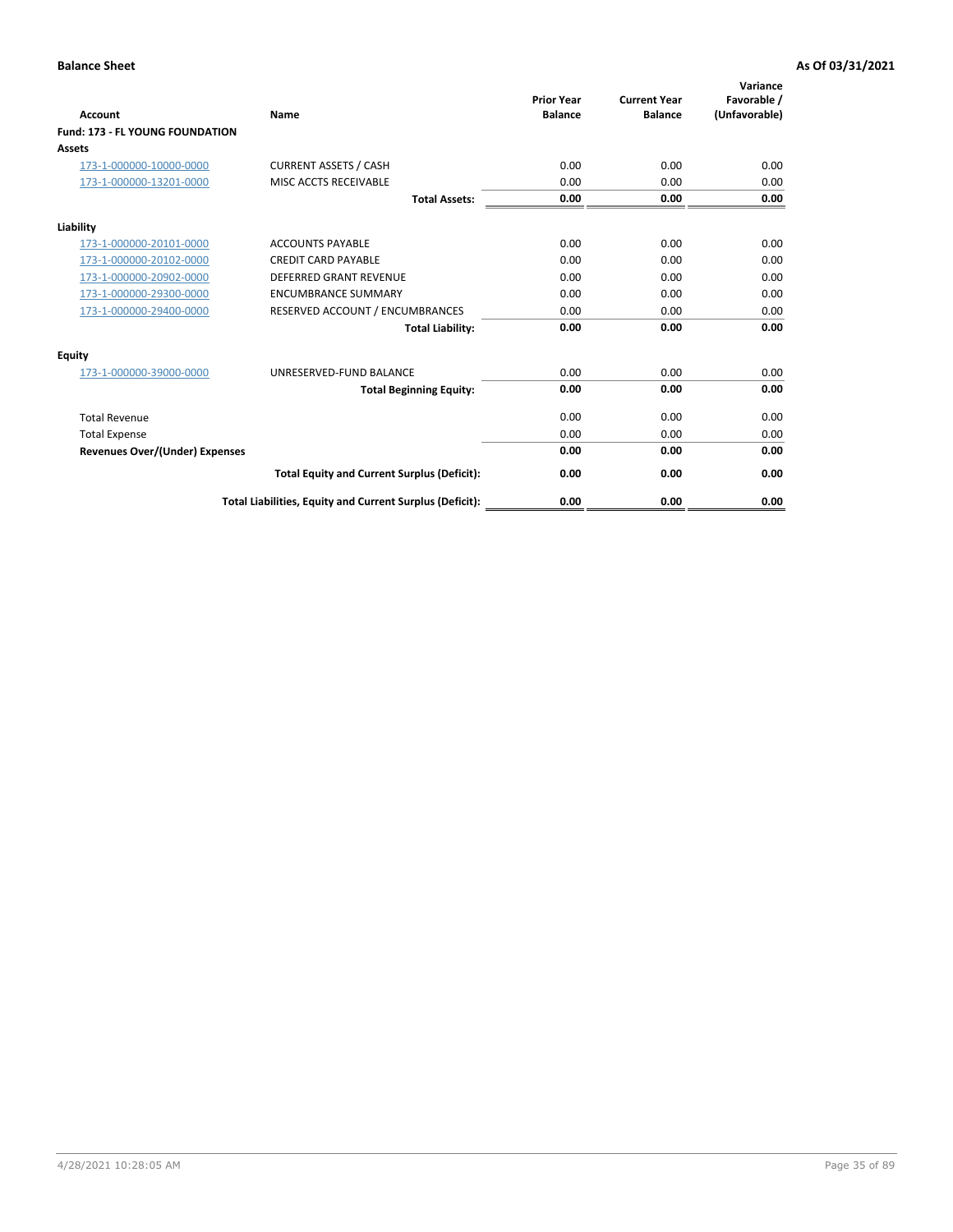|                                |                                                          |                                     |                                       | Variance                     |
|--------------------------------|----------------------------------------------------------|-------------------------------------|---------------------------------------|------------------------------|
| <b>Account</b>                 | Name                                                     | <b>Prior Year</b><br><b>Balance</b> | <b>Current Year</b><br><b>Balance</b> | Favorable /<br>(Unfavorable) |
| Fund: 174 - FEMA GRANT         |                                                          |                                     |                                       |                              |
| Assets                         |                                                          |                                     |                                       |                              |
| 174-1-000000-10000-0000        | <b>CURRENT ASSETS / CASH</b>                             | 0.00                                | 0.00                                  | 0.00                         |
| 174-1-000000-13201-0000        | MISC ACCTS RECEIVABLE                                    | 0.00                                | 0.00                                  | 0.00                         |
| 174-1-000000-13205-0000        | <b>INTEREST RECEIVABLE</b>                               | 0.00                                | 0.00                                  | 0.00                         |
|                                | <b>Total Assets:</b>                                     | 0.00                                | 0.00                                  | 0.00                         |
| Liability                      |                                                          |                                     |                                       |                              |
| 174-1-000000-20101-0000        | <b>ACCOUNTS PAYABLE</b>                                  | 0.00                                | 0.00                                  | 0.00                         |
| 174-1-000000-20102-0000        | <b>CREDIT CARD PAYABLE</b>                               | 0.00                                | 0.00                                  | 0.00                         |
| 174-1-000000-20103-0000        | <b>ACCRUED ACCOUNTS PAYABLE</b>                          | 0.00                                | 0.00                                  | 0.00                         |
| 174-1-000000-20902-0000        | <b>DEFERRED GRANT REVENUE</b>                            | 0.00                                | 0.00                                  | 0.00                         |
| 174-1-000000-29300-0000        | <b>ENCUMBRANCE SUMMARY</b>                               | 0.00                                | 0.00                                  | 0.00                         |
| 174-1-000000-29400-0000        | RESERVED ACCOUNT / ENCUMBRANCES                          | 0.00                                | 0.00                                  | 0.00                         |
|                                | <b>Total Liability:</b>                                  | 0.00                                | 0.00                                  | 0.00                         |
| Equity                         |                                                          |                                     |                                       |                              |
| 174-1-000000-39000-0000        | UNRESERVED-FUND BALANCE                                  | 0.00                                | 0.00                                  | 0.00                         |
|                                | <b>Total Beginning Equity:</b>                           | 0.00                                | 0.00                                  | 0.00                         |
| <b>Total Revenue</b>           |                                                          | 0.00                                | 0.00                                  | 0.00                         |
| <b>Total Expense</b>           |                                                          | 0.00                                | 0.00                                  | 0.00                         |
| Revenues Over/(Under) Expenses |                                                          | 0.00                                | 0.00                                  | 0.00                         |
|                                | <b>Total Equity and Current Surplus (Deficit):</b>       | 0.00                                | 0.00                                  | 0.00                         |
|                                | Total Liabilities, Equity and Current Surplus (Deficit): | 0.00                                | 0.00                                  | 0.00                         |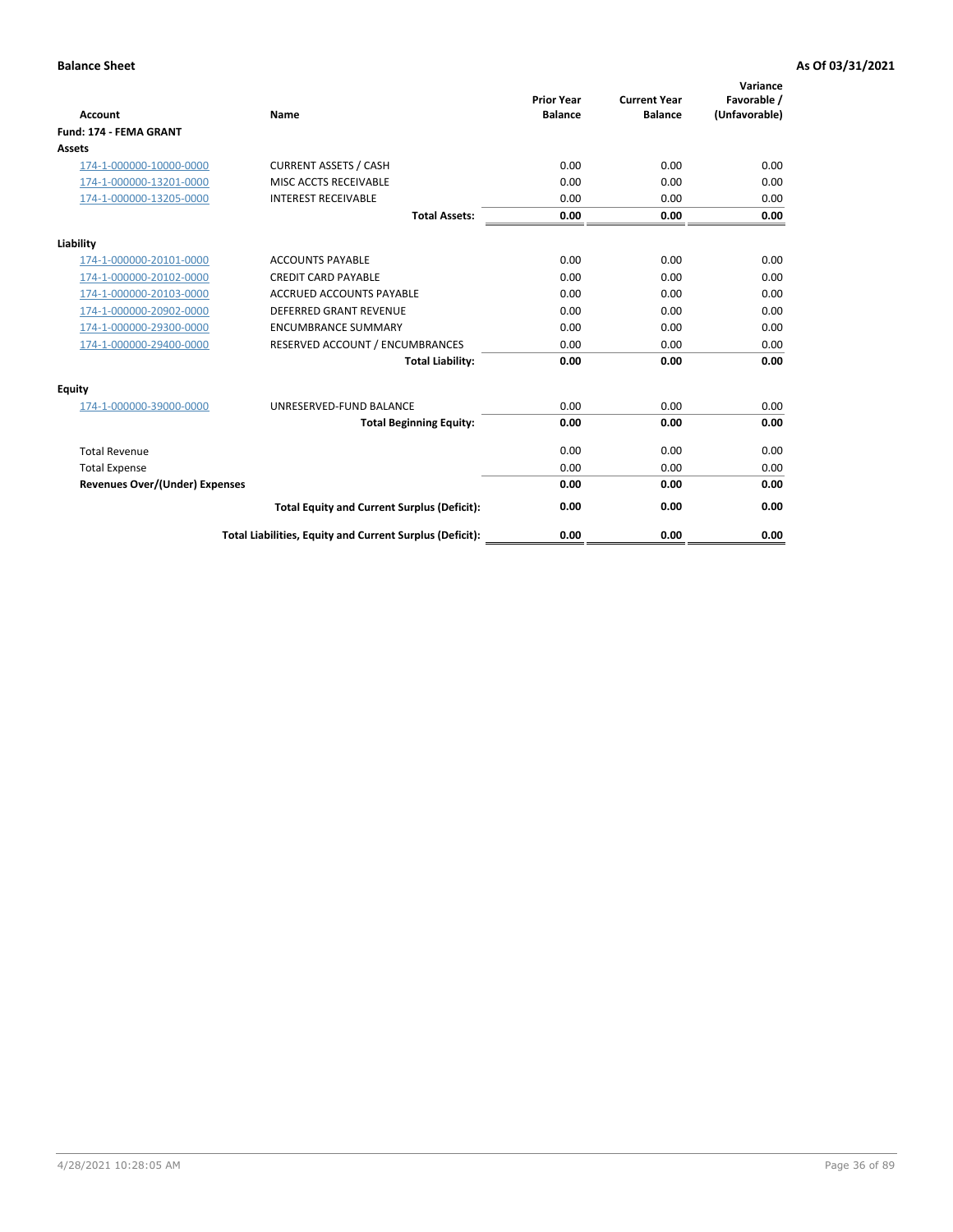|                                            |                                                          | <b>Prior Year</b> | <b>Current Year</b> | Variance<br>Favorable / |
|--------------------------------------------|----------------------------------------------------------|-------------------|---------------------|-------------------------|
| Account                                    | Name                                                     | <b>Balance</b>    | <b>Balance</b>      | (Unfavorable)           |
| Fund: 175 - JUSTICE ASSISTANCE GRANT - JAG |                                                          |                   |                     |                         |
| Assets                                     |                                                          |                   |                     |                         |
| 175-1-000000-10000-0000                    | <b>CURRENT ASSETS / CASH</b>                             | 13,761.65         | 13,761.65           | 0.00                    |
| 175-1-000000-13201-0000                    | MISC ACCTS RECEIVABLE                                    | 0.00              | 0.00                | 0.00                    |
|                                            | <b>Total Assets:</b>                                     | 13,761.65         | 13,761.65           | 0.00                    |
| Liability                                  |                                                          |                   |                     |                         |
| 175-1-000000-20101-0000                    | <b>ACCOUNTS PAYABLE</b>                                  | 0.00              | 0.00                | 0.00                    |
| 175-1-000000-20102-0000                    | <b>CREDIT CARD PAYABLE</b>                               | 0.00              | 0.00                | 0.00                    |
| 175-1-000000-20902-0000                    | <b>DEFERRED GRANT REVENUE</b>                            | 0.00              | 0.00                | 0.00                    |
| 175-1-000000-29300-0000                    | <b>ENCUMBRANCE SUMMARY</b>                               | 0.00              | 0.00                | 0.00                    |
| 175-1-000000-29400-0000                    | RESERVED ACCOUNT / ENCUMBRANCES                          | 0.00              | 0.00                | 0.00                    |
|                                            | <b>Total Liability:</b>                                  | 0.00              | 0.00                | 0.00                    |
| Equity                                     |                                                          |                   |                     |                         |
| 175-1-000000-39000-0000                    | UNRESERVED-FUND BALANCE                                  | 2,208.65          | 13,761.65           | 11,553.00               |
|                                            | <b>Total Beginning Equity:</b>                           | 2,208.65          | 13,761.65           | 11,553.00               |
| <b>Total Revenue</b>                       |                                                          | 11,553.00         | 0.00                | $-11,553.00$            |
| <b>Total Expense</b>                       |                                                          | 0.00              | 0.00                | 0.00                    |
| <b>Revenues Over/(Under) Expenses</b>      |                                                          | 11,553.00         | 0.00                | $-11,553.00$            |
|                                            | <b>Total Equity and Current Surplus (Deficit):</b>       | 13,761.65         | 13,761.65           | 0.00                    |
|                                            | Total Liabilities, Equity and Current Surplus (Deficit): | 13,761.65         | 13,761.65           | 0.00                    |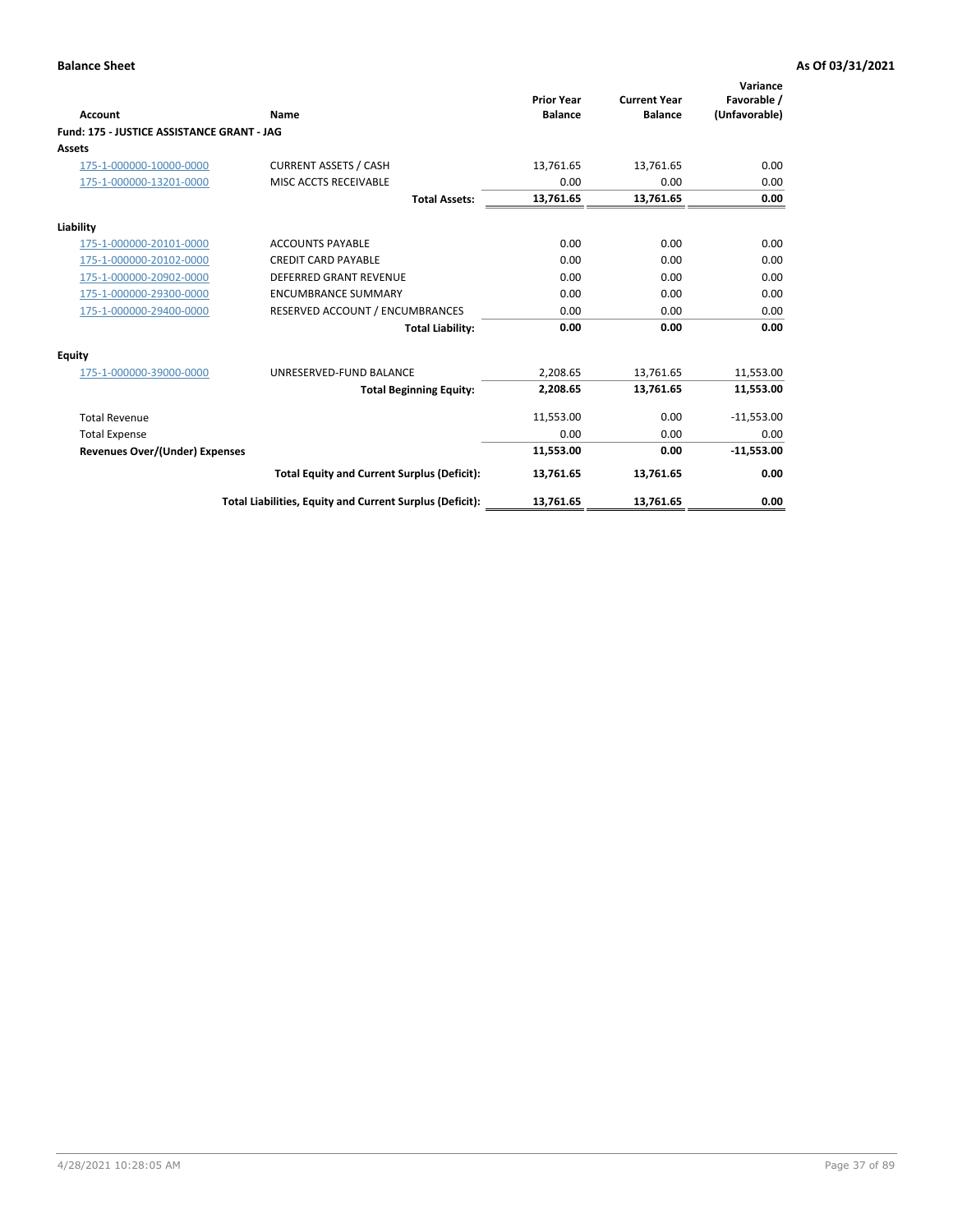|                                       |                                                          | <b>Prior Year</b> | <b>Current Year</b> | Variance<br>Favorable / |
|---------------------------------------|----------------------------------------------------------|-------------------|---------------------|-------------------------|
| <b>Account</b>                        | <b>Name</b>                                              | <b>Balance</b>    | <b>Balance</b>      | (Unfavorable)           |
| <b>Fund: 176 - HOME GRANT FUND</b>    |                                                          |                   |                     |                         |
| Assets                                |                                                          |                   |                     |                         |
| 176-1-000000-10000-0000               | <b>CURRENT ASSETS / CASH</b>                             | 0.00              | 0.00                | 0.00                    |
| 176-1-000000-13201-0000               | MISC ACCTS RECEIVABLE                                    | 0.00              | 0.00                | 0.00                    |
| 176-1-000000-13205-0000               | <b>INTEREST RECEIVABLE</b>                               | 0.00              | 0.00                | 0.00                    |
|                                       | <b>Total Assets:</b>                                     | 0.00              | 0.00                | 0.00                    |
| Liability                             |                                                          |                   |                     |                         |
| 176-1-000000-20101-0000               | <b>ACCOUNTS PAYABLE</b>                                  | 0.00              | 0.00                | 0.00                    |
| 176-1-000000-20102-0000               | <b>CREDIT CARD PAYABLE</b>                               | 0.00              | 0.00                | 0.00                    |
| 176-1-000000-20103-0000               | <b>ACCRUED ACCOUNTS PAYABLE</b>                          | 0.00              | 0.00                | 0.00                    |
| 176-1-000000-20902-0000               | <b>DEFERRED GRANT REVENUE</b>                            | 0.00              | 0.00                | 0.00                    |
| 176-1-000000-29300-0000               | <b>ENCUMBRANCE SUMMARY</b>                               | 0.00              | 0.00                | 0.00                    |
| 176-1-000000-29400-0000               | RESERVED ACCOUNT / ENCUMBRANCES                          | 0.00              | 0.00                | 0.00                    |
|                                       | <b>Total Liability:</b>                                  | 0.00              | 0.00                | 0.00                    |
| Equity                                |                                                          |                   |                     |                         |
| 176-1-000000-39000-0000               | UNRESERVED-FUND BALANCE                                  | 0.00              | 0.00                | 0.00                    |
|                                       | <b>Total Beginning Equity:</b>                           | 0.00              | 0.00                | 0.00                    |
| <b>Total Revenue</b>                  |                                                          | 0.00              | 0.00                | 0.00                    |
| <b>Total Expense</b>                  |                                                          | 0.00              | 0.00                | 0.00                    |
| <b>Revenues Over/(Under) Expenses</b> |                                                          | 0.00              | 0.00                | 0.00                    |
|                                       | <b>Total Equity and Current Surplus (Deficit):</b>       | 0.00              | 0.00                | 0.00                    |
|                                       | Total Liabilities, Equity and Current Surplus (Deficit): | 0.00              | 0.00                | 0.00                    |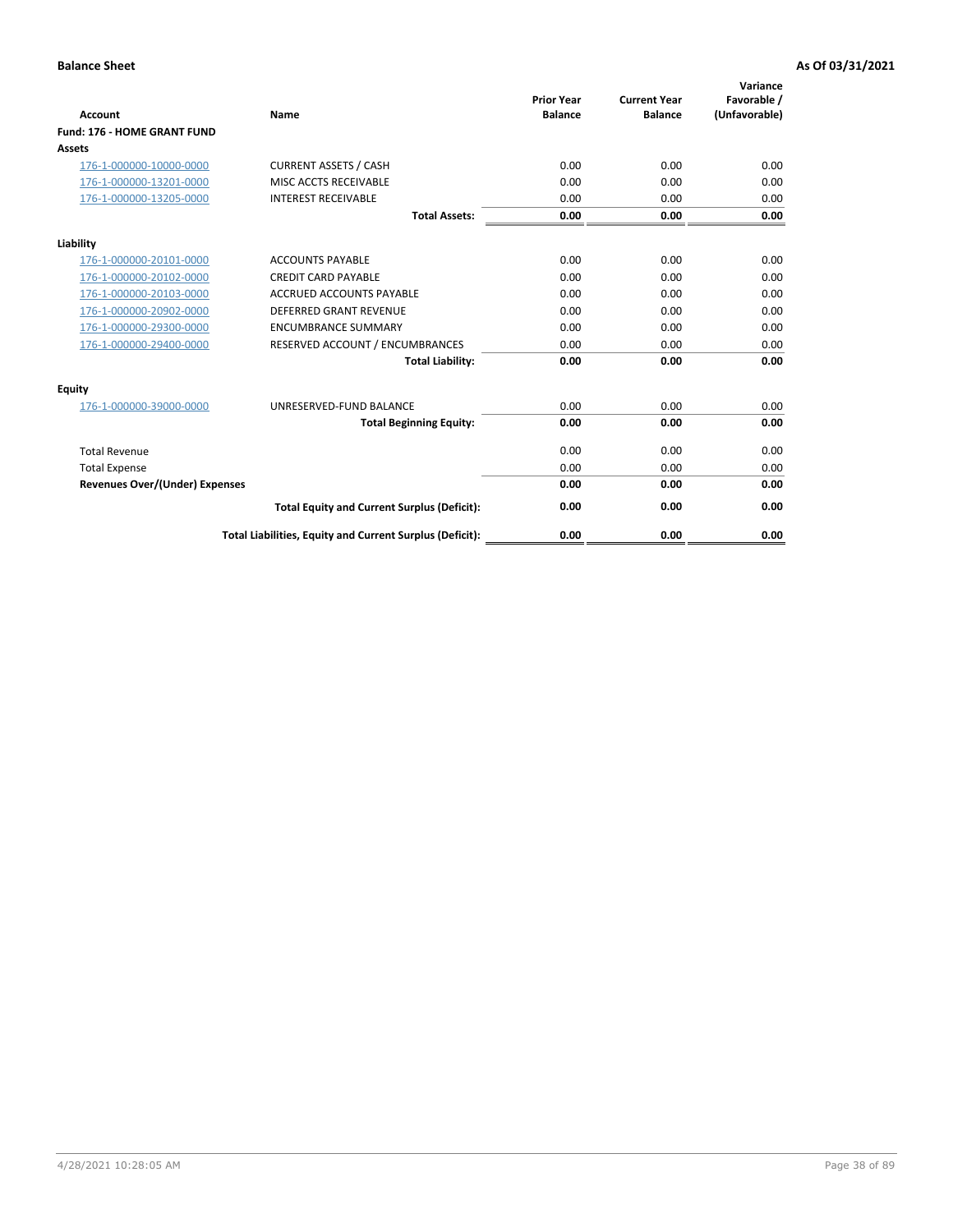| Account                                        | Name                                                     | <b>Prior Year</b><br><b>Balance</b> | <b>Current Year</b><br><b>Balance</b> | Variance<br>Favorable /<br>(Unfavorable) |
|------------------------------------------------|----------------------------------------------------------|-------------------------------------|---------------------------------------|------------------------------------------|
| <b>Fund: 177 - SAFE ROUTES TO SCHOOL GRANT</b> |                                                          |                                     |                                       |                                          |
| <b>Assets</b>                                  |                                                          |                                     |                                       |                                          |
| 177-1-000000-10000-0000                        | <b>CURRENT ASSETS / CASH</b>                             | 0.00                                | 0.00                                  | 0.00                                     |
| 177-1-000000-13201-0000                        | MISC ACCTS RECEIVABLE                                    | 0.00                                | 0.00                                  | 0.00                                     |
| 177-1-000000-13205-0000                        | <b>INTEREST RECEIVABLE</b>                               | 0.00                                | 0.00                                  | 0.00                                     |
|                                                | <b>Total Assets:</b>                                     | 0.00                                | 0.00                                  | 0.00                                     |
| Liability                                      |                                                          |                                     |                                       |                                          |
| 177-1-000000-20101-0000                        | <b>ACCOUNTS PAYABLE</b>                                  | 0.00                                | 0.00                                  | 0.00                                     |
| 177-1-000000-20102-0000                        | <b>CREDIT CARD PAYABLE</b>                               | 0.00                                | 0.00                                  | 0.00                                     |
| 177-1-000000-20139-0000                        | <b>RETAINAGES PAYABLE</b>                                | 0.00                                | 0.00                                  | 0.00                                     |
| 177-1-000000-20902-0000                        | <b>DEFERRED GRANT REVENUE</b>                            | 0.00                                | 0.00                                  | 0.00                                     |
|                                                | <b>Total Liability:</b>                                  | 0.00                                | 0.00                                  | 0.00                                     |
| Equity                                         |                                                          |                                     |                                       |                                          |
| 177-1-000000-39000-0000                        | UNRESERVED-FUND BALANCE                                  | 0.00                                | 0.00                                  | 0.00                                     |
|                                                | <b>Total Beginning Equity:</b>                           | 0.00                                | 0.00                                  | 0.00                                     |
| <b>Total Revenue</b>                           |                                                          | 0.00                                | 0.00                                  | 0.00                                     |
| <b>Total Expense</b>                           |                                                          | 0.00                                | 0.00                                  | 0.00                                     |
| Revenues Over/(Under) Expenses                 |                                                          | 0.00                                | 0.00                                  | 0.00                                     |
|                                                | <b>Total Equity and Current Surplus (Deficit):</b>       | 0.00                                | 0.00                                  | 0.00                                     |
|                                                | Total Liabilities, Equity and Current Surplus (Deficit): | 0.00                                | 0.00                                  | 0.00                                     |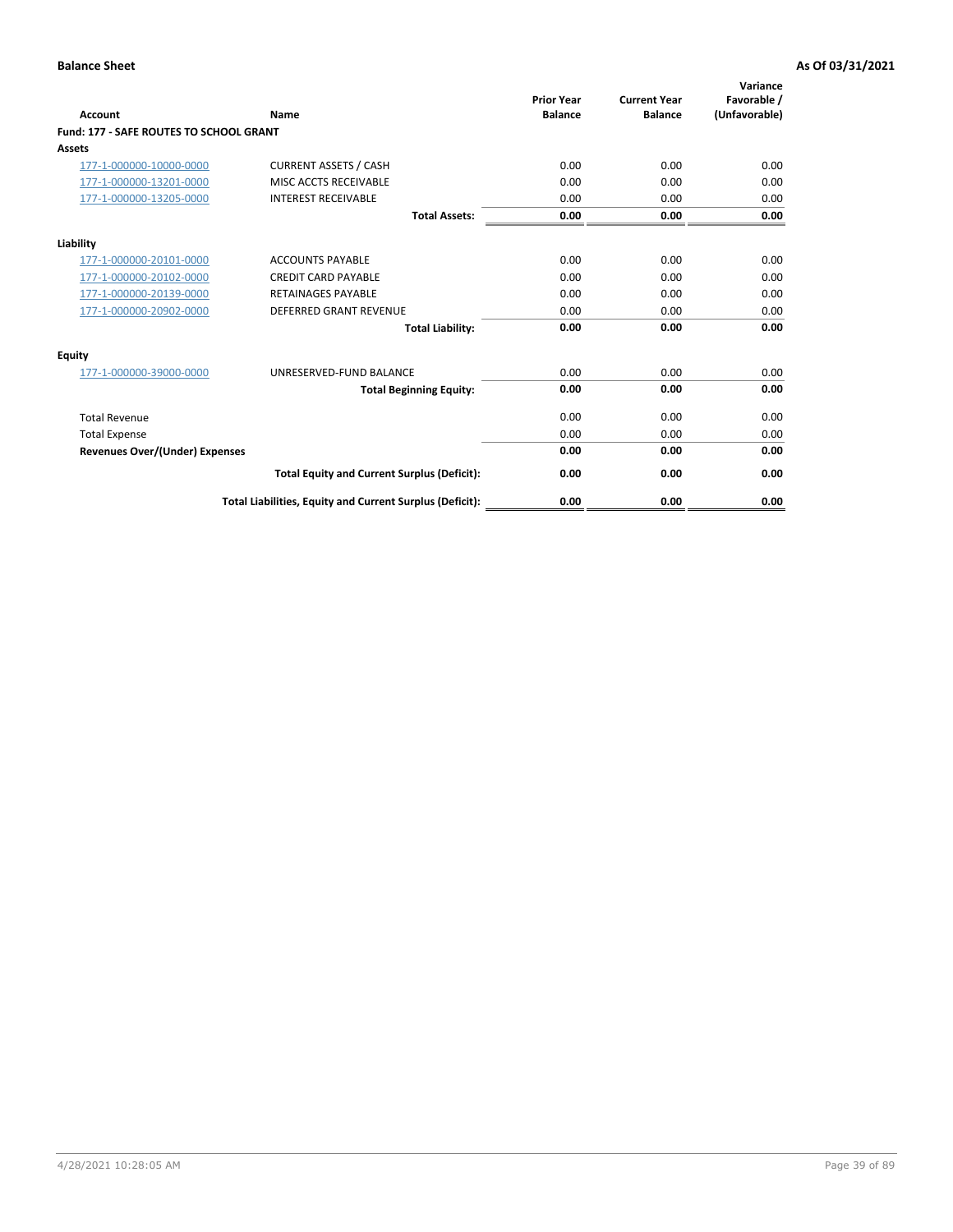| Fund: 190 - FIXED ASSETS<br>Assets                                                                 | 0.00<br>0.00    |
|----------------------------------------------------------------------------------------------------|-----------------|
|                                                                                                    |                 |
|                                                                                                    |                 |
| 190-1-000000-10000-0000<br><b>CURRENT ASSETS / CASH</b><br>3,979,096.29<br>3,979,096.29            |                 |
| 190-1-000000-16001-0000<br>FIXED ASSETS / LAND<br>4,319,195.57<br>4,319,195.57                     |                 |
| 190-1-000000-16002-0000<br>FIXED ASSETS / IMPROVMENTS-NON BUILDI<br>10,150,860.27<br>10,204,720.27 | 53,860.00       |
| 190-1-000000-16003-0000<br>ACCUM DEPR / IMPROVEMENTS- NON BUIL<br>-4,842,913.33<br>-5,279,069.78   | $-436, 156.45$  |
| FIXED ASSETS / BUILDINGS<br>190-1-000000-16004-0000<br>18,914,154.92<br>19,011,788.92              | 97,634.00       |
| 190-1-000000-16005-0000<br><b>ACCUM DEPR / BUILDINGS</b><br>-7,959,633.29<br>-7,519,821.56         | -439,811.73     |
| 190-1-000000-16109-0000<br>FIXED ASSETS / INFRASTRUCTURE<br>42,782,473.41<br>42,782,473.41         | 0.00            |
| 190-1-000000-16110-0000<br>ACCUM DEPR / INFRASTRUCTURE<br>-18,346,397.83<br>-18,985,158.96         | $-638,761.13$   |
| 190-1-000000-16201-0000<br>FIXED ASSETS / MACHINERY AND EQUIPMEN<br>7,300,490.92<br>7,517,060.92   | 216,570.00      |
| ACCUM DEPR / MACHINERY AND EQUIPMEI<br>190-1-000000-16202-0000<br>-5,084,807.93<br>-5,470,999.17   | -386,191.24     |
| FIXED ASSETS / SEIZURE FUNDED VEHICLES<br>190-1-000000-16205-0000<br>109,736.85<br>109,736.85      | 0.00            |
| 190-1-000000-16206-0000<br>ACCUM DEPR / SEIZURE FUNDED VEHICLES<br>$-104,548.67$<br>$-109,944.73$  | $-5,396.06$     |
| FIXED ASSETS / C W I P<br>190-1-000000-16301-0000<br>5,330,772.30<br>7,376,517.30                  | 2,045,745.00    |
| 56,988,291.21<br>57,495,783.60<br><b>Total Assets:</b>                                             | 507,492.39      |
|                                                                                                    |                 |
| Liability<br>0.00<br><b>ACCOUNTS PAYABLE</b><br>0.00<br>190-1-000000-20101-0000                    | 0.00            |
| 0.00<br>0.00<br>190-1-000000-20102-0000<br><b>CREDIT CARD PAYABLE</b>                              | 0.00            |
| 190-1-000000-27001-0000<br><b>CONTRIBUTED CAPITAL / DEVELOPERS</b><br>7,196,125.29<br>7,196,125.29 | 0.00            |
| 190-1-000000-27101-0000<br>INVESTMENT IN GFA / GENERAL FUND<br>2,194,657.07<br>2,194,657.07        | 0.00            |
| 190-1-000000-27102-0000<br>SPECIAL REVENUE FUNDS<br>4,861,998.29<br>4,861,998.29                   | 0.00            |
| <b>GENERAL CIP FUND</b><br>67,970,001.56<br>190-1-000000-27103-0000<br>65,537,873.56               | $-2,432,128.00$ |
| 190-1-000000-27104-0000<br>PROPRIETARY FUNDS<br>13,885,324.34<br>13,885,324.34                     | 0.00            |
| 190-1-000000-27105-0000<br><b>INTERNAL SERVICE FUNDS</b><br>0.00<br>0.00                           | 0.00            |
| 0.00<br>0.00<br>190-1-000000-27106-0000<br><b>EXPENDABLE TRUST FUNDS</b>                           | 0.00            |
| 190-1-000000-27107-0000<br>INVESTMENT IN GFA / SEIZURE FUNDS<br>127,680.68<br>127,680.68           | 0.00            |
| INVESTMENT IN GFA / FIRE DEPARTMEN<br>0.00<br>0.00<br>190-1-000000-27108-0000                      | 0.00            |
| 190-1-000000-27109-0000<br>PARKS & RECREATION DEPT<br>0.00<br>0.00                                 | 0.00            |
| 190-1-000000-27110-0000<br>INVESTMENT IN GFA / 4A EDC<br>524,560.49<br>524,560.49                  | 0.00            |
| 190-1-000000-27201-0000<br>CAFR USE / MUNICIPAL BUILDINGS<br>1,862,037.81<br>1,862,037.81          | 0.00            |
| 190-1-000000-27202-0000<br>CAFR USE / OTHER GENERAL GOVERNMEN<br>363,987.04<br>363,987.04          | 0.00            |
| CAFR USE / POLICE PROTECTION<br>190-1-000000-27203-0000<br>1,742,383.46<br>1,742,383.46            | 0.00            |
| CAFR USE / FIRE PROTECTION<br>2,609,936.84<br>190-1-000000-27204-0000<br>2,609,936.84              | 0.00            |
| 190-1-000000-27205-0000<br>CAFR USE / PUBLIC WORKS<br>2,509,263.59<br>2,509,263.59                 | 0.00            |
| CAFR USE / LIBRARIES<br>190-1-000000-27206-0000<br>2,147,054.00<br>2,147,054.00                    | 0.00            |
| 190-1-000000-27207-0000<br>CAFR USE / RECREATION<br>4,153,623.63<br>4,153,623.63                   | 0.00            |
| 190-1-000000-27208-0000<br>CAFR USE / CEMETERY<br>246,894.00<br>246,894.00                         | 0.00            |
| 190-1-000000-27209-0000<br>CAFR USE / EXCHANGE BUILDING<br>6,053,703.29<br>6,053,703.29            | 0.00            |
| CAFR USE / INVESTMENT IN GFA<br>190-1-000000-27210-0000<br>$-21,688,883.66$<br>$-21,688,883.66$    | 0.00            |
| 190-1-000000-27301-0000<br>DONATIONS/GRANTS<br>2,478,141.06<br>2,478,141.06                        | 0.00            |
| <b>Total Liability:</b><br>96,806,360.78<br>99,238,488.78                                          | -2,432,128.00   |
|                                                                                                    |                 |
| <b>Equity</b>                                                                                      |                 |
| 190-1-000000-39000-0000<br>UNRESERVED-FUND BALANCE<br>-39,818,069.57<br>-41,742,705.18             | $-1,924,635.61$ |
| <b>Total Beginning Equity:</b><br>-41,742,705.18<br>-39,818,069.57                                 | -1,924,635.61   |
| <b>Total Expense</b><br>0.00<br>0.00                                                               | 0.00            |
| Revenues Over/(Under) Expenses<br>0.00<br>0.00                                                     | 0.00            |
| <b>Total Equity and Current Surplus (Deficit):</b><br>-39,818,069.57<br>-41,742,705.18             | -1,924,635.61   |
| Total Liabilities, Equity and Current Surplus (Deficit):<br>56,988,291.21<br>57,495,783.60         | 507,492.39      |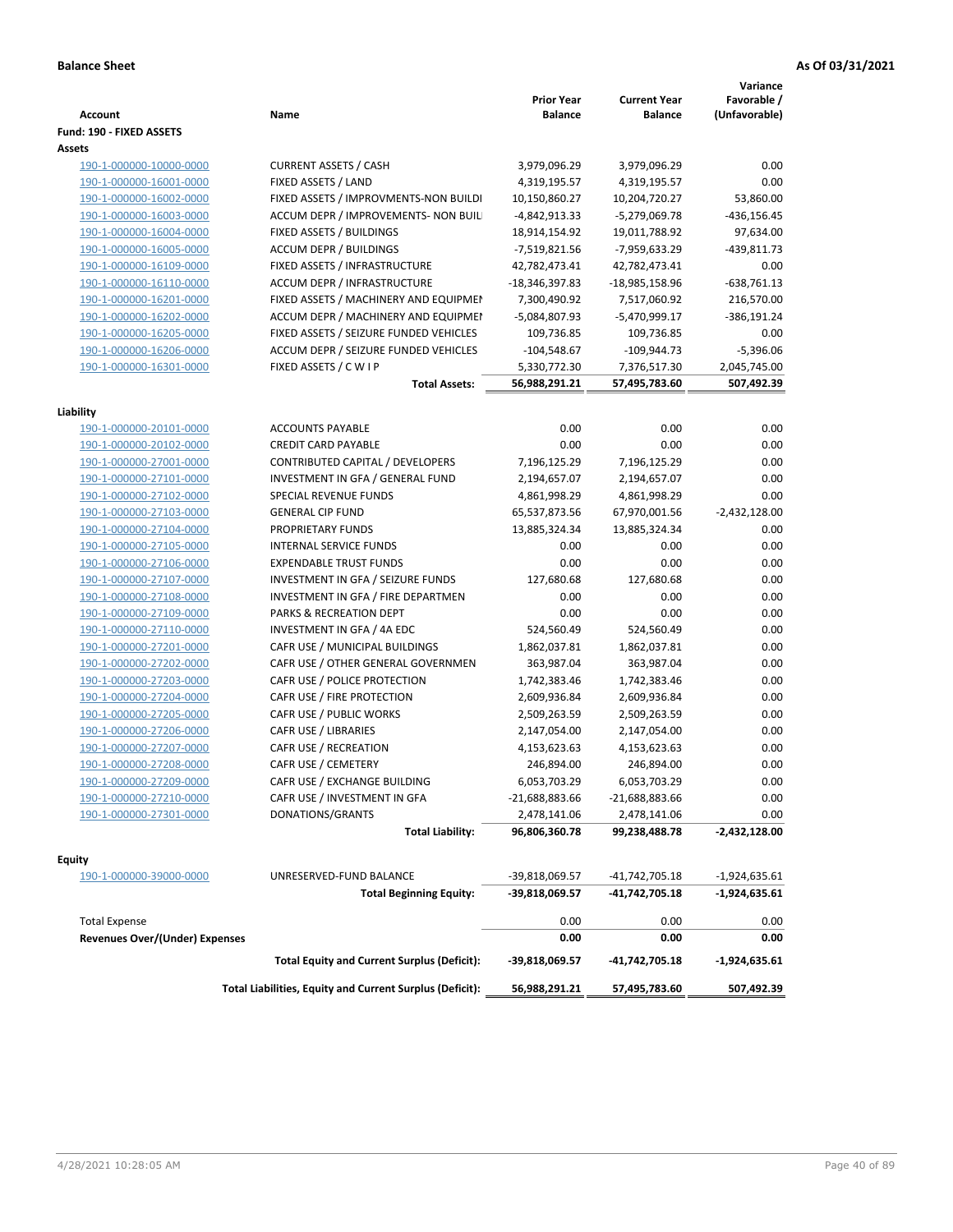| <b>Account</b>                        | <b>Name</b>                                              | <b>Prior Year</b><br><b>Balance</b> | <b>Current Year</b><br><b>Balance</b> | Variance<br>Favorable /<br>(Unfavorable) |
|---------------------------------------|----------------------------------------------------------|-------------------------------------|---------------------------------------|------------------------------------------|
| Fund: 191 - DEBT                      |                                                          |                                     |                                       |                                          |
| Assets                                |                                                          |                                     |                                       |                                          |
| 191-1-000000-12101-0000               | <b>BOND ISSUANCE COSTS</b>                               | 0.00                                | 0.00                                  | 0.00                                     |
| 191-1-000000-12201-0000               | DEFERRED CHARGES / BOND DISCOUNT                         | $-674,082.28$                       | $-382,663.52$                         | 291,418.76                               |
| 191-1-000000-14101-0000               | WTR/WWTR UTILITY FUND                                    | 0.00                                | 0.00                                  | 0.00                                     |
| 191-1-000000-17101-0000               | LONG-TERM DEBT / AMT TO BE PROVIDE                       | $-6,427,283.70$                     | 4,833,249.98                          | 11,260,533.68                            |
|                                       | <b>Total Assets:</b>                                     | $-7,101,365.98$                     | 4,450,586.46                          | 11,551,952.44                            |
| Liability                             |                                                          |                                     |                                       |                                          |
| 191-1-000000-20102-0000               | <b>CREDIT CARD PAYABLE</b>                               | 0.00                                | 0.00                                  | 0.00                                     |
| 191-1-000000-22002-0000               | <b>VACATION/SICK PAYABLE</b>                             | 1,474,018.47                        | 1,789,644.28                          | $-315,625.81$                            |
| 191-1-000000-26001-0000               | <b>COMPENSATED ABSENCES PAY</b>                          | 1,926,771.56                        | 2,162,327.37                          | $-235,555.81$                            |
| 191-1-000000-26003-0000               | EXCESS SALES TAX DUE TO STATE OF TEXAS                   | 2,689,497.53                        | 2,511,401.93                          | 178,095.60                               |
| 191-1-000000-26101-0000               | <b>GENERAL OBLIG BONDS PAY</b>                           | 27,159,000.00                       | 38,009,000.00                         | $-10,850,000.00$                         |
| 191-1-000000-26103-0000               | DEFERRED LOSS/DEFEASEMENT                                | 337,197.17                          | 469,986.21                            | $-132,789.04$                            |
| 191-1-000000-26104-0000               | <b>ACCRETED INTEREST</b>                                 | 128,636.62                          | 166,084.28                            | $-37,447.66$                             |
| 191-1-000000-26105-0000               | INV NET OF RELATED DEBT                                  | -34,384,329.59                      | -34,384,329.59                        | 0.00                                     |
| 191-1-000000-26106-0000               | RESTRICTED DEBT SERVICE                                  | 621,308.00                          | 621,308.00                            | 0.00                                     |
|                                       | <b>Total Liability:</b>                                  | -47,900.24                          | 11,345,422.48                         | $-11,393,322.72$                         |
| Equity                                |                                                          |                                     |                                       |                                          |
| 191-1-000000-39000-0000               | UNRESERVED-FUND BALANCE                                  | $-7,053,465.74$                     | $-6,894,836.02$                       | 158,629.72                               |
|                                       | <b>Total Beginning Equity:</b>                           | $-7,053,465.74$                     | $-6,894,836.02$                       | 158,629.72                               |
| <b>Total Expense</b>                  |                                                          | 0.00                                | 0.00                                  | 0.00                                     |
| <b>Revenues Over/(Under) Expenses</b> |                                                          | 0.00                                | 0.00                                  | 0.00                                     |
|                                       | <b>Total Equity and Current Surplus (Deficit):</b>       | $-7,053,465.74$                     | $-6,894,836.02$                       | 158,629.72                               |
|                                       | Total Liabilities, Equity and Current Surplus (Deficit): | -7,101,365.98                       | 4,450,586.46                          | 11,551,952.44                            |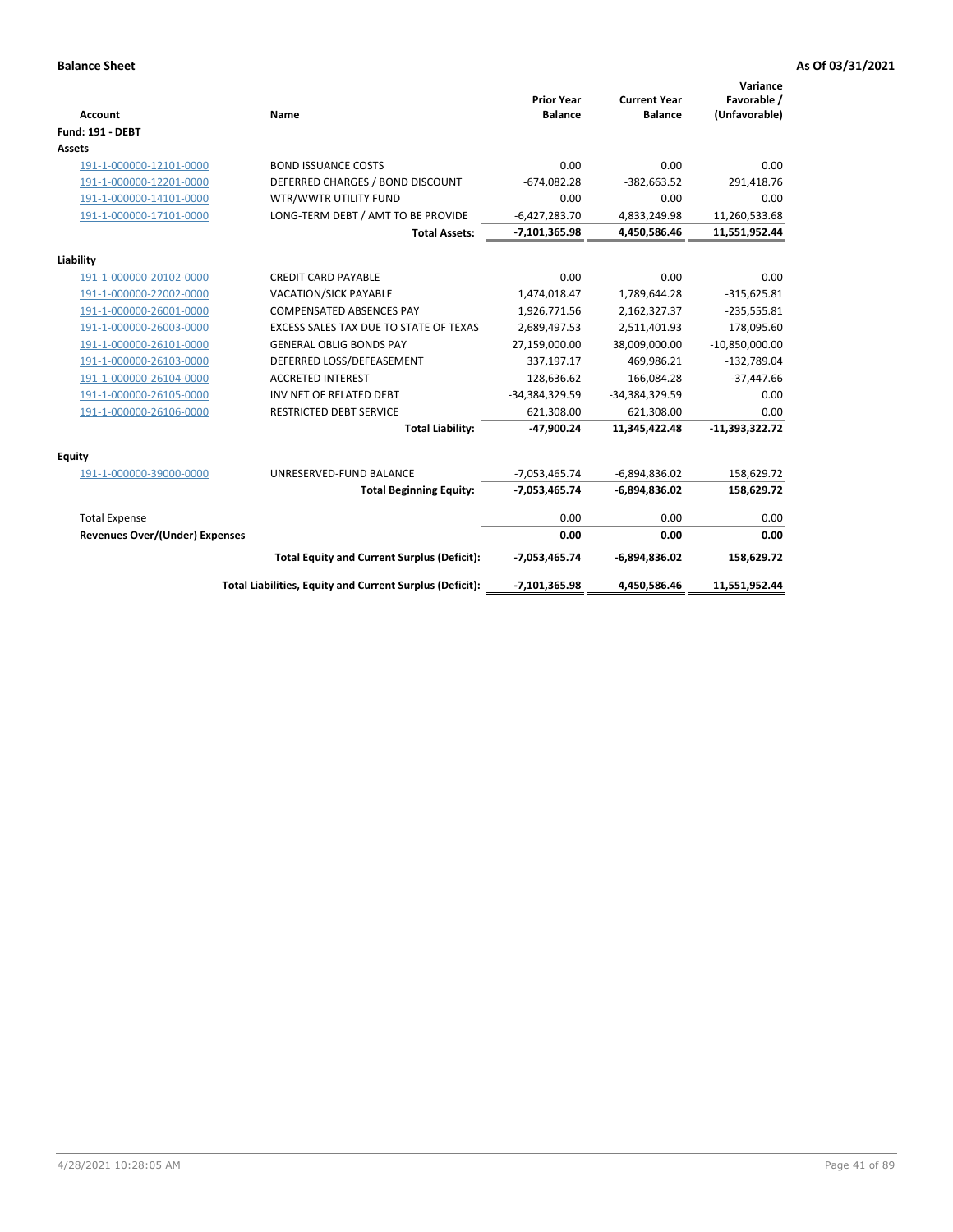| Account                                | Name                                  | <b>Prior Year</b><br><b>Balance</b> | <b>Current Year</b><br><b>Balance</b> | Variance<br>Favorable /<br>(Unfavorable) |
|----------------------------------------|---------------------------------------|-------------------------------------|---------------------------------------|------------------------------------------|
| Fund: 192 - PAYROLL CLEARING<br>Assets |                                       |                                     |                                       |                                          |
| 192-1-000000-10000-0000                | <b>CURRENT ASSETS / CASH</b>          | 7,605.45                            | 145,379.78                            | 137,774.33                               |
| 192-1-000000-13201-0000                | MISC ACCTS RECEIVABLE                 | 0.00                                | 0.00                                  | 0.00                                     |
| 192-1-000000-13203-0000                | NON-CURRENT ASSETS / PREPAYMENTS      | 0.00                                | 0.00                                  | 0.00                                     |
| 192-1-000000-13205-0000                | <b>INTEREST RECEIVABLE</b>            | 0.00                                | 0.00                                  | 0.00                                     |
|                                        | <b>Total Assets:</b>                  | 7,605.45                            | 145,379.78                            | 137,774.33                               |
| Liability                              |                                       |                                     |                                       |                                          |
| 192-1-000000-20101-0000                | <b>ACCOUNTS PAYABLE</b>               | $-20,612.53$                        | 17,958.84                             | $-38,571.37$                             |
| 192-1-000000-20102-0000                | <b>CREDIT CARD PAYABLE</b>            | 0.00                                | 0.00                                  | 0.00                                     |
| 192-1-000000-20103-0000                | ACCRUED ACCOUNTS PAYABLE              | 0.00                                | 0.00                                  | 0.00                                     |
| 192-1-000000-22001-0000                | SALARIES PAYABLE                      | $-457.35$                           | $-457.35$                             | 0.00                                     |
| 192-1-000000-22002-0000                | VACATION/SICK PAYABLE                 | 0.00                                | 0.00                                  | 0.00                                     |
| 192-1-000000-22101-0000                | TAXES - FEDERAL WITHHOLDING           | 0.00                                | 0.00                                  | 0.00                                     |
| 192-1-000000-22102-0000                | <b>TAXES - FICA</b>                   | $-1.35$                             | $-1.35$                               | 0.00                                     |
| 192-1-000000-22103-0000                | <b>TAXES - MEDICARE</b>               | 0.00                                | 0.00                                  | 0.00                                     |
| 192-1-000000-22201-0000                | <b>INS - AFLAC</b>                    | $-8,562.28$                         | $-1,772.56$                           | $-6,789.72$                              |
| 192-1-000000-22202-0000                | <b>INS - LIFE INSURANCE</b>           | 0.00                                | 0.00                                  | 0.00                                     |
| 192-1-000000-22203-0000                | INS - CITY EMPLOYEE PORTION           | 0.00                                | 0.00                                  | 0.00                                     |
| 192-1-000000-22204-0000                | INS - GEUS EMPLOYEE PORTION           | 0.00                                | 0.00                                  | 0.00                                     |
| 192-1-000000-22205-0000                | INS - CITY EMPL-FLEXCARD              | $-165,619.68$                       | $-164, 123.16$                        | $-1,496.52$                              |
| 192-1-000000-22206-0000                | INS - CITY EMPL-DEPENDENT CARE        | 0.00                                | 0.00                                  | 0.00                                     |
| 192-1-000000-22207-0000                | INS - GEUS EMPL-HEALTH CARE           | 0.00                                | 0.00                                  | 0.00                                     |
| 192-1-000000-22208-0000                | INS - AMERICAN FIDELITY               | 0.00                                | 0.00                                  | 0.00                                     |
| 192-1-000000-22209-0000                | INS - GEUS EMPL-DEPENDENT CARE        | 0.00                                | 0.00                                  | 0.00                                     |
| 192-1-000000-22210-0000                | INS - CITY EMPLOYEE - OPT OU          | 0.00                                | 0.00                                  | 0.00                                     |
| 192-1-000000-22211-0000                | INS - GEUS EMP - OPT OU               | 0.00                                | 0.00                                  | 0.00                                     |
| 192-1-000000-22212-0000                | <b>INS - VISION PLAN</b>              | $-3,406.93$                         | $-3,580.24$                           | 173.31                                   |
| 192-1-000000-22213-0000                | INS - AIG CRITICAL CARE               | 0.00                                | 0.00                                  | 0.00                                     |
| 192-1-000000-22214-0000                | INS - AIG ACCIDENT                    | 0.00                                | 0.00                                  | 0.00                                     |
| 192-1-000000-22215-0000                | INS - ALLSTATE CANCER                 | 0.00                                | 0.00                                  | 0.00                                     |
| 192-1-000000-22216-0000                | INS - CRITICAL ILLNESS/CHARTIS        | 0.00                                | 0.00                                  | 0.00                                     |
| 192-1-000000-22217-0000                | INS - MUTUAL OF OMAHA                 | $-18,792.41$                        | $-13,685.47$                          | $-5,106.94$                              |
| 192-1-000000-22218-0000                | INS - TX LIFE                         | $-1,379.14$                         | $-889.59$                             | $-489.55$                                |
| 192-1-000000-22219-0000                | <b>INS - NEW YORK LIFE</b>            | 20.00                               | 20.00                                 | 0.00                                     |
| 192-1-000000-22220-0000                | INS - AFLAC CRITICAL INSURANCE        | $-616.06$                           | $-1,543.15$                           | 927.09                                   |
| 192-1-000000-22223-0000                | <b>INS - DENTAL PLAN</b>              | $-13,425.96$                        | $-11,650.59$                          | $-1,775.37$                              |
| 192-1-000000-22301-0000                | <b>RETIREMENT - TMRS</b>              | 254,473.20                          | 414,540.34                            | $-160,067.14$                            |
| 192-1-000000-22302-0000                | RETIREMENT - F R & R                  | 31.44                               | $-62,474.21$                          | 62,505.65                                |
| 192-1-000000-22303-0000                | RETIREMENT - NATIONWIDE / PEBSCO      | $-10,354.52$                        | $-23,471.76$                          | 13,117.24                                |
| 192-1-000000-22304-0000                | RETIREMENT - 401 ICMA RETIREMENT      | 0.00                                | 0.00                                  | 0.00                                     |
| 192-1-000000-22305-0000                | RETIREMENT - VANTAGE CARE PRE-TAX RSP | 0.00                                | 0.00                                  | 0.00                                     |
| 192-1-000000-22401-0000                | <b>GARNISHMENT - TAX LEVY</b>         | 0.00                                | 0.00                                  | 0.00                                     |
| 192-1-000000-22402-0000                | GARNISHMENT - CHILD SUPPORT           | 0.00                                | 0.00                                  | 0.00                                     |
| 192-1-000000-22403-0000                | <b>GARNISHMENT - CHAPTER 13</b>       | 0.00                                | 0.00                                  | 0.00                                     |
| 192-1-000000-22404-0000                | <b>GARNISHMENT - STUDENT LOAN</b>     | 0.00                                | 0.00                                  | 0.00                                     |
| 192-1-000000-22501-0000                | <b>CHARITY PAYABLE</b>                | 0.00                                | 323.00                                | $-323.00$                                |
| 192-1-000000-22502-0000                | UNITED WAY                            | $-118.50$                           | $-26.50$                              | $-92.00$                                 |
| 192-1-000000-22503-0000                | AMERICAN CANCER SOCIETY               | 0.00                                | 0.00                                  | 0.00                                     |
| 192-1-000000-22601-0000                | PR DEDUCT - SAVINGS BOND              | 0.00                                | 0.00                                  | 0.00                                     |
| 192-1-000000-22602-0000                | PR DEDUCT - CREDIT UNION              | $-3,261.50$                         | $-3,261.50$                           | 0.00                                     |
| 192-1-000000-22603-0000                | PR DEDUCT - PRE PAID LEGAL FEE        | $-310.98$                           | $-524.97$                             | 213.99                                   |
| 192-1-000000-22604-0000                | PR DEDUCT - AUTO LEASE AGREEMENT      | 0.00                                | 0.00                                  | 0.00                                     |
| 192-1-000000-22605-0000                | PR DEDUCT - YMCA                      | 0.00                                | 0.00                                  | 0.00                                     |
| 192-1-000000-22606-0000                | PR DEDUCT - GAC                       | 0.00                                | 0.00                                  | 0.00                                     |
| 192-1-000000-22607-0000                | PR DEDUCT - WEIGHT WATCHERS           | 0.00                                | 0.00                                  | 0.00                                     |
| 192-1-000000-22608-0000                | PR DEDUCT - HUNT REG-FITNESS CTR      | 0.00                                | 0.00                                  | 0.00                                     |
| 192-1-000000-22609-0000                | PR DEDUCT - MISCELLANEOUS             | 0.00                                | 0.00                                  | 0.00                                     |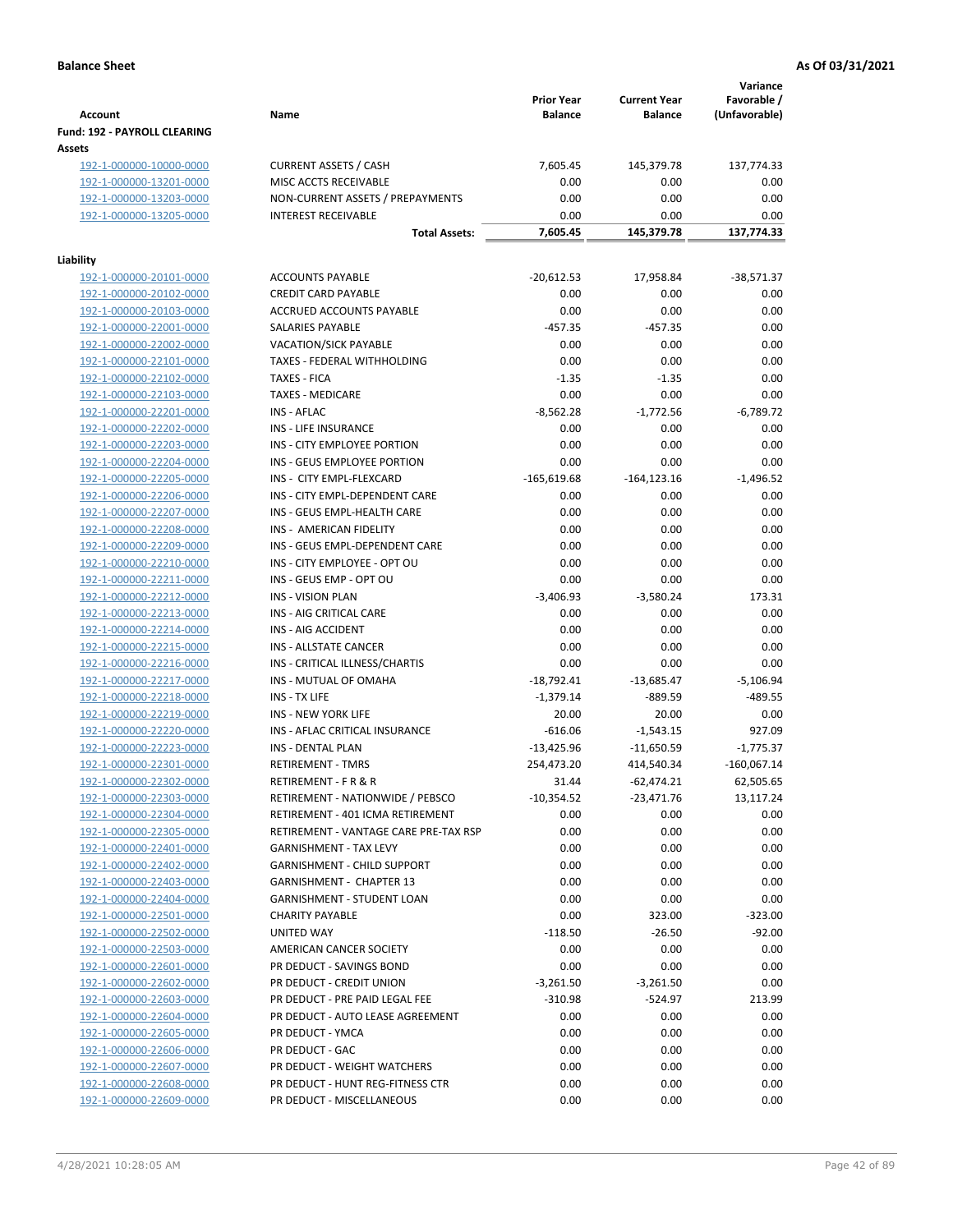| Account                 | Name                                                     | <b>Prior Year</b><br><b>Balance</b> | <b>Current Year</b><br><b>Balance</b> | Variance<br>Favorable /<br>(Unfavorable) |
|-------------------------|----------------------------------------------------------|-------------------------------------|---------------------------------------|------------------------------------------|
| 192-1-000000-22610-0000 | PR DEDUCT - MISC REIMB                                   | 0.00                                | 0.00                                  | 0.00                                     |
| 192-1-000000-22611-0000 | PR DEDUCT - GOLF COURSE FEES                             | 0.00                                | 0.00                                  | 0.00                                     |
| 192-1-000000-22612-0000 | PR DEDUCT - WEARING APPAREL                              | 0.00                                | 0.00                                  | 0.00                                     |
| 192-1-000000-22613-0000 | PR DEDUCT - SNAP FITNESS                                 | 0.00                                | 0.00                                  | 0.00                                     |
|                         | <b>Total Liability:</b>                                  | 7,605.45                            | 145,379.78                            | $-137,774.33$                            |
| <b>Equity</b>           |                                                          |                                     |                                       |                                          |
| 192-1-000000-39000-0000 | UNRESERVED-FUND BALANCE                                  | 0.00                                | 0.00                                  | 0.00                                     |
|                         | <b>Total Beginning Equity:</b>                           | 0.00                                | 0.00                                  | 0.00                                     |
|                         | <b>Total Equity and Current Surplus (Deficit):</b>       | 0.00                                | 0.00                                  | 0.00                                     |
|                         | Total Liabilities, Equity and Current Surplus (Deficit): | 7,605.45                            | 145,379.78                            | 137.774.33                               |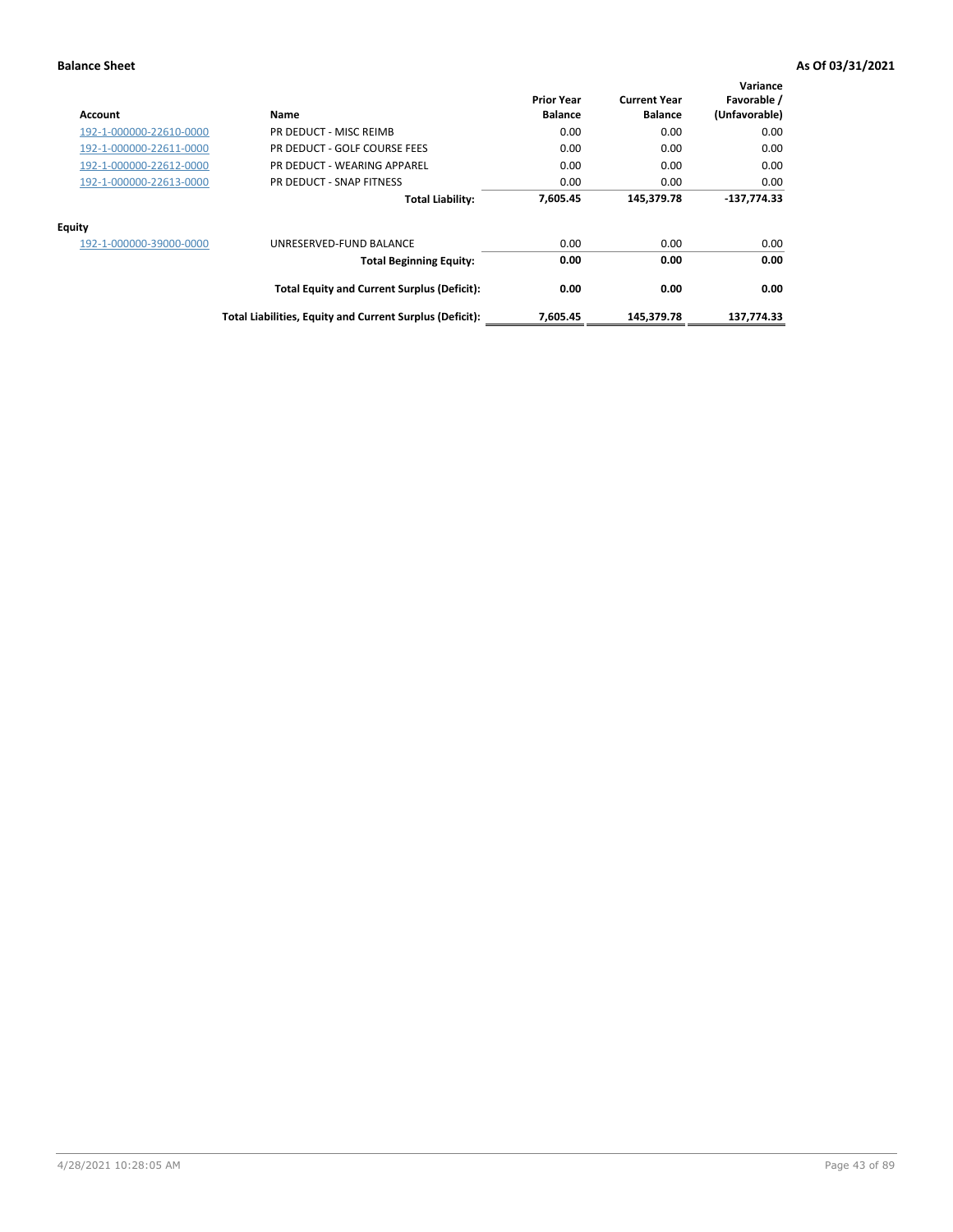|                                                    |                                                               |                                     |                                       | Variance                     |
|----------------------------------------------------|---------------------------------------------------------------|-------------------------------------|---------------------------------------|------------------------------|
| <b>Account</b>                                     | Name                                                          | <b>Prior Year</b><br><b>Balance</b> | <b>Current Year</b><br><b>Balance</b> | Favorable /<br>(Unfavorable) |
| Fund: 200 - WATER / WASTEWATER FUND                |                                                               |                                     |                                       |                              |
| Assets                                             |                                                               |                                     |                                       |                              |
| 200-2-000000-10000-0000                            | <b>CURRENT ASSETS / CASH</b>                                  | $-10,250,027.09$                    | -13,351,739.38                        | $-3,101,712.29$              |
| 200-2-000000-12101-0000                            | <b>BOND ISSUANCE COSTS</b>                                    | 0.00                                | 0.00                                  | 0.00                         |
| 200-2-000000-12201-0000                            | DEFERRED CHARGES / BOND DISCOUNT                              | $-353,374.57$                       | $-340,655.65$                         | 12,718.92                    |
| 200-2-000000-13000-0000                            | <b>CUSTOMER ACCTS RECEIVABLE</b>                              | 468,268.39                          | 463,063.48                            | $-5,204.91$                  |
| 200-2-000000-13001-0000                            | NON CURRENT CUSTOMER ACCTS RECEIVAE                           | 232,626.78                          | 257,276.81                            | 24,650.03                    |
| 200-2-000000-13002-0000                            | ALLOW FOR UNCOLLECT REC                                       | $-195,501.08$                       | $-224,513.33$                         | $-29,012.25$                 |
| 200-2-000000-13003-0000                            | UNBILLED YEAR-END ACCRUAL                                     | 1,171,959.62                        | 1,001,639.20                          | -170,320.42                  |
| 200-2-000000-13004-0000                            | <b>WASTE HAULER RECEIVABLE</b>                                | $-110,614.30$                       | 12,202.30                             | 122,816.60                   |
| 200-2-000000-13007-0000                            | <b>RETURNED CHECKS</b>                                        | 0.00                                | 0.00                                  | 0.00                         |
| 200-2-000000-13010-0000                            | <b>CADDO MILLS</b>                                            | 0.00                                | 0.00                                  | 0.00                         |
| 200-2-000000-13201-0000                            | MISC ACCTS RECEIVABLE                                         | $-33,599.33$                        | $-38,323.26$                          | $-4,723.93$                  |
| 200-2-000000-13202-0000                            | <b>EMPLOYEE ADVANCES</b>                                      | 0.00                                | 0.00                                  | 0.00                         |
| 200-2-000000-13203-0000                            | NON-CURRENT ASSETS / PREPAYMENTS                              | 0.00                                | 0.00                                  | 0.00                         |
| 200-2-000000-13205-0000                            | <b>INTEREST RECEIVABLE</b>                                    | 0.00                                | 0.00                                  | 0.00                         |
| 200-2-000000-14001-0000                            | DUE FROM / GENERAL FUND                                       | 0.00                                | 0.00                                  | 0.00                         |
| 200-2-000000-14040-0000                            | <b>GENERAL CIP / GENERAL CIP</b>                              | 0.00                                | 0.00                                  | 0.00                         |
| 200-2-000000-14120-0000<br>200-2-000000-15401-0000 | DUE FROM UTILITY CIP<br><b>INVENTORIES / WATER STOCK</b>      | 38,336,026.85<br>255,981.59         | 38,336,026.85<br>255,981.59           | 0.00<br>0.00                 |
| 200-2-000000-15501-0000                            | <b>INVENTORIES / WASTEWATER STOCK</b>                         | 37,338.12                           | 37,372.92                             | 34.80                        |
| 200-2-000000-16001-0000                            | FIXED ASSETS / LAND                                           | 685,983.11                          | 685,983.11                            | 0.00                         |
| 200-2-000000-16002-0000                            | FIXED ASSETS / IMPROVMENTS-NON BUILDI                         | 5,485,407.69                        | 5,565,701.69                          | 80,294.00                    |
| 200-2-000000-16003-0000                            | ACCUM DEPR / IMPROVEMENTS-NON BUILL                           | -2,380,273.29                       | -2,563,314.54                         | $-183,041.25$                |
| 200-2-000000-16004-0000                            | FIXED ASSETS / BUILDINGS                                      | 23,444,349.28                       | 23,444,349.28                         | 0.00                         |
| 200-2-000000-16005-0000                            | <b>ACCUM DEPR / BUILDINGS</b>                                 | $-3,240,558.80$                     | $-3,705,886.88$                       | $-465,328.08$                |
| 200-2-000000-16006-0000                            | FIXED ASSETS / FILTRATION PLANT                               | 10,551,470.00                       | 11,644,653.00                         | 1,093,183.00                 |
| 200-2-000000-16007-0000                            | ACCUM DEPR / FILTRATION PLANT                                 | -7,478,086.82                       | -7,682,201.86                         | $-204,115.04$                |
| 200-2-000000-16008-0000                            | FIXED ASSETS / WATER RECLAMATION PLAN                         | 7,290,892.03                        | 7,290,892.03                          | 0.00                         |
| 200-2-000000-16009-0000                            | ACCUM DEPR / WATER RECLAMATION PLAN                           | $-6,489,176.25$                     | $-6,524,752.91$                       | $-35,576.66$                 |
| 200-2-000000-16101-0000                            | FIXED ASSETS / WATER MAINS                                    | 19,369,642.10                       | 20,586,456.10                         | 1,216,814.00                 |
| 200-2-000000-16102-0000                            | <b>ACCUM DEPR / WATER MAINS</b>                               | -10,564,491.83                      | -11,006,266.98                        | $-441,775.15$                |
| 200-2-000000-16103-0000                            | FIXED ASSETS / SANITARY SEWERS                                | 26,762,935.28                       | 26,762,935.28                         | 0.00                         |
| 200-2-000000-16104-0000                            | ACCUM DEPR / SANITARY SEWERS                                  | -11,952,765.05                      | -12,557,604.47                        | -604,839.42                  |
| 200-2-000000-16105-0000                            | FIXED ASSETS / RESERVOIRS & TANKS                             | 10,498,644.74                       | 10,498,644.74                         | 0.00                         |
| 200-2-000000-16106-0000                            | ACCUM DEPR / RESERVOIRS & TANKS                               | $-832,221.74$                       | $-1,157,033.18$                       | $-324,811.44$                |
| 200-2-000000-16107-0000                            | FIXED ASSETS / PUMP STATIONS                                  | 5,559,850.03                        | 6,574,011.03                          | 1,014,161.00                 |
| 200-2-000000-16108-0000                            | <b>ACCUM DEPR / PUMP STATIONS</b>                             | $-325,220.11$                       | $-503,643.65$                         | $-178,423.54$                |
| 200-2-000000-16201-0000<br>200-2-000000-16202-0000 | FIXED ASSETS / MACHINERY AND EQUIPMEN                         | 3,883,571.50                        | 3,883,571.50                          | 0.00                         |
| 200-2-000000-16301-0000                            | ACCUM DEPR / MACHINERY AND EQUIPMEI<br>FIXED ASSETS / C W I P | $-1,887,320.29$<br>-286,982.00      | $-2,126,635.65$<br>-286,982.00        | -239,315.36<br>0.00          |
| 200-2-000000-17501-0000                            | <b>EMPLOYEE CONTRIBUTIONS</b>                                 | 195,988.00                          | 195,988.00                            | 0.00                         |
| 200-2-000000-17504-0000                            | <b>INVESTMENT RETURN</b>                                      | 631,750.00                          | 631,750.00                            | 0.00                         |
| 200-2-000000-17508-0000                            | EXPERIENCE DIFFERENCE- OUTFLOW                                | 31,784.00                           | 31,784.00                             | 0.00                         |
| 200-2-000000-17509-0000                            | <b>EXPERIENCE DIFFERENCE - INFLOW</b>                         | $-37,640.00$                        | $-37,640.00$                          | 0.00                         |
| 200-2-000000-17520-0000                            | <b>ASSUMPTION CHANGES</b>                                     | 0.00                                | 0.00                                  | 0.00                         |
|                                                    | <b>Total Assets:</b>                                          | 98,476,616.56                       | 96,053,089.17                         | $-2,423,527.39$              |
|                                                    |                                                               |                                     |                                       |                              |
| Liability                                          |                                                               |                                     |                                       |                              |
| 200-2-000000-20101-0000                            | <b>ACCOUNTS PAYABLE</b>                                       | 0.00                                | $-184.55$                             | 184.55                       |
| 200-2-000000-20102-0000                            | <b>CREDIT CARD PAYABLE</b>                                    | 0.00                                | 0.00                                  | 0.00                         |
| 200-2-000000-20103-0000                            | ACCRUED ACCOUNTS PAYABLE                                      | 10,000.00                           | 10,000.00                             | 0.00                         |
| 200-2-000000-20104-0000<br>200-2-000000-20109-0000 | <b>ESCHEATED LIABILITY</b><br><b>GENERAL OBLIG BONDS PAY</b>  | 0.00<br>1,466,000.00                | 0.00<br>2,193,000.00                  | 0.00<br>$-727,000.00$        |
| 200-2-000000-20110-0000                            | REVENUE BONDS PAYABLE                                         | 1,095,000.00                        | 930,000.00                            | 165,000.00                   |
| 200-2-000000-20112-0000                            | ACCRUED INTEREST PAYABLE                                      | 142,697.51                          | 63,911.41                             | 78,786.10                    |
| 200-2-000000-20125-0000                            | SALES TAX PAYABLE / IN THE CITY                               | 0.00                                | 0.00                                  | 0.00                         |
| 200-2-000000-20139-0000                            | RETAINAGES PAYABLE                                            | 0.00                                | 0.00                                  | 0.00                         |
| 200-2-000000-20141-0000                            | <b>TELEPHONE CLEARING</b>                                     | 0.01                                | 0.01                                  | 0.00                         |
|                                                    |                                                               |                                     |                                       |                              |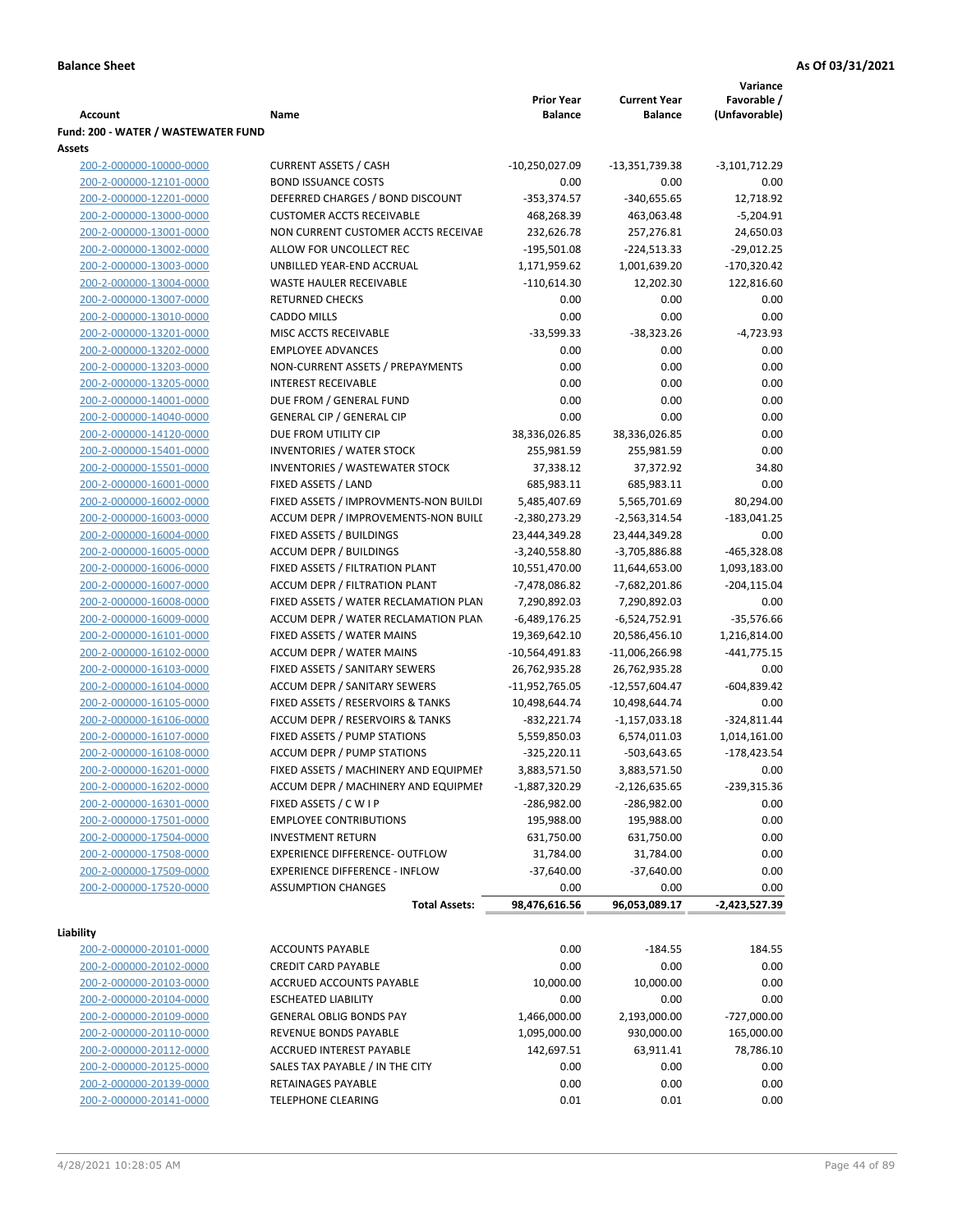|                                       |                                                          |                                     |                                       | Variance                     |
|---------------------------------------|----------------------------------------------------------|-------------------------------------|---------------------------------------|------------------------------|
| Account                               | <b>Name</b>                                              | <b>Prior Year</b><br><b>Balance</b> | <b>Current Year</b><br><b>Balance</b> | Favorable /<br>(Unfavorable) |
| 200-2-000000-20160-0000               | <b>UNAPPLIED CREDIT</b>                                  | 0.00                                | 0.00                                  | 0.00                         |
| 200-2-000000-21001-0000               | <b>GENERAL FUND / GENERAL FUND</b>                       | 0.00                                | 0.00                                  | 0.00                         |
| 200-2-000000-21101-0000               | ENTERPRISE / WTR/WWTR UTILITY FUND                       | 0.00                                | 0.00                                  | 0.00                         |
| 200-2-000000-22001-0000               | <b>SALARIES PAYABLE</b>                                  | 83,164.42                           | 83,164.42                             | 0.00                         |
| 200-2-000000-22002-0000               | <b>VACATION/SICK PAYABLE</b>                             | 234,422.70                          | 221,369.33                            | 13,053.37                    |
| 200-2-000000-23001-0000               | CAPITAL LEASE PAYABLE                                    | 0.00                                | 0.00                                  | 0.00                         |
| 200-2-000000-24001-0000               | O/S CHECKS PAYABLE                                       | 0.00                                | 0.00                                  | 0.00                         |
| 200-2-000000-24002-0000               | <b>CUSTOMER DEPOSITS</b>                                 | 774,223.69                          | 743,221.36                            | 31,002.33                    |
| 200-2-000000-24003-0000               | <b>CUSTOMER OVERPMT SUSPENSE</b>                         | 208,690.83                          | 327,464.66                            | $-118,773.83$                |
| 200-2-000000-24004-0000               | <b>INTEREST PAYABLE ON DEP</b>                           | 0.00                                | 0.00                                  | 0.00                         |
| 200-2-000000-24005-0000               | <b>ACCRUED INT PAY ON DEP</b>                            | 0.00                                | 0.00                                  | 0.00                         |
| 200-2-000000-24006-0000               | <b>AWAITING CUSTOMER SETUP</b>                           | 1,955.61                            | 1,955.61                              | 0.00                         |
| 200-2-000000-24007-0000               | <b>BILLED DEPOSITS SUSPENSE</b>                          | 0.00                                | 0.00                                  | 0.00                         |
| 200-2-000000-26001-0000               | <b>COMPENSATED ABSENCES PAY</b>                          | 211,715.81                          | 278,649.49                            | $-66,933.68$                 |
| 200-2-000000-26101-0000               | <b>GENERAL OBLIG BONDS PAY</b>                           | 4,567,000.00                        | 2,529,000.00                          | 2,038,000.00                 |
| 200-2-000000-26102-0000               | REVENUE BONDS PAYABLE                                    | 31,190,000.00                       | 30,260,000.00                         | 930,000.00                   |
| 200-2-000000-26103-0000               | DEFERRED LOSS/DEFEASEMENT                                | $-181,650.73$                       | $-136,237.88$                         | $-45,412.85$                 |
| 200-2-000000-27001-0000               | <b>CONTRIBUTED CAPITAL</b>                               | 0.00                                | 0.00                                  | 0.00                         |
| 200-2-000000-27002-0000               | CONTRIBUTED CAPITAL / DEVELOPERS                         | 0.00                                | 0.00                                  | 0.00                         |
| 200-2-000000-29300-0000               | <b>ENCUMBRANCE SUMMARY</b>                               | 0.00                                | 0.00                                  | 0.00                         |
| 200-2-000000-29400-0100               | RESERVED ACCOUNT / ENCUMBRANCES                          | 0.00                                | 0.00                                  | 0.00                         |
| 200-2-000000-29999-0000               | <b>NET PENSION LIABILITY</b>                             | 1,415,364.00                        | 1,415,364.00                          | 0.00                         |
| 200-2-000000-92080-0000               | <b>GLTDAG</b>                                            | 0.00                                | 0.00                                  | 0.00                         |
|                                       | <b>Total Liability:</b>                                  | 41,218,583.85                       | 38,920,677.86                         | 2,297,905.99                 |
| Equity                                |                                                          |                                     |                                       |                              |
| 200-2-000000-39000-0000               | UNRESERVED-FUND BALANCE                                  | 0.00                                | 0.00                                  | 0.00                         |
| 200-2-000000-39100-0000               | UNRESERVED-RET. EARNINGS                                 | 57,924,814.85                       | 57,932,361.58                         | 7,546.73                     |
| 200-2-000000-39150-0000               | RESERVED-RET. EARNINGS                                   | 0.00                                | 0.00                                  | 0.00                         |
| 200-2-000000-39500-0000               | <b>NET POSITION - PENSION</b>                            | $-965.00$                           | $-965.00$                             | 0.00                         |
|                                       | <b>Total Beginning Equity:</b>                           | 57,923,849.85                       | 57,931,396.58                         | 7,546.73                     |
| <b>Total Revenue</b>                  |                                                          | 6,661,141.19                        | 6,897,803.47                          | 236,662.28                   |
| <b>Total Expense</b>                  |                                                          | 7,326,958.32                        | 7,696,788.73                          | $-369,830.41$                |
| <b>Revenues Over/(Under) Expenses</b> |                                                          | $-665,817.13$                       | -798,985.26                           | $-133,168.13$                |
|                                       | <b>Total Equity and Current Surplus (Deficit):</b>       | 57,258,032.72                       | 57,132,411.32                         | $-125,621.40$                |
|                                       | Total Liabilities, Equity and Current Surplus (Deficit): | 98,476,616.57                       | 96,053,089.18                         | -2,423,527.39                |
|                                       | *** FUND 200 OUT OF BALANCE ***                          |                                     |                                       |                              |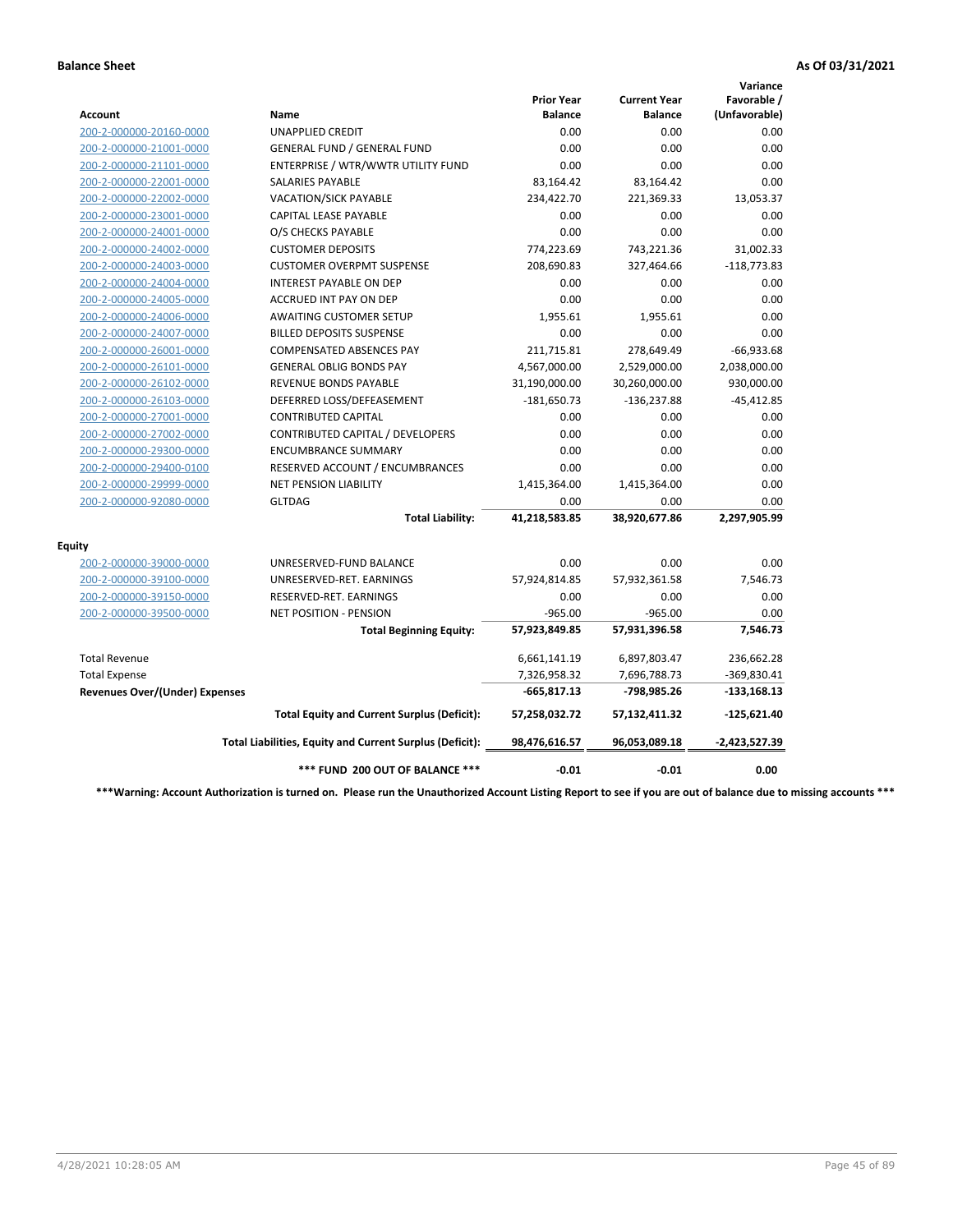| Account                               | Name                                                     | <b>Prior Year</b><br><b>Balance</b> | <b>Current Year</b><br><b>Balance</b> | Variance<br>Favorable /<br>(Unfavorable) |
|---------------------------------------|----------------------------------------------------------|-------------------------------------|---------------------------------------|------------------------------------------|
| <b>Fund: 210 - WATER IMPACT FEES</b>  |                                                          |                                     |                                       |                                          |
| <b>Assets</b>                         |                                                          |                                     |                                       |                                          |
| 210-2-000000-10000-0000               | <b>CURRENT ASSETS / CASH</b>                             | 0.00                                | $-217.72$                             | $-217.72$                                |
| 210-2-000000-13201-0000               | MISC ACCTS RECEIVABLE                                    | 0.00                                | 0.00                                  | 0.00                                     |
| 210-2-000000-13205-0000               | <b>INTEREST RECEIVABLE</b>                               | 0.00                                | 0.00                                  | 0.00                                     |
|                                       | <b>Total Assets:</b>                                     | 0.00                                | $-217.72$                             | $-217.72$                                |
| Liability                             |                                                          |                                     |                                       |                                          |
| 210-2-000000-20101-0000               | <b>ACCOUNTS PAYABLE</b>                                  | 0.00                                | 0.00                                  | 0.00                                     |
| 210-2-000000-20103-0000               | <b>ACCRUED ACCOUNTS PAYABLE</b>                          | 0.00                                | 0.00                                  | 0.00                                     |
| 210-2-000000-29300-0000               | <b>ENCUMBRANCE SUMMARY</b>                               | 0.00                                | 0.00                                  | 0.00                                     |
| 210-2-000000-29400-0000               | RESERVED ACCOUNT / ENCUMBRANCES                          | 0.00                                | 0.00                                  | 0.00                                     |
|                                       | <b>Total Liability:</b>                                  | 0.00                                | 0.00                                  | 0.00                                     |
| <b>Equity</b>                         |                                                          |                                     |                                       |                                          |
| 210-2-000000-39000-0000               | UNRESERVED-FUND BALANCE                                  | 0.00                                | 0.00                                  | 0.00                                     |
| 210-2-000000-39100-0000               | UNRESERVED-RET. EARNINGS                                 | 0.00                                | 0.00                                  | 0.00                                     |
|                                       | <b>Total Beginning Equity:</b>                           | 0.00                                | 0.00                                  | 0.00                                     |
| <b>Total Revenue</b>                  |                                                          | 0.00                                | 0.00                                  | 0.00                                     |
| <b>Total Expense</b>                  |                                                          | 0.00                                | 217.72                                | $-217.72$                                |
| <b>Revenues Over/(Under) Expenses</b> |                                                          | 0.00                                | $-217.72$                             | $-217.72$                                |
|                                       | <b>Total Equity and Current Surplus (Deficit):</b>       | 0.00                                | $-217.72$                             | $-217.72$                                |
|                                       | Total Liabilities, Equity and Current Surplus (Deficit): | 0.00                                | $-217.72$                             | $-217.72$                                |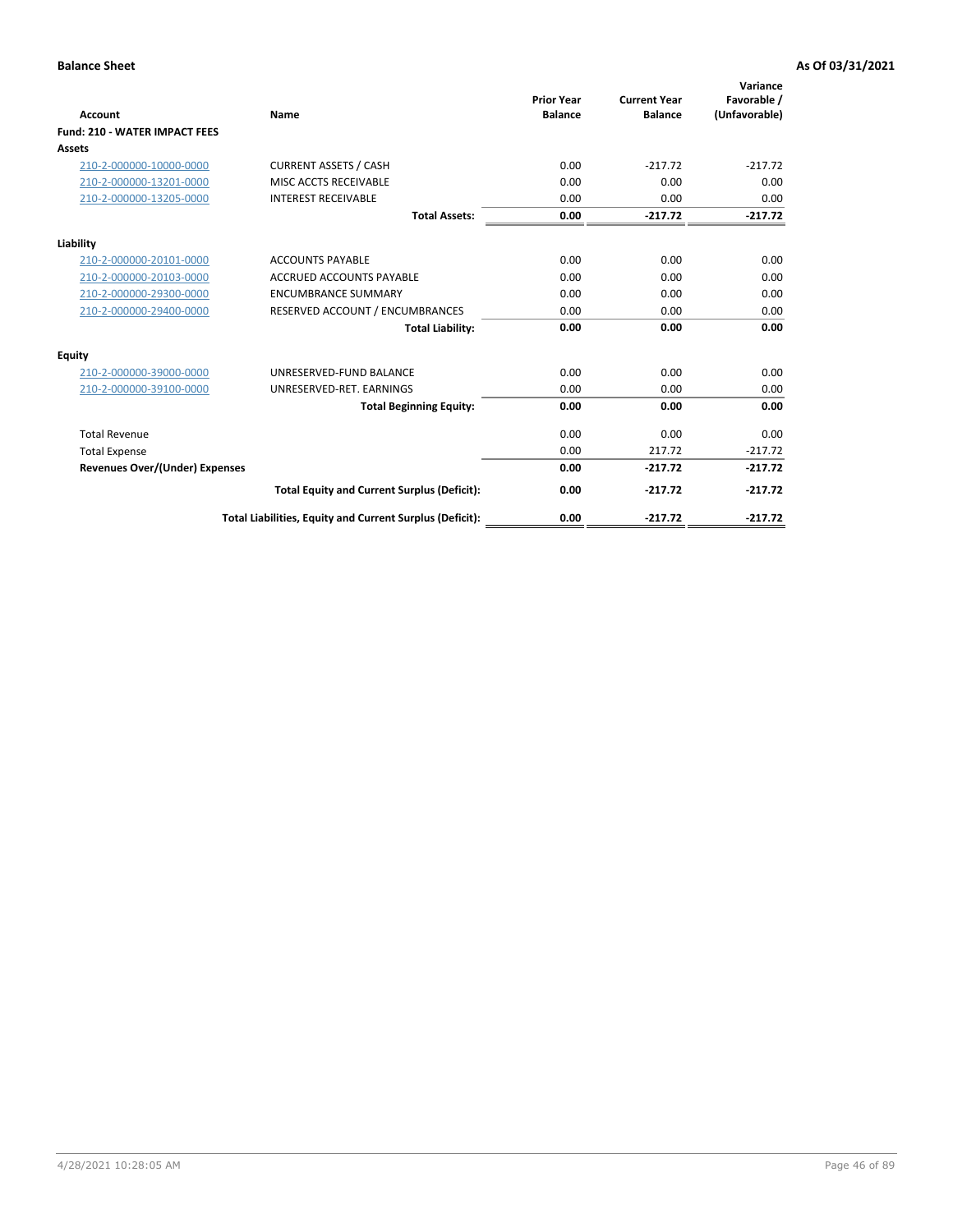| Account                                   | Name                                                     | <b>Prior Year</b><br><b>Balance</b> | <b>Current Year</b><br><b>Balance</b> | Variance<br>Favorable /<br>(Unfavorable) |
|-------------------------------------------|----------------------------------------------------------|-------------------------------------|---------------------------------------|------------------------------------------|
| <b>Fund: 211 - WASTEWATER IMPACT FEES</b> |                                                          |                                     |                                       |                                          |
| <b>Assets</b>                             |                                                          |                                     |                                       |                                          |
| 211-2-000000-10000-0000                   | <b>CURRENT ASSETS / CASH</b>                             | 0.00                                | 0.00                                  | 0.00                                     |
| 211-2-000000-13201-0000                   | MISC ACCTS RECEIVABLE                                    | 0.00                                | 0.00                                  | 0.00                                     |
| 211-2-000000-13205-0000                   | <b>INTEREST RECEIVABLE</b>                               | 0.00                                | 0.00                                  | 0.00                                     |
|                                           | <b>Total Assets:</b>                                     | 0.00                                | 0.00                                  | 0.00                                     |
| Liability                                 |                                                          |                                     |                                       |                                          |
| 211-2-000000-20101-0000                   | <b>ACCOUNTS PAYABLE</b>                                  | 0.00                                | 0.00                                  | 0.00                                     |
| 211-2-000000-20103-0000                   | <b>ACCRUED ACCOUNTS PAYABLE</b>                          | 0.00                                | 0.00                                  | 0.00                                     |
|                                           | <b>Total Liability:</b>                                  | 0.00                                | 0.00                                  | 0.00                                     |
| Equity                                    |                                                          |                                     |                                       |                                          |
| 211-2-000000-39000-0000                   | UNRESERVED-FUND BALANCE                                  | 0.00                                | 0.00                                  | 0.00                                     |
| 211-2-000000-39100-0000                   | UNRESERVED-RET. EARNINGS                                 | 0.00                                | 0.00                                  | 0.00                                     |
|                                           | <b>Total Beginning Equity:</b>                           | 0.00                                | 0.00                                  | 0.00                                     |
| <b>Total Revenue</b>                      |                                                          | 0.00                                | 0.00                                  | 0.00                                     |
| <b>Total Expense</b>                      |                                                          | 0.00                                | 0.00                                  | 0.00                                     |
| <b>Revenues Over/(Under) Expenses</b>     |                                                          | 0.00                                | 0.00                                  | 0.00                                     |
|                                           | <b>Total Equity and Current Surplus (Deficit):</b>       | 0.00                                | 0.00                                  | 0.00                                     |
|                                           | Total Liabilities, Equity and Current Surplus (Deficit): | 0.00                                | 0.00                                  | 0.00                                     |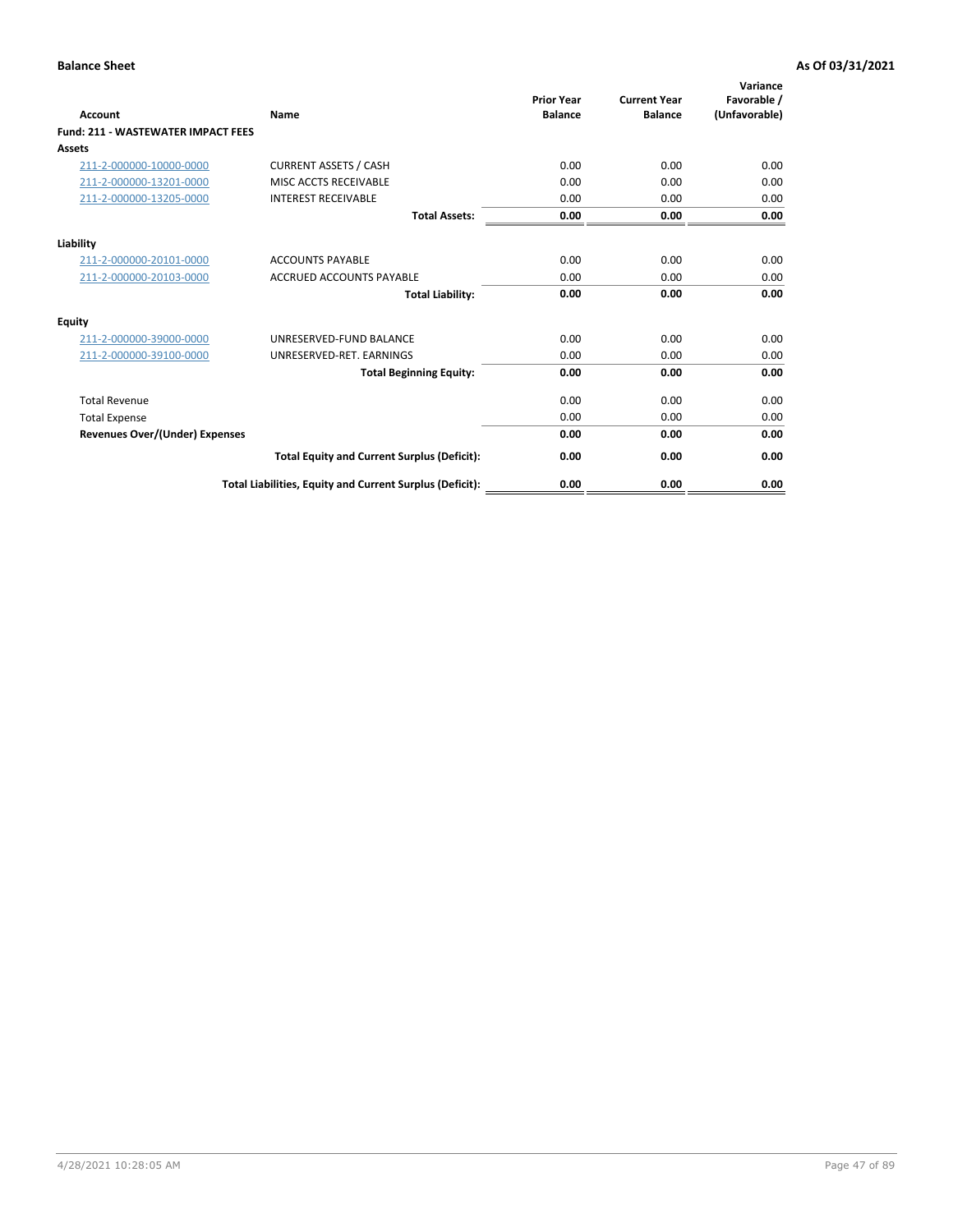|                                |                                                           |                                     |                                       | Variance                     |
|--------------------------------|-----------------------------------------------------------|-------------------------------------|---------------------------------------|------------------------------|
| <b>Account</b>                 | <b>Name</b>                                               | <b>Prior Year</b><br><b>Balance</b> | <b>Current Year</b><br><b>Balance</b> | Favorable /<br>(Unfavorable) |
|                                | Fund: 212 - TX COMMUNITY DEV SWR SYSTEM IMPROV PROG GRANT |                                     |                                       |                              |
| <b>Assets</b>                  |                                                           |                                     |                                       |                              |
| 212-2-000000-10000-0000        | <b>CURRENT ASSETS / CASH</b>                              | 105,849.57                          | 105,849.57                            | 0.00                         |
| 212-2-000000-13201-0000        | MISC ACCTS RECEIVABLE                                     | 0.00                                | 0.00                                  | 0.00                         |
| 212-2-000000-13205-0000        | <b>INTEREST RECEIVABLE</b>                                | 0.00                                | 0.00                                  | 0.00                         |
| 212-2-000000-16301-0000        | FIXED ASSETS / C W I P                                    | 0.00                                | 0.00                                  | 0.00                         |
|                                | <b>Total Assets:</b>                                      | 105,849.57                          | 105,849.57                            | 0.00                         |
| Liability                      |                                                           |                                     |                                       |                              |
| 212-2-000000-20101-0000        | <b>ACCOUNTS PAYABLE</b>                                   | 0.00                                | 0.00                                  | 0.00                         |
| 212-2-000000-20102-0000        | <b>CREDIT CARD PAYABLE</b>                                | 0.00                                | 0.00                                  | 0.00                         |
| 212-2-000000-20103-0000        | <b>ACCRUED ACCOUNTS PAYABLE</b>                           | 0.00                                | 0.00                                  | 0.00                         |
| 212-2-000000-20139-0000        | <b>RETAINAGES PAYABLE</b>                                 | 0.00                                | 0.00                                  | 0.00                         |
| 212-2-000000-20902-0000        | <b>DEFERRED GRANT REVENUE</b>                             | 0.00                                | 0.00                                  | 0.00                         |
| 212-2-000000-21001-0000        | <b>GENERAL FUND / GENERAL FUND</b>                        | 0.00                                | 0.00                                  | 0.00                         |
| 212-2-000000-29300-0000        | <b>ENCUMBRANCE SUMMARY</b>                                | 0.00                                | 0.00                                  | 0.00                         |
| 212-2-000000-29400-0100        | RESERVED ACCOUNT / ENCUMBRANCES                           | 0.00                                | 0.00                                  | 0.00                         |
|                                | <b>Total Liability:</b>                                   | 0.00                                | 0.00                                  | 0.00                         |
| Equity                         |                                                           |                                     |                                       |                              |
| 212-2-000000-39100-0000        | UNRESERVED-RET. EARNINGS                                  | $-61,025.43$                        | 105,849.57                            | 166,875.00                   |
|                                | <b>Total Beginning Equity:</b>                            | $-61,025.43$                        | 105,849.57                            | 166,875.00                   |
| <b>Total Revenue</b>           |                                                           | 168,130.00                          | 0.00                                  | $-168,130.00$                |
| <b>Total Expense</b>           |                                                           | 1,255.00                            | 0.00                                  | 1,255.00                     |
| Revenues Over/(Under) Expenses |                                                           | 166,875.00                          | 0.00                                  | $-166,875.00$                |
|                                | <b>Total Equity and Current Surplus (Deficit):</b>        | 105,849.57                          | 105,849.57                            | 0.00                         |
|                                | Total Liabilities, Equity and Current Surplus (Deficit):  | 105,849.57                          | 105,849.57                            | 0.00                         |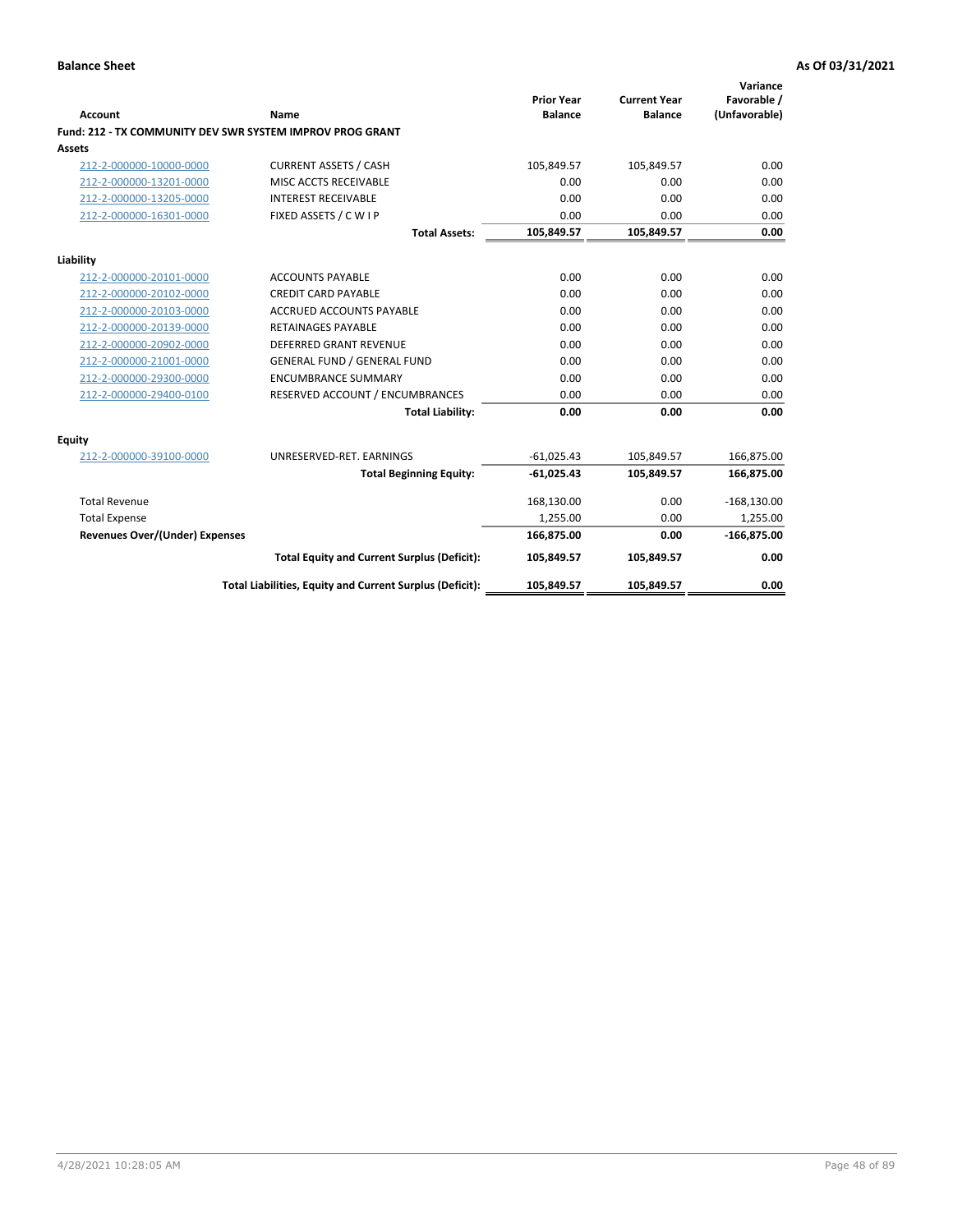| <b>Account</b><br>Fund: 216 - UTILIITY CIP FUND    | Name                                                     | <b>Prior Year</b><br><b>Balance</b> | <b>Current Year</b><br><b>Balance</b> | Variance<br>Favorable /<br>(Unfavorable) |
|----------------------------------------------------|----------------------------------------------------------|-------------------------------------|---------------------------------------|------------------------------------------|
| <b>Assets</b>                                      |                                                          |                                     |                                       |                                          |
| 216-2-000000-10000-0000                            | <b>CURRENT ASSETS / CASH</b>                             | 8,523,089.84                        | 14,853,730.87                         | 6,330,641.03                             |
| 216-2-000000-11101-0000                            | MBIA ACCOUNTS / 2002 WSSR                                | 0.00                                | 0.00                                  | 0.00                                     |
| 216-2-000000-11103-0000                            | 2005 WSSR                                                | 0.00                                | 0.00                                  | 0.00                                     |
| 216-2-000000-11403-0000                            | RESERVE FUND / 2003 WSSR                                 | 0.00                                | 0.00                                  | 0.00                                     |
| 216-2-000000-11404-0000                            | SERIES 2019 WSSR CO'S                                    | 14,679,761.20                       | 10,403,337.77                         | $-4,276,423.43$                          |
| 216-2-000000-11503-0000                            | 2008WSSR CONST 486000273                                 | 0.00                                | 0.00                                  | 0.00                                     |
| 216-2-000000-11505-0000                            | SRA RAW WATER SALE PROCEEDS                              | 13,502,107.64                       | 13,687,276.79                         | 185,169.15                               |
| 216-2-000000-13000-0000                            | <b>CUSTOMER ACCTS RECEIVABLE</b>                         | 0.00                                | 0.00                                  | 0.00                                     |
| 216-2-000000-13002-0000                            | ALLOW FOR UNCOLLECT REC                                  | 0.00                                | 0.00                                  | 0.00                                     |
| 216-2-000000-13003-0000                            | UNBILLED YEAR-END ACCRUAL                                | 0.00                                | 0.00                                  | 0.00                                     |
| 216-2-000000-13201-0000                            | MISC ACCTS RECEIVABLE                                    | 70.32                               | 70.32                                 | 0.00                                     |
| 216-2-000000-13205-0000                            | <b>INTEREST RECEIVABLE</b>                               | 0.00                                | 0.00                                  | 0.00                                     |
| 216-2-000000-16301-0000                            | FIXED ASSETS / C W I P                                   | 3,557,279.61                        | 2,969,368.61                          | -587,911.00                              |
|                                                    | <b>Total Assets:</b>                                     | 40,262,308.61                       | 41,913,784.36                         | 1,651,475.75                             |
|                                                    |                                                          |                                     |                                       |                                          |
| Liability                                          |                                                          |                                     |                                       |                                          |
| 216-2-000000-20101-0000                            | <b>ACCOUNTS PAYABLE</b>                                  | 0.00                                | 0.00                                  | 0.00                                     |
| 216-2-000000-20102-0000                            | <b>CREDIT CARD PAYABLE</b><br>ACCRUED ACCOUNTS PAYABLE   | 0.00<br>0.00                        | 0.00                                  | 0.00<br>0.00                             |
| 216-2-000000-20103-0000                            | <b>DEVELOPERS ESCROW</b>                                 | 0.00                                | 0.00<br>0.00                          | 0.00                                     |
| 216-2-000000-20113-0000<br>216-2-000000-20139-0000 | <b>RETAINAGES PAYABLE</b>                                | 427,335.20                          | 122,898.03                            | 304,437.17                               |
| 216-2-000000-21101-0000                            | ENTERPRISE / WTR/WWTR UTILITY FUND                       | 18,939,652.64                       | 18,939,652.64                         | 0.00                                     |
| 216-2-000000-29300-0000                            | <b>ENCUMBRANCE SUMMARY</b>                               | 0.00                                | 0.00                                  | 0.00                                     |
| 216-2-000000-29400-0100                            | RESERVED ACCOUNT / ENCUMBRANCES                          | 0.00                                | 0.00                                  | 0.00                                     |
|                                                    | <b>Total Liability:</b>                                  | 19,366,987.84                       | 19,062,550.67                         | 304,437.17                               |
|                                                    |                                                          |                                     |                                       |                                          |
| <b>Equity</b>                                      |                                                          |                                     |                                       |                                          |
| 216-2-000000-39000-0000                            | UNRESERVED-FUND BALANCE                                  | 0.00                                | 0.00                                  | 0.00                                     |
| 216-2-000000-39100-0000                            | UNRESERVED-RET. EARNINGS                                 | 9,457,839.30                        | 22,783,755.25                         | 13,325,915.95                            |
|                                                    | <b>Total Beginning Equity:</b>                           | 9,457,839.30                        | 22,783,755.25                         | 13,325,915.95                            |
| <b>Total Revenue</b>                               |                                                          | 13,633,114.70                       | 239,016.68                            | -13,394,098.02                           |
| <b>Total Expense</b>                               |                                                          | 2,195,633.23                        | 171,538.24                            | 2,024,094.99                             |
| <b>Revenues Over/(Under) Expenses</b>              |                                                          | 11,437,481.47                       | 67,478.44                             | -11,370,003.03                           |
|                                                    | <b>Total Equity and Current Surplus (Deficit):</b>       | 20,895,320.77                       | 22,851,233.69                         | 1,955,912.92                             |
|                                                    | Total Liabilities, Equity and Current Surplus (Deficit): | 40,262,308.61                       | 41,913,784.36                         | 1,651,475.75                             |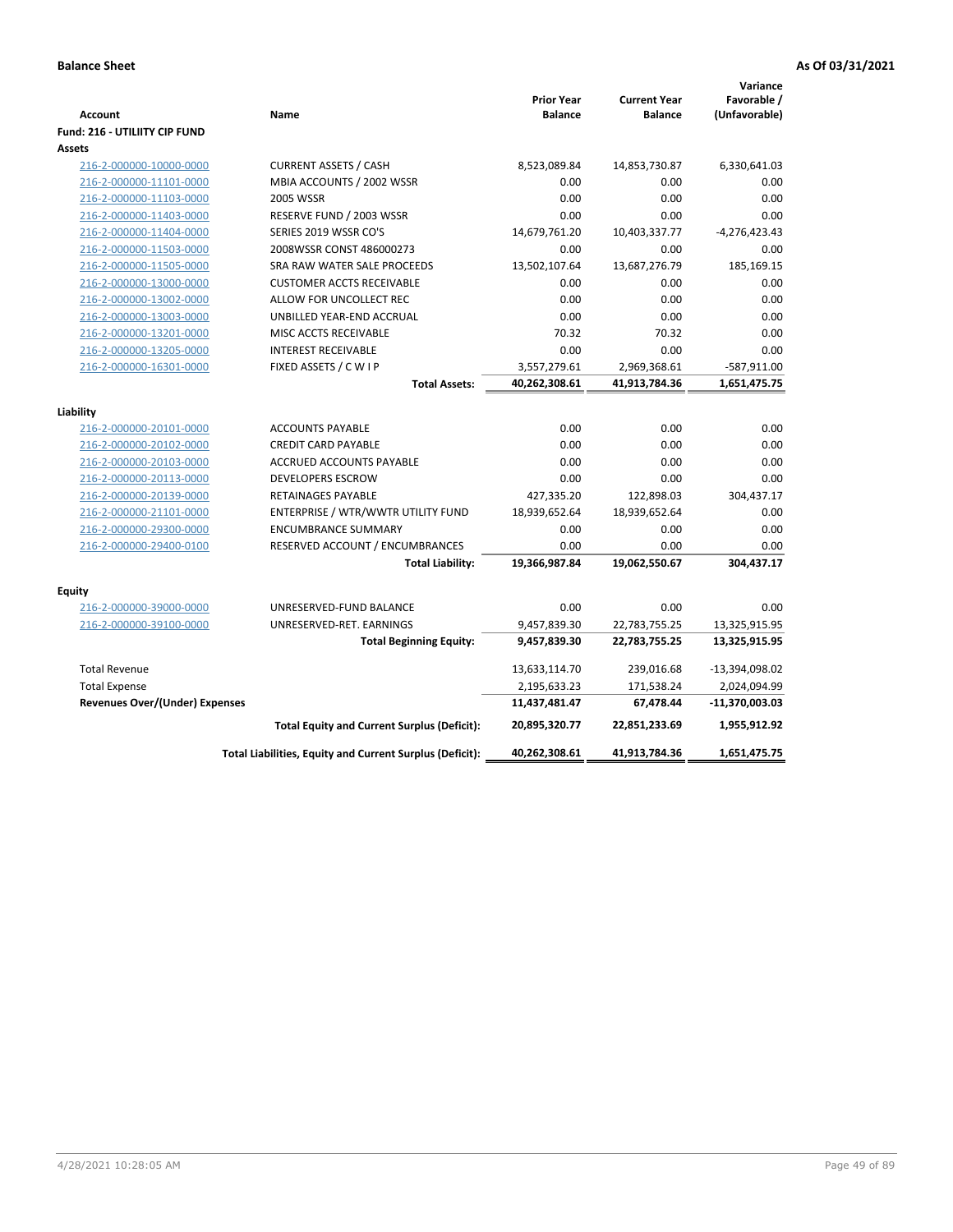|                                                |                                                          | <b>Prior Year</b> | <b>Current Year</b> | Variance<br>Favorable / |
|------------------------------------------------|----------------------------------------------------------|-------------------|---------------------|-------------------------|
| <b>Account</b>                                 | Name                                                     | <b>Balance</b>    | <b>Balance</b>      | (Unfavorable)           |
| <b>Fund: 217 - WASTEWATER RECLAMATION FUND</b> |                                                          |                   |                     |                         |
| <b>Assets</b>                                  |                                                          |                   |                     |                         |
| 217-2-000000-10000-0000                        | <b>CURRENT ASSETS / CASH</b>                             | $-20,619.30$      | $-70,603.30$        | $-49,984.00$            |
| 217-2-000000-11301-0000                        | TEXASTERM / 2008 WSSR REVENUE BOND                       | 0.00              | 0.00                | 0.00                    |
| 217-2-000000-11302-0000                        | 2008 WSSR REVENUE BOND                                   | 0.00              | 0.00                | 0.00                    |
| 217-2-000000-11503-0000                        | 2008WSSR CONST 486000273                                 | 777,075.73        | 778,665.42          | 1,589.69                |
| 217-2-000000-13000-0000                        | <b>CUSTOMER ACCTS RECEIVABLE</b>                         | 0.00              | 0.00                | 0.00                    |
| 217-2-000000-13002-0000                        | ALLOW FOR UNCOLLECT REC                                  | 0.00              | 0.00                | 0.00                    |
| 217-2-000000-13201-0000                        | MISC ACCTS RECEIVABLE                                    | 0.00              | 0.00                | 0.00                    |
| 217-2-000000-13205-0000                        | <b>INTEREST RECEIVABLE</b>                               | 0.00              | 0.00                | 0.00                    |
| 217-2-000000-16301-0000                        | FIXED ASSETS / C W I P                                   | 0.00              | 0.00                | 0.00                    |
|                                                | <b>Total Assets:</b>                                     | 756,456.43        | 708,062.12          | $-48,394.31$            |
|                                                |                                                          |                   |                     |                         |
| Liability                                      |                                                          |                   |                     |                         |
| 217-2-000000-20101-0000                        | <b>ACCOUNTS PAYABLE</b>                                  | 0.00              | 0.00                | 0.00                    |
| 217-2-000000-20102-0000                        | <b>CREDIT CARD PAYABLE</b>                               | 0.00              | 0.00                | 0.00                    |
| 217-2-000000-20103-0000                        | ACCRUED ACCOUNTS PAYABLE                                 | 0.00              | 0.00                | 0.00                    |
| 217-2-000000-20139-0000                        | <b>RETAINAGES PAYABLE</b>                                | 0.00              | 0.00                | 0.00                    |
| 217-2-000000-21101-0000                        | ENTERPRISE / WTR/WWTR UTILITY FUND                       | 19,396,374.21     | 19,396,374.21       | 0.00                    |
| 217-2-000000-29300-0000                        | <b>ENCUMBRANCE SUMMARY</b>                               | 0.00              | 0.00                | 0.00                    |
| 217-2-000000-29400-0100                        | RESERVED ACCOUNT / ENCUMBRANCES                          | 0.00              | 0.00                | 0.00                    |
|                                                | <b>Total Liability:</b>                                  | 19,396,374.21     | 19,396,374.21       | 0.00                    |
| <b>Equity</b>                                  |                                                          |                   |                     |                         |
| 217-2-000000-39100-0000                        | UNRESERVED-RET. EARNINGS                                 | $-18,646,218.79$  | $-18,638,640.99$    | 7,577.80                |
|                                                | <b>Total Beginning Equity:</b>                           | $-18,646,218.79$  | -18,638,640.99      | 7,577.80                |
| <b>Total Revenue</b>                           |                                                          | 6,301.01          | 312.90              | $-5,988.11$             |
| <b>Total Expense</b>                           |                                                          | 0.00              | 49,984.00           | $-49,984.00$            |
| <b>Revenues Over/(Under) Expenses</b>          |                                                          | 6,301.01          | $-49,671.10$        | $-55,972.11$            |
|                                                | <b>Total Equity and Current Surplus (Deficit):</b>       | $-18,639,917.78$  | -18,688,312.09      | $-48,394.31$            |
|                                                | Total Liabilities, Equity and Current Surplus (Deficit): | 756,456.43        | 708,062.12          | $-48.394.31$            |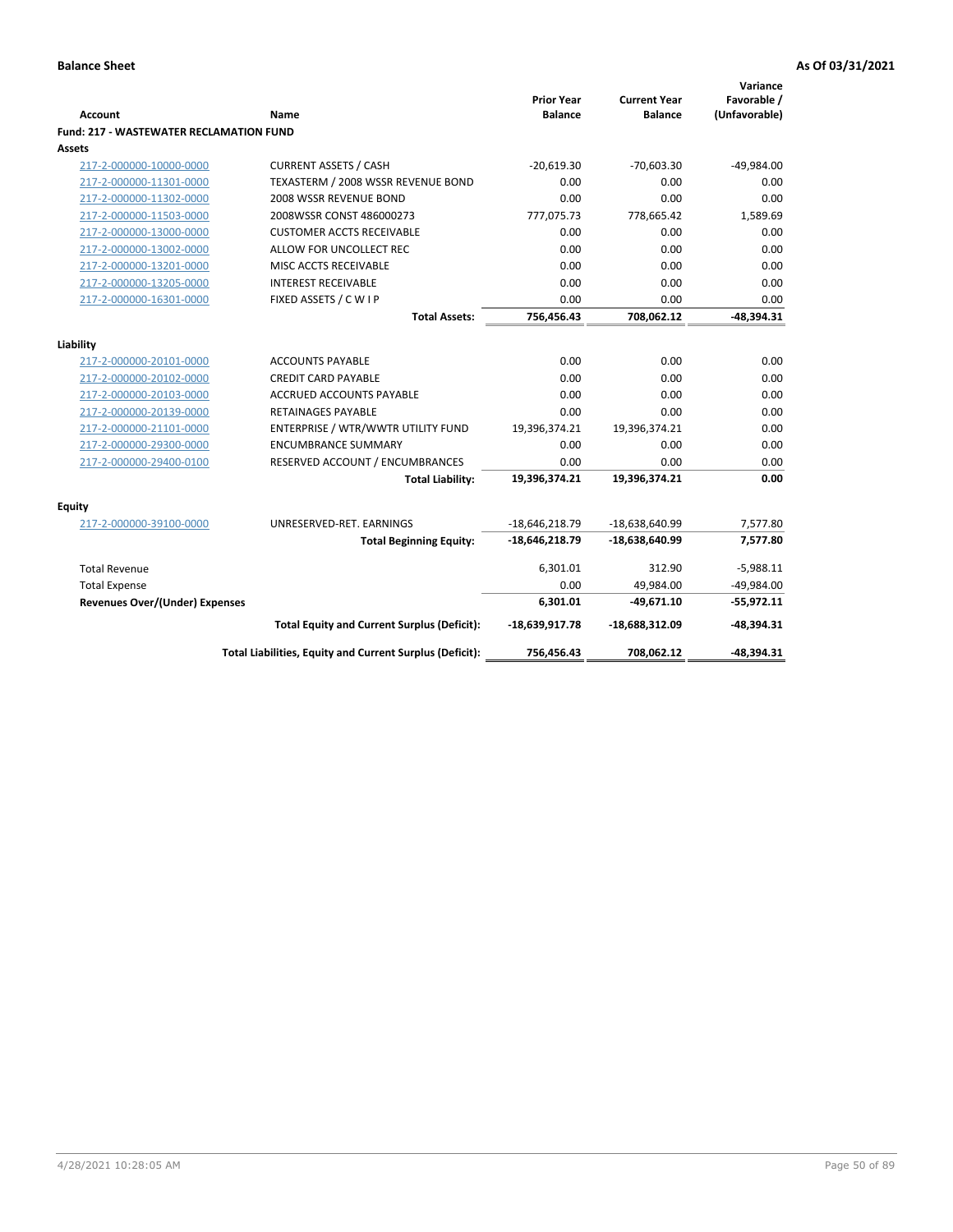|                          |                                        |                   |                     | Variance        |
|--------------------------|----------------------------------------|-------------------|---------------------|-----------------|
|                          |                                        | <b>Prior Year</b> | <b>Current Year</b> | Favorable /     |
| <b>Account</b>           | Name                                   | <b>Balance</b>    | <b>Balance</b>      | (Unfavorable)   |
| Fund: 300 - AIRPORT FUND |                                        |                   |                     |                 |
| Assets                   |                                        |                   |                     |                 |
| 300-2-000000-10000-0000  | <b>CURRENT ASSETS / CASH</b>           | $-6,797,826.91$   | -7,330,022.92       | $-532,196.01$   |
| 300-2-000000-13201-0000  | MISC ACCTS RECEIVABLE                  | $-650.39$         | $-650.39$           | 0.00            |
| 300-2-000000-13202-0000  | <b>EMPLOYEE ADVANCES</b>               | 0.00              | 0.00                | 0.00            |
| 300-2-000000-13203-0000  | NON-CURRENT ASSETS / PREPAYMENTS       | 0.00              | 0.00                | 0.00            |
| 300-2-000000-13205-0000  | <b>INTEREST RECEIVABLE</b>             | 0.00              | 0.00                | 0.00            |
| 300-2-000000-14126-0000  | <b>GRANT FUND / AIRPORT GRANT FUND</b> | 0.00              | 0.00                | 0.00            |
| 300-2-000000-16001-0000  | FIXED ASSETS / LAND                    | 813,937.00        | 982,275.46          | 168,338.46      |
| 300-2-000000-16002-0000  | FIXED ASSETS / IMPROVMENTS-NON BUILDI  | 75,750,553.49     | 75,750,553.49       | 0.00            |
| 300-2-000000-16003-0000  | ACCUM DEPR / IMPROVEMENTS-NON BUILI    | $-40,581,156.28$  | $-42,614,921.75$    | $-2,033,765.47$ |
| 300-2-000000-16004-0000  | FIXED ASSETS / BUILDINGS               | 69,917,050.27     | 69,917,050.27       | 0.00            |
| 300-2-000000-16005-0000  | <b>ACCUM DEPR / BUILDINGS</b>          | -27,356,164.49    | -28,924,133.27      | $-1,567,968.78$ |
| 300-2-000000-16201-0000  | FIXED ASSETS / MACHINERY AND EQUIPMEN  | 528,771.61        | 528,771.61          | 0.00            |
| 300-2-000000-16202-0000  | ACCUM DEPR / MACHINERY AND EQUIPMEI    | $-40,948.94$      | $-70,669.34$        | $-29,720.40$    |
| 300-2-000000-16301-0000  | FIXED ASSETS / C W I P                 | 982,112.50        | 1,285,346.50        | 303,234.00      |
| 300-2-000000-17501-0000  | <b>EMPLOYEE CONTRIBUTIONS</b>          | 0.00              | 0.00                | 0.00            |
| 300-2-000000-17504-0000  | <b>INVESTMENT RETURN</b>               | 0.00              | 0.00                | 0.00            |
| 300-2-000000-17508-0000  | <b>EXPERIENCE DIFFERENCE- OUTFLOW</b>  | 0.00              | 0.00                | 0.00            |
| 300-2-000000-17509-0000  | <b>EXPERIENCE DIFFERENCE - INFLOW</b>  | 0.00              | 0.00                | 0.00            |
| 300-2-000000-17520-0000  | <b>ASSUMPTION CHANGES</b>              | 0.00              | 0.00                | 0.00            |
|                          | <b>Total Assets:</b>                   | 73,215,677.86     | 69,523,599.66       | -3,692,078.20   |
| Liability                |                                        |                   |                     |                 |
| 300-2-000000-20101-0000  | <b>ACCOUNTS PAYABLE</b>                | 0.00              | 0.00                | 0.00            |
| 300-2-000000-20102-0000  | <b>CREDIT CARD PAYABLE</b>             | 0.00              | 0.00                | 0.00            |
| 300-2-000000-20103-0000  | ACCRUED ACCOUNTS PAYABLE               | 0.00              | 0.00                | 0.00            |
| 300-2-000000-20105-0000  | <b>L-3 FUNDS PAYABLE</b>               | 0.00              | 0.00                | 0.00            |
| 300-2-000000-20106-0000  | <b>GRANT MATCH</b>                     | 0.00              | 0.00                | 0.00            |
| 300-2-000000-20108-0000  | <b>MATURED BONDS PAYABLE</b>           | 0.00              | 0.00                | 0.00            |
| 300-2-000000-20110-0000  | REVENUE BONDS PAYABLE                  | 0.00              | 0.00                | 0.00            |
| 300-2-000000-20111-0000  | MATURED INTEREST PAYABLE               | 0.00              | 0.00                | 0.00            |
| 300-2-000000-20112-0000  | <b>ACCRUED INTEREST PAYABLE</b>        | 0.00              | 0.00                | 0.00            |
| 300-2-000000-20139-0000  | RETAINAGES PAYABLE                     | 0.00              | 0.00                | 0.00            |
| 300-2-000000-20141-0000  | <b>TELEPHONE CLEARING</b>              | 0.00              | 0.00                | 0.00            |
| 300-2-000000-20160-0000  | <b>UNAPPLIED CREDIT</b>                | 0.00              | 0.00                | 0.00            |
| 300-2-000000-20201-0000  | <b>DEFERRED REVENUE</b>                | 0.00              | 0.00                | 0.00            |
| 300-2-000000-21001-0000  | <b>GENERAL FUND / GENERAL FUND</b>     | 0.00              | 0.00                | 0.00            |
| 300-2-000000-22001-0000  | SALARIES PAYABLE                       | 2,201.13          | 2,201.13            | 0.00            |
| 300-2-000000-22002-0000  | <b>VACATION/SICK PAYABLE</b>           | 2,188.24          | $-2,481.78$         | 4,670.02        |
| 300-2-000000-26001-0000  | <b>COMPENSATED ABSENCES PAY</b>        | 10,603.68         | 17,991.69           | $-7,388.01$     |
| 300-2-000000-26101-0000  | <b>GENERAL OBLIG BONDS PAY</b>         | 0.00              | 0.00                | 0.00            |
| 300-2-000000-26102-0000  | REVENUE BONDS PAYABLE                  | 0.00              | 0.00                | 0.00            |
| 300-2-000000-27001-0000  | CONTRIBUTED CAPITAL                    | $-0.39$           | $-0.39$             | 0.00            |
| 300-2-000000-29300-0000  | <b>ENCUMBRANCE SUMMARY</b>             | 0.00              | 0.00                | 0.00            |
| 300-2-000000-29400-0100  | RESERVED ACCOUNT / ENCUMBRANCES        | 0.00              | 0.00                | 0.00            |
| 300-2-000000-29999-0000  | NET PENSION LIABILITY                  | 0.00              | 0.00                | 0.00            |
|                          | <b>Total Liability:</b>                | 14,992.66         | 17,710.65           | $-2,717.99$     |
|                          |                                        |                   |                     |                 |
| <b>Equity</b>            |                                        |                   |                     |                 |
| 300-2-000000-39000-0000  | UNRESERVED-FUND BALANCE                | 0.00              | 0.00                | 0.00            |
| 300-2-000000-39100-0000  | UNRESERVED-RET. EARNINGS               | 72,911,614.18     | 69,853,545.99       | -3,058,068.19   |
| 300-2-000000-39500-0000  | NET POSITION - PENSION                 | 0.00              | 0.00                | 0.00            |
|                          | <b>Total Beginning Equity:</b>         | 72,911,614.18     | 69,853,545.99       | $-3,058,068.19$ |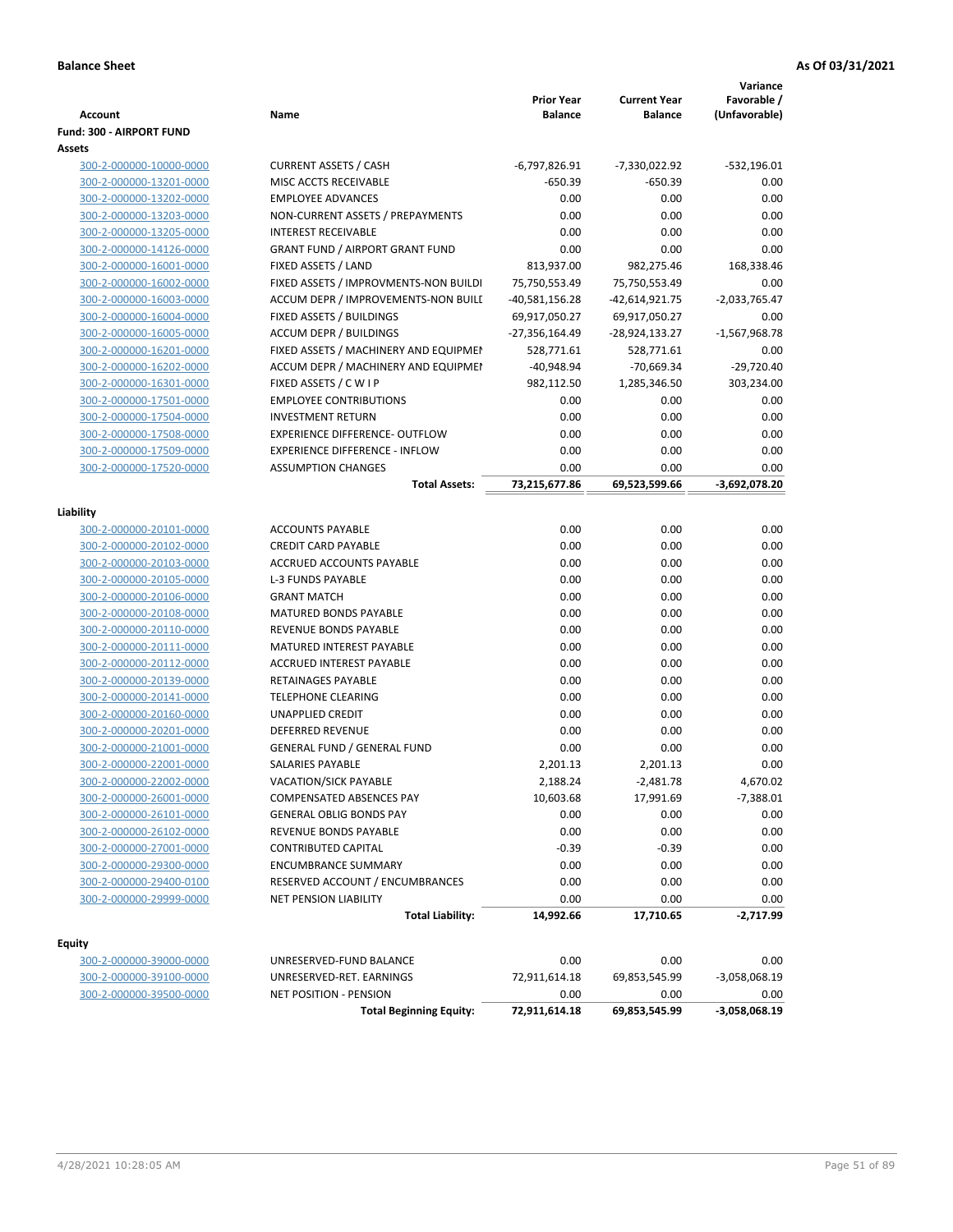| Account                        | Name                                                     | <b>Prior Year</b><br><b>Balance</b> | <b>Current Year</b><br><b>Balance</b> | Variance<br>Favorable /<br>(Unfavorable) |
|--------------------------------|----------------------------------------------------------|-------------------------------------|---------------------------------------|------------------------------------------|
| <b>Total Revenue</b>           |                                                          | 360,263.68                          | 475,786.07                            | 115,522.39                               |
| <b>Total Expense</b>           |                                                          | 71,192.65                           | 823,443.04                            | $-752,250.39$                            |
| Revenues Over/(Under) Expenses |                                                          | 289,071.03                          | -347,656.97                           | $-636,728.00$                            |
|                                | <b>Total Equity and Current Surplus (Deficit):</b>       | 73,200,685.21                       | 69,505,889.02                         | $-3,694,796.19$                          |
|                                | Total Liabilities, Equity and Current Surplus (Deficit): | 73,215,677.87                       | 69,523,599.67                         | -3,692,078.20                            |
|                                | *** FUND 300 OUT OF BALANCE ***                          | $-0.01$                             | $-0.01$                               | 0.00                                     |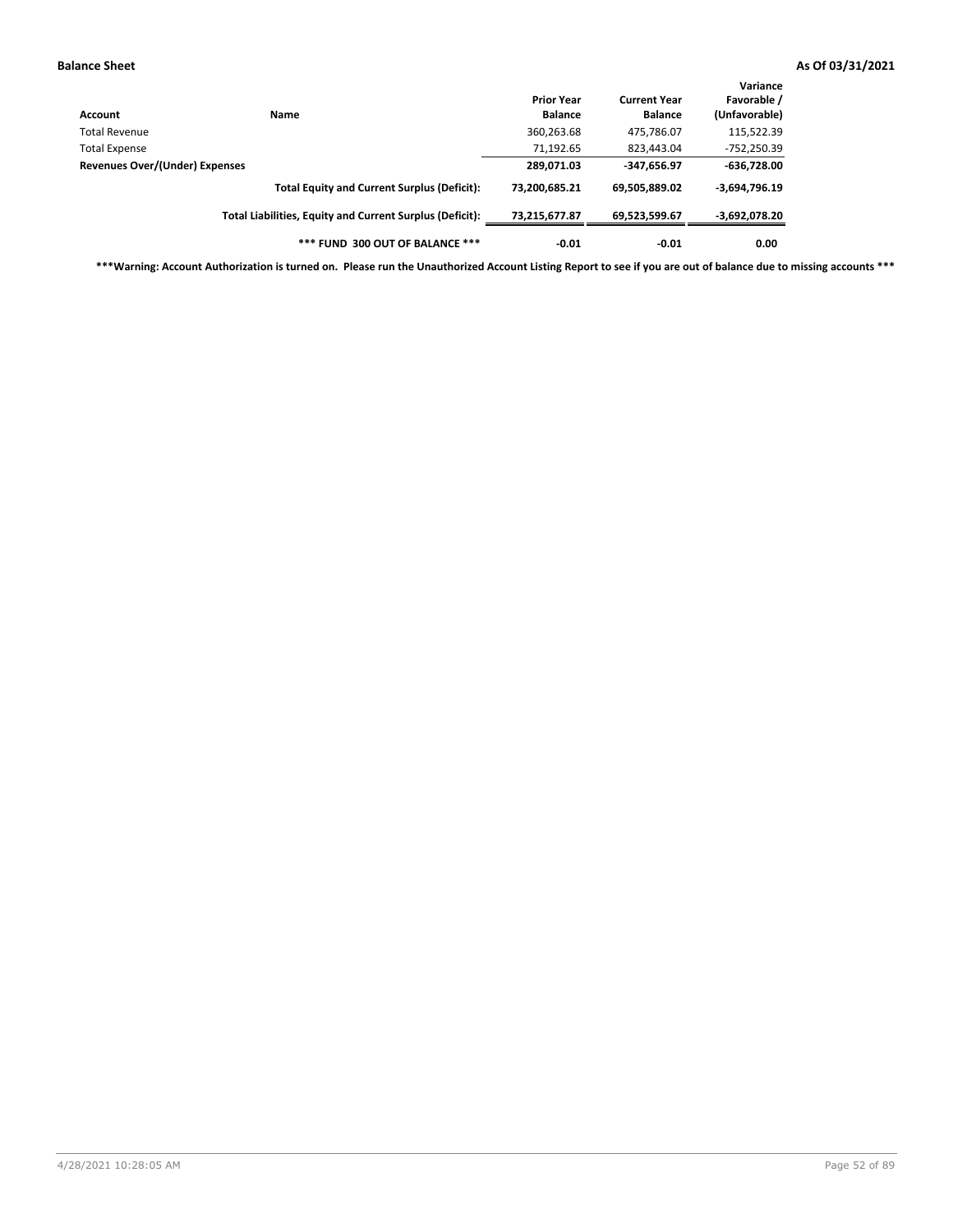|                                        |                                                          | <b>Prior Year</b> | <b>Current Year</b> | Variance<br>Favorable / |
|----------------------------------------|----------------------------------------------------------|-------------------|---------------------|-------------------------|
| Account                                | <b>Name</b>                                              | <b>Balance</b>    | <b>Balance</b>      | (Unfavorable)           |
| <b>Fund: 320 - AIRPORT TXDOT GRANT</b> |                                                          |                   |                     |                         |
| Assets                                 |                                                          |                   |                     |                         |
| 320-2-000000-10000-0000                | <b>CURRENT ASSETS / CASH</b>                             | 200,000.84        | 400,000.84          | 200,000.00              |
| 320-2-000000-13201-0000                | MISC ACCTS RECEIVABLE                                    | 0.00              | 0.00                | 0.00                    |
| 320-2-000000-13205-0000                | <b>INTEREST RECEIVABLE</b>                               | 0.00              | 0.00                | 0.00                    |
|                                        | <b>Total Assets:</b>                                     | 200,000.84        | 400,000.84          | 200,000.00              |
| Liability                              |                                                          |                   |                     |                         |
| 320-2-000000-20101-0000                | <b>ACCOUNTS PAYABLE</b>                                  | 0.00              | 0.00                | 0.00                    |
| 320-2-000000-20102-0000                | <b>CREDIT CARD PAYABLE</b>                               | 0.00              | 0.00                | 0.00                    |
| 320-2-000000-20103-0000                | <b>ACCRUED ACCOUNTS PAYABLE</b>                          | 0.00              | 0.00                | 0.00                    |
| 320-2-000000-20902-0000                | <b>DEFERRED GRANT REVENUE</b>                            | 0.00              | 0.00                | 0.00                    |
| 320-2-000000-21125-0000                | DUE TO / AIRPORT FUND                                    | 0.00              | 0.00                | 0.00                    |
| 320-2-000000-29300-0000                | <b>ENCUMBRANCE SUMMARY</b>                               | 0.00              | 0.00                | 0.00                    |
| 320-2-000000-29400-0100                | RESERVED ACCOUNT / ENCUMBRANCES                          | 0.00              | 0.00                | 0.00                    |
|                                        | <b>Total Liability:</b>                                  | 0.00              | 0.00                | 0.00                    |
| Equity                                 |                                                          |                   |                     |                         |
| 320-2-000000-39000-0000                | UNRESERVED-FUND BALANCE                                  | 200,000.84        | 200,000.84          | 0.00                    |
|                                        | <b>Total Beginning Equity:</b>                           | 200,000.84        | 200,000.84          | 0.00                    |
| <b>Total Revenue</b>                   |                                                          | 0.00              | 200,000.00          | 200,000.00              |
| <b>Total Expense</b>                   |                                                          | 0.00              | 0.00                | 0.00                    |
| <b>Revenues Over/(Under) Expenses</b>  |                                                          | 0.00              | 200,000.00          | 200,000.00              |
|                                        | <b>Total Equity and Current Surplus (Deficit):</b>       | 200,000.84        | 400,000.84          | 200,000.00              |
|                                        | Total Liabilities, Equity and Current Surplus (Deficit): | 200,000.84        | 400,000.84          | 200,000.00              |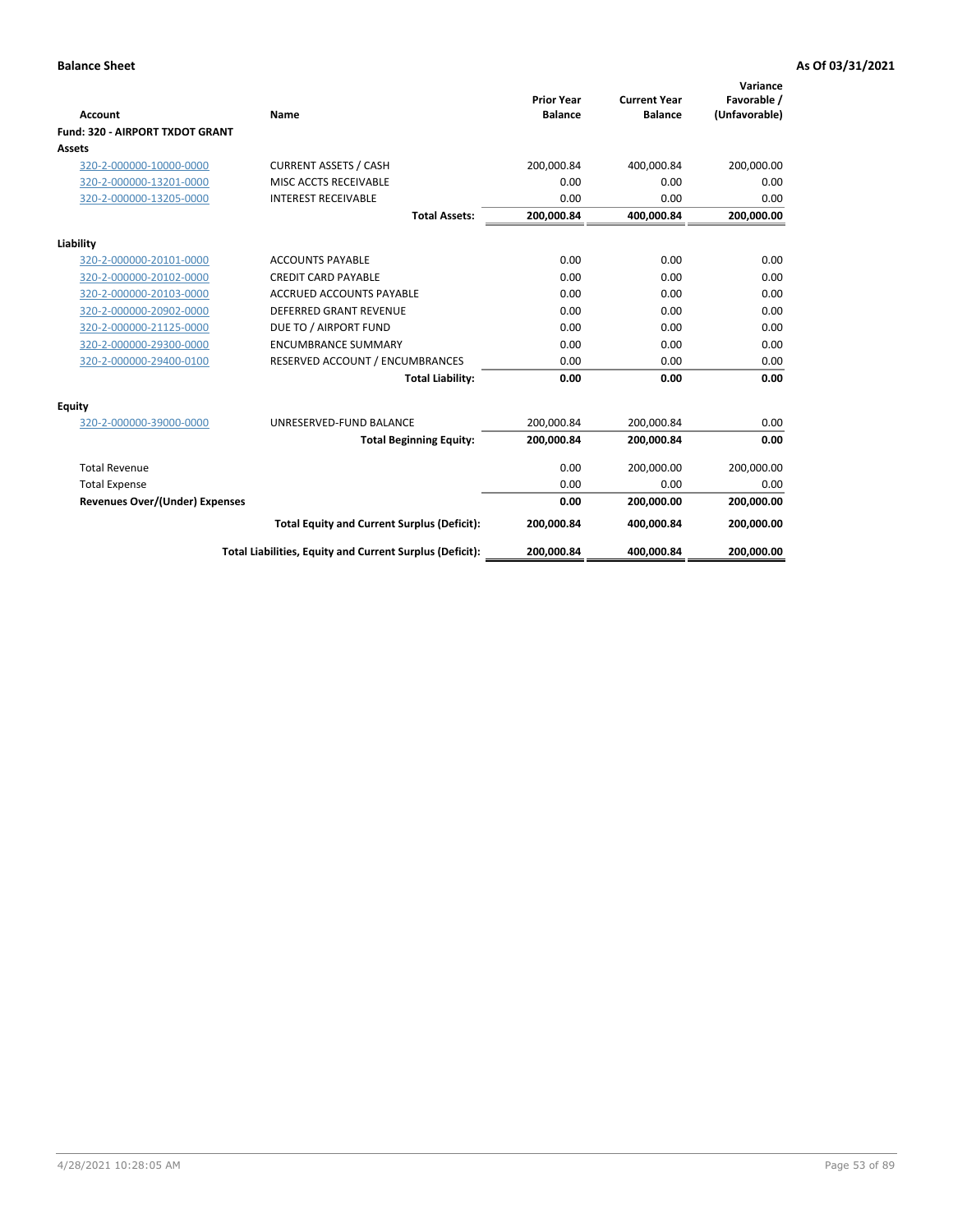|                                         |                                                          |                                     |                                       | Variance                     |
|-----------------------------------------|----------------------------------------------------------|-------------------------------------|---------------------------------------|------------------------------|
| Account                                 | <b>Name</b>                                              | <b>Prior Year</b><br><b>Balance</b> | <b>Current Year</b><br><b>Balance</b> | Favorable /<br>(Unfavorable) |
| <b>Fund: 360 - AIRPORT CAPITAL FUND</b> |                                                          |                                     |                                       |                              |
| Assets                                  |                                                          |                                     |                                       |                              |
| 360-2-000000-10000-0000                 | <b>CURRENT ASSETS / CASH</b>                             | 7,882,554.28                        | 8,837,739.26                          | 955,184.98                   |
| 360-2-000000-13201-0000                 | MISC ACCTS RECEIVABLE                                    | 0.00                                | 0.00                                  | 0.00                         |
| 360-2-000000-13205-0000                 | <b>INTEREST RECEIVABLE</b>                               | 0.00                                | 0.00                                  | 0.00                         |
| 360-2-000000-16301-0000                 | FIXED ASSETS / C W I P                                   | 132,616.88                          | 132,616.88                            | 0.00                         |
|                                         | <b>Total Assets:</b>                                     | 8,015,171.16                        | 8,970,356.14                          | 955,184.98                   |
| Liability                               |                                                          |                                     |                                       |                              |
| 360-2-000000-20101-0000                 | <b>ACCOUNTS PAYABLE</b>                                  | 0.00                                | 0.00                                  | 0.00                         |
| 360-2-000000-20102-0000                 | <b>CREDIT CARD PAYABLE</b>                               | 0.00                                | 0.00                                  | 0.00                         |
| 360-2-000000-20103-0000                 | ACCRUED ACCOUNTS PAYABLE                                 | 0.00                                | 0.00                                  | 0.00                         |
| 360-2-000000-20125-0000                 | SALES TAX PAYABLE / IN THE CITY                          | 0.00                                | 0.00                                  | 0.00                         |
| 360-2-000000-20139-0000                 | <b>RETAINAGES PAYABLE</b>                                | 0.00                                | 0.00                                  | 0.00                         |
| 360-2-000000-21001-0000                 | <b>GENERAL FUND / GENERAL FUND</b>                       | 0.00                                | 0.00                                  | 0.00                         |
| 360-2-000000-27001-0000                 | <b>CONTRIBUTED CAPITAL</b>                               | 0.00                                | 0.00                                  | 0.00                         |
| 360-2-000000-29300-0000                 | <b>ENCUMBRANCE SUMMARY</b>                               | 0.00                                | 0.00                                  | 0.00                         |
| 360-2-000000-29400-0000                 | RESERVED ACCOUNT / ENCUMBRANCES                          | 0.00                                | 0.00                                  | 0.00                         |
|                                         | <b>Total Liability:</b>                                  | 0.00                                | 0.00                                  | 0.00                         |
| Equity                                  |                                                          |                                     |                                       |                              |
| 360-2-000000-39000-0000                 | UNRESERVED-FUND BALANCE                                  | 0.00                                | 0.00                                  | 0.00                         |
| 360-2-000000-39100-0000                 | UNRESERVED-RET. EARNINGS                                 | 8,131,751.78                        | 8,217,255.18                          | 85,503.40                    |
|                                         | <b>Total Beginning Equity:</b>                           | 8,131,751.78                        | 8,217,255.18                          | 85,503.40                    |
| <b>Total Revenue</b>                    |                                                          | 52,898.33                           | 753,964.75                            | 701,066.42                   |
| <b>Total Expense</b>                    |                                                          | 169,478.95                          | 863.79                                | 168,615.16                   |
| <b>Revenues Over/(Under) Expenses</b>   |                                                          | $-116,580.62$                       | 753,100.96                            | 869,681.58                   |
|                                         | <b>Total Equity and Current Surplus (Deficit):</b>       | 8,015,171.16                        | 8,970,356.14                          | 955,184.98                   |
|                                         | Total Liabilities, Equity and Current Surplus (Deficit): | 8,015,171.16                        | 8,970,356.14                          | 955,184.98                   |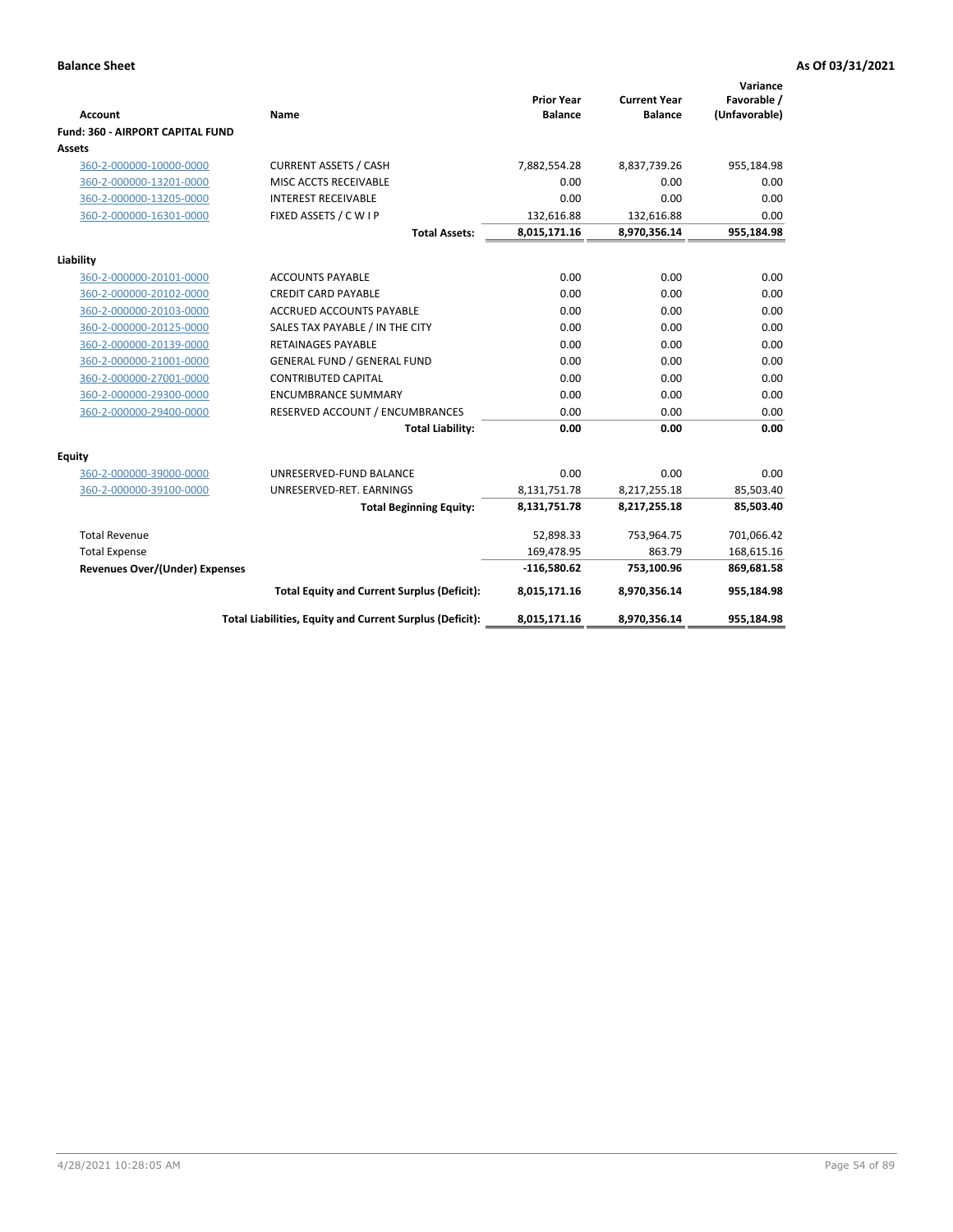| <b>Account</b>                        | Name                                                     | <b>Prior Year</b><br><b>Balance</b> | <b>Current Year</b><br><b>Balance</b> | Variance<br>Favorable /<br>(Unfavorable) |
|---------------------------------------|----------------------------------------------------------|-------------------------------------|---------------------------------------|------------------------------------------|
| <b>Fund: 361 - L3-IDC FUND</b>        |                                                          |                                     |                                       |                                          |
| Assets                                |                                                          |                                     |                                       |                                          |
| 361-2-000000-10000-0000               | <b>CURRENT ASSETS / CASH</b>                             | 0.00                                | 0.00                                  | 0.00                                     |
| 361-2-000000-13201-0000               | MISC ACCTS RECEIVABLE                                    | 0.00                                | 0.00                                  | 0.00                                     |
| 361-2-000000-13205-0000               | <b>INTEREST RECEIVABLE</b>                               | 0.00                                | 0.00                                  | 0.00                                     |
|                                       | <b>Total Assets:</b>                                     | 0.00                                | 0.00                                  | 0.00                                     |
| Liability                             |                                                          |                                     |                                       |                                          |
| 361-2-000000-20101-0000               | <b>ACCOUNTS PAYABLE</b>                                  | 0.00                                | 0.00                                  | 0.00                                     |
| 361-2-000000-20102-0000               | <b>CREDIT CARD PAYABLE</b>                               | 0.00                                | 0.00                                  | 0.00                                     |
| 361-2-000000-20103-0000               | MISCELLANEOUS LIABILITIES                                | 0.00                                | 0.00                                  | 0.00                                     |
| 361-2-000000-20108-0000               | <b>MATURED BONDS PAYABLE</b>                             | 0.00                                | 0.00                                  | 0.00                                     |
| 361-2-000000-20111-0000               | <b>MATURED INTEREST PAYABLE</b>                          | 0.00                                | 0.00                                  | 0.00                                     |
| 361-2-000000-20112-0000               | <b>ACCRUED INTEREST PAYABLE</b>                          | 0.00                                | 0.00                                  | 0.00                                     |
| 361-2-000000-20139-0000               | <b>RETAINAGES PAYABLE</b>                                | 0.00                                | 0.00                                  | 0.00                                     |
| 361-2-000000-21001-0000               | <b>GENERAL FUND / GENERAL FUND</b>                       | 0.00                                | 0.00                                  | 0.00                                     |
|                                       | <b>Total Liability:</b>                                  | 0.00                                | 0.00                                  | 0.00                                     |
| Equity                                |                                                          |                                     |                                       |                                          |
| 361-2-000000-39000-0000               | UNRESERVED-FUND BALANCE                                  | 0.00                                | 0.00                                  | 0.00                                     |
| 361-2-000000-39100-0000               | UNRESERVED-RET. EARNINGS                                 | $-2,881,924.85$                     | $-2,881,924.85$                       | 0.00                                     |
| 361-2-000000-39150-0000               | RESERVED-RET. EARNINGS                                   | 2,881,924.85                        | 2,881,924.85                          | 0.00                                     |
|                                       | <b>Total Beginning Equity:</b>                           | 0.00                                | 0.00                                  | 0.00                                     |
| <b>Total Revenue</b>                  |                                                          | 0.00                                | 0.00                                  | 0.00                                     |
| <b>Total Expense</b>                  |                                                          | 0.00                                | 0.00                                  | 0.00                                     |
| <b>Revenues Over/(Under) Expenses</b> |                                                          | 0.00                                | 0.00                                  | 0.00                                     |
|                                       | <b>Total Equity and Current Surplus (Deficit):</b>       | 0.00                                | 0.00                                  | 0.00                                     |
|                                       | Total Liabilities, Equity and Current Surplus (Deficit): | 0.00                                | 0.00                                  | 0.00                                     |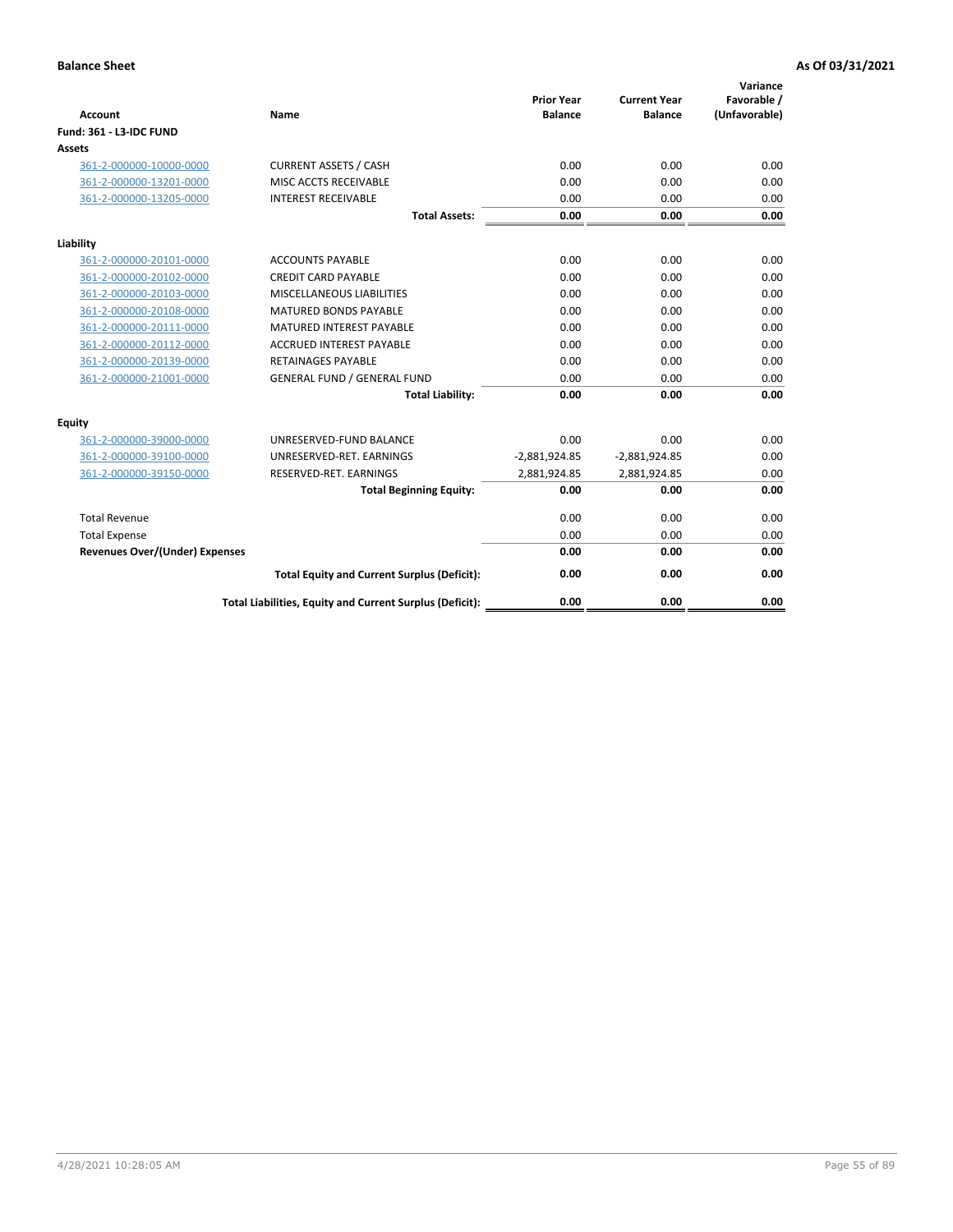|                                       |                                                          |                                     |                                       | Variance                     |
|---------------------------------------|----------------------------------------------------------|-------------------------------------|---------------------------------------|------------------------------|
| <b>Account</b>                        | Name                                                     | <b>Prior Year</b><br><b>Balance</b> | <b>Current Year</b><br><b>Balance</b> | Favorable /<br>(Unfavorable) |
| Fund: 362 - AIRPORT FBO FUEL          |                                                          |                                     |                                       |                              |
| <b>Assets</b>                         |                                                          |                                     |                                       |                              |
| 362-2-000000-10000-0000               | <b>CURRENT ASSETS / CASH</b>                             | 259,237.34                          | 309,960.12                            | 50,722.78                    |
| 362-2-000000-13201-0000               | MISC ACCTS RECEIVABLE                                    | 0.00                                | 0.00                                  | 0.00                         |
| 362-2-000000-13205-0000               | <b>INTEREST RECEIVABLE</b>                               | 0.00                                | 0.00                                  | 0.00                         |
|                                       | <b>Total Assets:</b>                                     | 259,237.34                          | 309,960.12                            | 50,722.78                    |
| Liability                             |                                                          |                                     |                                       |                              |
| 362-2-000000-20101-0000               | <b>ACCOUNTS PAYABLE</b>                                  | 0.00                                | 0.00                                  | 0.00                         |
| 362-2-000000-20102-0000               | <b>CREDIT CARD PAYABLE</b>                               | 0.00                                | 0.00                                  | 0.00                         |
| 362-2-000000-20103-0000               | <b>ACCRUED ACCOUNTS PAYABLE</b>                          | 0.00                                | 0.00                                  | 0.00                         |
| 362-2-000000-20125-0000               | SALES TAX PAYABLE / IN THE CITY                          | 13.40                               | 16.85                                 | $-3.45$                      |
| 362-2-000000-29300-0000               | <b>ENCUMBRANCE SUMMARY</b>                               | 0.00                                | 0.00                                  | 0.00                         |
| 362-2-000000-29400-0000               | RESERVED ACCOUNT / ENCUMBRANCES                          | 0.00                                | 0.00                                  | 0.00                         |
|                                       | <b>Total Liability:</b>                                  | 13.40                               | 16.85                                 | $-3.45$                      |
| <b>Equity</b>                         |                                                          |                                     |                                       |                              |
| 362-2-000000-39000-0000               | UNRESERVED-FUND BALANCE                                  | 0.00                                | 0.00                                  | 0.00                         |
| 362-2-000000-39100-0000               | UNRESERVED-RET. EARNINGS                                 | 111,973.47                          | 210,798.19                            | 98,824.72                    |
|                                       | <b>Total Beginning Equity:</b>                           | 111,973.47                          | 210,798.19                            | 98,824.72                    |
| <b>Total Revenue</b>                  |                                                          | 251,249.07                          | 189,593.89                            | $-61,655.18$                 |
| <b>Total Expense</b>                  |                                                          | 103,998.60                          | 90,448.81                             | 13,549.79                    |
| <b>Revenues Over/(Under) Expenses</b> |                                                          | 147,250.47                          | 99,145.08                             | $-48,105.39$                 |
|                                       | <b>Total Equity and Current Surplus (Deficit):</b>       | 259,223.94                          | 309,943.27                            | 50,719.33                    |
|                                       | Total Liabilities, Equity and Current Surplus (Deficit): | 259,237.34                          | 309,960.12                            | 50,722.78                    |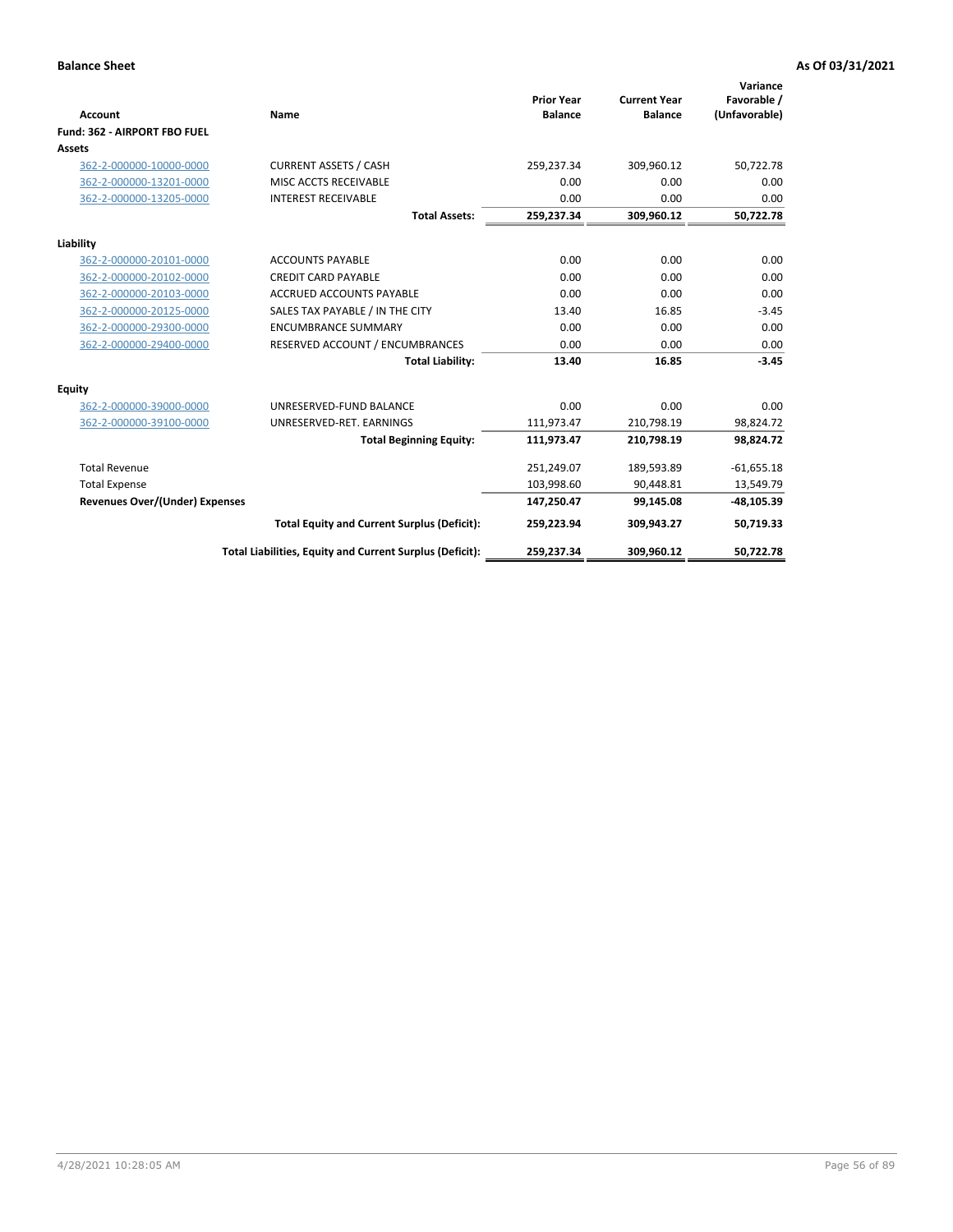| Account<br>Fund: 400 - GOLF FUND | Name                                  | <b>Prior Year</b><br><b>Balance</b> | <b>Current Year</b><br><b>Balance</b> | Variance<br>Favorable /<br>(Unfavorable) |
|----------------------------------|---------------------------------------|-------------------------------------|---------------------------------------|------------------------------------------|
| Assets                           |                                       |                                     |                                       |                                          |
| 400-2-000000-10000-0000          | <b>CURRENT ASSETS / CASH</b>          | -462,258.12                         | -475,715.80                           | $-13,457.68$                             |
| 400-2-000000-10304-0000          | CASH / PETTY CASH/CHANGE DRAWERS      | 200.00                              | 200.00                                | 0.00                                     |
| 400-2-000000-13007-0000          | <b>RETURNED CHECKS</b>                | 0.00                                | 0.00                                  | 0.00                                     |
| 400-2-000000-13201-0000          | MISC ACCTS RECEIVABLE                 | $-516.82$                           | $-516.82$                             | 0.00                                     |
| 400-2-000000-13202-0000          | <b>EMPLOYEE ADVANCES</b>              | 0.00                                | 0.00                                  | 0.00                                     |
| 400-2-000000-13203-0000          | NON-CURRENT ASSETS / PREPAYMENTS      | 0.00                                | 0.00                                  | 0.00                                     |
| 400-2-000000-13205-0000          | <b>INTEREST RECEIVABLE</b>            | 0.00                                | 0.00                                  | 0.00                                     |
| 400-2-000000-13206-0000          | <b>CHARGES RECEIVABLE</b>             | 32,300.45                           | 28,034.15                             | $-4,266.30$                              |
| 400-2-000000-15301-0000          | INVENTORIES / GOLF COURSE             | 8,301.68                            | 8,301.68                              | 0.00                                     |
| 400-2-000000-16001-0000          | FIXED ASSETS / LAND                   | 93,000.00                           | 93,000.00                             | 0.00                                     |
| 400-2-000000-16002-0000          | FIXED ASSETS / IMPROVMENTS-NON BUILDI | 521,160.58                          | 521,160.58                            | 0.00                                     |
| 400-2-000000-16003-0000          | ACCUM DEPR / IMPROVEMENTS-NON BUILI   | -310,540.70                         | -326,639.06                           | $-16,098.36$                             |
| 400-2-000000-16004-0000          | FIXED ASSETS / BUILDINGS              | 109,640.00                          | 109,640.00                            | 0.00                                     |
| 400-2-000000-16005-0000          | <b>ACCUM DEPR / BUILDINGS</b>         | $-109,589.51$                       | $-109,640.00$                         | $-50.49$                                 |
| 400-2-000000-16201-0000          | FIXED ASSETS / MACHINERY AND EQUIPMEN | 51,957.00                           | 51,957.00                             | 0.00                                     |
| 400-2-000000-16202-0000          | ACCUM DEPR / MACHINERY AND EQUIPMEI   | -51,957.00                          | $-51,957.00$                          | 0.00                                     |
| 400-2-000000-16301-0000          | FIXED ASSETS / C W I P                | 0.00                                | 0.00                                  | 0.00                                     |
| 400-2-000000-17501-0000          | <b>EMPLOYEE CONTRIBUTIONS</b>         | 17,817.00                           | 17,817.00                             | 0.00                                     |
| 400-2-000000-17504-0000          | <b>INVESTMENT RETURN</b>              | 57,432.00                           | 57,432.00                             | 0.00                                     |
| 400-2-000000-17508-0000          | <b>EXPERIENCE DIFFERENCE- OUTFLOW</b> | 2,889.00                            | 2,889.00                              | 0.00                                     |
| 400-2-000000-17509-0000          | <b>EXPERIENCE DIFFERENCE - INFLOW</b> | $-3,422.00$                         | $-3,422.00$                           | 0.00                                     |
| 400-2-000000-17520-0000          | <b>ASSUMPTION CHANGES</b>             | 0.00                                | 0.00                                  | 0.00                                     |
|                                  | <b>Total Assets:</b>                  | $-43,586.44$                        | $-77,459.27$                          | $-33,872.83$                             |
| Liability                        |                                       |                                     |                                       |                                          |
| 400-2-000000-20101-0000          | <b>ACCOUNTS PAYABLE</b>               | 0.00                                | 0.00                                  | 0.00                                     |
| 400-2-000000-20102-0000          | <b>CREDIT CARD PAYABLE</b>            | 0.00                                | 0.00                                  | 0.00                                     |
| 400-2-000000-20103-0000          | ACCRUED ACCOUNTS PAYABLE              | 0.00                                | 0.00                                  | 0.00                                     |
| 400-2-000000-20112-0000          | <b>ACCRUED INTEREST PAYABLE</b>       | 0.00                                | 0.00                                  | 0.00                                     |
| 400-2-000000-20124-0000          | <b>GOLF COURSE RESALE</b>             | 0.00                                | 0.00                                  | 0.00                                     |
| 400-2-000000-20125-0000          | SALES TAX PAYABLE / IN THE CITY       | 4.96                                | 2,226.02                              | $-2,221.06$                              |
| 400-2-000000-20139-0000          | RETAINAGES PAYABLE                    | 0.00                                | 0.00                                  | 0.00                                     |
| 400-2-000000-20141-0000          | <b>TELEPHONE CLEARING</b>             | 0.00                                | 0.00                                  | 0.00                                     |
| 400-2-000000-20160-0000          | <b>UNAPPLIED CREDIT</b>               | 0.00                                | 0.00                                  | 0.00                                     |
| 400-2-000000-21001-0000          | <b>GENERAL FUND / GENERAL FUND</b>    | 0.00                                | 0.00                                  | 0.00                                     |
| 400-2-000000-21101-0000          | ENTERPRISE / WTR/WWTR UTILITY FUND    | 0.00                                | 0.00                                  | 0.00                                     |
| 400-2-000000-22001-0000          | SALARIES PAYABLE                      | 4,564.90                            | 4,564.90                              | 0.00                                     |
| 400-2-000000-22002-0000          | VACATION/SICK PAYABLE                 | 11,373.88                           | 2,582.70                              | 8,791.18                                 |
| 400-2-000000-23001-0000          | CAPITAL LEASE PAYABLE                 | 0.00                                | 0.00                                  | 0.00                                     |
| 400-2-000000-24001-0000          | O/S CHECKS PAYABLE                    | 0.00                                | 0.00                                  | 0.00                                     |
| 400-2-000000-26001-0000          | <b>COMPENSATED ABSENCES PAY</b>       | 31,821.18                           | 43,300.18                             | $-11,479.00$                             |
| 400-2-000000-27001-0000          | <b>CONTRIBUTED CAPITAL</b>            | 0.00                                | 0.00                                  | 0.00                                     |
| 400-2-000000-27002-0000          | CONTRIBUTED CAPITAL / DEVELOPERS      | 0.00                                | 0.00                                  | 0.00                                     |
| 400-2-000000-29300-0000          | <b>ENCUMBRANCE SUMMARY</b>            | 0.00                                | 0.00                                  | 0.00                                     |
| 400-2-000000-29400-0100          | RESERVED ACCOUNT / ENCUMBRANCES       | 0.00                                | 0.00                                  | 0.00                                     |
| 400-2-000000-29999-0000          | <b>NET PENSION LIABILITY</b>          | 128,669.00                          | 128,669.00                            | 0.00                                     |
|                                  | <b>Total Liability:</b>               | 176,433.92                          | 181,342.80                            | -4,908.88                                |
|                                  |                                       |                                     |                                       |                                          |
| <b>Equity</b>                    |                                       |                                     |                                       |                                          |
| 400-2-000000-39000-0000          | UNRESERVED-FUND BALANCE               | 0.00                                | 0.00                                  | 0.00                                     |
| 400-2-000000-39100-0000          | UNRESERVED-RET. EARNINGS              | $-167,361.70$                       | $-233,137.76$                         | $-65,776.06$                             |
| 400-2-000000-39500-0000          | NET POSITION - PENSION                | $-44.00$                            | $-44.00$                              | 0.00                                     |
|                                  | <b>Total Beginning Equity:</b>        | -167,405.70                         | -233,181.76                           | -65,776.06                               |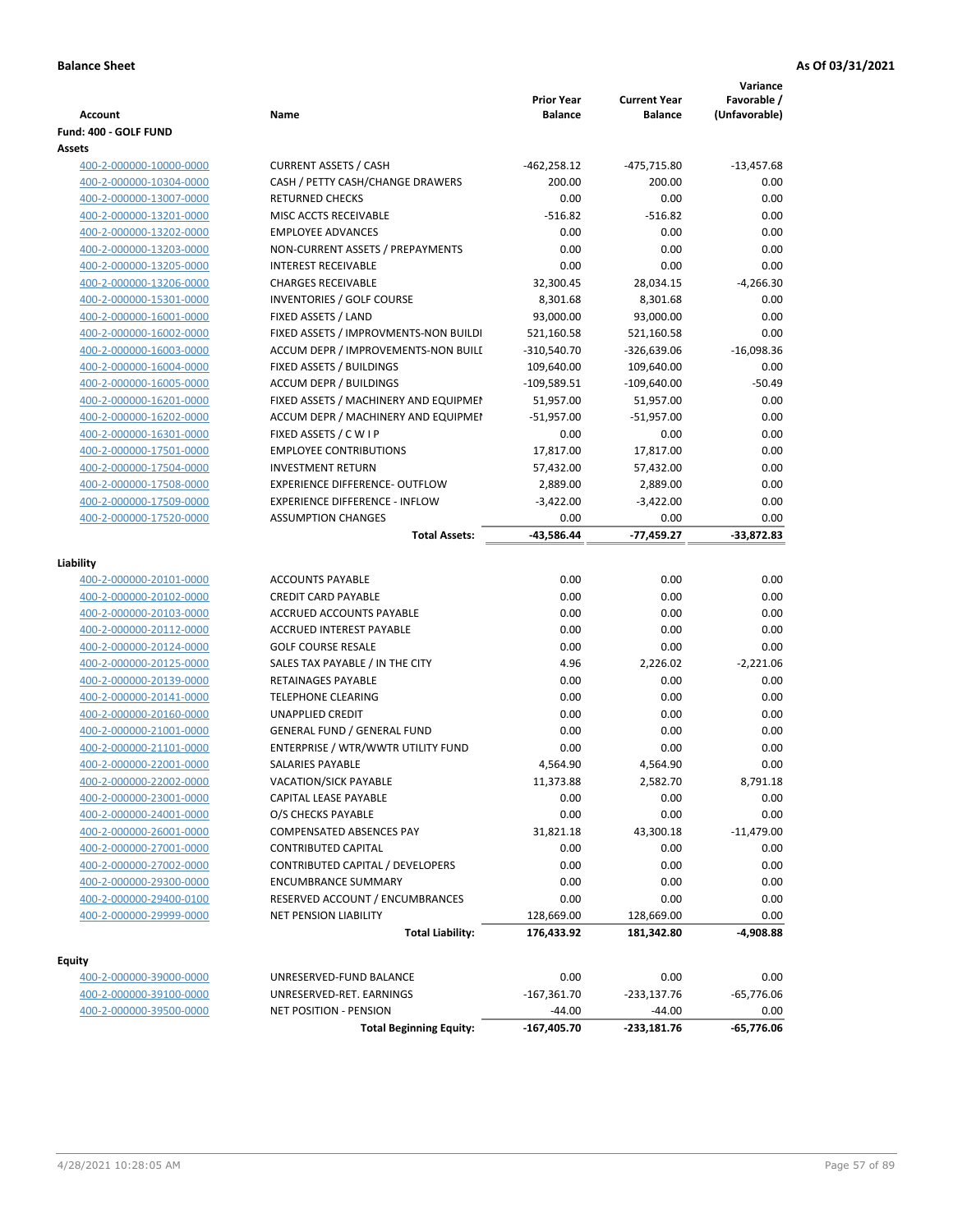| Account                        | Name                                                     | <b>Prior Year</b><br><b>Balance</b> | <b>Current Year</b><br><b>Balance</b> | Variance<br>Favorable /<br>(Unfavorable) |
|--------------------------------|----------------------------------------------------------|-------------------------------------|---------------------------------------|------------------------------------------|
| Total Revenue                  |                                                          | 55,222.98                           | 86,067.08                             | 30,844.10                                |
| <b>Total Expense</b>           |                                                          | 107,837.63                          | 111,687.38                            | $-3,849.75$                              |
| Revenues Over/(Under) Expenses |                                                          | $-52,614.65$                        | $-25,620.30$                          | 26,994.35                                |
|                                | <b>Total Equity and Current Surplus (Deficit):</b>       | $-220.020.35$                       | $-258,802.06$                         | $-38,781.71$                             |
|                                | Total Liabilities, Equity and Current Surplus (Deficit): | $-43.586.43$                        | -77,459.26                            | -33,872.83                               |
|                                | *** FUND 400 OUT OF BALANCE ***                          | $-0.01$                             | $-0.01$                               | 0.00                                     |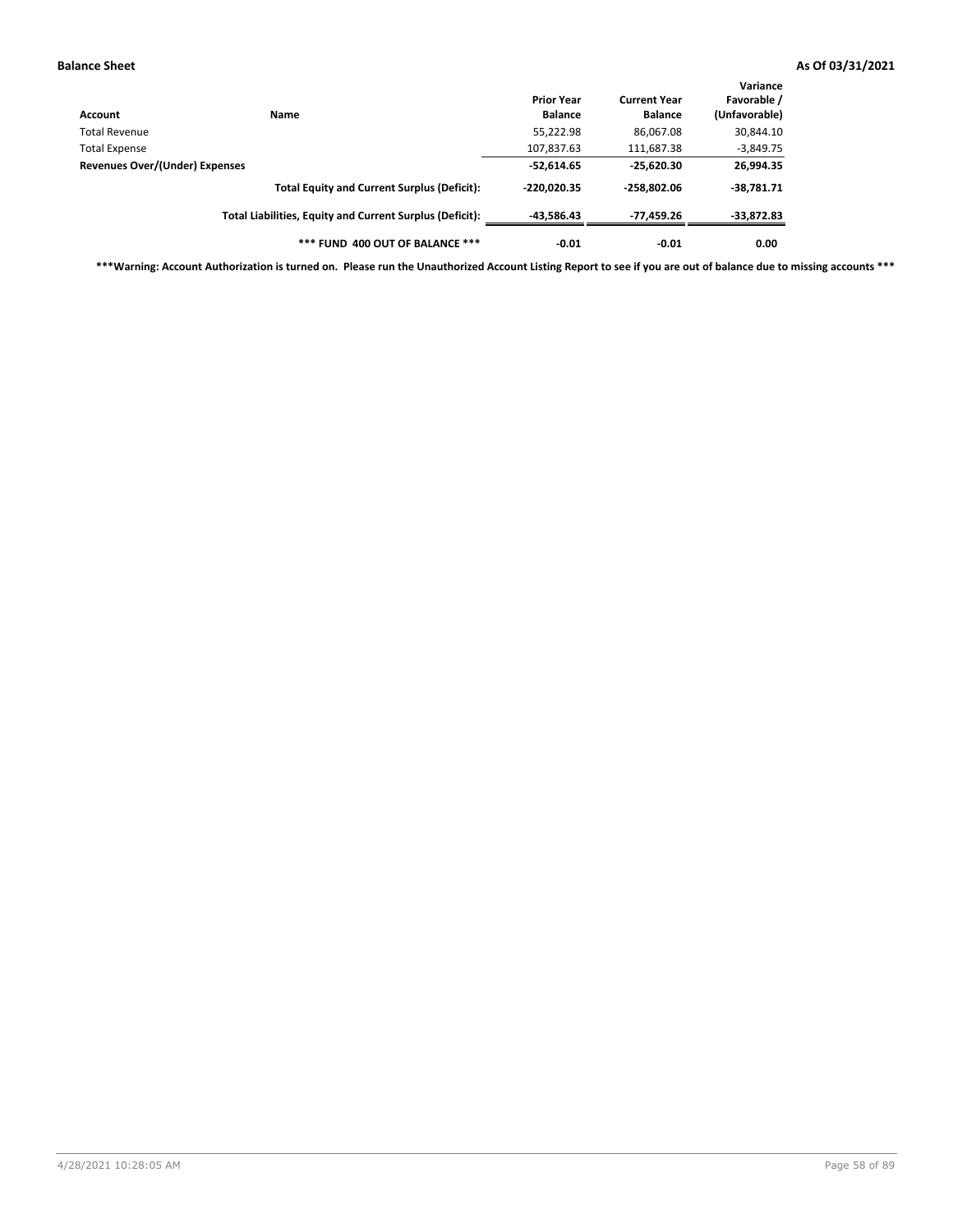|                                       |                                                          |                                     |                                       | Variance                     |
|---------------------------------------|----------------------------------------------------------|-------------------------------------|---------------------------------------|------------------------------|
| Account                               | Name                                                     | <b>Prior Year</b><br><b>Balance</b> | <b>Current Year</b><br><b>Balance</b> | Favorable /<br>(Unfavorable) |
| <b>Fund: 500 - SANITATION FUND</b>    |                                                          |                                     |                                       |                              |
| Assets                                |                                                          |                                     |                                       |                              |
| 500-2-000000-10000-0000               | <b>CURRENT ASSETS / CASH</b>                             | 1,924,199.39                        | 1,328,804.21                          | -595,395.18                  |
| 500-2-000000-13000-0000               | <b>CUSTOMER ACCTS RECEIVABLE</b>                         | 179,300.69                          | 308,608.19                            | 129,307.50                   |
| 500-2-000000-13001-0000               | NON CURRENT CUSTOMER ACCTS RECEIVAE                      | 74,712.77                           | 88,886.00                             | 14,173.23                    |
| 500-2-000000-13002-0000               | ALLOW FOR UNCOLLECT REC                                  | 37,475.14                           | $-86,913.13$                          | $-124,388.27$                |
| 500-2-000000-13003-0000               | UNBILLED YEAR-END ACCRUAL                                | 418,902.98                          | 348,556.72                            | $-70,346.26$                 |
| 500-2-000000-13201-0000               | MISC ACCTS RECEIVABLE                                    | 0.00                                | 0.00                                  | 0.00                         |
| 500-2-000000-17501-0000               | <b>EMPLOYEE CONTRIBUTIONS</b>                            | 17,817.00                           | 17.817.00                             | 0.00                         |
| 500-2-000000-17504-0000               | <b>INVESTMENT RETURN</b>                                 | 57,432.00                           | 57,432.00                             | 0.00                         |
| 500-2-000000-17508-0000               | <b>EXPERIENCE DIFFERENCE- OUTFLOW</b>                    | 2,889.00                            | 2,889.00                              | 0.00                         |
| 500-2-000000-17509-0000               | <b>EXPERIENCE DIFFERENCE - INFLOW</b>                    | $-3,422.00$                         | $-3,422.00$                           | 0.00                         |
| 500-2-000000-17520-0000               | <b>ASSUMPTION CHANGES</b>                                | 0.00                                | 0.00                                  | 0.00                         |
|                                       | <b>Total Assets:</b>                                     | 2,709,306.97                        | 2,062,657.99                          | -646,648.98                  |
|                                       |                                                          |                                     |                                       |                              |
| Liability                             |                                                          |                                     |                                       |                              |
| 500-2-000000-20101-0000               | <b>ACCOUNTS PAYABLE</b>                                  | 0.00                                | 0.00                                  | 0.00                         |
| 500-2-000000-20102-0000               | <b>CREDIT CARD PAYABLE</b>                               | 0.00                                | 0.00                                  | 0.00                         |
| 500-2-000000-20103-0000               | ACCRUED ACCOUNTS PAYABLE                                 | 0.00                                | 0.00                                  | 0.00                         |
| 500-2-000000-20125-0000               | SALES TAX PAYABLE / IN THE CITY                          | 28,174.79                           | 28,480.60                             | $-305.81$                    |
| 500-2-000000-20126-0000               | SALES TAX PAYABLE / OUT OF CITY                          | 0.00                                | 0.00                                  | 0.00                         |
| 500-2-000000-20133-0000               | <b>GARBAGE CLEARING</b>                                  | 0.00                                | 0.00                                  | 0.00                         |
| 500-2-000000-20135-0000               | <b>GARBAGE CLEARING / BAD DEBT EXPENS</b>                | 128,572.62                          | 195,943.51                            | $-67,370.89$                 |
| 500-2-000000-20160-0000               | <b>UNAPPLIED CREDIT</b>                                  | 0.00                                | 0.00                                  | 0.00                         |
| 500-2-000000-20201-0000               | <b>DEFERRED REVENUE</b>                                  | 0.00                                | 0.00                                  | 0.00                         |
| 500-2-000000-21001-0000               | <b>GENERAL FUND / GENERAL FUND</b>                       | 0.00                                | 0.00                                  | 0.00                         |
| 500-2-000000-22001-0000               | <b>SALARIES PAYABLE</b>                                  | 4,509.88                            | 4,509.88                              | 0.00                         |
| 500-2-000000-22002-0000               | <b>VACATION/SICK PAYABLE</b>                             | 6,856.51                            | 11,955.46                             | $-5,098.95$                  |
| 500-2-000000-24002-0000               | <b>CUSTOMER DEPOSITS</b>                                 | 256,347.00                          | 247,398.65                            | 8,948.35                     |
| 500-2-000000-24007-0000               | <b>BILLED DEPOSITS SUSPENSE</b>                          | 0.00                                | 0.00                                  | 0.00                         |
| 500-2-000000-26001-0000               | <b>COMPENSATED ABSENCES PAY</b>                          | 7,315.63                            | 31,395.24                             | $-24,079.61$                 |
| 500-2-000000-29300-0000               | <b>ENCUMBRANCE SUMMARY</b>                               | 0.00                                | 0.00                                  | 0.00                         |
| 500-2-000000-29400-0100               | RESERVED ACCOUNT / ENCUMBRANCES                          | 0.00                                | 0.00                                  | 0.00                         |
| 500-2-000000-29999-0000               | <b>NET PENSION LIABILITY</b>                             | 128,669.00                          | 128,669.00                            | 0.00                         |
|                                       | <b>Total Liability:</b>                                  | 560,445.43                          | 648,352.34                            | $-87,906.91$                 |
| <b>Equity</b>                         |                                                          |                                     |                                       |                              |
| 500-2-000000-39000-0000               | UNRESERVED-FUND BALANCE                                  | 0.00                                | 0.00                                  | 0.00                         |
| 500-2-000000-39100-0000               | UNRESERVED-RET. EARNINGS                                 | 1,899,147.78                        | 1,294,952.40                          | $-604, 195.38$               |
|                                       | NET POSITION - PENSION                                   | $-44.00$                            | $-44.00$                              | 0.00                         |
| <u>500-2-000000-39500-0000</u>        | <b>Total Beginning Equity:</b>                           | 1,899,103.78                        | 1,294,908.40                          | -604,195.38                  |
|                                       |                                                          |                                     |                                       |                              |
| <b>Total Revenue</b>                  |                                                          | 2,623,226.35                        | 2,479,863.60                          | -143,362.75                  |
| <b>Total Expense</b>                  |                                                          | 2,373,468.59                        | 2,360,466.35                          | 13,002.24                    |
| <b>Revenues Over/(Under) Expenses</b> |                                                          | 249,757.76                          | 119,397.25                            | -130,360.51                  |
|                                       | <b>Total Equity and Current Surplus (Deficit):</b>       | 2,148,861.54                        | 1,414,305.65                          | -734,555.89                  |
|                                       | Total Liabilities, Equity and Current Surplus (Deficit): | 2,709,306.97                        | 2,062,657.99                          | -646,648.98                  |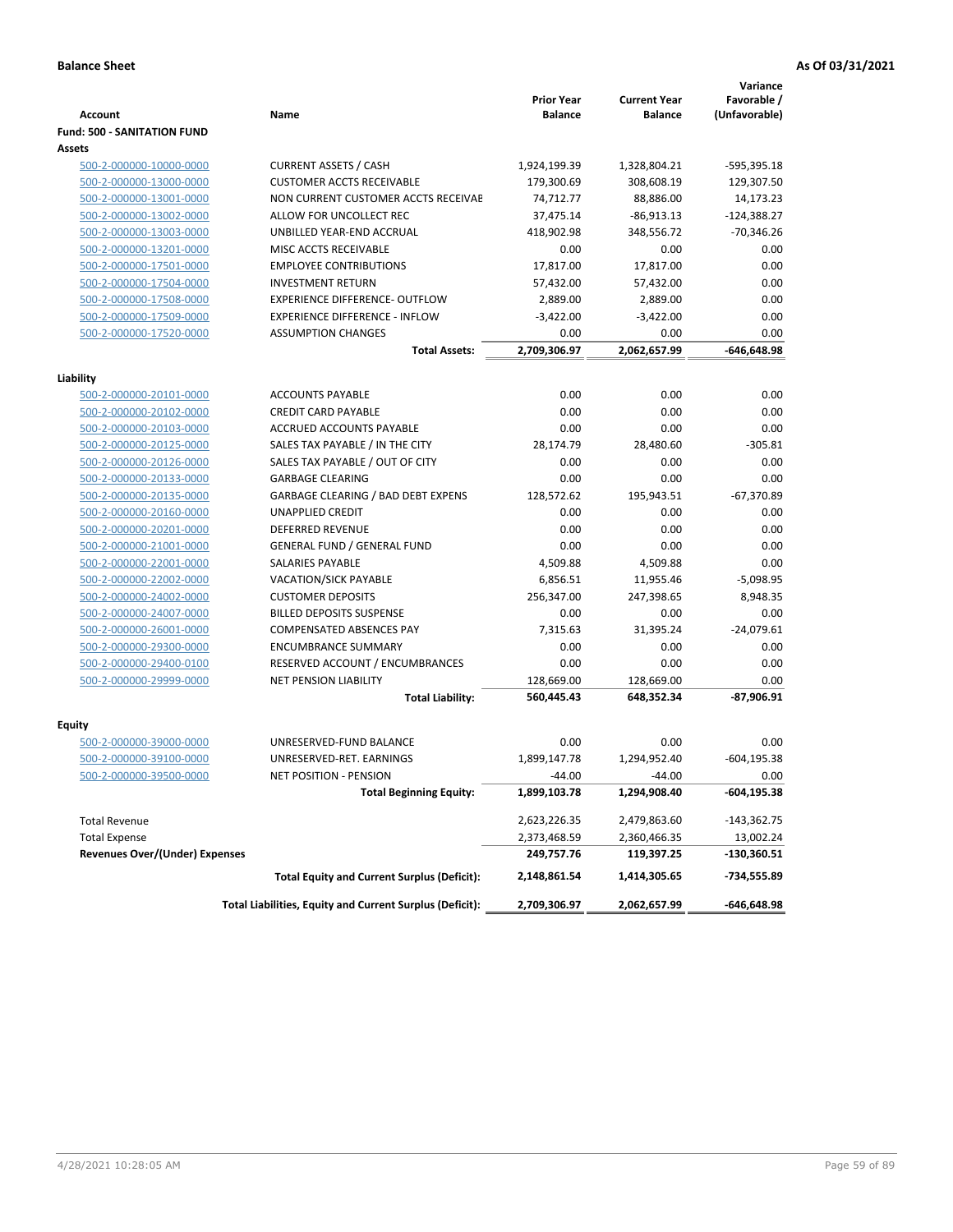| <b>Account</b>                        | Name                                                       | <b>Prior Year</b><br><b>Balance</b> | <b>Current Year</b><br><b>Balance</b> | Variance<br>Favorable /<br>(Unfavorable) |
|---------------------------------------|------------------------------------------------------------|-------------------------------------|---------------------------------------|------------------------------------------|
|                                       | <b>Fund: 561 - REGINAL HOUSEHOLD HAZARDOUS WASTE GRANT</b> |                                     |                                       |                                          |
| <b>Assets</b>                         |                                                            |                                     |                                       |                                          |
| 561-2-000000-10000-0000               | <b>CURRENT ASSETS / CASH</b>                               | 0.00                                | 0.00                                  | 0.00                                     |
| 561-2-000000-13201-0000               | MISC ACCTS RECEIVABLE                                      | 0.00                                | 0.00                                  | 0.00                                     |
| 561-2-000000-13205-0000               | <b>INTEREST RECEIVABLE</b>                                 | 0.00                                | 0.00                                  | 0.00                                     |
|                                       | <b>Total Assets:</b>                                       | 0.00                                | 0.00                                  | 0.00                                     |
| Liability                             |                                                            |                                     |                                       |                                          |
| 561-2-000000-20101-0000               | <b>ACCOUNTS PAYABLE</b>                                    | 0.00                                | 0.00                                  | 0.00                                     |
| 561-2-000000-20102-0000               | <b>CREDIT CARD PAYABLE</b>                                 | 0.00                                | 0.00                                  | 0.00                                     |
| 561-2-000000-20103-0000               | <b>ACCRUED ACCOUNTS PAYABLE</b>                            | 0.00                                | 0.00                                  | 0.00                                     |
| 561-2-000000-21140-0000               | DUE TO / SANITATION FUND                                   | 0.00                                | 0.00                                  | 0.00                                     |
| 561-2-000000-29300-0000               | <b>ENCUMBRANCE SUMMARY</b>                                 | 0.00                                | 0.00                                  | 0.00                                     |
| 561-2-000000-29400-0100               | RESERVED ACCOUNT / ENCUMBRANCES                            | 0.00                                | 0.00                                  | 0.00                                     |
|                                       | <b>Total Liability:</b>                                    | 0.00                                | 0.00                                  | 0.00                                     |
| <b>Equity</b>                         |                                                            |                                     |                                       |                                          |
| 561-2-000000-39100-0000               | UNRESERVED-RET. EARNINGS                                   | 0.00                                | 0.00                                  | 0.00                                     |
|                                       | <b>Total Beginning Equity:</b>                             | 0.00                                | 0.00                                  | 0.00                                     |
| <b>Total Revenue</b>                  |                                                            | 0.00                                | 0.00                                  | 0.00                                     |
| <b>Total Expense</b>                  |                                                            | 0.00                                | 0.00                                  | 0.00                                     |
| <b>Revenues Over/(Under) Expenses</b> |                                                            | 0.00                                | 0.00                                  | 0.00                                     |
|                                       | <b>Total Equity and Current Surplus (Deficit):</b>         | 0.00                                | 0.00                                  | 0.00                                     |
|                                       | Total Liabilities, Equity and Current Surplus (Deficit):   | 0.00                                | 0.00                                  | 0.00                                     |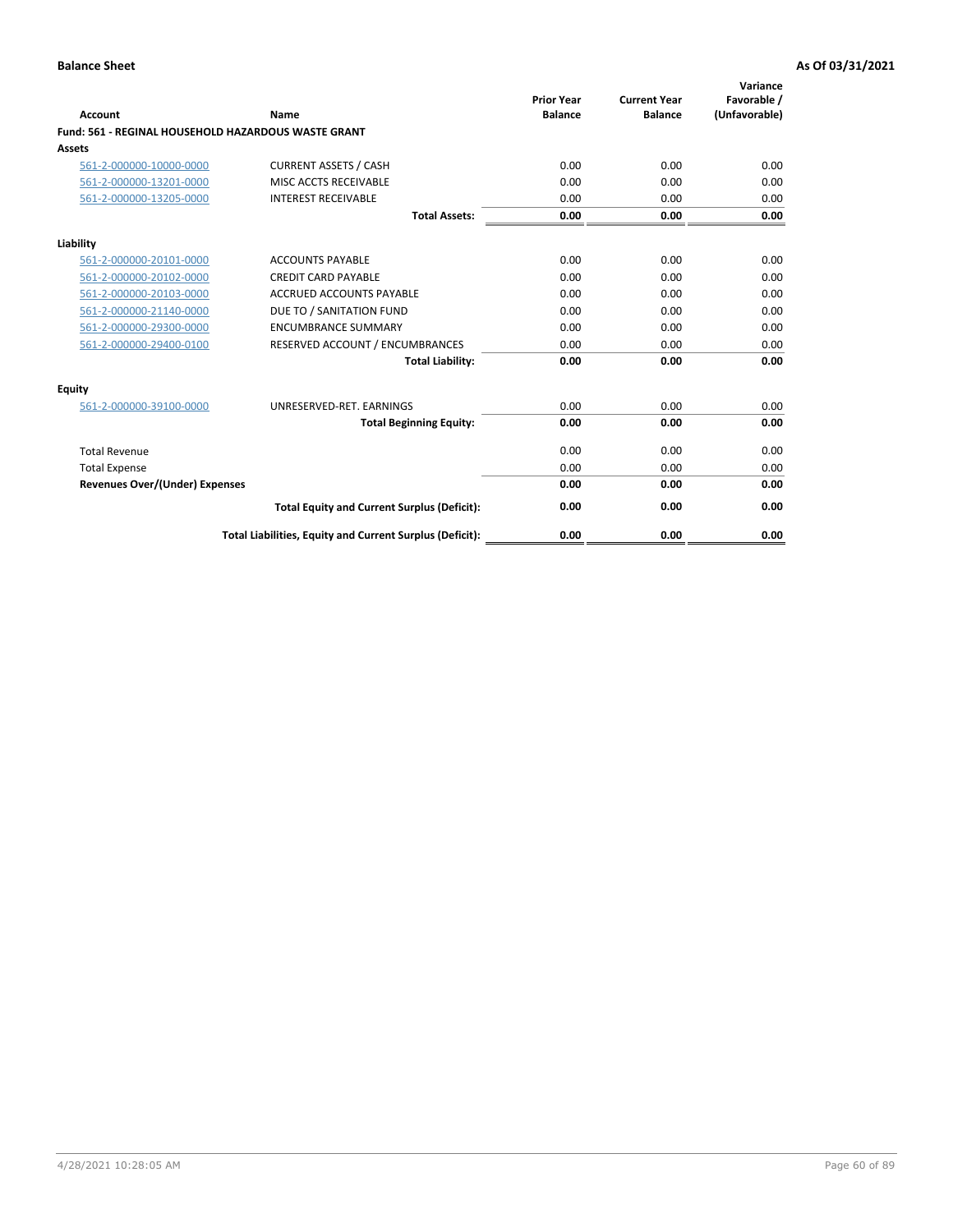| <b>Fund: 601 - CENTRAL SERVICE FUND</b><br>Assets<br><b>CURRENT ASSETS / CASH</b><br>$-366,573.87$<br>$-274,492.68$<br>601-2-000000-10000-0000<br>$-641,066.55$<br>MISC ACCTS RECEIVABLE<br>0.00<br>0.00<br>601-2-000000-13201-0000<br>0.00<br>601-2-000000-13203-0000<br>NON-CURRENT ASSETS / PREPAYMENTS<br>0.00<br>0.00<br>0.00<br>0.00<br>601-2-000000-13204-0000<br>PREPAYMENTS / INSURANCE PREPAYMENT<br>0.00<br>0.00<br>0.00<br>0.00<br>601-2-000000-13205-0000<br><b>INTEREST RECEIVABLE</b><br>0.00<br>INVENTORIES / POSTAGE<br>0.00<br>0.00<br>0.00<br>601-2-000000-15001-0000<br>$-16,068.60$<br><b>FACILITIES MAINT STOCK INVENTORIES</b><br>46,168.74<br>30,100.14<br>601-2-000000-15101-0000<br>400,615.10<br>73,133.06<br>601-2-000000-15201-0000<br><b>INVENTORIES / GARAGE</b><br>473,748.16<br>FIXED ASSETS / LAND<br>601-2-000000-16001-0000<br>0.00<br>0.00<br>0.00<br>0.00<br>601-2-000000-16002-0000<br>FIXED ASSETS / IMPROVMENTS-NON BUILDI<br>0.00<br>0.00<br>0.00<br>0.00<br>ACCUM DEPR / IMPROVEMENTS-NON BUILI<br>0.00<br>601-2-000000-16003-0000<br>FIXED ASSETS / BUILDINGS<br>100,832.00<br>100,832.00<br>0.00<br>601-2-000000-16004-0000<br>0.00<br>601-2-000000-16005-0000<br><b>ACCUM DEPR / BUILDINGS</b><br>$-100,832.00$<br>$-100,832.00$<br>0.00<br>601-2-000000-16201-0000<br>FIXED ASSETS / MACHINERY AND EQUIPMEN<br>157,057.00<br>157,057.00<br>0.00<br>601-2-000000-16202-0000<br>ACCUM DEPR / MACHINERY AND EQUIPMEI<br>$-157,057.01$<br>$-157,057.01$<br>0.00<br><b>EMPLOYEE CONTRIBUTIONS</b><br>35,634.00<br>35,634.00<br>601-2-000000-17501-0000<br>601-2-000000-17504-0000<br><b>INVESTMENT RETURN</b><br>114,864.00<br>114,864.00<br>0.00<br>0.00<br>601-2-000000-17508-0000<br><b>EXPERIENCE DIFFERENCE- OUTFLOW</b><br>5,779.00<br>5,779.00<br>601-2-000000-17509-0000<br><b>EXPERIENCE DIFFERENCE - INFLOW</b><br>$-6,844.00$<br>$-6,844.00$<br>0.00<br>0.00<br>601-2-000000-17520-0000<br><b>ASSUMPTION CHANGES</b><br>0.00<br>0.00<br>229,642.96<br>$-217,428.22$<br>12,214.74<br><b>Total Assets:</b><br>Liability<br>0.00<br><b>ACCOUNTS PAYABLE</b><br>0.00<br>0.00<br>601-2-000000-20101-0000<br>601-2-000000-20102-0000<br><b>CREDIT CARD PAYABLE</b><br>0.00<br>0.00<br>0.00<br>ACCRUED ACCOUNTS PAYABLE<br>0.00<br>601-2-000000-20103-0000<br>0.00<br>0.00<br>0.00<br>0.00<br>601-2-000000-20115-0000<br><b>DRINK SUPPLY</b><br>0.00<br>0.00<br><b>TELEPHONE CLEARING</b><br>0.00<br>0.00<br>601-2-000000-20141-0000<br>0.00<br><b>FLEET FUEL CLEARING</b><br>0.00<br>0.00<br>601-2-000000-20148-0000<br>0.00<br>601-2-000000-20149-0000<br>FLEET MAINTENANCE CLEARING<br>84.03<br>84.03<br>0.00<br>0.00<br>601-2-000000-20201-0000<br><b>DEFERRED REVENUE</b><br>0.00<br>0.00<br>0.00<br>601-2-000000-21001-0000<br><b>GENERAL FUND / GENERAL FUND</b><br>0.00<br>ENTERPRISE / WTR/WWTR UTILITY FUND<br>0.00<br>0.00<br>0.00<br>601-2-000000-21101-0000<br>601-2-000000-22001-0000<br>SALARIES PAYABLE<br>16,767.22<br>16,767.22<br>0.00<br>601-2-000000-22002-0000<br><b>VACATION/SICK PAYABLE</b><br>40,462.16<br>40,218.76<br>243.40<br><b>CIVIC CENTER DEPOSITS</b><br>601-2-000000-24011-0000<br>0.00<br>0.00<br>0.00<br>0.00<br>0.00<br>0.00<br>601-2-000000-24012-0000<br><b>AUDITORIUM DEPOSITS</b><br>84,043.07<br>$-21,038.99$<br>601-2-000000-26001-0000<br><b>COMPENSATED ABSENCES PAY</b><br>63,004.08<br>601-2-000000-27001-0000<br><b>CONTRIBUTED CAPITAL</b><br>0.00<br>0.00<br>0.00<br>601-2-000000-29300-0000<br><b>ENCUMBRANCE SUMMARY</b><br>0.00<br>0.00<br>0.00<br>601-2-000000-29400-0100<br>RESERVED ACCOUNT / ENCUMBRANCES<br>0.00<br>0.00<br>0.00<br>601-2-000000-29999-0000<br>NET PENSION LIABILITY<br>257,339.00<br>257,339.00<br>0.00<br><b>Total Liability:</b><br>377,656.49<br>-20,795.59<br>398,452.08<br><b>Equity</b><br>UNRESERVED-FUND BALANCE<br>0.00<br>0.00<br>0.00<br>601-2-000000-39000-0000<br>601-2-000000-39100-0000<br>UNRESERVED-RET. EARNINGS<br>$-71,678.35$<br>$-302,244.60$<br>-230,566.25<br>601-2-000000-39500-0000<br><b>NET POSITION - PENSION</b><br>$-175.00$<br>$-175.00$<br>0.00<br>$-230,566.25$<br>$-71,853.35$<br>$-302,419.60$<br><b>Total Beginning Equity:</b> | <b>Account</b> | Name | <b>Prior Year</b><br><b>Balance</b> | <b>Current Year</b><br><b>Balance</b> | Variance<br>Favorable /<br>(Unfavorable) |
|-------------------------------------------------------------------------------------------------------------------------------------------------------------------------------------------------------------------------------------------------------------------------------------------------------------------------------------------------------------------------------------------------------------------------------------------------------------------------------------------------------------------------------------------------------------------------------------------------------------------------------------------------------------------------------------------------------------------------------------------------------------------------------------------------------------------------------------------------------------------------------------------------------------------------------------------------------------------------------------------------------------------------------------------------------------------------------------------------------------------------------------------------------------------------------------------------------------------------------------------------------------------------------------------------------------------------------------------------------------------------------------------------------------------------------------------------------------------------------------------------------------------------------------------------------------------------------------------------------------------------------------------------------------------------------------------------------------------------------------------------------------------------------------------------------------------------------------------------------------------------------------------------------------------------------------------------------------------------------------------------------------------------------------------------------------------------------------------------------------------------------------------------------------------------------------------------------------------------------------------------------------------------------------------------------------------------------------------------------------------------------------------------------------------------------------------------------------------------------------------------------------------------------------------------------------------------------------------------------------------------------------------------------------------------------------------------------------------------------------------------------------------------------------------------------------------------------------------------------------------------------------------------------------------------------------------------------------------------------------------------------------------------------------------------------------------------------------------------------------------------------------------------------------------------------------------------------------------------------------------------------------------------------------------------------------------------------------------------------------------------------------------------------------------------------------------------------------------------------------------------------------------------------------------------------------------------------------------------------------------------------------------------------------------------------------------------------------------------------------------------------------------------------------------------------------------------------------------------------------------------------------------------------------------------------------------------------------------------------------------------------------------------------------------------------------------------------------------------------------------------------------------------------------------------------------------------|----------------|------|-------------------------------------|---------------------------------------|------------------------------------------|
|                                                                                                                                                                                                                                                                                                                                                                                                                                                                                                                                                                                                                                                                                                                                                                                                                                                                                                                                                                                                                                                                                                                                                                                                                                                                                                                                                                                                                                                                                                                                                                                                                                                                                                                                                                                                                                                                                                                                                                                                                                                                                                                                                                                                                                                                                                                                                                                                                                                                                                                                                                                                                                                                                                                                                                                                                                                                                                                                                                                                                                                                                                                                                                                                                                                                                                                                                                                                                                                                                                                                                                                                                                                                                                                                                                                                                                                                                                                                                                                                                                                                                                                                                                                                 |                |      |                                     |                                       |                                          |
|                                                                                                                                                                                                                                                                                                                                                                                                                                                                                                                                                                                                                                                                                                                                                                                                                                                                                                                                                                                                                                                                                                                                                                                                                                                                                                                                                                                                                                                                                                                                                                                                                                                                                                                                                                                                                                                                                                                                                                                                                                                                                                                                                                                                                                                                                                                                                                                                                                                                                                                                                                                                                                                                                                                                                                                                                                                                                                                                                                                                                                                                                                                                                                                                                                                                                                                                                                                                                                                                                                                                                                                                                                                                                                                                                                                                                                                                                                                                                                                                                                                                                                                                                                                                 |                |      |                                     |                                       |                                          |
|                                                                                                                                                                                                                                                                                                                                                                                                                                                                                                                                                                                                                                                                                                                                                                                                                                                                                                                                                                                                                                                                                                                                                                                                                                                                                                                                                                                                                                                                                                                                                                                                                                                                                                                                                                                                                                                                                                                                                                                                                                                                                                                                                                                                                                                                                                                                                                                                                                                                                                                                                                                                                                                                                                                                                                                                                                                                                                                                                                                                                                                                                                                                                                                                                                                                                                                                                                                                                                                                                                                                                                                                                                                                                                                                                                                                                                                                                                                                                                                                                                                                                                                                                                                                 |                |      |                                     |                                       |                                          |
|                                                                                                                                                                                                                                                                                                                                                                                                                                                                                                                                                                                                                                                                                                                                                                                                                                                                                                                                                                                                                                                                                                                                                                                                                                                                                                                                                                                                                                                                                                                                                                                                                                                                                                                                                                                                                                                                                                                                                                                                                                                                                                                                                                                                                                                                                                                                                                                                                                                                                                                                                                                                                                                                                                                                                                                                                                                                                                                                                                                                                                                                                                                                                                                                                                                                                                                                                                                                                                                                                                                                                                                                                                                                                                                                                                                                                                                                                                                                                                                                                                                                                                                                                                                                 |                |      |                                     |                                       |                                          |
|                                                                                                                                                                                                                                                                                                                                                                                                                                                                                                                                                                                                                                                                                                                                                                                                                                                                                                                                                                                                                                                                                                                                                                                                                                                                                                                                                                                                                                                                                                                                                                                                                                                                                                                                                                                                                                                                                                                                                                                                                                                                                                                                                                                                                                                                                                                                                                                                                                                                                                                                                                                                                                                                                                                                                                                                                                                                                                                                                                                                                                                                                                                                                                                                                                                                                                                                                                                                                                                                                                                                                                                                                                                                                                                                                                                                                                                                                                                                                                                                                                                                                                                                                                                                 |                |      |                                     |                                       |                                          |
|                                                                                                                                                                                                                                                                                                                                                                                                                                                                                                                                                                                                                                                                                                                                                                                                                                                                                                                                                                                                                                                                                                                                                                                                                                                                                                                                                                                                                                                                                                                                                                                                                                                                                                                                                                                                                                                                                                                                                                                                                                                                                                                                                                                                                                                                                                                                                                                                                                                                                                                                                                                                                                                                                                                                                                                                                                                                                                                                                                                                                                                                                                                                                                                                                                                                                                                                                                                                                                                                                                                                                                                                                                                                                                                                                                                                                                                                                                                                                                                                                                                                                                                                                                                                 |                |      |                                     |                                       |                                          |
|                                                                                                                                                                                                                                                                                                                                                                                                                                                                                                                                                                                                                                                                                                                                                                                                                                                                                                                                                                                                                                                                                                                                                                                                                                                                                                                                                                                                                                                                                                                                                                                                                                                                                                                                                                                                                                                                                                                                                                                                                                                                                                                                                                                                                                                                                                                                                                                                                                                                                                                                                                                                                                                                                                                                                                                                                                                                                                                                                                                                                                                                                                                                                                                                                                                                                                                                                                                                                                                                                                                                                                                                                                                                                                                                                                                                                                                                                                                                                                                                                                                                                                                                                                                                 |                |      |                                     |                                       |                                          |
|                                                                                                                                                                                                                                                                                                                                                                                                                                                                                                                                                                                                                                                                                                                                                                                                                                                                                                                                                                                                                                                                                                                                                                                                                                                                                                                                                                                                                                                                                                                                                                                                                                                                                                                                                                                                                                                                                                                                                                                                                                                                                                                                                                                                                                                                                                                                                                                                                                                                                                                                                                                                                                                                                                                                                                                                                                                                                                                                                                                                                                                                                                                                                                                                                                                                                                                                                                                                                                                                                                                                                                                                                                                                                                                                                                                                                                                                                                                                                                                                                                                                                                                                                                                                 |                |      |                                     |                                       |                                          |
|                                                                                                                                                                                                                                                                                                                                                                                                                                                                                                                                                                                                                                                                                                                                                                                                                                                                                                                                                                                                                                                                                                                                                                                                                                                                                                                                                                                                                                                                                                                                                                                                                                                                                                                                                                                                                                                                                                                                                                                                                                                                                                                                                                                                                                                                                                                                                                                                                                                                                                                                                                                                                                                                                                                                                                                                                                                                                                                                                                                                                                                                                                                                                                                                                                                                                                                                                                                                                                                                                                                                                                                                                                                                                                                                                                                                                                                                                                                                                                                                                                                                                                                                                                                                 |                |      |                                     |                                       |                                          |
|                                                                                                                                                                                                                                                                                                                                                                                                                                                                                                                                                                                                                                                                                                                                                                                                                                                                                                                                                                                                                                                                                                                                                                                                                                                                                                                                                                                                                                                                                                                                                                                                                                                                                                                                                                                                                                                                                                                                                                                                                                                                                                                                                                                                                                                                                                                                                                                                                                                                                                                                                                                                                                                                                                                                                                                                                                                                                                                                                                                                                                                                                                                                                                                                                                                                                                                                                                                                                                                                                                                                                                                                                                                                                                                                                                                                                                                                                                                                                                                                                                                                                                                                                                                                 |                |      |                                     |                                       |                                          |
|                                                                                                                                                                                                                                                                                                                                                                                                                                                                                                                                                                                                                                                                                                                                                                                                                                                                                                                                                                                                                                                                                                                                                                                                                                                                                                                                                                                                                                                                                                                                                                                                                                                                                                                                                                                                                                                                                                                                                                                                                                                                                                                                                                                                                                                                                                                                                                                                                                                                                                                                                                                                                                                                                                                                                                                                                                                                                                                                                                                                                                                                                                                                                                                                                                                                                                                                                                                                                                                                                                                                                                                                                                                                                                                                                                                                                                                                                                                                                                                                                                                                                                                                                                                                 |                |      |                                     |                                       |                                          |
|                                                                                                                                                                                                                                                                                                                                                                                                                                                                                                                                                                                                                                                                                                                                                                                                                                                                                                                                                                                                                                                                                                                                                                                                                                                                                                                                                                                                                                                                                                                                                                                                                                                                                                                                                                                                                                                                                                                                                                                                                                                                                                                                                                                                                                                                                                                                                                                                                                                                                                                                                                                                                                                                                                                                                                                                                                                                                                                                                                                                                                                                                                                                                                                                                                                                                                                                                                                                                                                                                                                                                                                                                                                                                                                                                                                                                                                                                                                                                                                                                                                                                                                                                                                                 |                |      |                                     |                                       |                                          |
|                                                                                                                                                                                                                                                                                                                                                                                                                                                                                                                                                                                                                                                                                                                                                                                                                                                                                                                                                                                                                                                                                                                                                                                                                                                                                                                                                                                                                                                                                                                                                                                                                                                                                                                                                                                                                                                                                                                                                                                                                                                                                                                                                                                                                                                                                                                                                                                                                                                                                                                                                                                                                                                                                                                                                                                                                                                                                                                                                                                                                                                                                                                                                                                                                                                                                                                                                                                                                                                                                                                                                                                                                                                                                                                                                                                                                                                                                                                                                                                                                                                                                                                                                                                                 |                |      |                                     |                                       |                                          |
|                                                                                                                                                                                                                                                                                                                                                                                                                                                                                                                                                                                                                                                                                                                                                                                                                                                                                                                                                                                                                                                                                                                                                                                                                                                                                                                                                                                                                                                                                                                                                                                                                                                                                                                                                                                                                                                                                                                                                                                                                                                                                                                                                                                                                                                                                                                                                                                                                                                                                                                                                                                                                                                                                                                                                                                                                                                                                                                                                                                                                                                                                                                                                                                                                                                                                                                                                                                                                                                                                                                                                                                                                                                                                                                                                                                                                                                                                                                                                                                                                                                                                                                                                                                                 |                |      |                                     |                                       |                                          |
|                                                                                                                                                                                                                                                                                                                                                                                                                                                                                                                                                                                                                                                                                                                                                                                                                                                                                                                                                                                                                                                                                                                                                                                                                                                                                                                                                                                                                                                                                                                                                                                                                                                                                                                                                                                                                                                                                                                                                                                                                                                                                                                                                                                                                                                                                                                                                                                                                                                                                                                                                                                                                                                                                                                                                                                                                                                                                                                                                                                                                                                                                                                                                                                                                                                                                                                                                                                                                                                                                                                                                                                                                                                                                                                                                                                                                                                                                                                                                                                                                                                                                                                                                                                                 |                |      |                                     |                                       |                                          |
|                                                                                                                                                                                                                                                                                                                                                                                                                                                                                                                                                                                                                                                                                                                                                                                                                                                                                                                                                                                                                                                                                                                                                                                                                                                                                                                                                                                                                                                                                                                                                                                                                                                                                                                                                                                                                                                                                                                                                                                                                                                                                                                                                                                                                                                                                                                                                                                                                                                                                                                                                                                                                                                                                                                                                                                                                                                                                                                                                                                                                                                                                                                                                                                                                                                                                                                                                                                                                                                                                                                                                                                                                                                                                                                                                                                                                                                                                                                                                                                                                                                                                                                                                                                                 |                |      |                                     |                                       |                                          |
|                                                                                                                                                                                                                                                                                                                                                                                                                                                                                                                                                                                                                                                                                                                                                                                                                                                                                                                                                                                                                                                                                                                                                                                                                                                                                                                                                                                                                                                                                                                                                                                                                                                                                                                                                                                                                                                                                                                                                                                                                                                                                                                                                                                                                                                                                                                                                                                                                                                                                                                                                                                                                                                                                                                                                                                                                                                                                                                                                                                                                                                                                                                                                                                                                                                                                                                                                                                                                                                                                                                                                                                                                                                                                                                                                                                                                                                                                                                                                                                                                                                                                                                                                                                                 |                |      |                                     |                                       |                                          |
|                                                                                                                                                                                                                                                                                                                                                                                                                                                                                                                                                                                                                                                                                                                                                                                                                                                                                                                                                                                                                                                                                                                                                                                                                                                                                                                                                                                                                                                                                                                                                                                                                                                                                                                                                                                                                                                                                                                                                                                                                                                                                                                                                                                                                                                                                                                                                                                                                                                                                                                                                                                                                                                                                                                                                                                                                                                                                                                                                                                                                                                                                                                                                                                                                                                                                                                                                                                                                                                                                                                                                                                                                                                                                                                                                                                                                                                                                                                                                                                                                                                                                                                                                                                                 |                |      |                                     |                                       |                                          |
|                                                                                                                                                                                                                                                                                                                                                                                                                                                                                                                                                                                                                                                                                                                                                                                                                                                                                                                                                                                                                                                                                                                                                                                                                                                                                                                                                                                                                                                                                                                                                                                                                                                                                                                                                                                                                                                                                                                                                                                                                                                                                                                                                                                                                                                                                                                                                                                                                                                                                                                                                                                                                                                                                                                                                                                                                                                                                                                                                                                                                                                                                                                                                                                                                                                                                                                                                                                                                                                                                                                                                                                                                                                                                                                                                                                                                                                                                                                                                                                                                                                                                                                                                                                                 |                |      |                                     |                                       |                                          |
|                                                                                                                                                                                                                                                                                                                                                                                                                                                                                                                                                                                                                                                                                                                                                                                                                                                                                                                                                                                                                                                                                                                                                                                                                                                                                                                                                                                                                                                                                                                                                                                                                                                                                                                                                                                                                                                                                                                                                                                                                                                                                                                                                                                                                                                                                                                                                                                                                                                                                                                                                                                                                                                                                                                                                                                                                                                                                                                                                                                                                                                                                                                                                                                                                                                                                                                                                                                                                                                                                                                                                                                                                                                                                                                                                                                                                                                                                                                                                                                                                                                                                                                                                                                                 |                |      |                                     |                                       |                                          |
|                                                                                                                                                                                                                                                                                                                                                                                                                                                                                                                                                                                                                                                                                                                                                                                                                                                                                                                                                                                                                                                                                                                                                                                                                                                                                                                                                                                                                                                                                                                                                                                                                                                                                                                                                                                                                                                                                                                                                                                                                                                                                                                                                                                                                                                                                                                                                                                                                                                                                                                                                                                                                                                                                                                                                                                                                                                                                                                                                                                                                                                                                                                                                                                                                                                                                                                                                                                                                                                                                                                                                                                                                                                                                                                                                                                                                                                                                                                                                                                                                                                                                                                                                                                                 |                |      |                                     |                                       |                                          |
|                                                                                                                                                                                                                                                                                                                                                                                                                                                                                                                                                                                                                                                                                                                                                                                                                                                                                                                                                                                                                                                                                                                                                                                                                                                                                                                                                                                                                                                                                                                                                                                                                                                                                                                                                                                                                                                                                                                                                                                                                                                                                                                                                                                                                                                                                                                                                                                                                                                                                                                                                                                                                                                                                                                                                                                                                                                                                                                                                                                                                                                                                                                                                                                                                                                                                                                                                                                                                                                                                                                                                                                                                                                                                                                                                                                                                                                                                                                                                                                                                                                                                                                                                                                                 |                |      |                                     |                                       |                                          |
|                                                                                                                                                                                                                                                                                                                                                                                                                                                                                                                                                                                                                                                                                                                                                                                                                                                                                                                                                                                                                                                                                                                                                                                                                                                                                                                                                                                                                                                                                                                                                                                                                                                                                                                                                                                                                                                                                                                                                                                                                                                                                                                                                                                                                                                                                                                                                                                                                                                                                                                                                                                                                                                                                                                                                                                                                                                                                                                                                                                                                                                                                                                                                                                                                                                                                                                                                                                                                                                                                                                                                                                                                                                                                                                                                                                                                                                                                                                                                                                                                                                                                                                                                                                                 |                |      |                                     |                                       |                                          |
|                                                                                                                                                                                                                                                                                                                                                                                                                                                                                                                                                                                                                                                                                                                                                                                                                                                                                                                                                                                                                                                                                                                                                                                                                                                                                                                                                                                                                                                                                                                                                                                                                                                                                                                                                                                                                                                                                                                                                                                                                                                                                                                                                                                                                                                                                                                                                                                                                                                                                                                                                                                                                                                                                                                                                                                                                                                                                                                                                                                                                                                                                                                                                                                                                                                                                                                                                                                                                                                                                                                                                                                                                                                                                                                                                                                                                                                                                                                                                                                                                                                                                                                                                                                                 |                |      |                                     |                                       |                                          |
|                                                                                                                                                                                                                                                                                                                                                                                                                                                                                                                                                                                                                                                                                                                                                                                                                                                                                                                                                                                                                                                                                                                                                                                                                                                                                                                                                                                                                                                                                                                                                                                                                                                                                                                                                                                                                                                                                                                                                                                                                                                                                                                                                                                                                                                                                                                                                                                                                                                                                                                                                                                                                                                                                                                                                                                                                                                                                                                                                                                                                                                                                                                                                                                                                                                                                                                                                                                                                                                                                                                                                                                                                                                                                                                                                                                                                                                                                                                                                                                                                                                                                                                                                                                                 |                |      |                                     |                                       |                                          |
|                                                                                                                                                                                                                                                                                                                                                                                                                                                                                                                                                                                                                                                                                                                                                                                                                                                                                                                                                                                                                                                                                                                                                                                                                                                                                                                                                                                                                                                                                                                                                                                                                                                                                                                                                                                                                                                                                                                                                                                                                                                                                                                                                                                                                                                                                                                                                                                                                                                                                                                                                                                                                                                                                                                                                                                                                                                                                                                                                                                                                                                                                                                                                                                                                                                                                                                                                                                                                                                                                                                                                                                                                                                                                                                                                                                                                                                                                                                                                                                                                                                                                                                                                                                                 |                |      |                                     |                                       |                                          |
|                                                                                                                                                                                                                                                                                                                                                                                                                                                                                                                                                                                                                                                                                                                                                                                                                                                                                                                                                                                                                                                                                                                                                                                                                                                                                                                                                                                                                                                                                                                                                                                                                                                                                                                                                                                                                                                                                                                                                                                                                                                                                                                                                                                                                                                                                                                                                                                                                                                                                                                                                                                                                                                                                                                                                                                                                                                                                                                                                                                                                                                                                                                                                                                                                                                                                                                                                                                                                                                                                                                                                                                                                                                                                                                                                                                                                                                                                                                                                                                                                                                                                                                                                                                                 |                |      |                                     |                                       |                                          |
|                                                                                                                                                                                                                                                                                                                                                                                                                                                                                                                                                                                                                                                                                                                                                                                                                                                                                                                                                                                                                                                                                                                                                                                                                                                                                                                                                                                                                                                                                                                                                                                                                                                                                                                                                                                                                                                                                                                                                                                                                                                                                                                                                                                                                                                                                                                                                                                                                                                                                                                                                                                                                                                                                                                                                                                                                                                                                                                                                                                                                                                                                                                                                                                                                                                                                                                                                                                                                                                                                                                                                                                                                                                                                                                                                                                                                                                                                                                                                                                                                                                                                                                                                                                                 |                |      |                                     |                                       |                                          |
|                                                                                                                                                                                                                                                                                                                                                                                                                                                                                                                                                                                                                                                                                                                                                                                                                                                                                                                                                                                                                                                                                                                                                                                                                                                                                                                                                                                                                                                                                                                                                                                                                                                                                                                                                                                                                                                                                                                                                                                                                                                                                                                                                                                                                                                                                                                                                                                                                                                                                                                                                                                                                                                                                                                                                                                                                                                                                                                                                                                                                                                                                                                                                                                                                                                                                                                                                                                                                                                                                                                                                                                                                                                                                                                                                                                                                                                                                                                                                                                                                                                                                                                                                                                                 |                |      |                                     |                                       |                                          |
|                                                                                                                                                                                                                                                                                                                                                                                                                                                                                                                                                                                                                                                                                                                                                                                                                                                                                                                                                                                                                                                                                                                                                                                                                                                                                                                                                                                                                                                                                                                                                                                                                                                                                                                                                                                                                                                                                                                                                                                                                                                                                                                                                                                                                                                                                                                                                                                                                                                                                                                                                                                                                                                                                                                                                                                                                                                                                                                                                                                                                                                                                                                                                                                                                                                                                                                                                                                                                                                                                                                                                                                                                                                                                                                                                                                                                                                                                                                                                                                                                                                                                                                                                                                                 |                |      |                                     |                                       |                                          |
|                                                                                                                                                                                                                                                                                                                                                                                                                                                                                                                                                                                                                                                                                                                                                                                                                                                                                                                                                                                                                                                                                                                                                                                                                                                                                                                                                                                                                                                                                                                                                                                                                                                                                                                                                                                                                                                                                                                                                                                                                                                                                                                                                                                                                                                                                                                                                                                                                                                                                                                                                                                                                                                                                                                                                                                                                                                                                                                                                                                                                                                                                                                                                                                                                                                                                                                                                                                                                                                                                                                                                                                                                                                                                                                                                                                                                                                                                                                                                                                                                                                                                                                                                                                                 |                |      |                                     |                                       |                                          |
|                                                                                                                                                                                                                                                                                                                                                                                                                                                                                                                                                                                                                                                                                                                                                                                                                                                                                                                                                                                                                                                                                                                                                                                                                                                                                                                                                                                                                                                                                                                                                                                                                                                                                                                                                                                                                                                                                                                                                                                                                                                                                                                                                                                                                                                                                                                                                                                                                                                                                                                                                                                                                                                                                                                                                                                                                                                                                                                                                                                                                                                                                                                                                                                                                                                                                                                                                                                                                                                                                                                                                                                                                                                                                                                                                                                                                                                                                                                                                                                                                                                                                                                                                                                                 |                |      |                                     |                                       |                                          |
|                                                                                                                                                                                                                                                                                                                                                                                                                                                                                                                                                                                                                                                                                                                                                                                                                                                                                                                                                                                                                                                                                                                                                                                                                                                                                                                                                                                                                                                                                                                                                                                                                                                                                                                                                                                                                                                                                                                                                                                                                                                                                                                                                                                                                                                                                                                                                                                                                                                                                                                                                                                                                                                                                                                                                                                                                                                                                                                                                                                                                                                                                                                                                                                                                                                                                                                                                                                                                                                                                                                                                                                                                                                                                                                                                                                                                                                                                                                                                                                                                                                                                                                                                                                                 |                |      |                                     |                                       |                                          |
|                                                                                                                                                                                                                                                                                                                                                                                                                                                                                                                                                                                                                                                                                                                                                                                                                                                                                                                                                                                                                                                                                                                                                                                                                                                                                                                                                                                                                                                                                                                                                                                                                                                                                                                                                                                                                                                                                                                                                                                                                                                                                                                                                                                                                                                                                                                                                                                                                                                                                                                                                                                                                                                                                                                                                                                                                                                                                                                                                                                                                                                                                                                                                                                                                                                                                                                                                                                                                                                                                                                                                                                                                                                                                                                                                                                                                                                                                                                                                                                                                                                                                                                                                                                                 |                |      |                                     |                                       |                                          |
|                                                                                                                                                                                                                                                                                                                                                                                                                                                                                                                                                                                                                                                                                                                                                                                                                                                                                                                                                                                                                                                                                                                                                                                                                                                                                                                                                                                                                                                                                                                                                                                                                                                                                                                                                                                                                                                                                                                                                                                                                                                                                                                                                                                                                                                                                                                                                                                                                                                                                                                                                                                                                                                                                                                                                                                                                                                                                                                                                                                                                                                                                                                                                                                                                                                                                                                                                                                                                                                                                                                                                                                                                                                                                                                                                                                                                                                                                                                                                                                                                                                                                                                                                                                                 |                |      |                                     |                                       |                                          |
|                                                                                                                                                                                                                                                                                                                                                                                                                                                                                                                                                                                                                                                                                                                                                                                                                                                                                                                                                                                                                                                                                                                                                                                                                                                                                                                                                                                                                                                                                                                                                                                                                                                                                                                                                                                                                                                                                                                                                                                                                                                                                                                                                                                                                                                                                                                                                                                                                                                                                                                                                                                                                                                                                                                                                                                                                                                                                                                                                                                                                                                                                                                                                                                                                                                                                                                                                                                                                                                                                                                                                                                                                                                                                                                                                                                                                                                                                                                                                                                                                                                                                                                                                                                                 |                |      |                                     |                                       |                                          |
|                                                                                                                                                                                                                                                                                                                                                                                                                                                                                                                                                                                                                                                                                                                                                                                                                                                                                                                                                                                                                                                                                                                                                                                                                                                                                                                                                                                                                                                                                                                                                                                                                                                                                                                                                                                                                                                                                                                                                                                                                                                                                                                                                                                                                                                                                                                                                                                                                                                                                                                                                                                                                                                                                                                                                                                                                                                                                                                                                                                                                                                                                                                                                                                                                                                                                                                                                                                                                                                                                                                                                                                                                                                                                                                                                                                                                                                                                                                                                                                                                                                                                                                                                                                                 |                |      |                                     |                                       |                                          |
|                                                                                                                                                                                                                                                                                                                                                                                                                                                                                                                                                                                                                                                                                                                                                                                                                                                                                                                                                                                                                                                                                                                                                                                                                                                                                                                                                                                                                                                                                                                                                                                                                                                                                                                                                                                                                                                                                                                                                                                                                                                                                                                                                                                                                                                                                                                                                                                                                                                                                                                                                                                                                                                                                                                                                                                                                                                                                                                                                                                                                                                                                                                                                                                                                                                                                                                                                                                                                                                                                                                                                                                                                                                                                                                                                                                                                                                                                                                                                                                                                                                                                                                                                                                                 |                |      |                                     |                                       |                                          |
|                                                                                                                                                                                                                                                                                                                                                                                                                                                                                                                                                                                                                                                                                                                                                                                                                                                                                                                                                                                                                                                                                                                                                                                                                                                                                                                                                                                                                                                                                                                                                                                                                                                                                                                                                                                                                                                                                                                                                                                                                                                                                                                                                                                                                                                                                                                                                                                                                                                                                                                                                                                                                                                                                                                                                                                                                                                                                                                                                                                                                                                                                                                                                                                                                                                                                                                                                                                                                                                                                                                                                                                                                                                                                                                                                                                                                                                                                                                                                                                                                                                                                                                                                                                                 |                |      |                                     |                                       |                                          |
|                                                                                                                                                                                                                                                                                                                                                                                                                                                                                                                                                                                                                                                                                                                                                                                                                                                                                                                                                                                                                                                                                                                                                                                                                                                                                                                                                                                                                                                                                                                                                                                                                                                                                                                                                                                                                                                                                                                                                                                                                                                                                                                                                                                                                                                                                                                                                                                                                                                                                                                                                                                                                                                                                                                                                                                                                                                                                                                                                                                                                                                                                                                                                                                                                                                                                                                                                                                                                                                                                                                                                                                                                                                                                                                                                                                                                                                                                                                                                                                                                                                                                                                                                                                                 |                |      |                                     |                                       |                                          |
|                                                                                                                                                                                                                                                                                                                                                                                                                                                                                                                                                                                                                                                                                                                                                                                                                                                                                                                                                                                                                                                                                                                                                                                                                                                                                                                                                                                                                                                                                                                                                                                                                                                                                                                                                                                                                                                                                                                                                                                                                                                                                                                                                                                                                                                                                                                                                                                                                                                                                                                                                                                                                                                                                                                                                                                                                                                                                                                                                                                                                                                                                                                                                                                                                                                                                                                                                                                                                                                                                                                                                                                                                                                                                                                                                                                                                                                                                                                                                                                                                                                                                                                                                                                                 |                |      |                                     |                                       |                                          |
|                                                                                                                                                                                                                                                                                                                                                                                                                                                                                                                                                                                                                                                                                                                                                                                                                                                                                                                                                                                                                                                                                                                                                                                                                                                                                                                                                                                                                                                                                                                                                                                                                                                                                                                                                                                                                                                                                                                                                                                                                                                                                                                                                                                                                                                                                                                                                                                                                                                                                                                                                                                                                                                                                                                                                                                                                                                                                                                                                                                                                                                                                                                                                                                                                                                                                                                                                                                                                                                                                                                                                                                                                                                                                                                                                                                                                                                                                                                                                                                                                                                                                                                                                                                                 |                |      |                                     |                                       |                                          |
|                                                                                                                                                                                                                                                                                                                                                                                                                                                                                                                                                                                                                                                                                                                                                                                                                                                                                                                                                                                                                                                                                                                                                                                                                                                                                                                                                                                                                                                                                                                                                                                                                                                                                                                                                                                                                                                                                                                                                                                                                                                                                                                                                                                                                                                                                                                                                                                                                                                                                                                                                                                                                                                                                                                                                                                                                                                                                                                                                                                                                                                                                                                                                                                                                                                                                                                                                                                                                                                                                                                                                                                                                                                                                                                                                                                                                                                                                                                                                                                                                                                                                                                                                                                                 |                |      |                                     |                                       |                                          |
|                                                                                                                                                                                                                                                                                                                                                                                                                                                                                                                                                                                                                                                                                                                                                                                                                                                                                                                                                                                                                                                                                                                                                                                                                                                                                                                                                                                                                                                                                                                                                                                                                                                                                                                                                                                                                                                                                                                                                                                                                                                                                                                                                                                                                                                                                                                                                                                                                                                                                                                                                                                                                                                                                                                                                                                                                                                                                                                                                                                                                                                                                                                                                                                                                                                                                                                                                                                                                                                                                                                                                                                                                                                                                                                                                                                                                                                                                                                                                                                                                                                                                                                                                                                                 |                |      |                                     |                                       |                                          |
|                                                                                                                                                                                                                                                                                                                                                                                                                                                                                                                                                                                                                                                                                                                                                                                                                                                                                                                                                                                                                                                                                                                                                                                                                                                                                                                                                                                                                                                                                                                                                                                                                                                                                                                                                                                                                                                                                                                                                                                                                                                                                                                                                                                                                                                                                                                                                                                                                                                                                                                                                                                                                                                                                                                                                                                                                                                                                                                                                                                                                                                                                                                                                                                                                                                                                                                                                                                                                                                                                                                                                                                                                                                                                                                                                                                                                                                                                                                                                                                                                                                                                                                                                                                                 |                |      |                                     |                                       |                                          |
|                                                                                                                                                                                                                                                                                                                                                                                                                                                                                                                                                                                                                                                                                                                                                                                                                                                                                                                                                                                                                                                                                                                                                                                                                                                                                                                                                                                                                                                                                                                                                                                                                                                                                                                                                                                                                                                                                                                                                                                                                                                                                                                                                                                                                                                                                                                                                                                                                                                                                                                                                                                                                                                                                                                                                                                                                                                                                                                                                                                                                                                                                                                                                                                                                                                                                                                                                                                                                                                                                                                                                                                                                                                                                                                                                                                                                                                                                                                                                                                                                                                                                                                                                                                                 |                |      |                                     |                                       |                                          |
|                                                                                                                                                                                                                                                                                                                                                                                                                                                                                                                                                                                                                                                                                                                                                                                                                                                                                                                                                                                                                                                                                                                                                                                                                                                                                                                                                                                                                                                                                                                                                                                                                                                                                                                                                                                                                                                                                                                                                                                                                                                                                                                                                                                                                                                                                                                                                                                                                                                                                                                                                                                                                                                                                                                                                                                                                                                                                                                                                                                                                                                                                                                                                                                                                                                                                                                                                                                                                                                                                                                                                                                                                                                                                                                                                                                                                                                                                                                                                                                                                                                                                                                                                                                                 |                |      |                                     |                                       |                                          |
|                                                                                                                                                                                                                                                                                                                                                                                                                                                                                                                                                                                                                                                                                                                                                                                                                                                                                                                                                                                                                                                                                                                                                                                                                                                                                                                                                                                                                                                                                                                                                                                                                                                                                                                                                                                                                                                                                                                                                                                                                                                                                                                                                                                                                                                                                                                                                                                                                                                                                                                                                                                                                                                                                                                                                                                                                                                                                                                                                                                                                                                                                                                                                                                                                                                                                                                                                                                                                                                                                                                                                                                                                                                                                                                                                                                                                                                                                                                                                                                                                                                                                                                                                                                                 |                |      |                                     |                                       |                                          |
|                                                                                                                                                                                                                                                                                                                                                                                                                                                                                                                                                                                                                                                                                                                                                                                                                                                                                                                                                                                                                                                                                                                                                                                                                                                                                                                                                                                                                                                                                                                                                                                                                                                                                                                                                                                                                                                                                                                                                                                                                                                                                                                                                                                                                                                                                                                                                                                                                                                                                                                                                                                                                                                                                                                                                                                                                                                                                                                                                                                                                                                                                                                                                                                                                                                                                                                                                                                                                                                                                                                                                                                                                                                                                                                                                                                                                                                                                                                                                                                                                                                                                                                                                                                                 |                |      |                                     |                                       |                                          |
|                                                                                                                                                                                                                                                                                                                                                                                                                                                                                                                                                                                                                                                                                                                                                                                                                                                                                                                                                                                                                                                                                                                                                                                                                                                                                                                                                                                                                                                                                                                                                                                                                                                                                                                                                                                                                                                                                                                                                                                                                                                                                                                                                                                                                                                                                                                                                                                                                                                                                                                                                                                                                                                                                                                                                                                                                                                                                                                                                                                                                                                                                                                                                                                                                                                                                                                                                                                                                                                                                                                                                                                                                                                                                                                                                                                                                                                                                                                                                                                                                                                                                                                                                                                                 |                |      |                                     |                                       |                                          |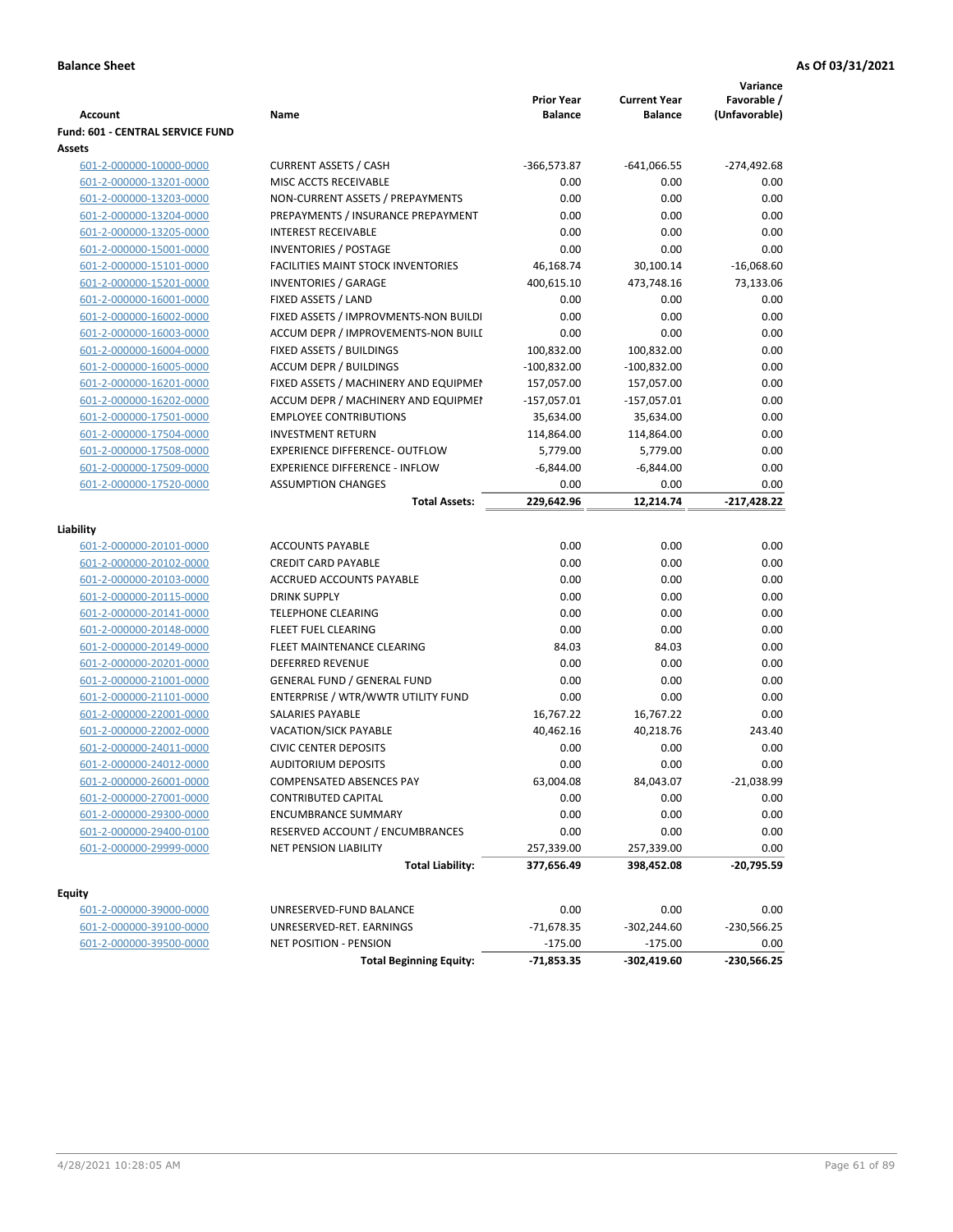| Account                                         | Name                                                     | <b>Prior Year</b><br><b>Balance</b> | <b>Current Year</b><br><b>Balance</b> | Variance<br>Favorable /<br>(Unfavorable) |
|-------------------------------------------------|----------------------------------------------------------|-------------------------------------|---------------------------------------|------------------------------------------|
| Total Revenue                                   |                                                          | 448,764.42                          | 470,206.92                            | 21,442.50                                |
|                                                 |                                                          | 524,924.79                          | 554,024.85                            | $-29,100.06$                             |
| Total Expense<br>Revenues Over/(Under) Expenses | $-76,160.37$                                             | $-83,817.93$                        | $-7,657.56$                           |                                          |
|                                                 | <b>Total Equity and Current Surplus (Deficit):</b>       | $-148.013.72$                       | $-386,237.53$                         | $-238,223.81$                            |
|                                                 | Total Liabilities, Equity and Current Surplus (Deficit): | 229,642.77                          | 12,214.55                             | $-217,428.22$                            |
|                                                 | *** FUND 601 OUT OF BALANCE ***                          | 0.19                                | 0.19                                  | 0.00                                     |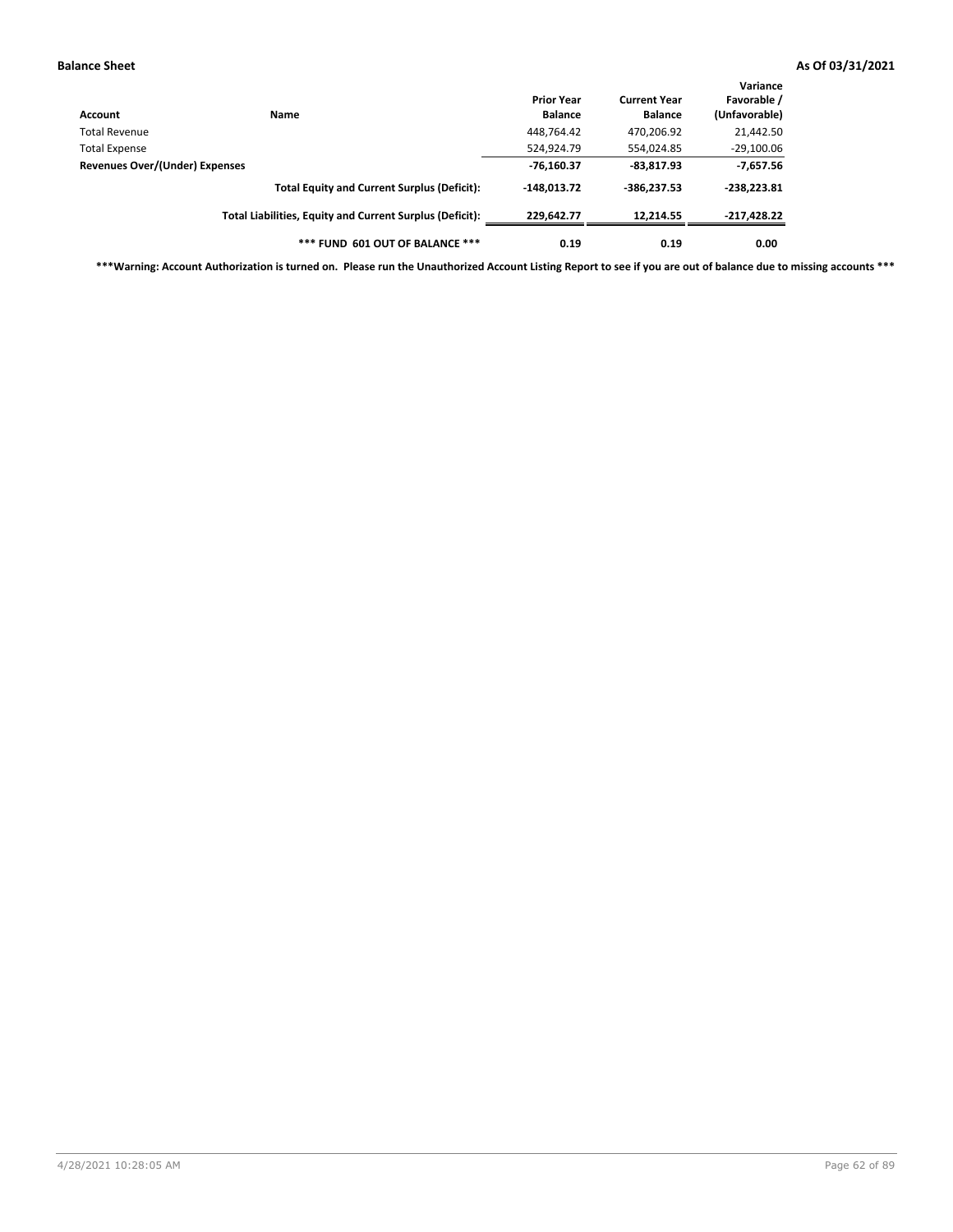|                                       |                                                          |                                     |                                       | Variance                     |
|---------------------------------------|----------------------------------------------------------|-------------------------------------|---------------------------------------|------------------------------|
| <b>Account</b>                        | <b>Name</b>                                              | <b>Prior Year</b><br><b>Balance</b> | <b>Current Year</b><br><b>Balance</b> | Favorable /<br>(Unfavorable) |
| <b>Fund: 602 - INSURANCE FUND</b>     |                                                          |                                     |                                       |                              |
| <b>Assets</b>                         |                                                          |                                     |                                       |                              |
| 602-2-000000-10000-0000               | <b>CURRENT ASSETS / CASH</b>                             | 4,825.75                            | $-238,660.93$                         | $-243,486.68$                |
| 602-2-000000-13201-0000               | MISC ACCTS RECEIVABLE                                    | 0.00                                | 0.00                                  | 0.00                         |
| 602-2-000000-13204-0000               | PREPAYMENTS / INSURANCE PREPAYMENT                       | 0.00                                | 0.00                                  | 0.00                         |
| 602-2-000000-13205-0000               | <b>INTEREST RECEIVABLE</b>                               | 0.00                                | 0.00                                  | 0.00                         |
|                                       | <b>Total Assets:</b>                                     | 4,825.75                            | $-238,660.93$                         | $-243,486.68$                |
| Liability                             |                                                          |                                     |                                       |                              |
| 602-2-000000-20101-0000               | <b>ACCOUNTS PAYABLE</b>                                  | $-500.09$                           | $-0.09$                               | $-500.00$                    |
| 602-2-000000-20102-0000               | <b>CREDIT CARD PAYABLE</b>                               | 0.00                                | 0.00                                  | 0.00                         |
| 602-2-000000-20103-0000               | <b>ACCRUED ACCOUNTS PAYABLE</b>                          | 0.00                                | 0.00                                  | 0.00                         |
| 602-2-000000-20201-0000               | <b>DEFERRED REVENUE</b>                                  | 0.00                                | 0.00                                  | 0.00                         |
| 602-2-000000-29300-0000               | <b>ENCUMBRANCE SUMMARY</b>                               | 0.00                                | 0.00                                  | 0.00                         |
| 602-2-000000-29400-0100               | RESERVED ACCOUNT / ENCUMBRANCES                          | 0.00                                | 0.00                                  | 0.00                         |
|                                       | <b>Total Liability:</b>                                  | $-500.09$                           | $-0.09$                               | $-500.00$                    |
| <b>Equity</b>                         |                                                          |                                     |                                       |                              |
| 602-2-000000-39000-0000               | UNRESERVED-FUND BALANCE                                  | 0.00                                | 0.00                                  | 0.00                         |
| 602-2-000000-39100-0000               | UNRESERVED-RET. EARNINGS                                 | 613,796.41                          | 224,735.10                            | $-389,061.31$                |
|                                       | <b>Total Beginning Equity:</b>                           | 613,796.41                          | 224,735.10                            | $-389,061.31$                |
| <b>Total Revenue</b>                  |                                                          | 3,022,262.92                        | 3,237,451.24                          | 215,188.32                   |
| <b>Total Expense</b>                  |                                                          | 3,630,733.49                        | 3,700,847.18                          | $-70,113.69$                 |
| <b>Revenues Over/(Under) Expenses</b> |                                                          | $-608,470.57$                       | -463,395.94                           | 145,074.63                   |
|                                       | <b>Total Equity and Current Surplus (Deficit):</b>       | 5,325.84                            | -238,660.84                           | -243,986.68                  |
|                                       | Total Liabilities, Equity and Current Surplus (Deficit): | 4,825.75                            | -238,660.93                           | $-243.486.68$                |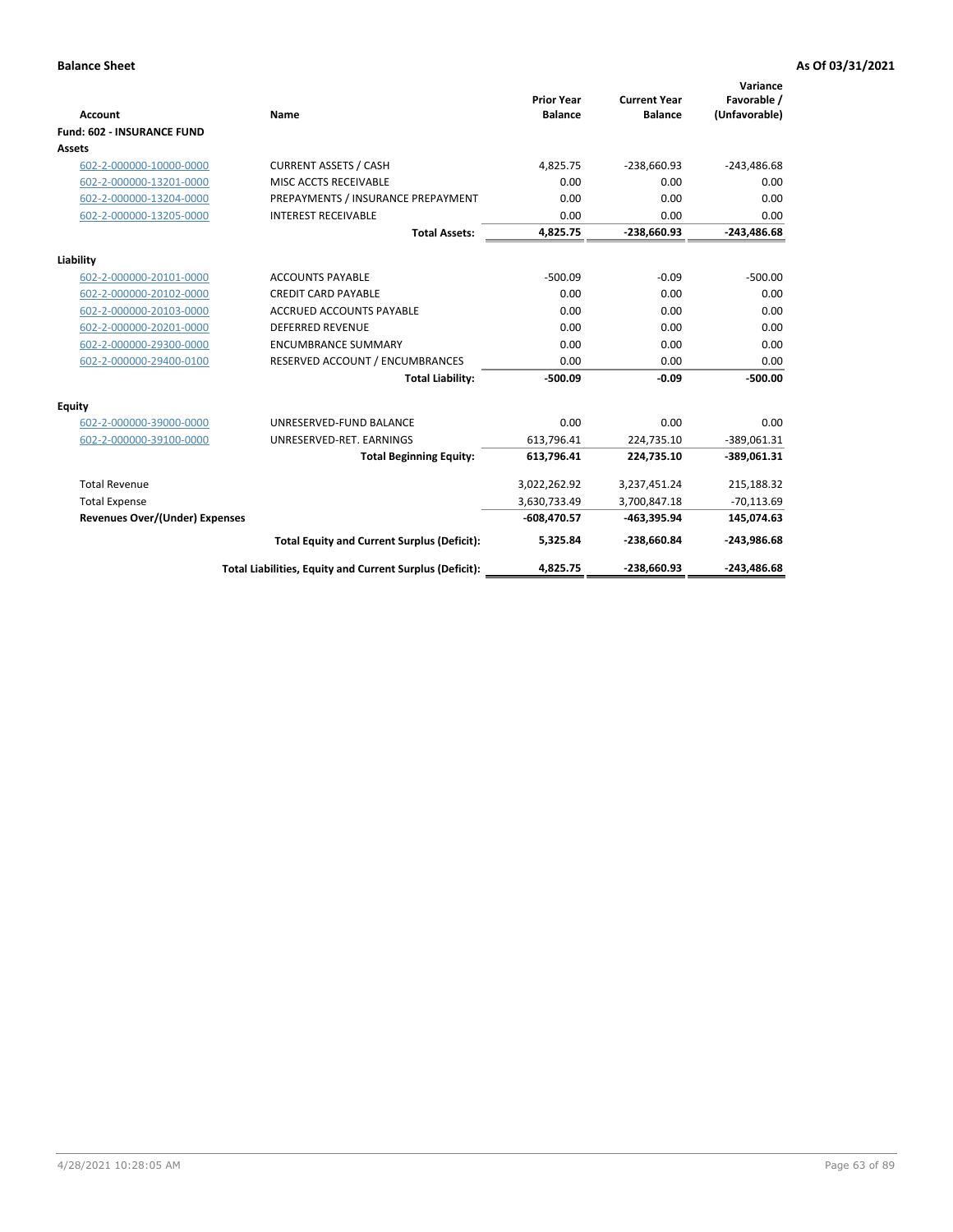| <b>Account</b>                        | Name                                                     | <b>Prior Year</b><br><b>Balance</b> | <b>Current Year</b><br><b>Balance</b> | Variance<br>Favorable /<br>(Unfavorable) |
|---------------------------------------|----------------------------------------------------------|-------------------------------------|---------------------------------------|------------------------------------------|
| Fund: 604 - MIS FUND                  |                                                          |                                     |                                       |                                          |
| Assets                                |                                                          |                                     |                                       |                                          |
| 604-2-000000-10000-0000               | <b>CURRENT ASSETS / CASH</b>                             | $-327,210.11$                       | -536,620.94                           | $-209,410.83$                            |
| 604-2-000000-13201-0000               | MISC ACCTS RECEIVABLE                                    | 0.00                                | 0.00                                  | 0.00                                     |
| 604-2-000000-13202-1400               | <b>EMPLOYEE ADVANCES</b>                                 | 0.00                                | 0.00                                  | 0.00                                     |
| 604-2-000000-13203-0000               | NON-CURRENT ASSETS / PREPAYMENTS                         | 0.00                                | 0.00                                  | 0.00                                     |
| 604-2-000000-13205-0000               | <b>INTEREST RECEIVABLE</b>                               | 0.00                                | 0.00                                  | 0.00                                     |
| 604-2-000000-15601-0000               | IT NETWORK PRINTER SUPPLY INVENTORY                      | 0.00                                | 0.00                                  | 0.00                                     |
| 604-2-000000-16004-0000               | FIXED ASSETS / BUILDINGS                                 | 0.00                                | 0.00                                  | 0.00                                     |
| 604-2-000000-16005-0000               | <b>ACCUM DEPR / BUILDINGS</b>                            | 0.00                                | 0.00                                  | 0.00                                     |
| 604-2-000000-16201-0000               | FIXED ASSETS / MACHINERY AND EQUIPMEN                    | 1,830,840.62                        | 1,883,480.62                          | 52,640.00                                |
| 604-2-000000-16202-0000               | ACCUM DEPR / MACHINERY AND EQUIPMEI                      | $-1,448,565.52$                     | $-1,522,410.60$                       | $-73,845.08$                             |
| 604-2-000000-16301-0000               | FIXED ASSETS / C W I P                                   | $-0.20$                             | $-0.20$                               | 0.00                                     |
| 604-2-000000-17501-0000               | <b>EMPLOYEE CONTRIBUTIONS</b>                            | 17,817.00                           | 17,817.00                             | 0.00                                     |
| 604-2-000000-17504-0000               | <b>INVESTMENT RETURN</b>                                 | 57,432.00                           | 57,432.00                             | 0.00                                     |
| 604-2-000000-17508-0000               | <b>EXPERIENCE DIFFERENCE- OUTFLOW</b>                    | 2,889.00                            | 2,889.00                              | 0.00                                     |
| 604-2-000000-17509-0000               | <b>EXPERIENCE DIFFERENCE - INFLOW</b>                    | $-3,422.00$                         | $-3,422.00$                           | 0.00                                     |
| 604-2-000000-17520-0000               | <b>ASSUMPTION CHANGES</b>                                | 0.00                                | 0.00                                  | 0.00                                     |
|                                       | <b>Total Assets:</b>                                     | 129,780.79                          | $-100,835.12$                         | -230,615.91                              |
|                                       |                                                          |                                     |                                       |                                          |
| Liability                             |                                                          |                                     |                                       |                                          |
| 604-2-000000-20101-0000               | <b>ACCOUNTS PAYABLE</b>                                  | 0.00                                | -215,792.50                           | 215,792.50                               |
| 604-2-000000-20102-0000               | <b>CREDIT CARD PAYABLE</b>                               | 0.00                                | 0.00                                  | 0.00                                     |
| 604-2-000000-20103-0000               | ACCRUED ACCOUNTS PAYABLE                                 | 0.00                                | 0.00                                  | 0.00                                     |
| 604-2-000000-20141-0000               | <b>TELEPHONE CLEARING</b>                                | 0.00                                | 0.00                                  | 0.00                                     |
| 604-2-000000-21035-0000               | DEBT SERVICE / DUE TO DEBT SERVICE                       | 0.00                                | 0.00                                  | 0.00                                     |
| 604-2-000000-22001-0000               | <b>SALARIES PAYABLE</b>                                  | 10,507.77                           | 10,507.77                             | 0.00                                     |
| 604-2-000000-22002-0000               | VACATION/SICK PAYABLE                                    | 19,667.45                           | 19,229.60                             | 437.85                                   |
| 604-2-000000-22208-0000               | INSURANCE / AMERICAN FIDELITY                            | 0.00                                | 0.00                                  | 0.00                                     |
| 604-2-000000-23001-0000               | CAPITAL LEASE PAYABLE                                    | $-1.88$                             | $-1.88$                               | 0.00                                     |
| 604-2-000000-23101-0000               | CAPITAL LEASE PAYABLE                                    | $-0.40$                             | $-0.40$                               | 0.00                                     |
| 604-2-000000-26001-0000               | <b>COMPENSATED ABSENCES PAY</b>                          | 0.14                                | 7,669.12                              | $-7,668.98$                              |
| 604-2-000000-27001-0000               | <b>CONTRIBUTED CAPITAL</b>                               | 0.00                                | 0.00                                  | 0.00                                     |
| 604-2-000000-29300-0000               | <b>ENCUMBRANCE SUMMARY</b>                               | 0.00                                | 0.00                                  | 0.00                                     |
| 604-2-000000-29400-0100               | RESERVED ACCOUNT / ENCUMBRANCES                          | 0.27                                | 0.27                                  | 0.00                                     |
| 604-2-000000-29999-0000               | <b>NET PENSION LIABILITY</b>                             | 128,669.00                          | 128,669.00                            | 0.00                                     |
| 604-2-000000-92194-0101               | <b>BANK ONE / DIGITEC</b>                                | 0.00                                | 0.00                                  | 0.00                                     |
|                                       | <b>Total Liability:</b>                                  | 158,842.35                          | -49,719.02                            | 208,561.37                               |
|                                       |                                                          |                                     |                                       |                                          |
| Equity                                |                                                          |                                     |                                       |                                          |
| 604-2-000000-39000-0000               | UNRESERVED-FUND BALANCE                                  | 0.00                                | 0.00                                  | 0.00                                     |
| 604-2-000000-39100-0000               | UNRESERVED-RET. EARNINGS                                 | 299,931.97                          | $-290,160.13$                         | -590,092.10                              |
| 604-2-000000-39500-0000               | <b>NET POSITION - PENSION</b>                            | $-88.00$                            | $-88.00$                              | 0.00                                     |
|                                       | <b>Total Beginning Equity:</b>                           | 299,843.97                          | -290,248.13                           | -590,092.10                              |
| <b>Total Revenue</b>                  |                                                          | 251,157.00                          | 425,337.36                            | 174,180.36                               |
| <b>Total Expense</b>                  |                                                          | 580,062.53                          | 186,205.33                            | 393,857.20                               |
| <b>Revenues Over/(Under) Expenses</b> |                                                          | -328,905.53                         | 239,132.03                            | 568,037.56                               |
|                                       | <b>Total Equity and Current Surplus (Deficit):</b>       | -29,061.56                          | $-51,116.10$                          | -22,054.54                               |
|                                       | Total Liabilities, Equity and Current Surplus (Deficit): | 129,780.79                          | -100,835.12                           | -230,615.91                              |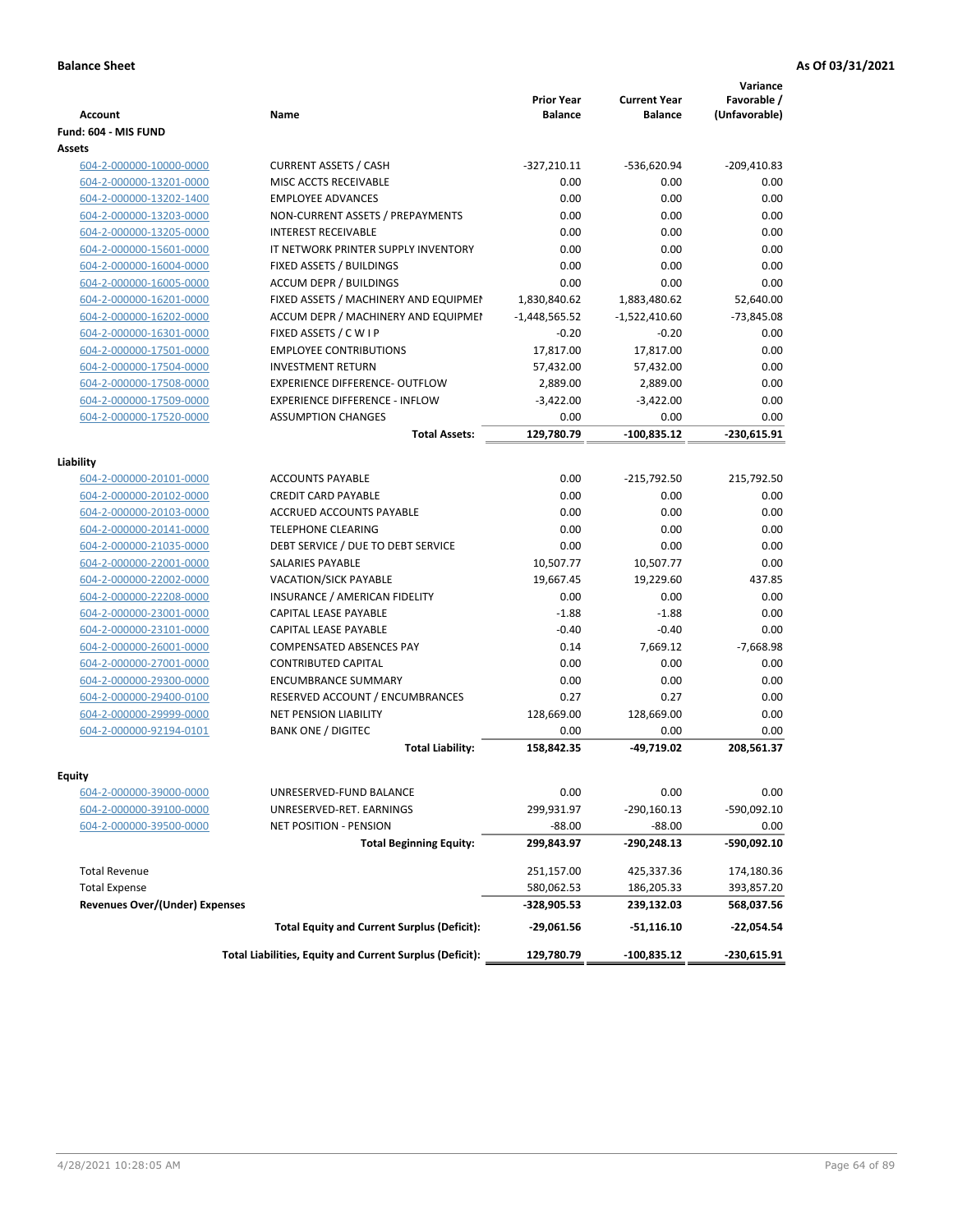| <b>Account</b>                        | Name                                                     | <b>Prior Year</b><br><b>Balance</b> | <b>Current Year</b><br><b>Balance</b> | Variance<br>Favorable /<br>(Unfavorable) |
|---------------------------------------|----------------------------------------------------------|-------------------------------------|---------------------------------------|------------------------------------------|
| Fund: 660 - VEHICLE REPLACEMENT FUND  |                                                          |                                     |                                       |                                          |
| Assets                                |                                                          |                                     |                                       |                                          |
| 660-2-000000-10000-0000               | <b>CURRENT ASSETS / CASH</b>                             | $-301,434.86$                       | $-59,067.51$                          | 242,367.35                               |
| 660-2-000000-11309-0000               | <b>TAX ANTICIPATION NOTES</b>                            | 0.00                                | 0.00                                  | 0.00                                     |
| 660-2-000000-11510-0000               | PUBLIC SAFETY VEHICLE REPLACEMENT                        | 904,152.35                          | 906,001.88                            | 1,849.53                                 |
| 660-2-000000-11520-0000               | <b>CERTIFICATES OF DEPOSIT</b>                           | 0.00                                | 0.00                                  | 0.00                                     |
| 660-2-000000-11530-0000               | <b>TexasTERM CP</b>                                      | 0.00                                | 0.00                                  | 0.00                                     |
| 660-2-000000-13201-0000               | MISC ACCTS RECEIVABLE                                    | 0.00                                | 0.00                                  | 0.00                                     |
| 660-2-000000-13205-0000               | <b>INTEREST RECEIVABLE</b>                               | 0.00                                | 0.00                                  | 0.00                                     |
| 660-2-000000-16201-0000               | FIXED ASSETS / MACHINERY AND EQUIPMEN                    | 8,412,023.77                        | 9,390,572.81                          | 978,549.04                               |
| 660-2-000000-16202-0000               | ACCUM DEPR / MACHINERY AND EQUIPMEI                      | $-6,843,218.59$                     | $-6,823,613.65$                       | 19,604.94                                |
| 660-2-000000-16301-0000               | FIXED ASSETS / C W I P                                   | 0.00                                | 0.00                                  | 0.00                                     |
| 660-2-000000-39300-0000               | RESERVED ACCOUNT / ESCROW BALANCE                        | 0.00                                | 0.00                                  | 0.00                                     |
|                                       | <b>Total Assets:</b>                                     | 2,171,522.67                        | 3,413,893.53                          | 1,242,370.86                             |
| Liability                             |                                                          |                                     |                                       |                                          |
| 660-2-000000-20101-0000               | <b>ACCOUNTS PAYABLE</b>                                  | 0.00                                | 0.00                                  | 0.00                                     |
| 660-2-000000-20102-0000               | <b>CREDIT CARD PAYABLE</b>                               | 0.00                                | 0.00                                  | 0.00                                     |
| 660-2-000000-20103-0000               | ACCRUED ACCOUNTS PAYABLE                                 | 0.00                                | 0.00                                  | 0.00                                     |
| 660-2-000000-21001-0000               | <b>GENERAL FUND / GENERAL FUND</b>                       | 0.00                                | 0.00                                  | 0.00                                     |
| 660-2-000000-23001-0000               | <b>CAPITAL LEASE PAYABLE</b>                             | 0.00                                | 0.00                                  | 0.00                                     |
| 660-2-000000-23101-0000               | <b>CAPITAL LEASE PAYABLE</b>                             | 0.15                                | 0.15                                  | 0.00                                     |
| 660-2-000000-27001-0000               | <b>CONTRIBUTED CAPITAL</b>                               | 0.00                                | 0.00                                  | 0.00                                     |
| 660-2-000000-29300-0000               | <b>ENCUMBRANCE SUMMARY</b>                               | 0.00                                | 0.00                                  | 0.00                                     |
| 660-2-000000-29400-0100               | RESERVED ACCOUNT / ENCUMBRANCES                          | 0.00                                | 0.00                                  | 0.00                                     |
|                                       | <b>Total Liability:</b>                                  | 0.15                                | 0.15                                  | 0.00                                     |
|                                       |                                                          |                                     |                                       |                                          |
| <b>Equity</b>                         |                                                          |                                     |                                       |                                          |
| 660-2-000000-39000-0000               | UNRESERVED-FUND BALANCE                                  | 0.00                                | 0.00                                  | 0.00                                     |
| 660-2-000000-39100-0000               | UNRESERVED-RET. EARNINGS                                 | 2,682,559.21                        | 3,185,370.45                          | 502,811.24                               |
|                                       | <b>Total Beginning Equity:</b>                           | 2,682,559.21                        | 3,185,370.45                          | 502,811.24                               |
| <b>Total Revenue</b>                  |                                                          | 238,098.04                          | 360,562.01                            | 122,463.97                               |
| <b>Total Expense</b>                  |                                                          | 749,134.73                          | 132,039.08                            | 617,095.65                               |
| <b>Revenues Over/(Under) Expenses</b> |                                                          | $-511,036.69$                       | 228,522.93                            | 739,559.62                               |
|                                       | <b>Total Equity and Current Surplus (Deficit):</b>       | 2,171,522.52                        | 3,413,893.38                          | 1,242,370.86                             |
|                                       | Total Liabilities, Equity and Current Surplus (Deficit): | 2,171,522.67                        | 3,413,893.53                          | 1,242,370.86                             |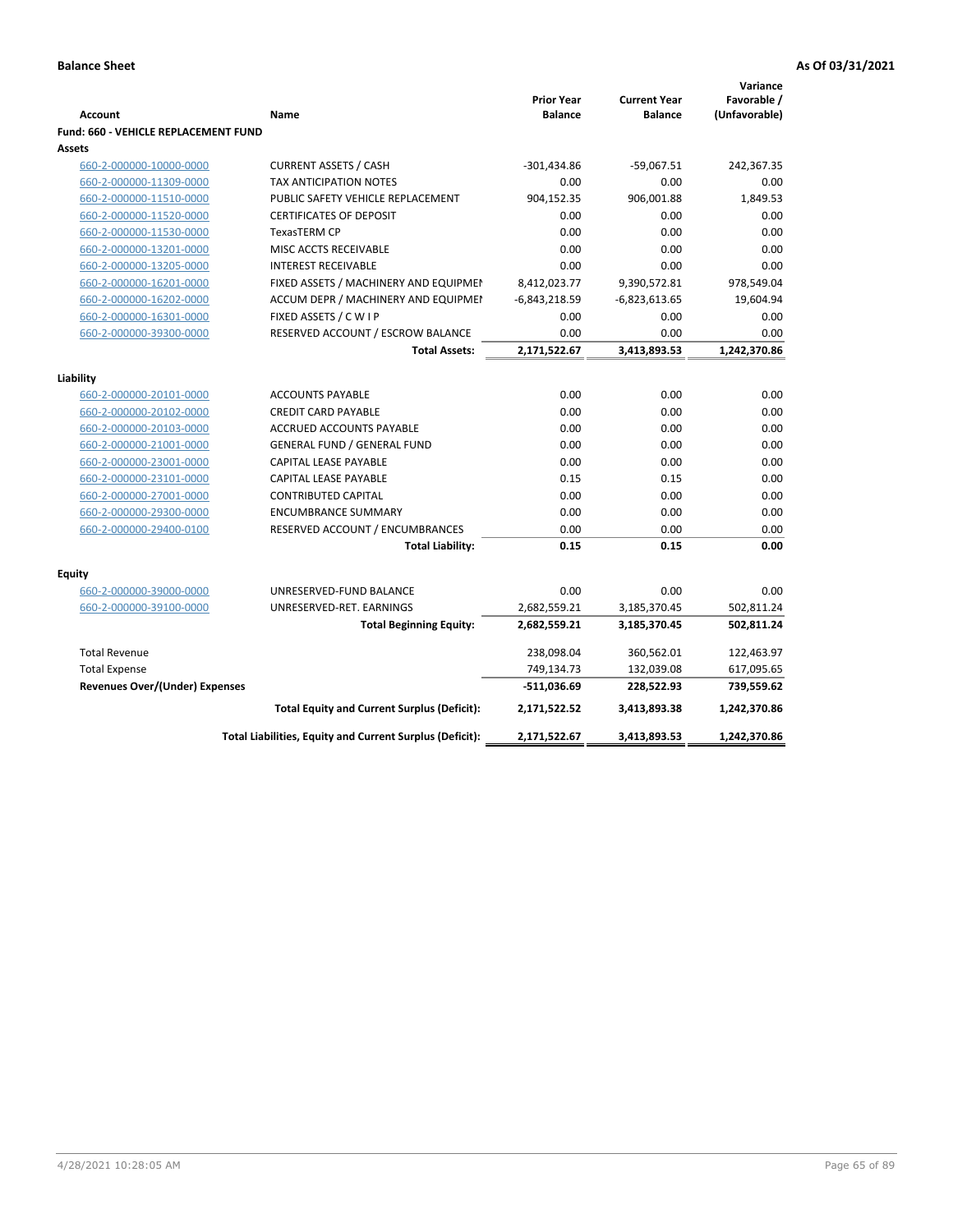| Account                               | Name                                                     | <b>Prior Year</b><br><b>Balance</b> | <b>Current Year</b><br><b>Balance</b> | Variance<br>Favorable /<br>(Unfavorable) |
|---------------------------------------|----------------------------------------------------------|-------------------------------------|---------------------------------------|------------------------------------------|
| Fund: 701 - FIREMEN'S PENSION         |                                                          |                                     |                                       |                                          |
| <b>Assets</b>                         |                                                          |                                     |                                       |                                          |
| 701-1-000000-10000-0000               | <b>CURRENT ASSETS / CASH</b>                             | 0.00                                | 0.00                                  | 0.00                                     |
|                                       | <b>Total Assets:</b>                                     | 0.00                                | 0.00                                  | 0.00                                     |
| Liability                             |                                                          |                                     |                                       |                                          |
| 701-1-000000-20103-0000               | <b>ACCOUNTS PAYABLE</b>                                  | 0.00                                | 0.00                                  | 0.00                                     |
| 701-1-000000-22306-1000               | UNREALIZED GAIN/LOSS                                     | 543,546.00                          | 543,546.00                            | 0.00                                     |
|                                       | <b>Total Liability:</b>                                  | 543,546.00                          | 543,546.00                            | 0.00                                     |
| <b>Equity</b>                         |                                                          |                                     |                                       |                                          |
| 701-1-000000-39000-0000               | UNRESERVED-FUND BALANCE                                  | $-543,546.00$                       | $-543,546.00$                         | 0.00                                     |
|                                       | <b>Total Beginning Equity:</b>                           | $-543,546.00$                       | $-543,546.00$                         | 0.00                                     |
| <b>Total Expense</b>                  |                                                          | 0.00                                | 0.00                                  | 0.00                                     |
| <b>Revenues Over/(Under) Expenses</b> |                                                          | 0.00                                | 0.00                                  | 0.00                                     |
|                                       | <b>Total Equity and Current Surplus (Deficit):</b>       | $-543,546.00$                       | $-543,546.00$                         | 0.00                                     |
|                                       | Total Liabilities, Equity and Current Surplus (Deficit): | 0.00                                | 0.00                                  | 0.00                                     |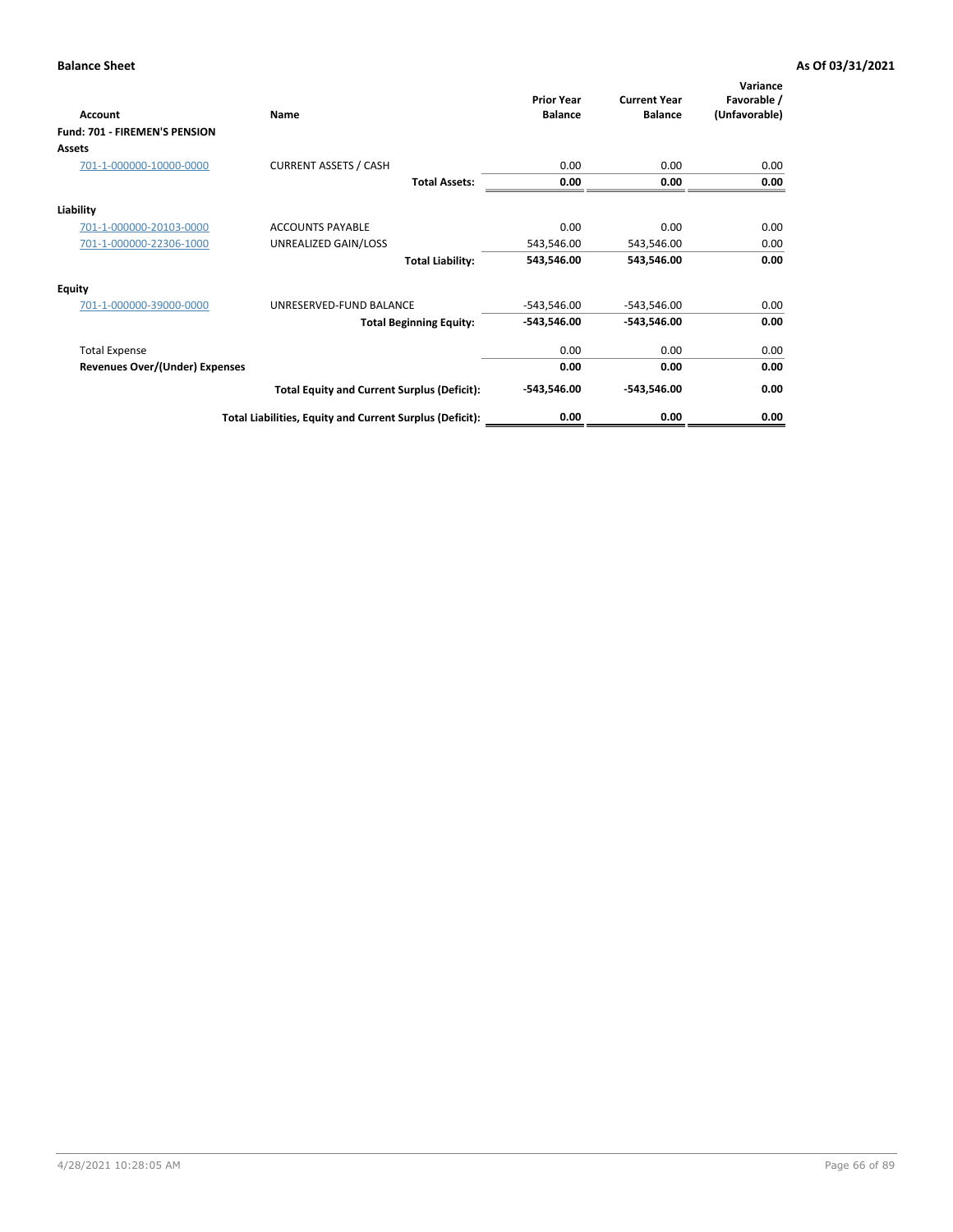|                                       |                                                          |                                     |                                       | Variance                     |
|---------------------------------------|----------------------------------------------------------|-------------------------------------|---------------------------------------|------------------------------|
| <b>Account</b>                        | <b>Name</b>                                              | <b>Prior Year</b><br><b>Balance</b> | <b>Current Year</b><br><b>Balance</b> | Favorable /<br>(Unfavorable) |
| Fund: 800 - SPENCE FUND               |                                                          |                                     |                                       |                              |
| Assets                                |                                                          |                                     |                                       |                              |
| 800-3-000000-10000-0000               | <b>CURRENT ASSETS / CASH</b>                             | $-16,726.80$                        | $-18,256.37$                          | $-1,529.57$                  |
| 800-3-000000-11507-0000               | <b>SPENCE ENDOWMENT</b>                                  | 601,509.75                          | 602,740.21                            | 1,230.46                     |
| 800-3-000000-11520-0000               | <b>CERTIFICATES OF DEPOSIT</b>                           | 0.00                                | 0.00                                  | 0.00                         |
| 800-3-000000-11605-0000               | <b>SPENCE ENDOWMENT</b>                                  | 0.00                                | 0.00                                  | 0.00                         |
| 800-3-000000-13205-0000               | <b>INTEREST RECEIVABLE</b>                               | 0.00                                | 0.00                                  | 0.00                         |
|                                       | <b>Total Assets:</b>                                     | 584,782.95                          | 584,483.84                            | $-299.11$                    |
|                                       |                                                          |                                     |                                       |                              |
| Liability                             |                                                          |                                     |                                       |                              |
| 800-3-000000-20101-0000               | <b>ACCOUNTS PAYABLE</b>                                  | $-13,610.42$                        | $-14,539.99$                          | 929.57                       |
| 800-3-000000-20102-0000               | <b>CREDIT CARD PAYABLE</b>                               | 0.00                                | 0.00                                  | 0.00                         |
| 800-3-000000-20103-0000               | <b>ACCRUED ACCOUNTS PAYABLE</b>                          | 0.00                                | 0.00                                  | 0.00                         |
| 800-3-000000-20139-0000               | <b>RETAINAGES PAYABLE</b>                                | 0.00                                | 0.00                                  | 0.00                         |
| 800-3-000000-21001-0000               | <b>GENERAL FUND / GENERAL FUND</b>                       | 0.00                                | 0.00                                  | 0.00                         |
| 800-3-000000-29300-0000               | <b>ENCUMBRANCE SUMMARY</b>                               | 0.00                                | 0.00                                  | 0.00                         |
| 800-3-000000-29400-0000               | RESERVED ACCOUNT / ENCUMBRANCES                          | 0.00                                | 0.00                                  | 0.00                         |
|                                       | <b>Total Liability:</b>                                  | $-13,610.42$                        | $-14,539.99$                          | 929.57                       |
| <b>Equity</b>                         |                                                          |                                     |                                       |                              |
| 800-3-000000-39000-0000               | UNRESERVED-FUND BALANCE                                  | 593,815.90                          | 599,081.62                            | 5,265.72                     |
|                                       | <b>Total Beginning Equity:</b>                           | 593,815.90                          | 599,081.62                            | 5.265.72                     |
| <b>Total Revenue</b>                  |                                                          | 4,877.47                            | 242.21                                | $-4,635.26$                  |
| <b>Total Expense</b>                  |                                                          | 300.00                              | 300.00                                | 0.00                         |
| <b>Revenues Over/(Under) Expenses</b> |                                                          | 4,577.47                            | $-57.79$                              | $-4,635.26$                  |
|                                       | <b>Total Equity and Current Surplus (Deficit):</b>       | 598,393.37                          | 599,023.83                            | 630.46                       |
|                                       | Total Liabilities, Equity and Current Surplus (Deficit): | 584,782.95                          | 584,483.84                            | $-299.11$                    |
|                                       |                                                          |                                     |                                       |                              |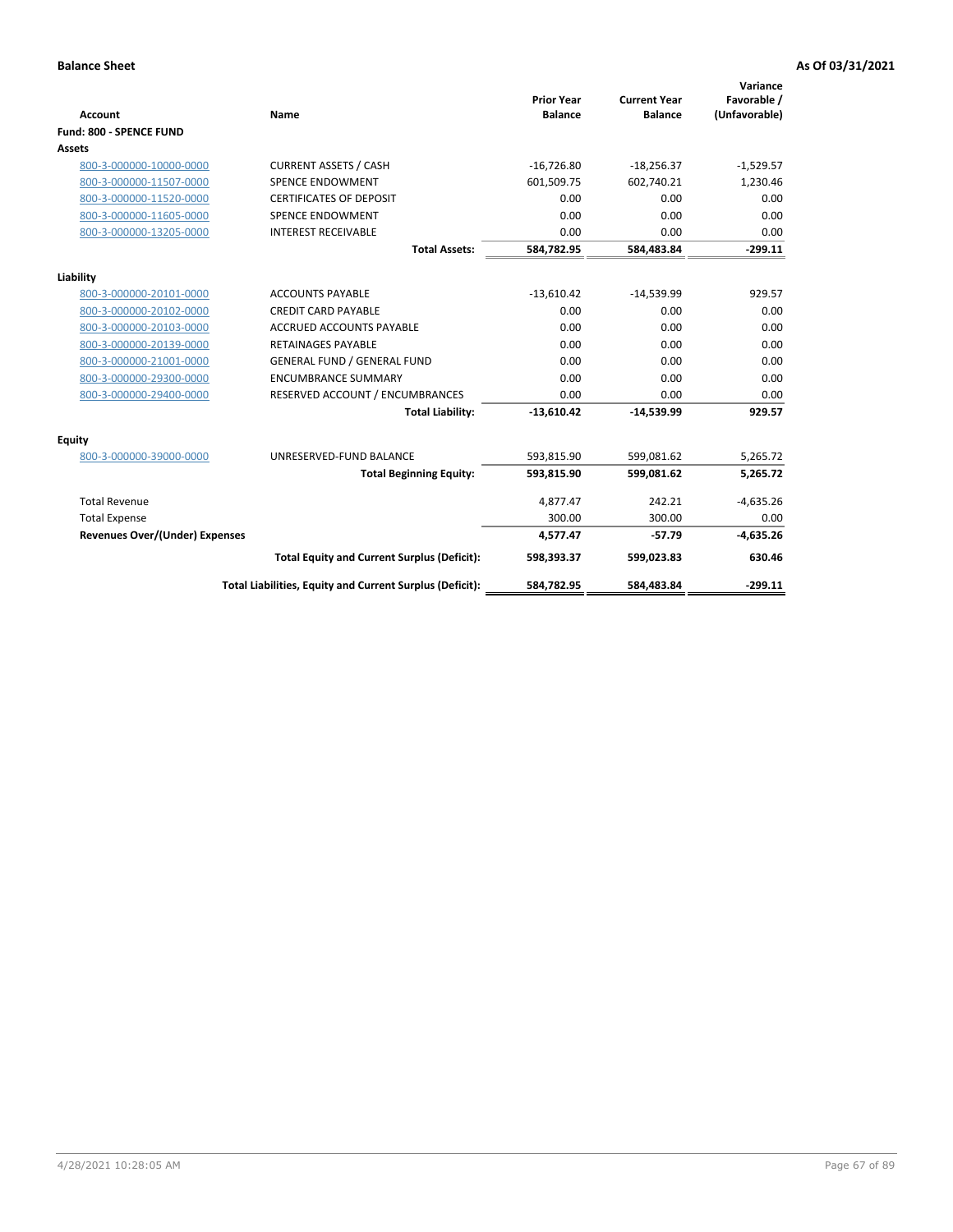| <b>Account</b>                         | Name                                                     | <b>Prior Year</b><br><b>Balance</b> | <b>Current Year</b><br><b>Balance</b> | Variance<br>Favorable /<br>(Unfavorable) |
|----------------------------------------|----------------------------------------------------------|-------------------------------------|---------------------------------------|------------------------------------------|
| <b>Fund: 801 - JONES LIBRARY TRUST</b> |                                                          |                                     |                                       |                                          |
| <b>Assets</b>                          |                                                          |                                     |                                       |                                          |
| 801-3-000000-10000-0000                | <b>CURRENT ASSETS / CASH</b>                             | 15,957.42                           | 16,113.77                             | 156.35                                   |
| 801-3-000000-13201-0000                | MISC ACCTS RECEIVABLE                                    | 0.00                                | 0.00                                  | 0.00                                     |
| 801-3-000000-13205-0000                | <b>INTEREST RECEIVABLE</b>                               | 0.00                                | 0.00                                  | 0.00                                     |
|                                        | <b>Total Assets:</b>                                     | 15,957.42                           | 16,113.77                             | 156.35                                   |
| Liability                              |                                                          |                                     |                                       |                                          |
| 801-3-000000-20101-0000                | <b>ACCOUNTS PAYABLE</b>                                  | 0.00                                | 0.00                                  | 0.00                                     |
| 801-3-000000-20102-0000                | <b>CREDIT CARD PAYABLE</b>                               | 0.00                                | 0.00                                  | 0.00                                     |
| 801-3-000000-20103-0000                | <b>ACCRUED ACCOUNTS PAYABLE</b>                          | 0.00                                | 0.00                                  | 0.00                                     |
|                                        | <b>Total Liability:</b>                                  | 0.00                                | 0.00                                  | 0.00                                     |
| Equity                                 |                                                          |                                     |                                       |                                          |
| 801-3-000000-39000-0000                | UNRESERVED-FUND BALANCE                                  | 15,853.00                           | 16,107.93                             | 254.93                                   |
|                                        | <b>Total Beginning Equity:</b>                           | 15,853.00                           | 16,107.93                             | 254.93                                   |
| <b>Total Revenue</b>                   |                                                          | 106.71                              | 7.53                                  | $-99.18$                                 |
| <b>Total Expense</b>                   |                                                          | 2.29                                | 1.69                                  | 0.60                                     |
| Revenues Over/(Under) Expenses         |                                                          | 104.42                              | 5.84                                  | $-98.58$                                 |
|                                        | <b>Total Equity and Current Surplus (Deficit):</b>       | 15,957.42                           | 16,113.77                             | 156.35                                   |
|                                        | Total Liabilities, Equity and Current Surplus (Deficit): | 15,957.42                           | 16,113.77                             | 156.35                                   |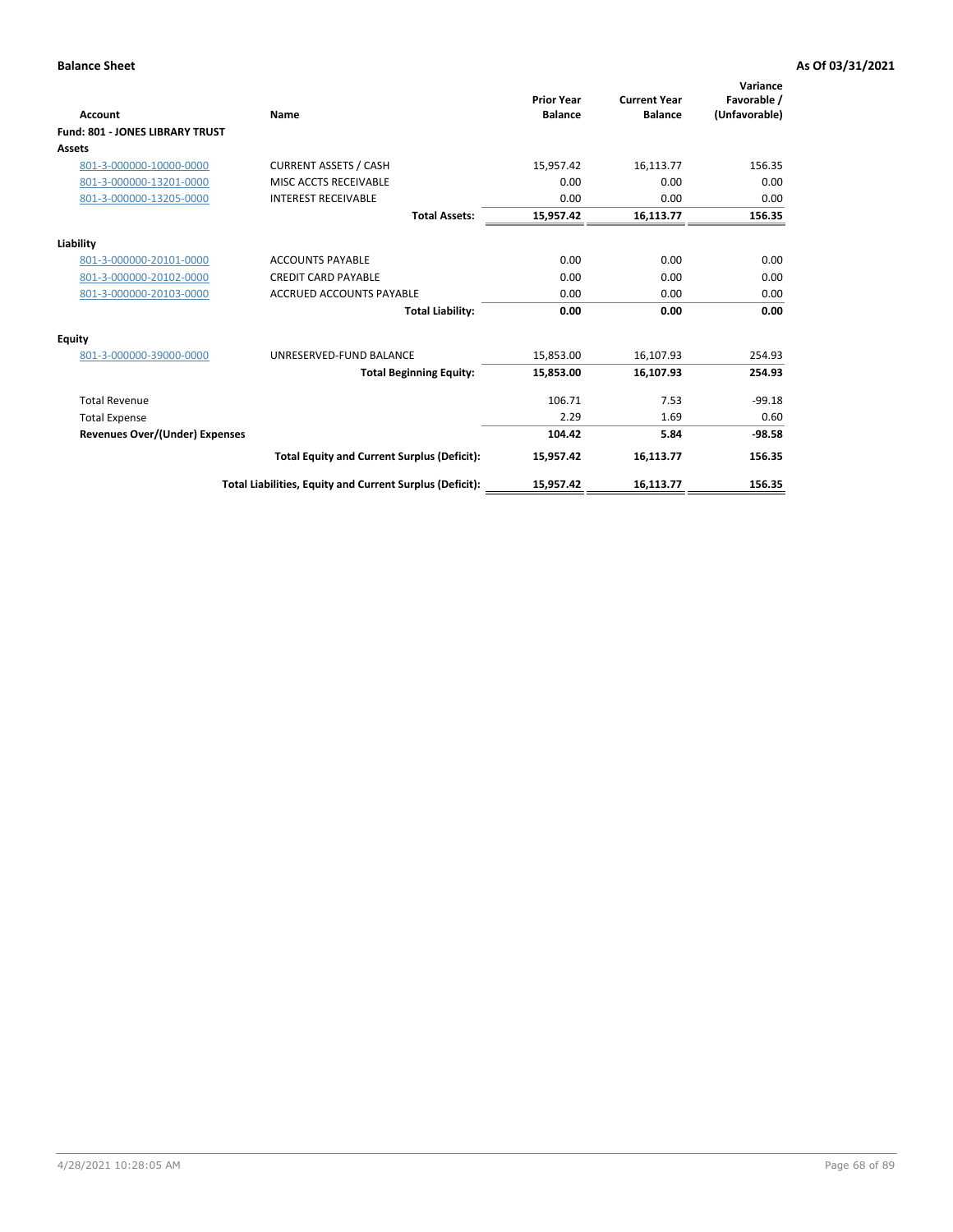| <b>Account</b>                              | Name                                                     | <b>Prior Year</b><br><b>Balance</b> | <b>Current Year</b><br><b>Balance</b> | Variance<br>Favorable /<br>(Unfavorable) |
|---------------------------------------------|----------------------------------------------------------|-------------------------------------|---------------------------------------|------------------------------------------|
| Fund: 803 - GREENVILLE BOARD OF DEVELOPMENT |                                                          |                                     |                                       |                                          |
| Assets                                      |                                                          |                                     |                                       |                                          |
| 803-3-000000-10000-0000                     | <b>CURRENT ASSETS / CASH</b>                             | 0.00                                | 0.00                                  | 0.00                                     |
| 803-3-000000-13201-0000                     | MISC ACCTS RECEIVABLE                                    | 0.00                                | 0.00                                  | 0.00                                     |
| 803-3-000000-13203-0000                     | NON-CURRENT ASSETS / PREPAYMENTS                         | 0.00                                | 0.00                                  | 0.00                                     |
|                                             | <b>Total Assets:</b>                                     | 0.00                                | 0.00                                  | 0.00                                     |
| Liability                                   |                                                          |                                     |                                       |                                          |
| 803-3-000000-20101-0000                     | <b>ACCOUNTS PAYABLE</b>                                  | 0.00                                | 0.00                                  | 0.00                                     |
| 803-3-000000-20102-0000                     | <b>ACCOUNTS PAYABLE</b>                                  | 0.00                                | 0.00                                  | 0.00                                     |
| 803-3-000000-20103-0000                     | ACCRUED ACCOUNTS PAYABLE                                 | 0.00                                | 0.00                                  | 0.00                                     |
| 803-3-000000-20139-0000                     | RETAINAGES PAYABLE                                       | 0.00                                | 0.00                                  | 0.00                                     |
| 803-3-000000-20141-0000                     | <b>TELEPHONE CLEARING</b>                                | 0.00                                | 0.00                                  | 0.00                                     |
| 803-3-000000-21400-0000                     | <b>ELECTRIC OPERATING FUND</b>                           | 0.00                                | 0.00                                  | 0.00                                     |
| 803-3-000000-22001-0000                     | <b>ACCRUED SALARIES/WAGES</b>                            | 0.00                                | 0.00                                  | 0.00                                     |
| 803-3-000000-22002-0000                     | <b>ACCRUED SALARIES/WAGES</b>                            | 0.00                                | 0.00                                  | 0.00                                     |
| 803-3-000000-26001-0000                     | <b>COMPENSATED ABSENCES PAY</b>                          | 0.00                                | 0.00                                  | 0.00                                     |
| 803-3-000000-29300-0000                     | <b>ENCUMBRANCE SUMMARY</b>                               | 0.00                                | 0.00                                  | 0.00                                     |
| 803-3-000000-29400-0100                     | RESERVED ACCOUNT / ENCUMBRANCES                          | 103,228.62                          | 103,228.62                            | 0.00                                     |
|                                             | <b>Total Liability:</b>                                  | 103,228.62                          | 103,228.62                            | 0.00                                     |
| <b>Equity</b>                               |                                                          |                                     |                                       |                                          |
| 803-3-000000-39000-0000                     | UNRESERVED-FUND BALANCE                                  | $-103,228.62$                       | $-103,228.62$                         | 0.00                                     |
|                                             | <b>Total Beginning Equity:</b>                           | $-103,228.62$                       | $-103,228.62$                         | 0.00                                     |
| <b>Total Revenue</b>                        |                                                          | 0.00                                | 0.00                                  | 0.00                                     |
| <b>Total Expense</b>                        |                                                          | 0.00                                | 0.00                                  | 0.00                                     |
| <b>Revenues Over/(Under) Expenses</b>       |                                                          | 0.00                                | 0.00                                  | 0.00                                     |
|                                             | <b>Total Equity and Current Surplus (Deficit):</b>       | $-103,228.62$                       | $-103,228.62$                         | 0.00                                     |
|                                             | Total Liabilities, Equity and Current Surplus (Deficit): | 0.00                                | 0.00                                  | 0.00                                     |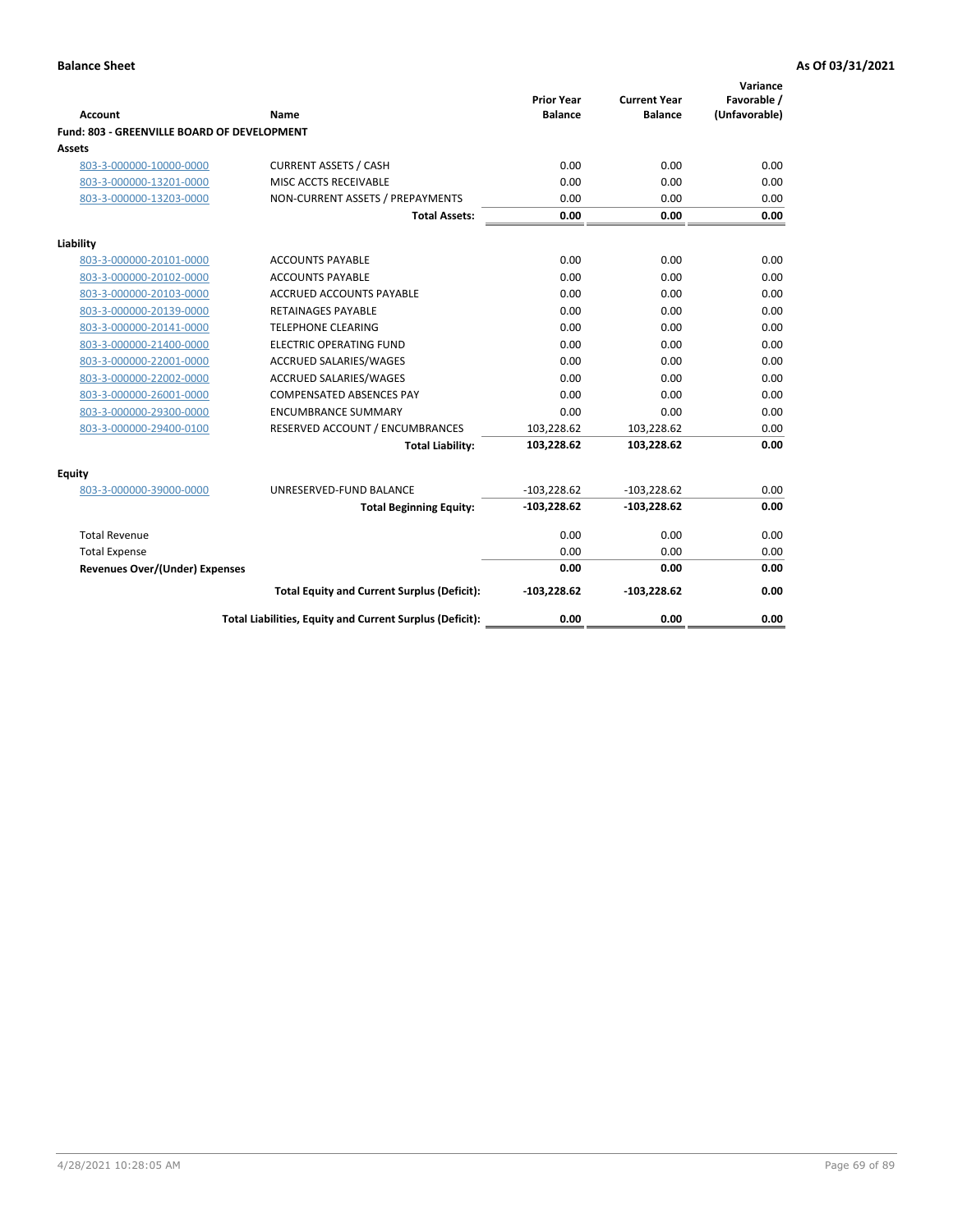| <b>Account</b>                        | Name                                                     | <b>Prior Year</b><br><b>Balance</b> | <b>Current Year</b><br><b>Balance</b> | Variance<br>Favorable /<br>(Unfavorable) |
|---------------------------------------|----------------------------------------------------------|-------------------------------------|---------------------------------------|------------------------------------------|
| <b>Fund: 807 - 4A-EDC</b>             |                                                          |                                     |                                       |                                          |
| <b>Assets</b>                         |                                                          |                                     |                                       |                                          |
| 807-3-000000-10000-0000               | <b>CURRENT ASSETS / CASH</b>                             | 0.00                                | 0.00                                  | 0.00                                     |
| 807-3-000000-13201-0000               | MISC ACCTS RECEIVABLE                                    | 0.00                                | 0.00                                  | 0.00                                     |
| 807-3-000000-16301-0000               | FIXED ASSETS / C W I P                                   | 0.00                                | 0.00                                  | 0.00                                     |
|                                       | <b>Total Assets:</b>                                     | 0.00                                | 0.00                                  | 0.00                                     |
| Liability                             |                                                          |                                     |                                       |                                          |
| 807-3-000000-20101-0000               | <b>ACCOUNTS PAYABLE</b>                                  | 0.00                                | 0.00                                  | 0.00                                     |
| 807-3-000000-20103-0000               | <b>ACCOUNTS PAYABLE</b>                                  | 0.00                                | 0.00                                  | 0.00                                     |
| 807-3-000000-20139-0000               | <b>RETAINAGES PAYABLE</b>                                | 0.00                                | 0.00                                  | 0.00                                     |
| 807-3-000000-26105-0000               | INV NET OF RELATED DEBT                                  | 305,846.00                          | 305,846.00                            | 0.00                                     |
| 807-3-000000-29300-0000               | <b>ENCUMBRANCE SUMMARY</b>                               | 0.00                                | 0.00                                  | 0.00                                     |
| 807-3-000000-29400-0100               | RESERVED ACCOUNT / ENCUMBRANCES                          | 18,078.76                           | 18,078.76                             | 0.00                                     |
| 807-3-495000-20180-0000               | <b>CURRENT DEBT</b>                                      | 0.00                                | 0.00                                  | 0.00                                     |
| 807-3-495000-26002-0000               | CA - LONG-TERM DEBT / AMT TO BE PROVIL                   | 0.00                                | 0.00                                  | 0.00                                     |
|                                       | <b>Total Liability:</b>                                  | 323,924.76                          | 323,924.76                            | 0.00                                     |
| Equity                                |                                                          |                                     |                                       |                                          |
| 807-3-000000-39000-0000               | UNRESERVED-FUND BALANCE                                  | $-323,924.76$                       | $-323,924.76$                         | 0.00                                     |
|                                       | <b>Total Beginning Equity:</b>                           | $-323,924.76$                       | $-323,924.76$                         | 0.00                                     |
| <b>Total Revenue</b>                  |                                                          | 0.00                                | 0.00                                  | 0.00                                     |
| <b>Total Expense</b>                  |                                                          | 0.00                                | 0.00                                  | 0.00                                     |
| <b>Revenues Over/(Under) Expenses</b> |                                                          | 0.00                                | 0.00                                  | 0.00                                     |
|                                       | <b>Total Equity and Current Surplus (Deficit):</b>       | $-323,924.76$                       | $-323,924.76$                         | 0.00                                     |
|                                       | Total Liabilities, Equity and Current Surplus (Deficit): | 0.00                                | 0.00                                  | 0.00                                     |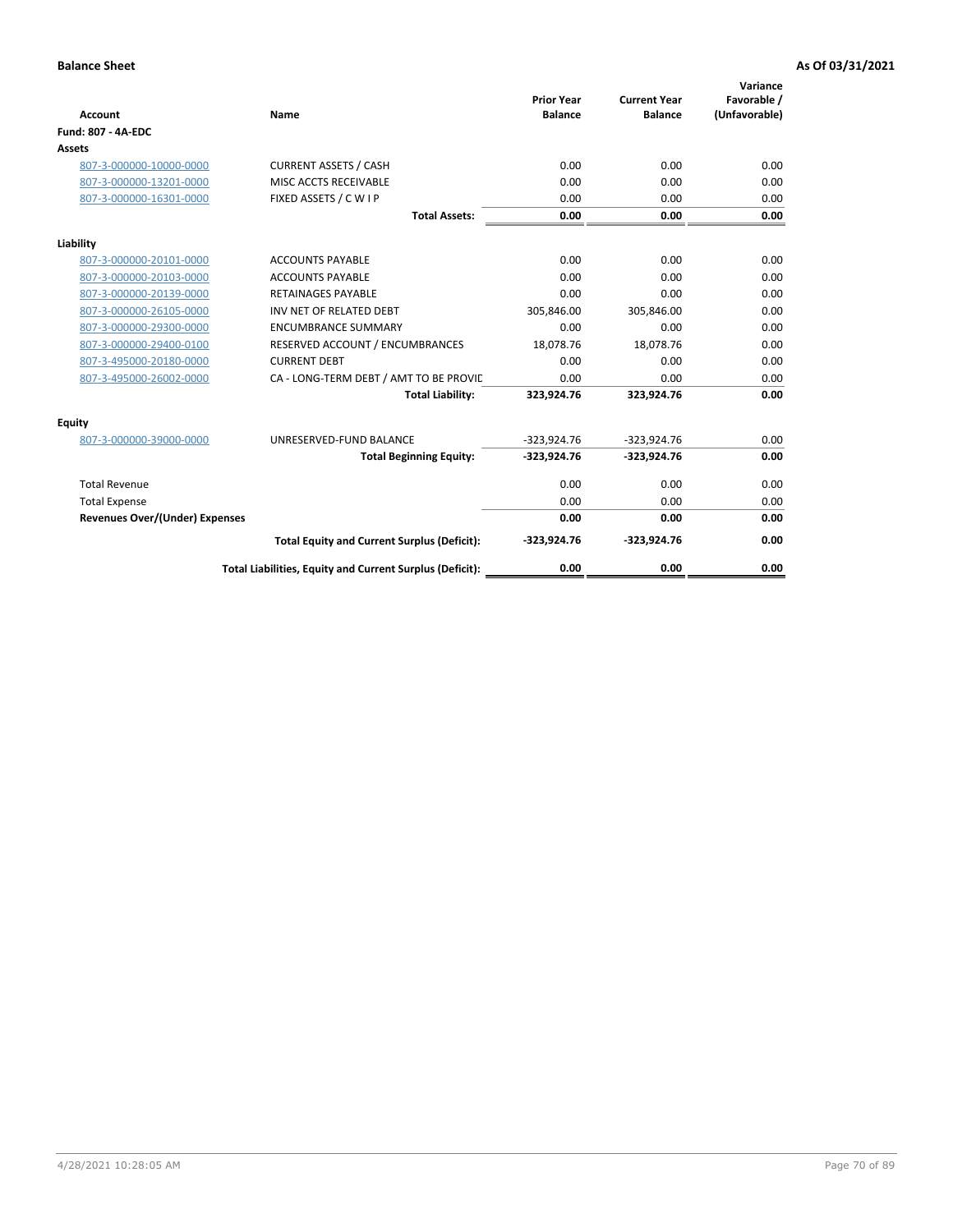| Account                               | Name                                                     | <b>Prior Year</b><br><b>Balance</b> | <b>Current Year</b><br><b>Balance</b> | Variance<br>Favorable /<br>(Unfavorable) |
|---------------------------------------|----------------------------------------------------------|-------------------------------------|---------------------------------------|------------------------------------------|
| Fund: 809 - GREENVILLE IDC (L-3)      |                                                          |                                     |                                       |                                          |
| Assets                                |                                                          |                                     |                                       |                                          |
| 809-3-000000-10000-0000               | <b>CURRENT ASSETS / CASH</b>                             | 2,905,370.49                        | 3,098,604.49                          | 193,234.00                               |
| 809-3-000000-13201-0000               | MISC ACCTS RECEIVABLE                                    | 0.00                                | 0.00                                  | 0.00                                     |
|                                       | <b>Total Assets:</b>                                     | 2,905,370.49                        | 3,098,604.49                          | 193,234.00                               |
| Liability                             |                                                          |                                     |                                       |                                          |
| 809-3-000000-20101-0000               | <b>ACCOUNTS PAYABLE</b>                                  | 0.00                                | 0.00                                  | 0.00                                     |
| 809-3-000000-20103-0000               | <b>ACCRUED ACCOUNTS PAYABLE</b>                          | $-518,507.41$                       | $-518,507.41$                         | 0.00                                     |
| 809-3-000000-21001-0000               | <b>GENERAL FUND / GENERAL FUND</b>                       | 0.00                                | 0.00                                  | 0.00                                     |
|                                       | <b>Total Liability:</b>                                  | $-518,507.41$                       | $-518,507.41$                         | 0.00                                     |
| Equity                                |                                                          |                                     |                                       |                                          |
| 809-3-000000-39000-0000               | UNRESERVED-FUND BALANCE                                  | 2,543,262.85                        | 3,617,111.90                          | 1,073,849.05                             |
| 809-3-000000-39100-0000               | UNRESERVED-RET. EARNINGS                                 | 0.00                                | 0.00                                  | 0.00                                     |
| 809-3-000000-39150-0000               | RESERVED-RET. EARNINGS                                   | 0.00                                | 0.00                                  | 0.00                                     |
|                                       | <b>Total Beginning Equity:</b>                           | 2,543,262.85                        | 3,617,111.90                          | 1,073,849.05                             |
| <b>Total Revenue</b>                  |                                                          | 1,053,669.29                        | 124,521.10                            | $-929,148.19$                            |
| <b>Total Expense</b>                  |                                                          | 173,054.24                          | 124,521.10                            | 48,533.14                                |
| <b>Revenues Over/(Under) Expenses</b> |                                                          | 880,615.05                          | 0.00                                  | $-880,615.05$                            |
|                                       | <b>Total Equity and Current Surplus (Deficit):</b>       | 3,423,877.90                        | 3,617,111.90                          | 193,234.00                               |
|                                       | Total Liabilities, Equity and Current Surplus (Deficit): | 2,905,370.49                        | 3,098,604.49                          | 193.234.00                               |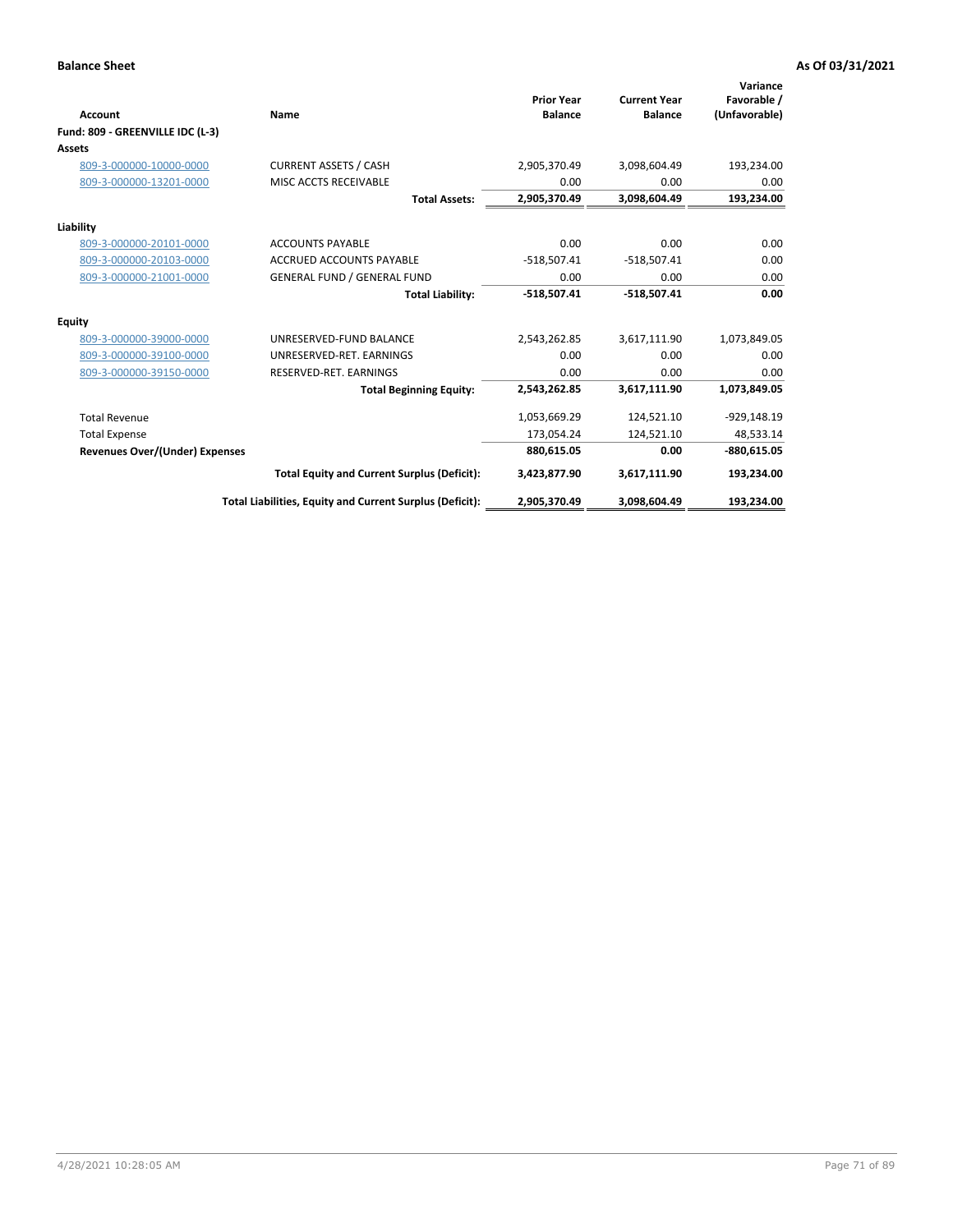| <b>Account</b>                          | Name                                                     | <b>Prior Year</b><br><b>Balance</b> | <b>Current Year</b><br><b>Balance</b> | Variance<br>Favorable /<br>(Unfavorable) |
|-----------------------------------------|----------------------------------------------------------|-------------------------------------|---------------------------------------|------------------------------------------|
| Fund: 810 - SEIZURE FUNDS - STATE RULES |                                                          |                                     |                                       |                                          |
| Assets                                  |                                                          |                                     |                                       |                                          |
| 810-3-000000-10000-0000                 | <b>CURRENT ASSETS / CASH</b>                             | 258,162.50                          | 238,487.21                            | $-19,675.29$                             |
| 810-3-000000-13201-0000                 | MISC ACCTS RECEIVABLE                                    | 0.00                                | 0.00                                  | 0.00                                     |
| 810-3-000000-13202-1400                 | <b>EMPLOYEE ADVANCES</b>                                 | 0.00                                | 0.00                                  | 0.00                                     |
| 810-3-000000-13205-0000                 | <b>INTEREST RECEIVABLE</b>                               | 0.00                                | 0.00                                  | 0.00                                     |
| 810-3-000000-16201-0000                 | MACHINERY AND EQUIPMENT                                  | 0.00                                | 0.00                                  | 0.00                                     |
| 810-3-000000-16202-0000                 | ACCUMULATED DEPRECATION                                  | 0.00                                | 0.00                                  | 0.00                                     |
|                                         | <b>Total Assets:</b>                                     | 258,162.50                          | 238,487.21                            | $-19,675.29$                             |
|                                         |                                                          |                                     |                                       |                                          |
| Liability                               |                                                          |                                     |                                       |                                          |
| 810-3-000000-20101-0000                 | <b>ACCOUNTS PAYABLE</b>                                  | 0.00                                | 0.00                                  | 0.00                                     |
| 810-3-000000-20102-0000                 | <b>CREDIT CARD PAYABLE</b>                               | 0.00                                | 0.00                                  | 0.00                                     |
| 810-3-000000-20103-0000                 | <b>ACCRUED ACCOUNTS PAYABLE</b>                          | 0.00                                | 0.00                                  | 0.00                                     |
| 810-3-000000-29300-0000                 | <b>ENCUMBRANCE SUMMARY</b>                               | 0.00                                | 0.00                                  | 0.00                                     |
| 810-3-000000-29400-0100                 | RESERVED ACCOUNT / ENCUMBRANCES                          | 0.00                                | 0.00                                  | 0.00                                     |
| 810-3-000000-92520-0600                 | RESERVED ACCOUNT/HB65 SIEZURES                           | 0.00                                | 0.00                                  | 0.00                                     |
|                                         | <b>Total Liability:</b>                                  | 0.00                                | 0.00                                  | 0.00                                     |
| <b>Equity</b>                           |                                                          |                                     |                                       |                                          |
| 810-3-000000-39000-0000                 | UNRESERVED-FUND BALANCE                                  | 282,316.10                          | 259,271.52                            | $-23,044.58$                             |
|                                         | <b>Total Beginning Equity:</b>                           | 282,316.10                          | 259,271.52                            | $-23,044.58$                             |
| <b>Total Revenue</b>                    |                                                          | $-5,914.11$                         | 114.13                                | 6,028.24                                 |
| <b>Total Expense</b>                    |                                                          | 18,239.49                           | 20,898.44                             | $-2,658.95$                              |
| <b>Revenues Over/(Under) Expenses</b>   |                                                          | $-24,153.60$                        | $-20,784.31$                          | 3,369.29                                 |
|                                         | <b>Total Equity and Current Surplus (Deficit):</b>       | 258,162.50                          | 238,487.21                            | $-19,675.29$                             |
|                                         | Total Liabilities, Equity and Current Surplus (Deficit): | 258,162.50                          | 238,487.21                            | $-19,675.29$                             |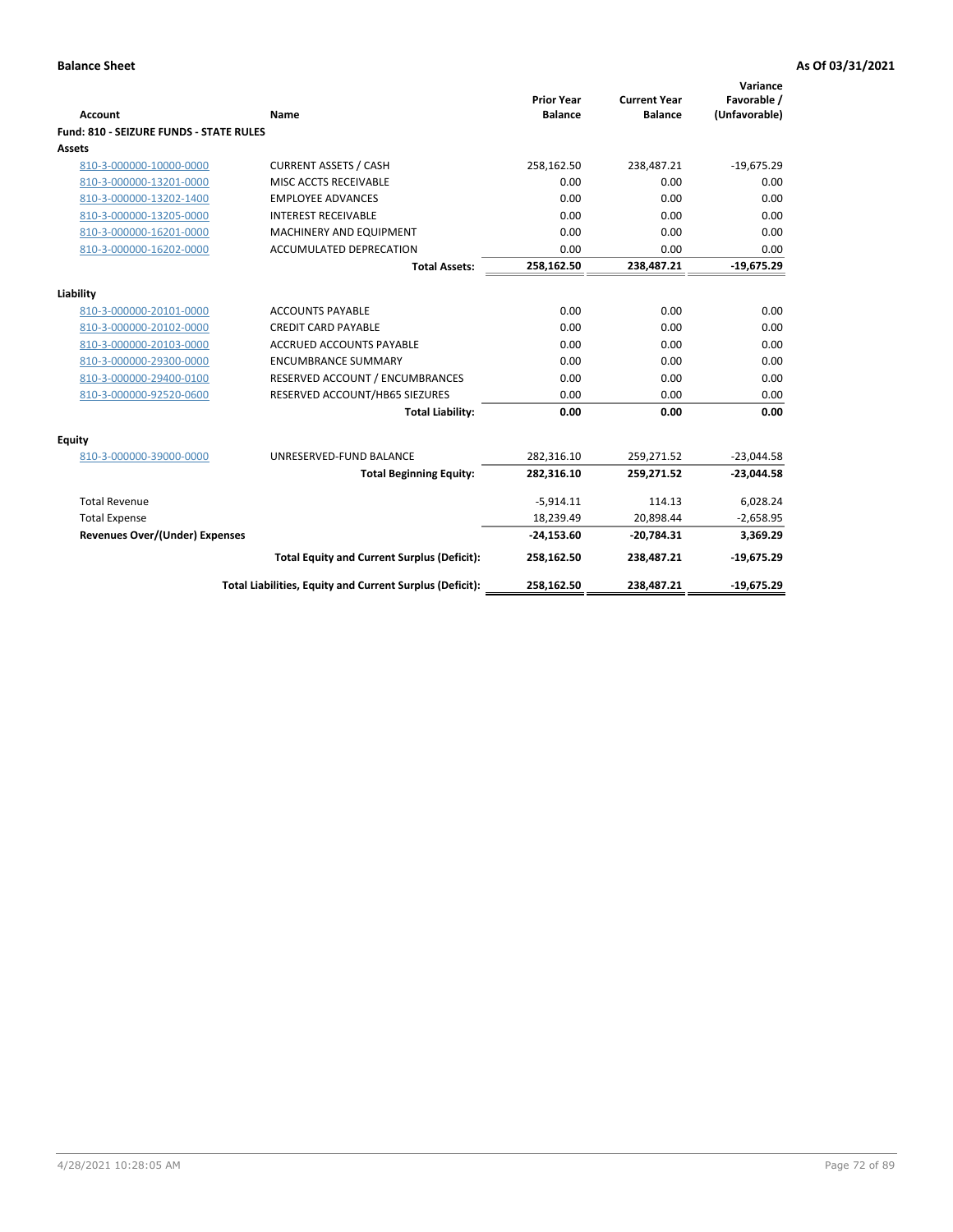| Account                               | Name                                                     | <b>Prior Year</b><br><b>Balance</b> | <b>Current Year</b><br><b>Balance</b> | Variance<br>Favorable /<br>(Unfavorable) |
|---------------------------------------|----------------------------------------------------------|-------------------------------------|---------------------------------------|------------------------------------------|
| Fund: 811 - SEIZURE FUNDS - FED RULES |                                                          |                                     |                                       |                                          |
| <b>Assets</b>                         |                                                          |                                     |                                       |                                          |
| 811-3-000000-10000-0000               | <b>CURRENT ASSETS / CASH</b>                             | 221,543.40                          | 222,575.97                            | 1,032.57                                 |
| 811-3-000000-13201-0000               | MISC ACCTS RECEIVABLE                                    | 0.00                                | 0.00                                  | 0.00                                     |
| 811-3-000000-13205-0000               | <b>INTEREST RECEIVABLE</b>                               | 0.00                                | 0.00                                  | 0.00                                     |
| 811-3-000000-16201-0000               | <b>MACHINERY AND EQUIPMENT</b>                           | 0.00                                | 0.00                                  | 0.00                                     |
| 811-3-000000-16202-0000               | <b>ACCUMULATED DEPRECATION</b>                           | 0.00                                | 0.00                                  | 0.00                                     |
|                                       | <b>Total Assets:</b>                                     | 221,543.40                          | 222,575.97                            | 1,032.57                                 |
| Liability                             |                                                          |                                     |                                       |                                          |
| 811-3-000000-20101-0000               | <b>ACCOUNTS PAYABLE</b>                                  | 0.00                                | 0.00                                  | 0.00                                     |
| 811-3-000000-20102-0000               | <b>CREDIT CARD PAYABLE</b>                               | 0.00                                | 0.00                                  | 0.00                                     |
| 811-3-000000-20103-0000               | <b>ACCRUED ACCOUNTS PAYABLE</b>                          | 0.00                                | 0.00                                  | 0.00                                     |
| 811-3-000000-29300-0000               | <b>ENCUMBRANCE SUMMARY</b>                               | 0.00                                | 0.00                                  | 0.00                                     |
| 811-3-000000-29400-0100               | RESERVED ACCOUNT / ENCUMBRANCES                          | 0.00                                | 0.00                                  | 0.00                                     |
| 811-3-000000-92521-0700               | RESERVED ACCOUNT/FED SIEZURES                            | 0.00                                | 0.00                                  | 0.00                                     |
|                                       | <b>Total Liability:</b>                                  | 0.00                                | 0.00                                  | 0.00                                     |
|                                       |                                                          |                                     |                                       |                                          |
| Equity<br>811-3-000000-39000-0000     | UNRESERVED-FUND BALANCE                                  | 249,025.30                          | 222,495.07                            | $-26,530.23$                             |
|                                       | <b>Total Beginning Equity:</b>                           | 249,025.30                          | 222,495.07                            | $-26,530.23$                             |
|                                       |                                                          |                                     |                                       |                                          |
| <b>Total Revenue</b>                  |                                                          | 2,301.76                            | 104.21                                | $-2,197.55$                              |
| <b>Total Expense</b>                  |                                                          | 29,783.66                           | 23.31                                 | 29,760.35                                |
| <b>Revenues Over/(Under) Expenses</b> |                                                          | $-27,481.90$                        | 80.90                                 | 27,562.80                                |
|                                       | <b>Total Equity and Current Surplus (Deficit):</b>       | 221,543.40                          | 222,575.97                            | 1,032.57                                 |
|                                       | Total Liabilities, Equity and Current Surplus (Deficit): | 221,543.40                          | 222,575.97                            | 1.032.57                                 |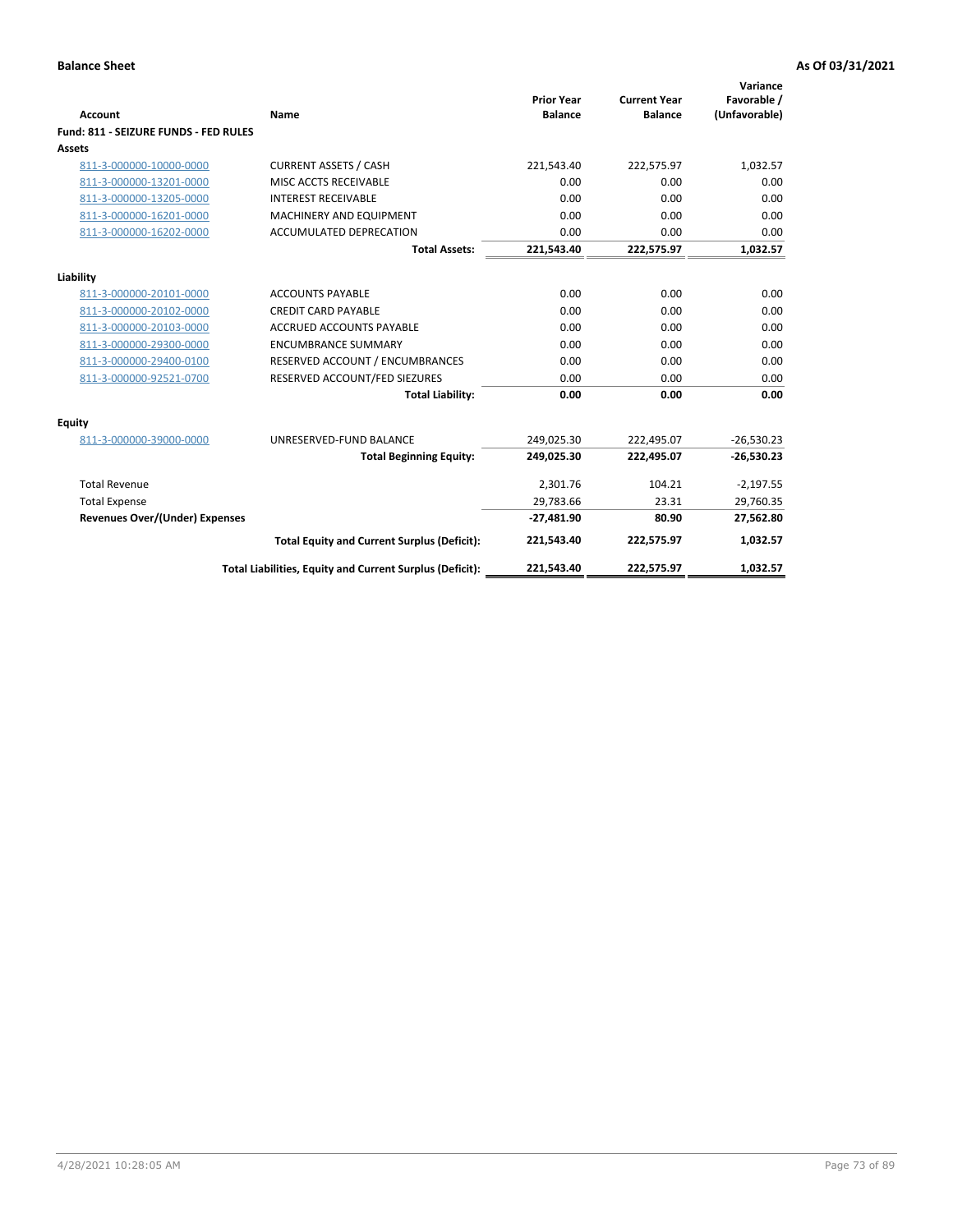| <b>Account</b>                                          | Name                                                     | <b>Prior Year</b><br><b>Balance</b> | <b>Current Year</b><br><b>Balance</b> | Variance<br>Favorable /<br>(Unfavorable) |
|---------------------------------------------------------|----------------------------------------------------------|-------------------------------------|---------------------------------------|------------------------------------------|
| Fund: 820 - TIRZ FUND (Tax Increment Reinvestment Zone) |                                                          |                                     |                                       |                                          |
| Assets                                                  |                                                          |                                     |                                       |                                          |
| 820-3-000000-10000-0000                                 | <b>CURRENT ASSETS / CASH</b>                             | 2,657,136.30                        | 3,000,285.13                          | 343,148.83                               |
| 820-3-000000-13101-0000                                 | <b>TAX RECEIVABLE-CURRENT</b>                            | 424,040.80                          | $-260,213.44$                         | $-684,254.24$                            |
| 820-3-000000-13102-0000                                 | <b>TAXES REC-DELINQUENT</b>                              | 19,034.05                           | 4,363.70                              | $-14,670.35$                             |
| 820-3-000000-13103-0000                                 | ALLOW FOR UNCOLLECT TAXES                                | $-3,548.61$                         | $-1,854.26$                           | 1,694.35                                 |
| 820-3-000000-13201-0000                                 | MISC ACCTS RECEIVABLE                                    | 0.00                                | 0.00                                  | 0.00                                     |
| 820-3-000000-13205-0000                                 | <b>INTEREST RECEIVABLE</b>                               | 0.00                                | 0.00                                  | 0.00                                     |
| 820-3-000000-13221-0000                                 | MISC A/R - PROPERTY TAXES                                | 33,475.03                           | 191,310.81                            | 157,835.78                               |
|                                                         | <b>Total Assets:</b>                                     | 3,130,137.57                        | 2,933,891.94                          | $-196,245.63$                            |
| Liability                                               |                                                          |                                     |                                       |                                          |
| 820-3-000000-20101-0000                                 | <b>ACCOUNTS PAYABLE</b>                                  | 0.00                                | 0.00                                  | 0.00                                     |
| 820-3-000000-20103-0000                                 | <b>ACCRUED ACCOUNTS PAYABLE</b>                          | 0.00                                | 0.00                                  | 0.00                                     |
| 820-3-000000-20203-0000                                 | <b>DEFERRED TAX REVENUE</b>                              | 435,354.51                          | $-261,812.97$                         | 697,167.48                               |
| 820-3-000000-29300-0000                                 | <b>ENCUMBRANCE SUMMARY</b>                               | 0.00                                | 0.00                                  | 0.00                                     |
| 820-3-000000-29400-0100                                 | RESERVED ACCOUNT / ENCUMBRANCES                          | 0.00                                | 0.00                                  | 0.00                                     |
|                                                         | <b>Total Liability:</b>                                  | 435,354.51                          | $-261,812.97$                         | 697,167.48                               |
| Equity                                                  |                                                          |                                     |                                       |                                          |
| 820-3-000000-39000-0000                                 | UNRESERVED-FUND BALANCE                                  | 2,242,774.53                        | 3,060,039.34                          | 817,264.81                               |
| 820-3-000000-39100-0000                                 | UNRESERVED-RET. EARNINGS                                 | 0.00                                | 0.00                                  | 0.00                                     |
|                                                         | <b>Total Beginning Equity:</b>                           | 2,242,774.53                        | 3,060,039.34                          | 817,264.81                               |
| <b>Total Revenue</b>                                    |                                                          | 465,304.20                          | 425,202.56                            | $-40,101.64$                             |
| <b>Total Expense</b>                                    |                                                          | 13,295.67                           | 289,536.99                            | $-276,241.32$                            |
| <b>Revenues Over/(Under) Expenses</b>                   |                                                          | 452,008.53                          | 135,665.57                            | $-316,342.96$                            |
|                                                         | <b>Total Equity and Current Surplus (Deficit):</b>       | 2,694,783.06                        | 3,195,704.91                          | 500,921.85                               |
|                                                         | Total Liabilities, Equity and Current Surplus (Deficit): | 3,130,137.57                        | 2,933,891.94                          | $-196,245.63$                            |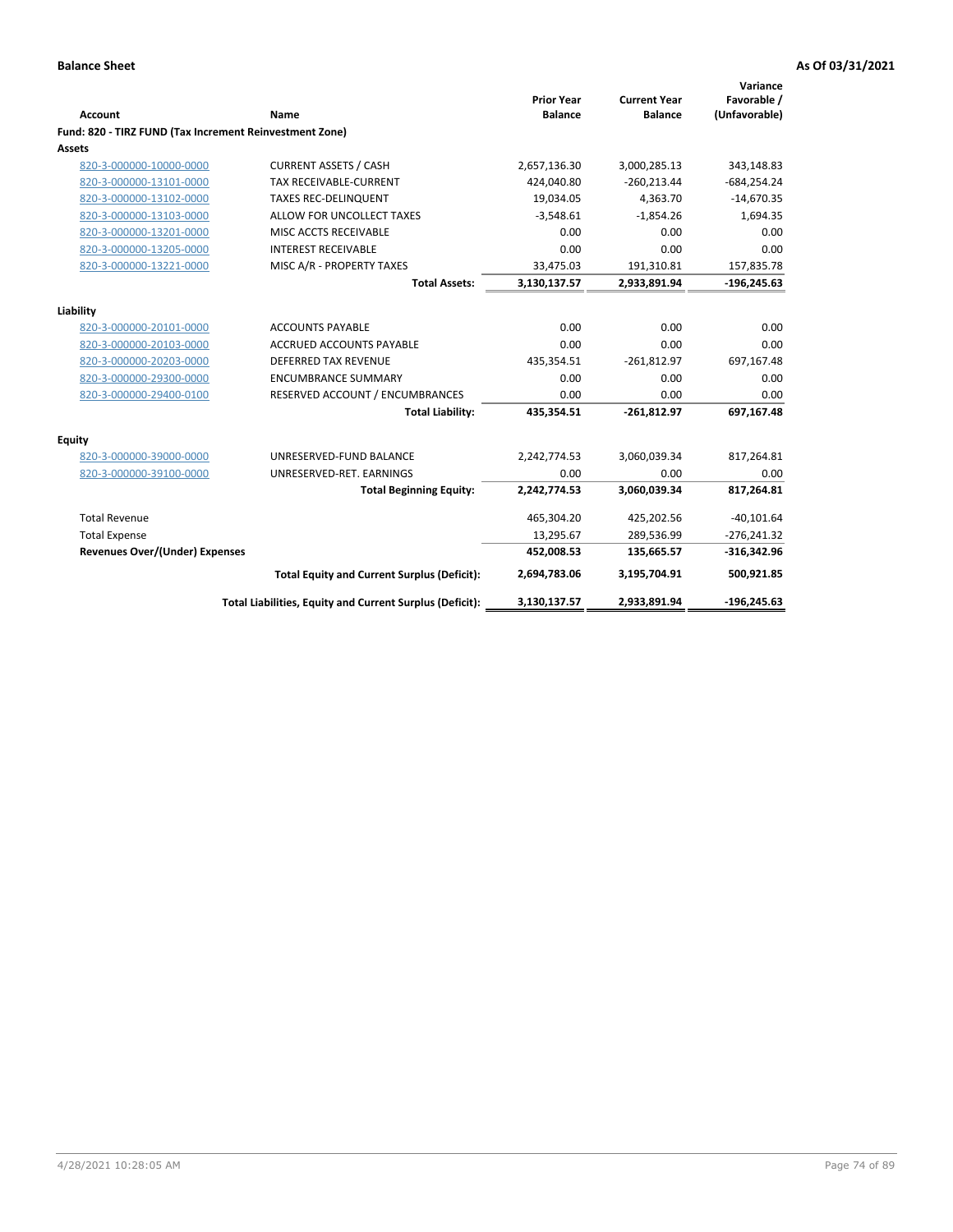| <b>Account</b>                           | Name                                                     | <b>Prior Year</b><br><b>Balance</b> | <b>Current Year</b><br><b>Balance</b> | Variance<br>Favorable /<br>(Unfavorable) |
|------------------------------------------|----------------------------------------------------------|-------------------------------------|---------------------------------------|------------------------------------------|
| Fund: 890 - GRNVL IDC (L-3) FIXED ASSETS |                                                          |                                     |                                       |                                          |
| <b>Assets</b>                            |                                                          |                                     |                                       |                                          |
| 890-3-000000-10000-0000                  | <b>CURRENT ASSETS / CASH</b>                             | $-0.18$                             | $-0.18$                               | 0.00                                     |
| 890-3-000000-16004-0000                  | FIXED ASSETS / BUILDINGS                                 | 0.00                                | 0.00                                  | 0.00                                     |
| 890-3-000000-16005-0000                  | <b>ACCUMULATED DEPRECIATION</b>                          | 0.00                                | 0.00                                  | 0.00                                     |
| 890-3-000000-16301-0000                  | FIXED ASSETS / C W I P                                   | 0.25                                | 0.25                                  | 0.00                                     |
|                                          | <b>Total Assets:</b>                                     | 0.07                                | 0.07                                  | 0.00                                     |
| Liability                                |                                                          |                                     |                                       |                                          |
| 890-3-000000-20101-0000                  | <b>ACCOUNTS PAYABLE</b>                                  | 0.00                                | 0.00                                  | 0.00                                     |
| 890-3-000000-27001-0000                  | <b>CONTRIBUTED CAPITAL</b>                               | 0.00                                | 0.00                                  | 0.00                                     |
| 890-3-000000-27101-0000                  | INVESTMENT IN GFA / GENERAL FUND                         | 0.00                                | 0.00                                  | 0.00                                     |
| 890-3-000000-27102-0000                  | <b>SPECIAL REVENUE FUNDS</b>                             | 0.00                                | 0.00                                  | 0.00                                     |
| 890-3-000000-27103-0000                  | <b>GENERAL CIP FUND</b>                                  | 0.00                                | 0.00                                  | 0.00                                     |
| 890-3-000000-27104-0000                  | PROPRIETARY FUNDS                                        | 0.07                                | 0.07                                  | 0.00                                     |
| 890-3-000000-27201-0000                  | CAFR USE / MUNICIPAL BUILDINGS                           | 0.00                                | 0.00                                  | 0.00                                     |
| 890-3-000000-27202-0000                  | CAFR USE / OTHER GENERAL GOVERNMEN                       | 0.00                                | 0.00                                  | 0.00                                     |
| 890-3-000000-27205-0000                  | CAFR USE / PUBLIC WORKS                                  | 0.00                                | 0.00                                  | 0.00                                     |
| 890-3-000000-27210-0000                  | CAFR USE / INVESTMENT IN GFA                             | 0.00                                | 0.00                                  | 0.00                                     |
| 890-3-000000-27301-0000                  | DONATIONS/GRANTS                                         | 0.00                                | 0.00                                  | 0.00                                     |
|                                          | <b>Total Liability:</b>                                  | 0.07                                | 0.07                                  | 0.00                                     |
| Equity                                   |                                                          |                                     |                                       |                                          |
| 890-3-000000-39000-0000                  | UNRESERVED-FUND BALANCE                                  | 0.00                                | 0.00                                  | 0.00                                     |
|                                          | <b>Total Beginning Equity:</b>                           | 0.00                                | 0.00                                  | 0.00                                     |
| <b>Total Expense</b>                     |                                                          | 0.00                                | 0.00                                  | 0.00                                     |
| <b>Revenues Over/(Under) Expenses</b>    |                                                          | 0.00                                | 0.00                                  | 0.00                                     |
|                                          | <b>Total Equity and Current Surplus (Deficit):</b>       | 0.00                                | 0.00                                  | 0.00                                     |
|                                          | Total Liabilities, Equity and Current Surplus (Deficit): | 0.07                                | 0.07                                  | 0.00                                     |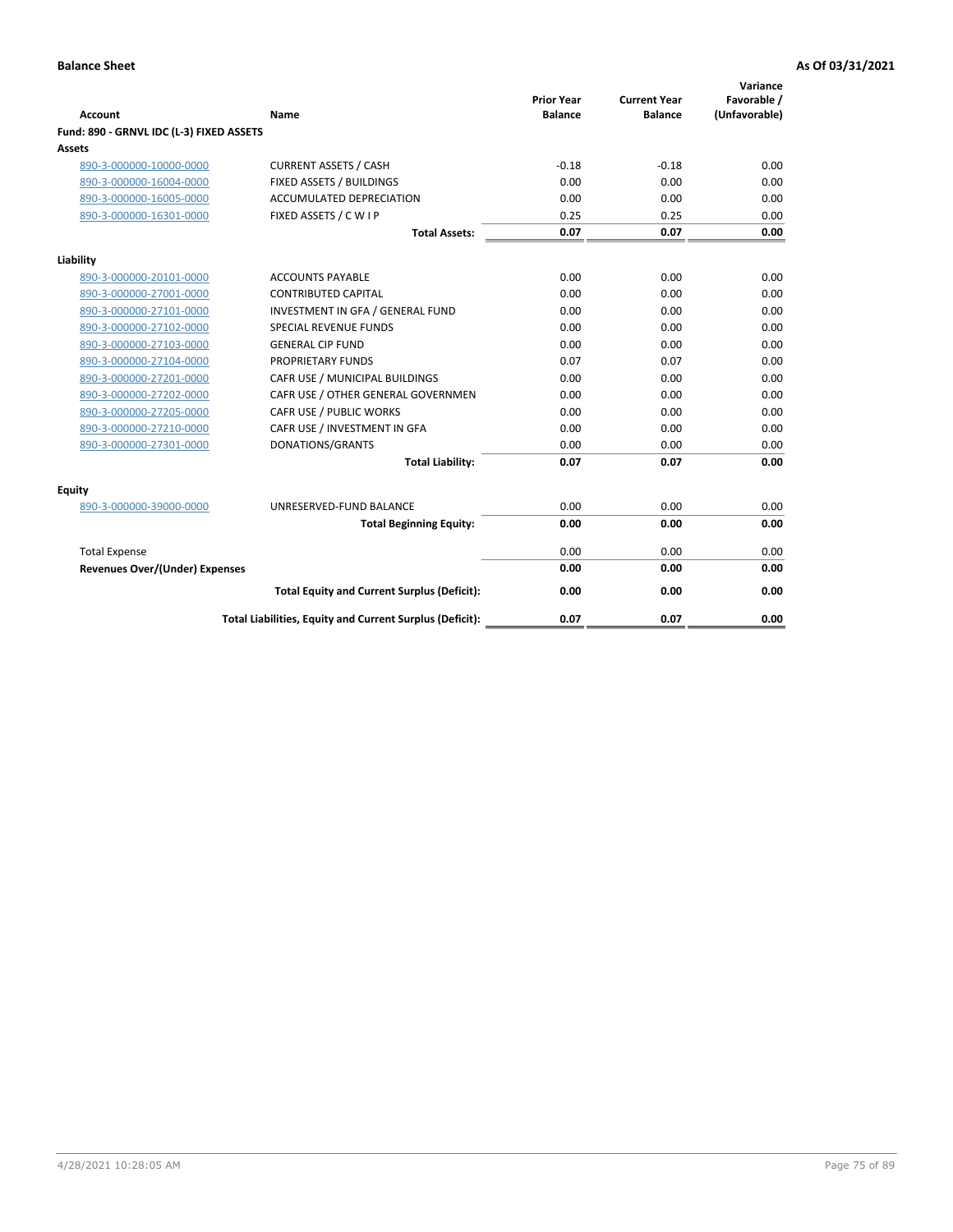|                                                    |                                                                    |                                     |                                       | Variance                     |
|----------------------------------------------------|--------------------------------------------------------------------|-------------------------------------|---------------------------------------|------------------------------|
| Account                                            | Name                                                               | <b>Prior Year</b><br><b>Balance</b> | <b>Current Year</b><br><b>Balance</b> | Favorable /<br>(Unfavorable) |
| Fund: 899 - POOLED CASH                            |                                                                    |                                     |                                       |                              |
| Assets                                             |                                                                    |                                     |                                       |                              |
| 899-8-000000-10000-0000                            | <b>CURRENT ASSETS / CASH</b>                                       | 0.00                                | 0.00                                  | 0.00                         |
| 899-8-000000-10101-0000                            | CHASE OUTBOUND OPERATING                                           | $-1,179,365.99$                     | $-17,867.74$                          | 1,161,498.25                 |
| 899-8-000000-10102-0000                            | CHASE INBOUND OPERATING                                            | 10,186,383.25                       | 7,469,603.30                          | $-2,716,779.95$              |
| 899-8-000000-10103-0000                            | OPERATING ACCOUNT / CLAIMS ACCOUNT                                 | 0.00                                | 0.00                                  | 0.00                         |
| 899-8-000000-10105-0000                            | CHASE BANK / SAVINGS - 3003113077                                  | 1,547,685.31                        | 1,548,929.19                          | 1,243.88                     |
| 899-8-000000-10106-0000                            | CHASE BANK / SAVINGS - 2911913371                                  | 1,625,736.58                        | 1,627,426.58                          | 1,690.00                     |
| 899-8-000000-10107-0000                            | <b>CHASE TASC FLEX SPENDING</b>                                    | 8,539.71                            | 2,256.88                              | $-6,282.83$                  |
| 899-8-000000-10401-0000                            | <b>CURRENT ASSETS / INTERNAL CLEARING</b>                          | $-27.00$                            | 229,627.82                            | 229,654.82                   |
| 899-8-000000-10402-0000                            | <b>CREDIT CARD CLEARING</b>                                        | 0.00                                | 0.00                                  | 0.00                         |
| 899-8-000000-10403-0000                            | <b>NET BILL PAYMENTS</b>                                           | 0.00                                | 0.00                                  | 0.00                         |
| 899-8-000000-11101-0000                            | TX CLASS / OPERATING                                               | 42,195.39                           | 42,346.02                             | 150.63                       |
| 899-8-000000-11201-0000                            | LOGIC INVESTMENTS / OPERATING                                      | 1,067,152.01                        | 1,077,423.93                          | 10,271.92                    |
| 899-8-000000-11401-0000                            | <b>TEXSTAR ACCT - OPERATING</b><br><b>TEXPOOL ACCT - OPERATING</b> | 0.01<br>1,057,455.80                | 0.01<br>3,062,226.44                  | 0.00<br>2,004,770.64         |
| 899-8-000000-11601-0000<br>899-8-000000-11801-0000 | TX GEN TERM OPERATING                                              | 15,328,051.67                       | 9,343,943.59                          | $-5,984,108.08$              |
| 899-8-000000-12001-0000                            | AMERICAN NATIONAL OPERATING                                        | 0.00                                | 0.00                                  | 0.00                         |
| 899-8-000000-12002-0000                            | PFM ACCT OPERATING                                                 | 16,528,862.86                       | 16,356,505.70                         | $-172,357.16$                |
| 899-8-000000-12003-0000                            | TREASURIES - CITY ONLY                                             | 0.00                                | 0.00                                  | 0.00                         |
| 899-8-000000-12301-0000                            | <b>BOND PROCEEDS / PURCHASED INTEREST</b>                          | 0.00                                | 0.00                                  | 0.00                         |
| 899-8-000000-13205-0000                            | <b>INTEREST RECEIVABLE</b>                                         | 63,187.99                           | 47,031.52                             | $-16,156.47$                 |
| 899-8-000000-14100-0000                            | DUE FROM FUND 100                                                  | $-847.62$                           | 0.00                                  | 847.62                       |
| 899-8-000000-14101-0000                            | DUE FROM FUND 101                                                  | 0.00                                | 0.00                                  | 0.00                         |
| 899-8-000000-14102-0000                            | DUE FROM FUND 102                                                  | 0.00                                | 0.00                                  | 0.00                         |
| 899-8-000000-14103-0000                            | DUE FROM FUND 103                                                  | 0.00                                | 0.00                                  | 0.00                         |
| 899-8-000000-14110-0000                            | DUE FROM FUND 110                                                  | 0.00                                | 0.00                                  | 0.00                         |
| 899-8-000000-14111-0000                            | DUE FROM FUND 111                                                  | 0.00                                | 0.00                                  | 0.00                         |
| 899-8-000000-14112-0000                            | DUE FROM FUND 112                                                  | 0.00                                | 0.00                                  | 0.00                         |
| 899-8-000000-14113-0000                            | DUE FROM FUND 113                                                  | 0.00                                | 0.00                                  | 0.00                         |
| 899-8-000000-14114-0000                            | DUE FROM FUND 114                                                  | 0.00                                | 0.00                                  | 0.00                         |
| 899-8-000000-14115-0000                            | DUE FROM FUND 115                                                  | 0.00                                | 0.00                                  | 0.00                         |
| 899-8-000000-14116-0000                            | DUE FROM FUND 116                                                  | 0.00                                | 0.00                                  | 0.00                         |
| 899-8-000000-14117-0000                            | DUE FROM FUND 117<br>DUE FROM FUND 118                             | 0.00                                | 0.00                                  | 0.00                         |
| 899-8-000000-14118-0000<br>899-8-000000-14119-0000 | DUE FROM FUND 119                                                  | 0.00                                | 0.00                                  | 0.00<br>0.00                 |
| 899-8-000000-14120-0000                            | DUE FROM FUND 120                                                  | 0.00<br>0.00                        | 0.00<br>0.00                          | 0.00                         |
| 899-8-000000-14121-0000                            | DUE FROM FUND 121                                                  | 0.00                                | 0.00                                  | 0.00                         |
| 899-8-000000-14122-0000                            | DUE FROM FUND 122                                                  | 0.00                                | 0.00                                  | 0.00                         |
| 899-8-000000-14123-0000                            | DUE FROM FUND 123                                                  | 0.00                                | 0.00                                  | 0.00                         |
| 899-8-000000-14124-0000                            | DUE FROM FUND 124                                                  | 0.00                                | 0.00                                  | 0.00                         |
| 899-8-000000-14125-0000                            | DUE FROM FUND 125                                                  | 0.00                                | 0.00                                  | 0.00                         |
| 899-8-000000-14126-0000                            | DUE FROM FUND 126                                                  | 0.00                                | 0.00                                  | 0.00                         |
| 899-8-000000-14140-0000                            | DUE FROM FUND 140                                                  | 0.00                                | 0.00                                  | 0.00                         |
| 899-8-000000-14160-0000                            | DUE FROM FUND 160                                                  | $-5,960.78$                         | 0.00                                  | 5,960.78                     |
| 899-8-000000-14161-0000                            | DUE FROM FUND 161                                                  | 0.00                                | 0.00                                  | 0.00                         |
| 899-8-000000-14162-0000                            | DUE FROM FUND 162                                                  | 0.00                                | 0.00                                  | 0.00                         |
| 899-8-000000-14163-0000                            | DUE FROM FUND 163                                                  | 0.00                                | 0.00                                  | 0.00                         |
| 899-8-000000-14164-0000                            | DUE FROM FUND 164                                                  | 0.00                                | 0.00                                  | 0.00                         |
| 899-8-000000-14165-0000                            | DUE FROM FUND 165                                                  | 0.00                                | 0.00                                  | 0.00                         |
| 899-8-000000-14170-0000                            | DUE FROM FUND 170                                                  | 0.00                                | 0.00                                  | 0.00                         |
| 899-8-000000-14171-0000                            | DUE FROM FUND 171                                                  | 0.00                                | 0.00                                  | 0.00                         |
| 899-8-000000-14172-0000                            | DUE FROM FUND 172                                                  | 0.00                                | 0.00                                  | 0.00                         |
| 899-8-000000-14173-0000<br>899-8-000000-14174-0000 | DUE FROM FUND 173<br>DUE FROM FUND 174                             | 0.00<br>0.00                        | 0.00<br>0.00                          | 0.00<br>0.00                 |
| 899-8-000000-14175-0000                            | DUE FROM FUND 175                                                  | 0.00                                | 0.00                                  | 0.00                         |
| 899-8-000000-14176-0000                            | DUE FROM FUND 176                                                  | 0.00                                | 0.00                                  | 0.00                         |
| 899-8-000000-14177-0000                            | DUE FROM FUND 177                                                  | 0.00                                | 0.00                                  | 0.00                         |
| 899-8-000000-14190-0000                            | DUE FROM FUND 190                                                  | 0.00                                | 0.00                                  | 0.00                         |
|                                                    |                                                                    |                                     |                                       |                              |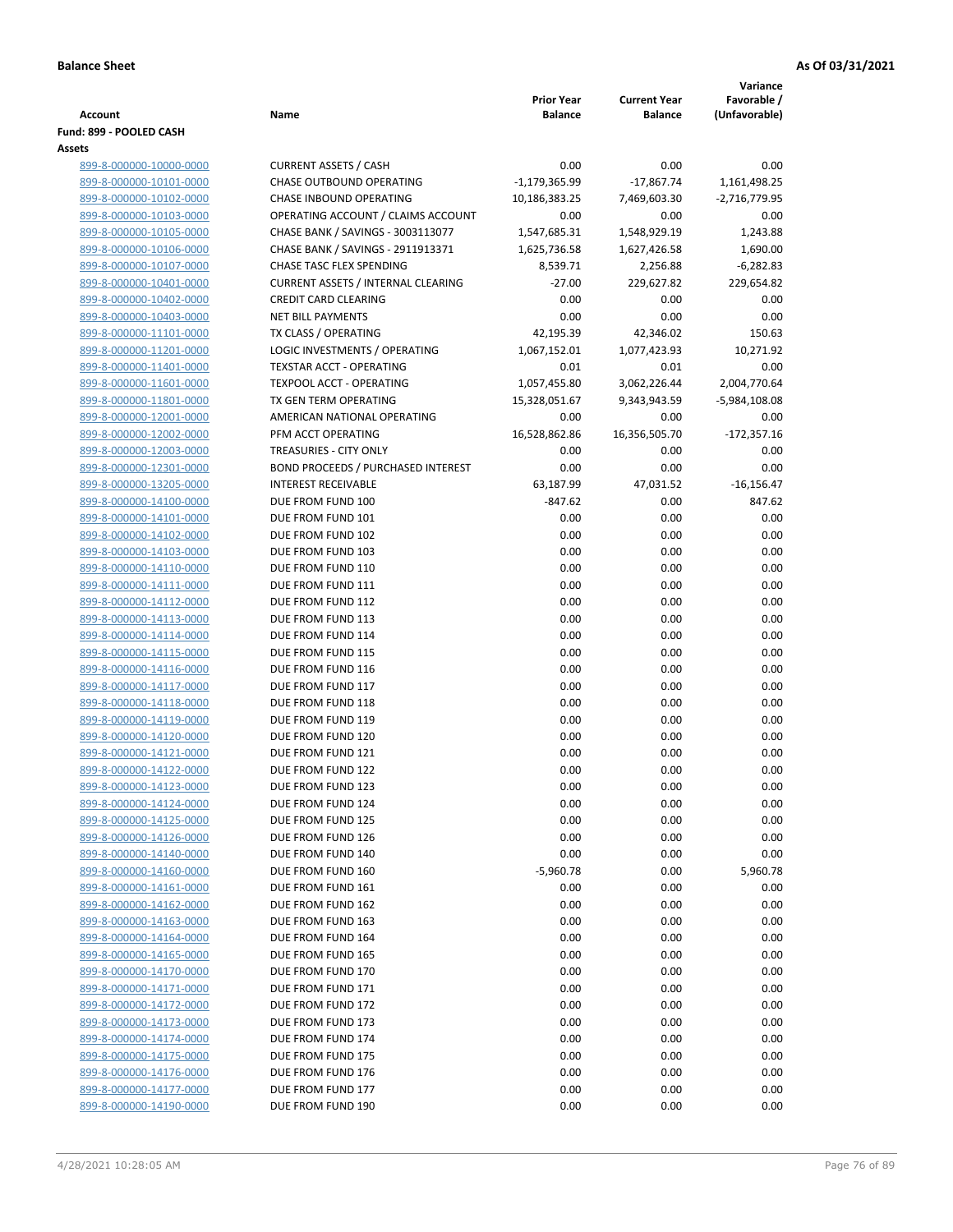|                                      |                                               |                                |                                | Variance                     |
|--------------------------------------|-----------------------------------------------|--------------------------------|--------------------------------|------------------------------|
|                                      |                                               | <b>Prior Year</b>              | <b>Current Year</b>            | Favorable /                  |
| Account                              | Name                                          | <b>Balance</b>                 | <b>Balance</b>                 | (Unfavorable)                |
| 899-8-000000-14192-0000              | DUE FROM FUND 192                             | $-38,571.37$                   | 0.00                           | 38,571.37                    |
| 899-8-000000-14200-0000              | DUE FROM FUND 200                             | 0.00                           | $-184.55$                      | $-184.55$                    |
| 899-8-000000-14210-0000              | DUE FROM FUND 210                             | 0.00                           | 0.00                           | 0.00                         |
| 899-8-000000-14211-0000              | DUE FROM FUND 211                             | 0.00                           | 0.00                           | 0.00                         |
| 899-8-000000-14212-0000              | DUE FROM FUND 212                             | 0.00                           | 0.00                           | 0.00                         |
| 899-8-000000-14216-0000              | DUE FROM FUND 216                             | 0.00                           | 0.00                           | 0.00                         |
| 899-8-000000-14217-0000              | DUE FROM FUND 217                             | 0.00                           | 0.00                           | 0.00                         |
| 899-8-000000-14300-0000              | DUE FROM FUND 300                             | 0.00                           | 0.00                           | 0.00                         |
| 899-8-000000-14320-0000              | DUE FROM FUND 320                             | 0.00                           | 0.00                           | 0.00                         |
| 899-8-000000-14360-0000              | DUE FROM FUND 360                             | 0.00                           | 0.00                           | 0.00                         |
| 899-8-000000-14361-0000              | DUE FROM FUND 361                             | 0.00                           | 0.00                           | 0.00                         |
| 899-8-000000-14400-0000              | DUE FROM FUND 400                             | 0.00                           | 0.00                           | 0.00                         |
| 899-8-000000-14500-0000              | DUE FROM FUND 500                             | 0.00                           | 0.00                           | 0.00                         |
| 899-8-000000-14561-0000              | DUE FROM FUND 561                             | 0.00                           | 0.00                           | 0.00                         |
| 899-8-000000-14601-0000              | DUE FROM FUND 601                             | 0.00                           | 0.00                           | 0.00                         |
| 899-8-000000-14602-0000              | DUE FROM FUND 602                             | $-500.09$                      | $-0.09$                        | 500.00                       |
| 899-8-000000-14604-0000              | DUE FROM FUND 604                             | 0.00                           | $-215,792.50$                  | $-215,792.50$                |
| 899-8-000000-14660-0000              | DUE FROM FUND 660                             | 0.00                           | 0.00                           | 0.00                         |
| 899-8-000000-14800-0000              | DUE FROM FUND 800                             | 0.00                           | 0.00                           | 0.00                         |
| 899-8-000000-14801-0000              | DUE FROM FUND 801                             | 0.00                           | 0.00                           | 0.00                         |
| 899-8-000000-14802-0000              | DUE FROM FUND 802                             | 0.00                           | 0.00                           | 0.00                         |
| 899-8-000000-14803-0000              | DUE FROM FUND 803                             | 0.00                           | 0.00                           | 0.00                         |
| 899-8-000000-14807-0000              | DUE FROM FUND 807                             | 0.00                           | 0.00                           | 0.00                         |
| 899-8-000000-14809-0000              | DUE FROM FUND 809                             | 0.00                           | 0.00                           | 0.00                         |
| 899-8-000000-14810-0000              | DUE FROM FUND 810                             | 0.00                           | 0.00                           | 0.00                         |
| 899-8-000000-14811-0000              | DUE FROM FUND 811                             | 0.00                           | 0.00                           | 0.00                         |
| 899-8-000000-14820-0000              | DUE FROM TIRZ FUND                            | 0.00                           | 0.00                           | 0.00                         |
| 899-8-000000-14890-0000              | DUE FROM GRNVL IDC (L-3) FIXED ASSETS         | 0.00                           | 0.00                           | 0.00                         |
| 899-8-000000-14910-0000              | DUE FROM FUND 910                             | 175,719.95                     | 166,684.21                     | $-9,035.74$                  |
| 899-8-000000-14911-0000              | DUE FROM FUND 911                             | 0.00                           | 0.00                           | 0.00                         |
| 899-8-000000-14912-0000              | DUE FROM FUND 912                             | 0.00                           | 0.00                           | 0.00                         |
| 899-8-000000-14913-0000              | DUE FROM FUND 913                             | 0.00                           | 0.00                           | 0.00                         |
| 899-8-000000-14916-0000              | DUE FROM FUND 916                             | 0.00                           | 0.00                           | 0.00                         |
| 899-8-000000-14950-0000              | DUE FROM FUND 950                             | $-22,116.93$                   | 38,702.72                      | 60,819.65                    |
| 899-8-000000-91011-1001              | <b>BANK OF AMERICA</b>                        | 0.00                           | 0.00                           | 0.00                         |
|                                      | <b>Total Assets:</b>                          | 46,383,580.75                  | 40,778,863.03                  | $-5,604,717.72$              |
|                                      |                                               |                                |                                |                              |
| Liability<br>899-8-000000-20101-0000 | <b>ACCOUNTS PAYABLE</b>                       | 107,723.16                     | $-10,759.20$                   | 118,482.36                   |
|                                      |                                               |                                |                                |                              |
| 899-8-000000-20102-0000              | <b>CREDIT CARD PAYABLE</b>                    | 0.00                           | 0.00                           | 0.00                         |
| 899-8-000000-21040-0000              | DUE TO OTHER FUNDS<br><b>Total Liability:</b> | 46,275,857.97<br>46,383,581.13 | 40,793,269.17<br>40,782,509.97 | 5,482,588.80<br>5,601,071.16 |
|                                      |                                               |                                |                                |                              |
| <b>Equity</b>                        |                                               |                                |                                |                              |
| 899-3-000000-39000-0000              | UNRESERVED-FUND BALANCE                       | $-0.46$                        | $-3,646.94$                    | $-3,646.48$                  |
| 899-8-000000-14362-0000              | DUE FROM FUND 362                             | 0.00                           | 0.00                           | 0.00                         |
| 899-8-000000-39200-0101              | EQUITY IN POOLED CASH                         | 0.00                           | 0.00                           | 0.00                         |
| 899-8-000000-39200-0110              | EQUITY IN POOLED CASH                         | 0.00                           | 0.00                           | 0.00                         |
| 899-8-000000-39200-0111              | EQUITY IN POOLED CASH                         | 0.00                           | 0.00                           | 0.00                         |
| 899-8-000000-39200-0112              | EQUITY IN POOLED CASH                         | 0.00                           | 0.00                           | 0.00                         |
| 899-8-000000-39200-0190              | EQUITY IN POOLED CASH                         | 0.00                           | 0.00                           | 0.00                         |
| 899-8-000000-39200-0201              | EQUITY IN POOLED CASH                         | 0.00                           | 0.00                           | 0.00                         |
| 899-8-000000-39200-0202              | EQUITY IN POOLED CASH                         | 0.00                           | 0.00                           | 0.00                         |
| 899-8-000000-39200-0203              | EQUITY IN POOLED CASH                         | 0.00                           | 0.00                           | 0.00                         |
| 899-8-000000-39200-0204              | EQUITY IN POOLED CASH                         | 0.00                           | 0.00                           | 0.00                         |
| 899-8-000000-39200-0205              | EQUITY IN POOLED CASH                         | 0.00                           | 0.00                           | 0.00                         |
| 899-8-000000-39200-0206              | EQUITY IN POOLED CASH                         | 0.00                           | 0.00                           | 0.00                         |
| 899-8-000000-39200-0207              | EQUITY IN POOLED CASH                         | 0.00                           | 0.00                           | 0.00                         |
|                                      |                                               |                                |                                |                              |
| 899-8-000000-39200-0208              | EQUITY IN POOLED CASH                         | 0.00                           | 0.00                           | 0.00                         |
| 899-8-000000-39200-0209              | EQUITY IN POOLED CASH                         | 0.00                           | 0.00                           | 0.00                         |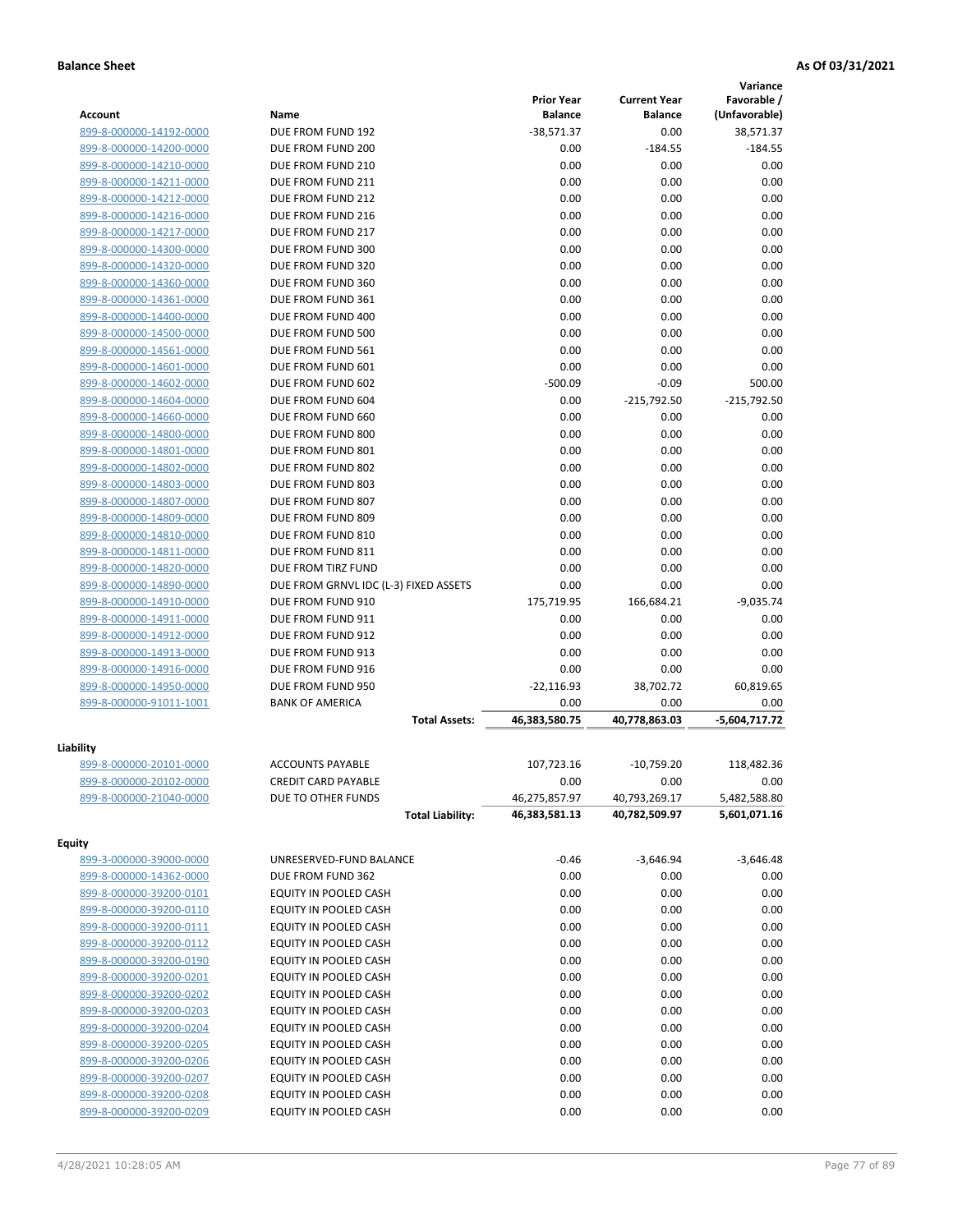**Variance**

| Account                                            | Name                                                  | <b>Prior Year</b><br><b>Balance</b> | <b>Current Year</b><br><b>Balance</b> | Favorable /<br>(Unfavorable) |
|----------------------------------------------------|-------------------------------------------------------|-------------------------------------|---------------------------------------|------------------------------|
| 899-8-000000-39200-0210                            | EQUITY IN POOLED CASH                                 | 0.00                                | 0.00                                  | 0.00                         |
| 899-8-000000-39200-0211                            | EQUITY IN POOLED CASH                                 | 0.00                                | 0.00                                  | 0.00                         |
| 899-8-000000-39200-0212                            | EQUITY IN POOLED CASH                                 | 0.00                                | 0.00                                  | 0.00                         |
| 899-8-000000-39200-0213                            | EQUITY IN POOLED CASH                                 | 0.00                                | 0.00                                  | 0.00                         |
| 899-8-000000-39200-0214                            | <b>EQUITY IN POOLED CASH</b>                          | 0.00                                | 0.00                                  | 0.00                         |
| 899-8-000000-39200-0215                            | EQUITY IN POOLED CASH                                 | 0.00                                | 0.00                                  | 0.00                         |
| 899-8-000000-39200-0216                            | EQUITY IN POOLED CASH                                 | 0.00                                | 0.00                                  | 0.00                         |
| 899-8-000000-39200-0217                            | EQUITY IN POOLED CASH                                 | 0.00                                | 0.00                                  | 0.00                         |
| 899-8-000000-39200-0218                            | EQUITY IN POOLED CASH                                 | 0.00                                | 0.00                                  | 0.00                         |
| 899-8-000000-39200-0219                            | EQUITY IN POOLED CASH                                 | 0.00                                | 0.00                                  | 0.00                         |
| 899-8-000000-39200-0220                            | <b>EQUITY IN POOLED CASH</b>                          | 0.00                                | 0.00                                  | 0.00                         |
| 899-8-000000-39200-0221                            | EQUITY IN POOLED CASH                                 | 0.00                                | 0.00                                  | 0.00                         |
| 899-8-000000-39200-0222                            | EQUITY IN POOLED CASH                                 | 0.00                                | 0.00                                  | 0.00                         |
| 899-8-000000-39200-0223                            | EQUITY IN POOLED CASH                                 | 0.00                                | 0.00                                  | 0.00                         |
| 899-8-000000-39200-0224                            | EQUITY IN POOLED CASH                                 | 0.00                                | 0.00                                  | 0.00                         |
| 899-8-000000-39200-0225                            | EQUITY IN POOLED CASH                                 | 0.00                                | 0.00                                  | 0.00                         |
| 899-8-000000-39200-0226                            | EQUITY IN POOLED CASH                                 | 0.00                                | 0.00                                  | 0.00                         |
| 899-8-000000-39200-0227                            | EQUITY IN POOLED CASH                                 | 0.00                                | 0.00                                  | 0.00                         |
| 899-8-000000-39200-0228                            | EQUITY IN POOLED CASH                                 | 0.00                                | 0.00                                  | 0.00                         |
| 899-8-000000-39200-0229                            | EQUITY IN POOLED CASH                                 | 0.00                                | 0.00                                  | 0.00                         |
| 899-8-000000-39200-0231                            | EQUITY IN POOLED CASH                                 | 0.00                                | 0.00                                  | 0.00                         |
| 899-8-000000-39200-0232                            | EQUITY IN POOLED CASH                                 | 0.00                                | 0.00                                  | 0.00                         |
| 899-8-000000-39200-0233                            | EQUITY IN POOLED CASH                                 | 0.00                                | 0.00                                  | 0.00                         |
| 899-8-000000-39200-0234                            | EQUITY IN POOLED CASH                                 | 0.00                                | 0.00                                  | 0.00                         |
| 899-8-000000-39200-0235                            | EQUITY IN POOLED CASH                                 | 0.00                                | 0.00                                  | 0.00                         |
| 899-8-000000-39200-0236                            | EQUITY IN POOLED CASH                                 | 0.00                                | 0.00                                  | 0.00                         |
| 899-8-000000-39200-0241                            | EQUITY IN POOLED CASH                                 | 0.00                                | 0.00                                  | 0.00                         |
| 899-8-000000-39200-0247                            | EQUITY IN POOLED CASH                                 | 0.00                                | 0.00                                  | 0.00                         |
| 899-8-000000-39200-0250                            | EQUITY IN POOLED CASH                                 | 0.00                                | 0.00                                  | 0.00                         |
| 899-8-000000-39200-0251                            | EQUITY IN POOLED CASH                                 | 0.00                                | 0.00                                  | 0.00                         |
| 899-8-000000-39200-0252                            | EQUITY IN POOLED CASH                                 | 0.00                                | 0.00                                  | 0.00                         |
| 899-8-000000-39200-0253                            | EQUITY IN POOLED CASH                                 | 0.00                                | 0.00                                  | 0.00                         |
| 899-8-000000-39200-0254                            | EQUITY IN POOLED CASH                                 | 0.00                                | 0.00                                  | 0.00                         |
| 899-8-000000-39200-0301                            | EQUITY IN POOLED CASH                                 | 0.00                                | 0.00                                  | 0.00                         |
| 899-8-000000-39200-0302                            | EQUITY IN POOLED CASH                                 | 0.00                                | 0.00                                  | 0.00                         |
| 899-8-000000-39200-0401                            | EQUITY IN POOLED CASH                                 | 0.00                                | 0.00                                  | 0.00                         |
| 899-8-000000-39200-0402                            | EQUITY IN POOLED CASH                                 | 0.00                                | 0.00                                  | 0.00                         |
| 899-8-000000-39200-0403                            | EQUITY IN POOLED CASH                                 | 0.00                                | 0.00                                  | 0.00                         |
| 899-8-000000-39200-0405                            | EQUITY IN POOLED CASH                                 | 0.00                                | 0.00                                  | 0.00                         |
| 899-8-000000-39200-0406                            | <b>EQUITY IN POOLED CASH</b>                          | 0.00                                | 0.00                                  | 0.00                         |
| 899-8-000000-39200-0410                            | <b>EQUITY IN POOLED CASH</b>                          | 0.00                                | 0.00                                  | 0.00                         |
| 899-8-000000-39200-0411                            | EQUITY IN POOLED CASH                                 | 0.00                                | 0.00                                  | 0.00                         |
| 899-8-000000-39200-0501                            | EQUITY IN POOLED CASH                                 | 0.00                                | 0.00                                  | 0.00                         |
| 899-8-000000-39200-0502                            | EQUITY IN POOLED CASH<br><b>EQUITY IN POOLED CASH</b> | 0.00                                | 0.00                                  | 0.00                         |
| 899-8-000000-39200-0503                            | <b>EQUITY IN POOLED CASH</b>                          | 0.00                                | 0.00                                  | 0.00                         |
| 899-8-000000-39200-0504<br>899-8-000000-39200-0505 |                                                       | 0.00<br>0.00                        | 0.00<br>0.00                          | 0.00<br>0.00                 |
| 899-8-000000-39200-0506                            | EQUITY IN POOLED CASH<br>EQUITY IN POOLED CASH        | 0.00                                | 0.00                                  | 0.00                         |
| 899-8-000000-39200-0507                            | EQUITY IN POOLED CASH                                 | 0.00                                | 0.00                                  | 0.00                         |
| 899-8-000000-39200-0511                            | EQUITY IN POOLED CASH                                 | 0.00                                | 0.00                                  | 0.00                         |
| 899-8-000000-39200-0513                            | EQUITY IN POOLED CASH                                 | 0.00                                | 0.00                                  | 0.00                         |
| 899-8-000000-39200-0521                            | EQUITY IN POOLED CASH                                 | 0.00                                | 0.00                                  | 0.00                         |
| 899-8-000000-39200-0522                            | EQUITY IN POOLED CASH                                 | 0.00                                | 0.00                                  | 0.00                         |
| 899-8-000000-39200-0523                            | EQUITY IN POOLED CASH                                 | 0.00                                | 0.00                                  | 0.00                         |
| 899-8-000000-39200-0601                            | EQUITY IN POOLED CASH                                 | 0.00                                | 0.00                                  | 0.00                         |
| 899-8-000000-39200-0602                            | EQUITY IN POOLED CASH                                 | 0.00                                | 0.00                                  | 0.00                         |
| 899-8-000000-39200-0603                            | EQUITY IN POOLED CASH                                 | 0.00                                | 0.00                                  | 0.00                         |
| 899-8-000000-39200-0604                            | EQUITY IN POOLED CASH                                 | 0.00                                | 0.00                                  | 0.00                         |
| 899-8-000000-39200-0702                            | EQUITY IN POOLED CASH                                 | 0.00                                | 0.00                                  | 0.00                         |
|                                                    |                                                       |                                     |                                       |                              |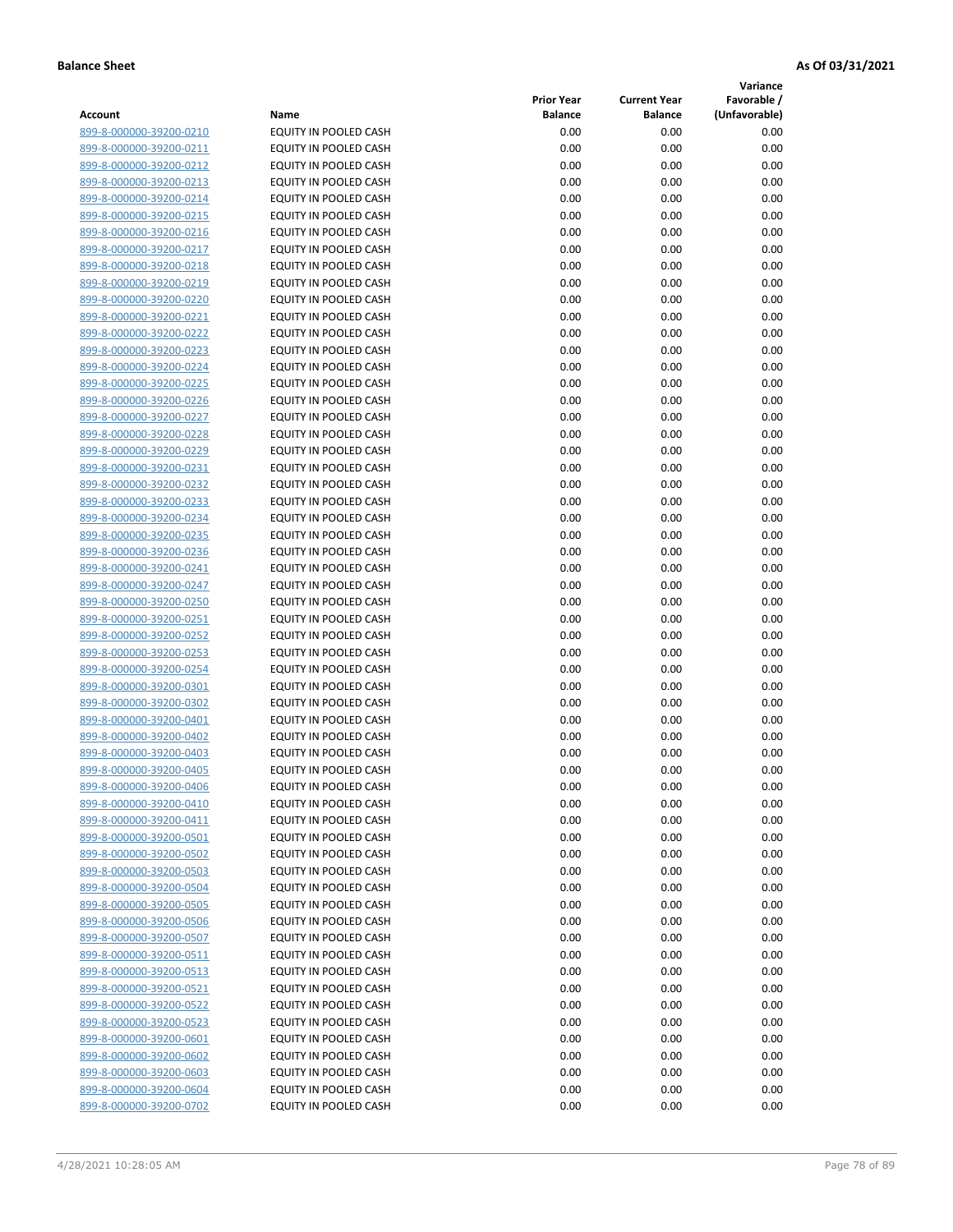|                                |                                                          |                   |                     | Variance        |
|--------------------------------|----------------------------------------------------------|-------------------|---------------------|-----------------|
|                                |                                                          | <b>Prior Year</b> | <b>Current Year</b> | Favorable /     |
| <b>Account</b>                 | <b>Name</b>                                              | <b>Balance</b>    | <b>Balance</b>      | (Unfavorable)   |
| 899-8-000000-39200-0703        | EQUITY IN POOLED CASH                                    | 0.00              | 0.00                | 0.00            |
| 899-8-000000-39200-0704        | EQUITY IN POOLED CASH                                    | 0.00              | 0.00                | 0.00            |
| 899-8-000000-39200-0705        | <b>EQUITY IN POOLED CASH</b>                             | 0.00              | 0.00                | 0.00            |
| 899-8-000000-39200-0706        | <b>EQUITY IN POOLED CASH</b>                             | 0.00              | 0.00                | 0.00            |
| 899-8-000000-39200-0707        | EQUITY IN POOLED CASH                                    | 0.00              | 0.00                | 0.00            |
| 899-8-000000-39200-0708        | <b>EQUITY IN POOLED CASH</b>                             | 0.00              | 0.00                | 0.00            |
| 899-8-000000-39200-0710        | <b>EQUITY IN POOLED CASH</b>                             | 0.00              | 0.00                | 0.00            |
| 899-8-000000-39200-0721        | <b>EQUITY IN POOLED CASH</b>                             | 0.00              | 0.00                | 0.00            |
| 899-8-000000-39200-0722        | EQUITY IN POOLED CASH                                    | 0.00              | 0.00                | 0.00            |
| 899-8-000000-39200-0723        | EQUITY IN POOLED CASH                                    | 0.00              | 0.00                | 0.00            |
| 899-8-000000-39200-0731        | <b>EQUITY IN POOLED CASH</b>                             | 0.00              | 0.00                | 0.00            |
| 899-8-000000-39200-0825        | EQUITY IN POOLED CASH                                    | 0.00              | 0.00                | 0.00            |
| 899-8-000000-39200-0901        | EQUITY IN POOLED CASH                                    | 0.00              | 0.00                | 0.00            |
| 899-8-000000-39200-0902        | EQUITY IN POOLED CASH                                    | 0.00              | 0.00                | 0.00            |
| 899-8-000000-39200-0903        | <b>EQUITY IN POOLED CASH</b>                             | 0.00              | 0.00                | 0.00            |
| 899-8-000000-39200-0904        | <b>EQUITY IN POOLED CASH</b>                             | 0.00              | 0.00                | 0.00            |
| 899-8-000000-39200-0905        | EQUITY IN POOLED CASH                                    | 0.00              | 0.00                | 0.00            |
| 899-8-000000-39200-0909        | EQUITY IN POOLED CASH                                    | 0.00              | 0.00                | 0.00            |
| 899-8-000000-39200-0910        | <b>EQUITY IN POOLED CASH</b>                             | 0.00              | 0.00                | 0.00            |
| 899-8-000000-39200-0960        | <b>EQUITY IN POOLED CASH</b>                             | 0.00              | 0.00                | 0.00            |
| 899-8-000000-39200-9999        | EQUITY IN POOLED CASH                                    | 0.00              | 0.00                | 0.00            |
|                                | <b>Total Beginning Equity:</b>                           | $-0.46$           | $-3,646.94$         | $-3,646.48$     |
| <b>Total Revenue</b>           |                                                          | 0.08              | 0.00                | $-0.08$         |
| Revenues Over/(Under) Expenses |                                                          | 0.08              | 0.00                | $-0.08$         |
|                                | <b>Total Equity and Current Surplus (Deficit):</b>       | $-0.38$           | $-3,646.94$         | $-3,646.56$     |
|                                | Total Liabilities, Equity and Current Surplus (Deficit): | 46,383,580.75     | 40,778,863.03       | $-5,604,717.72$ |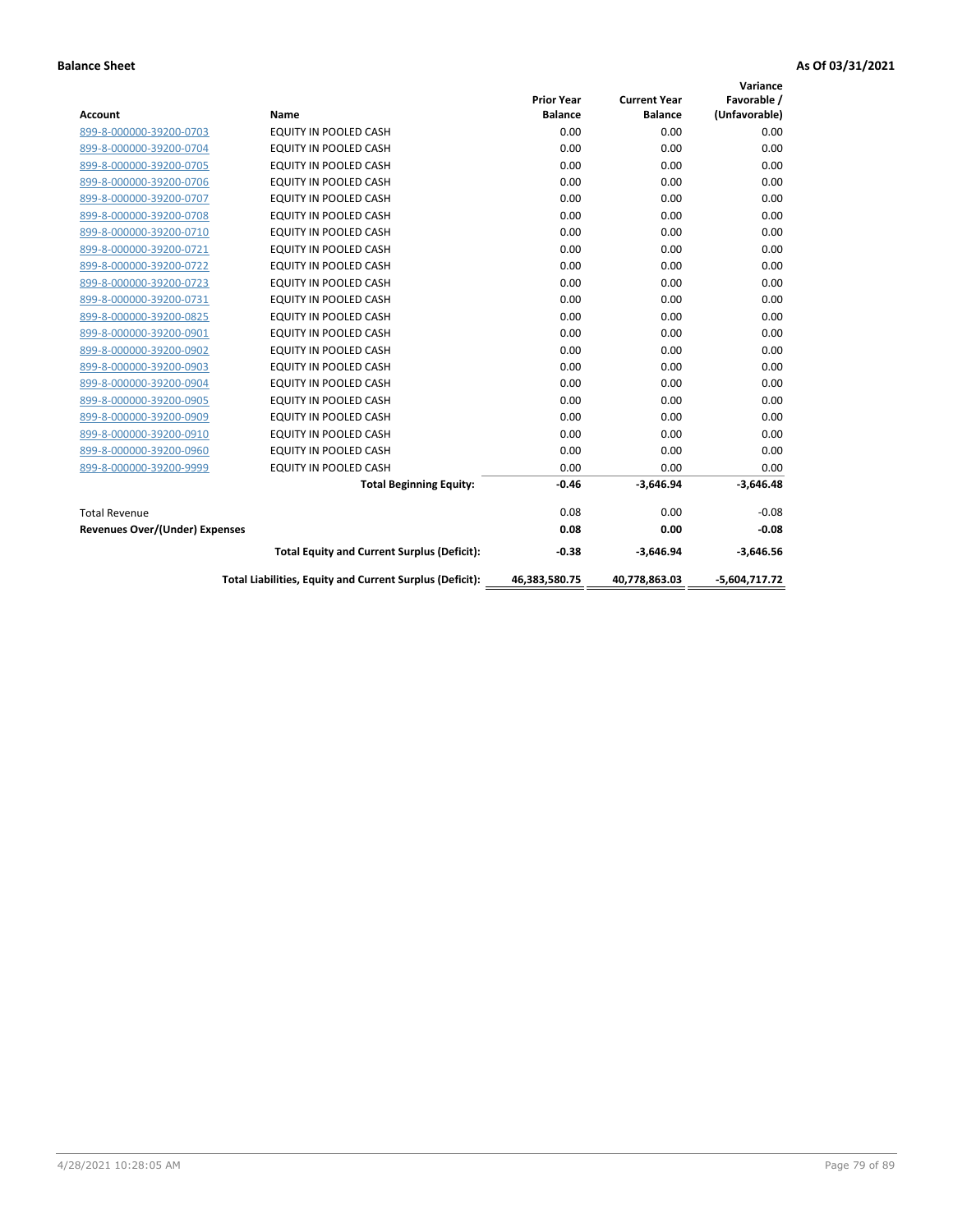|                                                      |                                                                           |                        |                             | Variance                   |
|------------------------------------------------------|---------------------------------------------------------------------------|------------------------|-----------------------------|----------------------------|
|                                                      |                                                                           | <b>Prior Year</b>      | <b>Current Year</b>         | Favorable /                |
| Account                                              | Name                                                                      | <b>Balance</b>         | <b>Balance</b>              | (Unfavorable)              |
| <b>Fund: 910 - ELECTRIC OPERATING FUND</b><br>Assets |                                                                           |                        |                             |                            |
| 910-9-000000-10000-1300                              | <b>CASH</b>                                                               | 22,608,635.58          | 12,856,225.69               | -9,752,409.89              |
| 910-9-000000-10209-1300                              | <b>ADMIN PETTY CASH</b>                                                   | 200.00                 | 270.92                      | 70.92                      |
| 910-9-000000-10308-1300                              | <b>GEUS SERVICE CENTER CHANGE</b>                                         | 849.90                 | 849.90                      | 0.00                       |
| 910-9-000000-10309-1300                              | <b>GEUS DOWNTOWN CHANGE</b>                                               | 1,650.00               | 1,650.00                    | 0.00                       |
| 910-9-000000-11540-1301                              | PTO LIABILITY FUNDING                                                     | 460,876.69             | 461,819.44                  | 942.75                     |
| 910-9-000000-11541-1301                              | CASH INVESTED - TX TERM GENERAL                                           | 4,749,489.48           | 4,759,205.07                | 9,715.59                   |
| 910-9-000000-12190-1810                              | DEFERRED ISSUANCE COSTS 2001                                              | 0.00                   | 0.00                        | 0.00                       |
| 910-9-000000-12191-1810                              | DEFERRED ISSUANCE COST 2008 ENGINE PR                                     | 0.00                   | 0.00                        | 0.00                       |
| 910-9-000000-12192-1810                              | DEFERRED ISSUANCE COSTS 2010 BOA ENGI                                     | 0.00                   | 0.00                        | 0.00                       |
| 910-9-000000-12193-1810                              | DEFERRED ISSUANCE COSTS 2010 SCRUBBEI                                     | 0.00                   | 0.00                        | 0.00                       |
| 910-9-000000-12194-1810                              | DEFERRED ISSUANCE COSTS 2010 TMPA DEI                                     | 0.00                   | 0.00                        | 0.00                       |
| 910-9-000000-12201-1810                              | <b>BOND DISCOUNT</b>                                                      | 153,371.59             | 95,916.37                   | $-57,455.22$               |
| 910-9-000000-13000-1420                              | <b>CUSTOMER ACCOUNTS RECEIVABLE</b>                                       | 1,617,170.19           | 1,389,276.93                | -227,893.26                |
| 910-9-000000-13001-1420                              | NON CURRENT CUSTOMER ACCTS RECEIVAE                                       | 643,438.97             | 734,670.10                  | 91,231.13                  |
| 910-9-000000-13002-1440                              | ALLOWANCE FOR UNCOLLECTABLE                                               | -568,204.39            | -794,670.36                 | $-226,465.97$              |
| 910-9-000000-13003-1422                              | UNBILLED YEAR-END ACCRUAL                                                 | 4,669,137.80           | 3,036,498.36                | $-1,632,639.44$            |
| 910-9-000000-13009-1423                              | FUEL ADJUSTMENT - UNDER/OVER                                              | -873,620.22            | $-2,891,264.40$             | $-2,017,644.18$            |
| 910-9-000000-13011-1420                              | AMP RECEIVABLE                                                            | $-64, 149.07$          | 12,116.21                   | 76,265.28                  |
| 910-9-000000-13012-1420                              | ROUNDUP ACCOUNTS RECEIVABLE                                               | 0.00                   | 18.50                       | 18.50                      |
| 910-9-000000-13066-1421                              | AMPY CUSTOMER ACCOUNTS RECEIVABLE                                         | 0.00                   | 0.00                        | 0.00                       |
| 910-9-000000-13067-1421                              | AMPY ARREARS ACCOUNTS RECEIVABLE                                          | $-5,012.40$            | $-21,346.89$                | $-16,334.49$               |
| 910-9-000000-13068-1421<br>910-9-000000-13201-1430   | AMPY Customers Left With Balance A/R<br>MISCELLANEOUS ACCOUNTS RECEIVABLE | 60,574.02<br>31,962.90 | 64,882.26<br>58,063.99      | 4,308.24                   |
| 910-9-000000-13205-1710                              | <b>INTEREST RECEIVABLE</b>                                                | 0.00                   | 0.00                        | 26,101.09<br>0.00          |
| 910-9-000000-13290-1650                              | PREPAYMENTS                                                               | 0.00                   | 0.00                        | 0.00                       |
| 910-9-000000-13291-1651                              | TMPA SCRUBBER PREPAYMENT                                                  | 0.00                   | 0.00                        | 0.00                       |
| 910-9-000000-13293-1653                              | TMPA FIXED COSTS PREPAYMENT                                               | 0.00                   | 0.00                        | 0.00                       |
| 910-9-000000-13294-1654                              | TMPA DEMAND COSTS ESCROW                                                  | 0.00                   | 0.00                        | 0.00                       |
| 910-9-000000-13297-1657                              | <b>ERCOT CRR PREPAYMENTS</b>                                              | $-7,998.89$            | $-47,718.82$                | $-39,719.93$               |
| 910-9-000000-13299-1655                              | <b>ERCOT COLLATERAL</b>                                                   | 111,550.00             | 111,550.00                  | 0.00                       |
| 910-9-000000-14001-1461                              | DUE FROM COG - GENERAL FUND                                               | 0.00                   | 0.00                        | 0.00                       |
| 910-9-000000-14402-1469                              | DUE FROM DEBT SERVICE FUND                                                | 0.00                   | 0.00                        | 0.00                       |
| 910-9-000000-14501-1467                              | DUE FROM GBOD                                                             | 0.00                   | 0.00                        | 0.00                       |
| 910-9-000000-14916-1469                              | DUE FROM FUND 916                                                         | 0.00                   | 0.00                        | 0.00                       |
| 910-9-000000-14999-1910                              | DUE FROM 906                                                              | 0.00                   | 0.00                        | 0.00                       |
| 910-9-000000-15900-1540                              | <b>INVENTORY</b>                                                          | 2,436,284.35           | 2,751,619.31                | 315,334.96                 |
| 910-9-000000-15901-1541                              | <b>GEUS UNLEADED GASOLINE</b>                                             | 940.19                 | $-22.89$                    | $-963.08$                  |
| 910-9-000000-15902-1542                              | <b>GEUS DIESEL GASOLINE</b>                                               | 978.47                 | $-639.74$                   | $-1,618.21$                |
| 910-9-000000-15903-1543                              | <b>INVENTORY - SUBSTATION</b>                                             | 7,771.80               | 7,771.80                    | 0.00                       |
| 910-9-000000-15909-1510                              | STEAM PLANT FUEL OIL INVENTORY                                            | 575,892.14             | 493,990.25                  | $-81,901.89$               |
| 910-9-000000-16301-1070                              | <b>CWIP</b>                                                               | 1,997,331.75           | 1,358,711.70                | $-638,620.05$              |
| 910-9-000000-16400-1180                              | GASB 62 ASSET                                                             | 12,657,036.00          | 11,778,330.00               | -878,706.00                |
| 910-9-000000-17501-1860                              | <b>EMPLOYEE CONTRIBUTIONS</b>                                             | 641,414.00             | 639,774.00                  | $-1,640.00$                |
| 910-9-000000-17504-1860                              | <b>INVESTMENT RETURN</b>                                                  | 2,067,546.00           | $-1,243,160.00$             | $-3,310,706.00$            |
| 910-9-000000-17508-1860                              | <b>EXPERIENCE DIFFERENCE- OUTFLOW</b>                                     | 104,019.00             | 249,812.00                  | 145,793.00                 |
| 910-9-000000-17509-1860                              | <b>EXPERIENCE DIFFERENCE - INFLOW</b><br><b>ASSUMPTION CHANGES</b>        | $-123,185.00$          | $-27,589.00$                | 95,596.00                  |
| 910-9-000000-17520-1860<br>910-9-000000-17608-1860   | OPEB DEFERRED OUTFLOW                                                     | 0.00<br>69,667.00      | 60,623.00                   | 60,623.00                  |
| 910-9-000000-17609-1860                              | OPEB DEFERRED INFLOW                                                      | $-25,652.00$           | 122,882.00<br>$-136,425.00$ | 53,215.00<br>$-110,773.00$ |
| 910-9-000000-19000-3100                              | STEAM - LAND                                                              | 117,340.90             | 117,340.90                  | 0.00                       |
| 910-9-000000-19001-3110                              | STEAM PLANT - STRUCTURES                                                  | 1,082,096.04           | 1,082,096.04                | 0.00                       |
| 910-9-000000-19002-3120                              | STEAM PLANT - BOILER PLANT EQUIPMENT                                      | 6,707,486.99           | 8,036,336.05                | 1,328,849.06               |
| 910-9-000000-19003-3130                              | STEAM PLANT - ENGINES                                                     | 0.00                   | 0.00                        | 0.00                       |
| 910-9-000000-19004-3140                              | STEAM PLANT - GENERATORS                                                  | 9,067,106.70           | 9,067,106.70                | 0.00                       |
| 910-9-000000-19005-3150                              | STEAM PLANT - ACCESSORY ELECTRIC EQUIF                                    | 950,135.42             | 950,135.42                  | 0.00                       |
| 910-9-000000-19006-3160                              | STEAM PLANT - MISC POWER PLANT EQUIPI                                     | 12,912.88              | 12,912.88                   | 0.00                       |
| 910-9-000000-19100-3400                              | <b>ENGINE PLANT - LAND</b>                                                | 43,850.00              | 43,850.00                   | 0.00                       |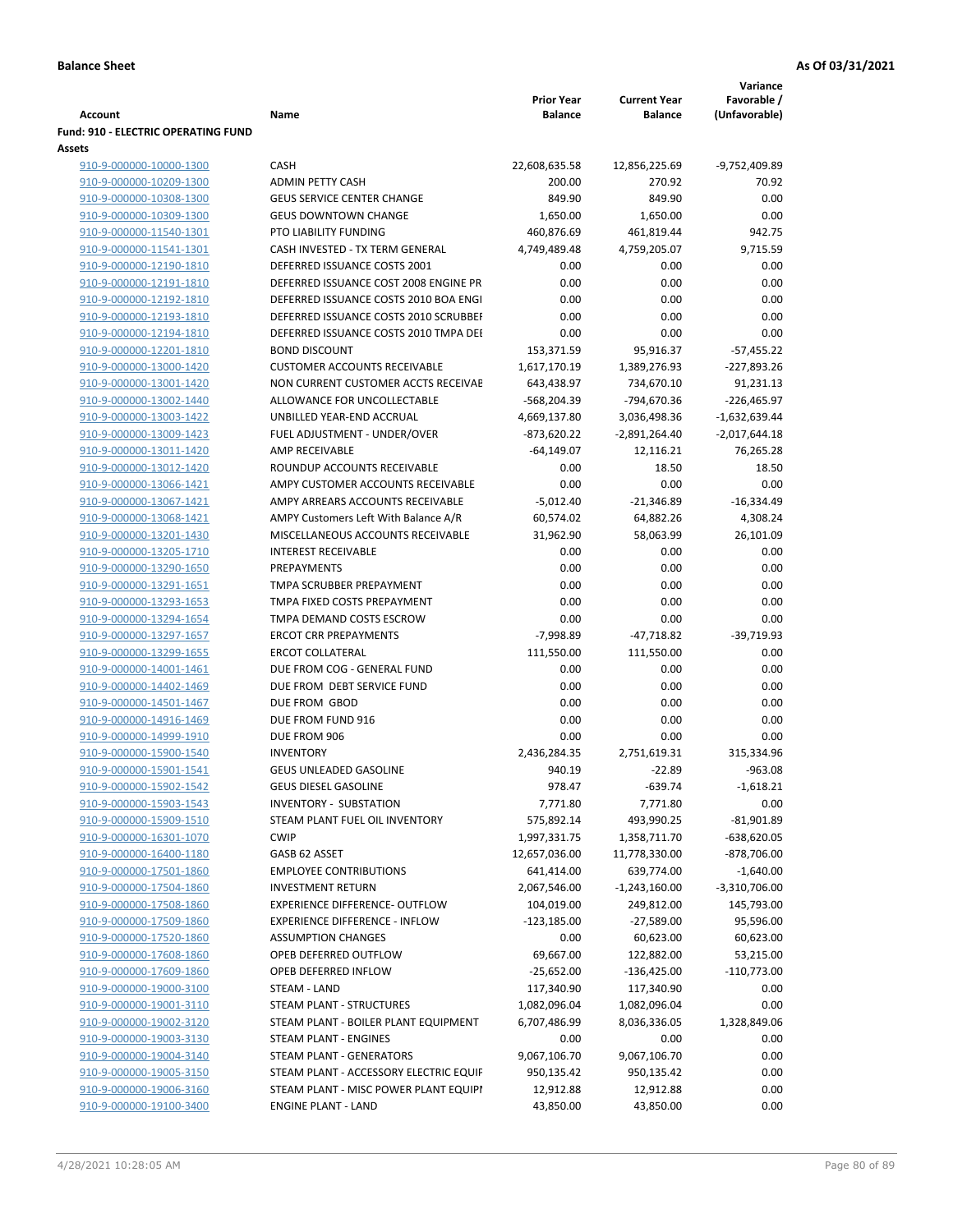|                         |                                                  |                                     |                                       | Variance                     |
|-------------------------|--------------------------------------------------|-------------------------------------|---------------------------------------|------------------------------|
| Account                 | Name                                             | <b>Prior Year</b><br><b>Balance</b> | <b>Current Year</b><br><b>Balance</b> | Favorable /<br>(Unfavorable) |
| 910-9-000000-19101-3410 | <b>ENGINE PLANT - STRUCTURES</b>                 | 4,655,874.20                        | 4,655,874.20                          | 0.00                         |
| 910-9-000000-19101-3411 | <b>ENGINE PLANT - STRUCTURES</b>                 | 0.00                                | 0.00                                  | 0.00                         |
| 910-9-000000-19104-3440 | <b>ENGINE PLANT - ENGINE PLANT GENERATOF</b>     | 28,633,940.73                       | 28,633,940.73                         | 0.00                         |
| 910-9-000000-19105-3450 | ENGINE PLANT - ACCESSORY ELECTRIC EQUI           | 343,229.78                          | 597,137.98                            | 253,908.20                   |
| 910-9-000000-19106-3460 | ENGINE PLANT - MISCELLANEOUS POWER P             | 61,047.10                           | 61,047.10                             | 0.00                         |
| 910-9-000000-19204-3442 | <b>ENGINE PLANT - RENEWABLE GENERATORS</b>       | 245,000.01                          | 252,690.01                            | 7,690.00                     |
| 910-9-000000-19301-3500 | TRANSMISSION - LAND                              | 53,501.21                           | 53,501.21                             | 0.00                         |
| 910-9-000000-19302-3530 | TRANSMISSION - SUBSTATIONS                       | 5,704,403.83                        | 6,632,770.70                          | 928,366.87                   |
| 910-9-000000-19303-3572 | <b>TRANSMISSION - TMPA LINES</b>                 | 1,156,631.80                        | 1,156,631.80                          | 0.00                         |
| 910-9-000000-19304-3571 | TRANSMISSION - GEUS LINES                        | 4,519,703.80                        | 4,570,587.97                          | 50,884.17                    |
| 910-9-000000-19401-3600 | <b>DISTRIBUTION - LAND</b>                       | 218,418.15                          | 218,418.15                            | 0.00                         |
| 910-9-000000-19402-3620 | DISTRIBUTION - SUBSTATIONS                       | 6,239,507.24                        | 9,140,808.48                          | 2,901,301.24                 |
| 910-9-000000-19403-3640 | <b>DISTRIBUTION - POLES</b>                      | 4,617,178.70                        | 4,708,440.62                          | 91,261.92                    |
| 910-9-000000-19404-3650 | DISTRIBUTION - OH CONDUCTOR & DEVICES            | 4,235,843.24                        | 4,502,266.51                          | 266,423.27                   |
| 910-9-000000-19405-3660 | DISTRIBUTION - UNDERGROUND CONDUIT               | 1,865,938.63                        | 2,042,698.38                          | 176,759.75                   |
| 910-9-000000-19406-3670 | DISTRIBUTION - UG CONDUCTOR & DEVICES            | 3,078,562.87                        | 3,213,585.24                          | 135,022.37                   |
| 910-9-000000-19407-3680 | <b>DISTRIBUTION - TRANSFORMERS</b>               | 4,357,638.27                        | 4,433,564.13                          | 75,925.86                    |
| 910-9-000000-19408-3690 | DISTRIBUTION - SERVICE CONNECTIONS               | 546,593.47                          | 519,125.25                            | $-27,468.22$                 |
| 910-9-000000-19409-3700 | <b>DISTRIBUTION - METERS</b>                     | 1,886,778.22                        | 1,870,430.25                          | $-16,347.97$                 |
| 910-9-000000-19410-3710 | <b>DISTRIBUTION - VAPOR LIGHTS</b>               | 94,495.71                           | 95,533.53                             | 1,037.82                     |
| 910-9-000000-19411-3750 | DISTRIBUTION - STREET LIGHTS & SIGNALS           | 100,747.96                          | 109,895.25                            | 9,147.29                     |
| 910-9-000000-19501-3890 | <b>GENERAL - LAND</b>                            | 110,503.10                          | 110,503.10                            | 0.00                         |
| 910-9-000000-19502-3900 | <b>GENERAL - STRUCTURES</b>                      | 5,973,904.74                        | 6,017,004.74                          | 43,100.00                    |
| 910-9-000000-19503-3910 | <b>GENERAL - FURNITURE &amp; OFFICE EQUIPMEN</b> | 598,740.18                          | 702,786.52                            | 104,046.34                   |
| 910-9-000000-19504-3941 | <b>GENERAL - METER READING ASSETS</b>            | 34,126.00                           | 17,535.00                             | $-16,591.00$                 |
| 910-9-000000-19505-3911 | <b>GENERAL - CUSTOMER SERVICE EQUIPMENT</b>      | 0.00                                | 6,125.00                              | 6,125.00                     |
| 910-9-000000-19506-3914 | <b>GENERAL - BILLING EQUIPMENT</b>               | 0.00                                | 0.00                                  | 0.00                         |
| 910-9-000000-19507-3915 | <b>GENERAL - CASHIERING EQUIPMENT</b>            | 7,033.54                            | 7,033.54                              | 0.00                         |
| 910-9-000000-19508-3920 | <b>GENERAL - TRANSPORTATION EQUIPMENT</b>        | 2,910,836.95                        | 3,100,469.17                          | 189,632.22                   |
| 910-9-000000-19509-3930 | <b>GENERAL - WAREHOUSE EQUIPMENT</b>             | 84,284.02                           | 84,284.02                             | 0.00                         |
| 910-9-000000-19510-3940 | <b>GENERAL - TOOLS</b>                           | 13,918.37                           | 13,918.37                             | 0.00                         |
| 910-9-000000-19511-3950 | <b>GENERAL - LABORATORY EQUIPMENT</b>            | 333,791.99                          | 318,791.99                            | $-15,000.00$                 |
| 910-9-000000-19512-3960 | <b>GENERAL - POWER OPERATED EQUIPMENT</b>        | 398,548.30                          | 398,548.30                            | 0.00                         |
| 910-9-000000-19513-3970 | GENERAL - COMMUNICATIONS EQUIPMENT               | 47,808.65                           | 47,808.65                             | 0.00                         |
| 910-9-000000-19514-3980 | <b>GENERAL - MISCELLANEOUS EQUIPMENT</b>         | 372,382.32                          | 372,382.32                            | 0.00                         |
| 910-9-000000-19515-3000 | <b>GENERAL-MISC INTANGIBLE</b>                   | 0.00                                | 0.00                                  | 0.00                         |
| 910-9-000000-19999-1080 | ACCUMULATED DEPRECIATION                         | -46,507,904.25                      | -49,309,277.67                        | $-2,801,373.42$              |
|                         | <b>Total Assets:</b>                             | 108,973,903.61                      | 94,550,329.23                         | $-14,423,574.38$             |
| Liability               |                                                  |                                     |                                       |                              |
| 910-9-000000-20101-2320 | <b>ACCOUNTS PAYABLE</b>                          | 175,719.95                          | 166,684.21                            | 9,035.74                     |
| 910-9-000000-20102-2321 | <b>CREDIT CARD PAYABLE</b>                       | 0.00                                | 0.00                                  | 0.00                         |
| 910-9-000000-20103-2322 | ACCRUED ACCOUNTS PAYABLE                         | 1,191,400.93                        | 10,494,664.63                         | $-9,303,263.70$              |
| 910-9-000000-20139-2323 | RETAINAGES PAYABLE                               | 0.00                                | 32,619.17                             | $-32,619.17$                 |
| 910-9-000000-20141-0000 | <b>TELEPHONE CLEARING</b>                        | 0.00                                | 0.00                                  | 0.00                         |
| 910-9-000000-20142-0000 | <b>ESCROW</b>                                    | 0.00                                | 0.00                                  | 0.00                         |
| 910-9-000000-20161-2324 | GASB 62 SHORT-TERM                               | 878,706.00                          | 1,771,770.00                          | $-893,064.00$                |
| 910-9-000000-20201-2530 | <b>DEFERRED REVENUE</b>                          | $-873,620.22$                       | $-2,891,264.40$                       | 2,017,644.18                 |
| 910-9-000000-20815-2410 | SALES TAX PAYABLE - IN THE CITY                  | 66,542.71                           | 61,893.84                             | 4,648.87                     |
| 910-9-000000-20816-2411 | SALES TAX PAYABLE - OUT OF CITY                  | 3,902.99                            | 3,305.43                              | 597.56                       |
| 910-9-000000-21001-2341 | DUE TO COG - GEN FUND                            | 1,548,776.85                        | 829,617.75                            | 719,159.10                   |
| 910-9-000000-21406-2329 | DUE TO DEBT TO SERVICE FUND                      | 4,115.11                            | 4,115.11                              | 0.00                         |
| 910-9-000000-21507-2347 | DUE TO GBOD                                      | 396,312.07                          | 244,644.71                            | 151,667.36                   |
| 910-9-000000-22001-2327 | <b>SALARIES PAYABLE</b>                          | 306,647.46                          | 306,647.46                            | 0.00                         |
| 910-9-000000-22002-2328 | PTO PAYABLE                                      | 690,328.69                          | 415,117.53                            | 275,211.16                   |
| 910-9-000000-23011-2211 | <b>REVENUE BONDS</b>                             | 1,935,000.00                        | 2,045,000.00                          | $-110,000.00$                |
| 910-9-000000-24000-2350 | <b>CUSTOMER DEPOSITS</b>                         | 2,267,057.87                        | 2,242,196.67                          | 24,861.20                    |
| 910-9-000000-24014-2359 | <b>CUSTOMER DEPOSITS / AMPY EQUIPMENT</b>        | 82,924.85                           | 71,964.85                             | 10,960.00                    |
| 910-9-000000-24015-2350 | <b>AMP RESERVE</b>                               | $-64, 149.07$                       | 12,116.21                             | $-76,265.28$                 |
|                         |                                                  |                                     |                                       |                              |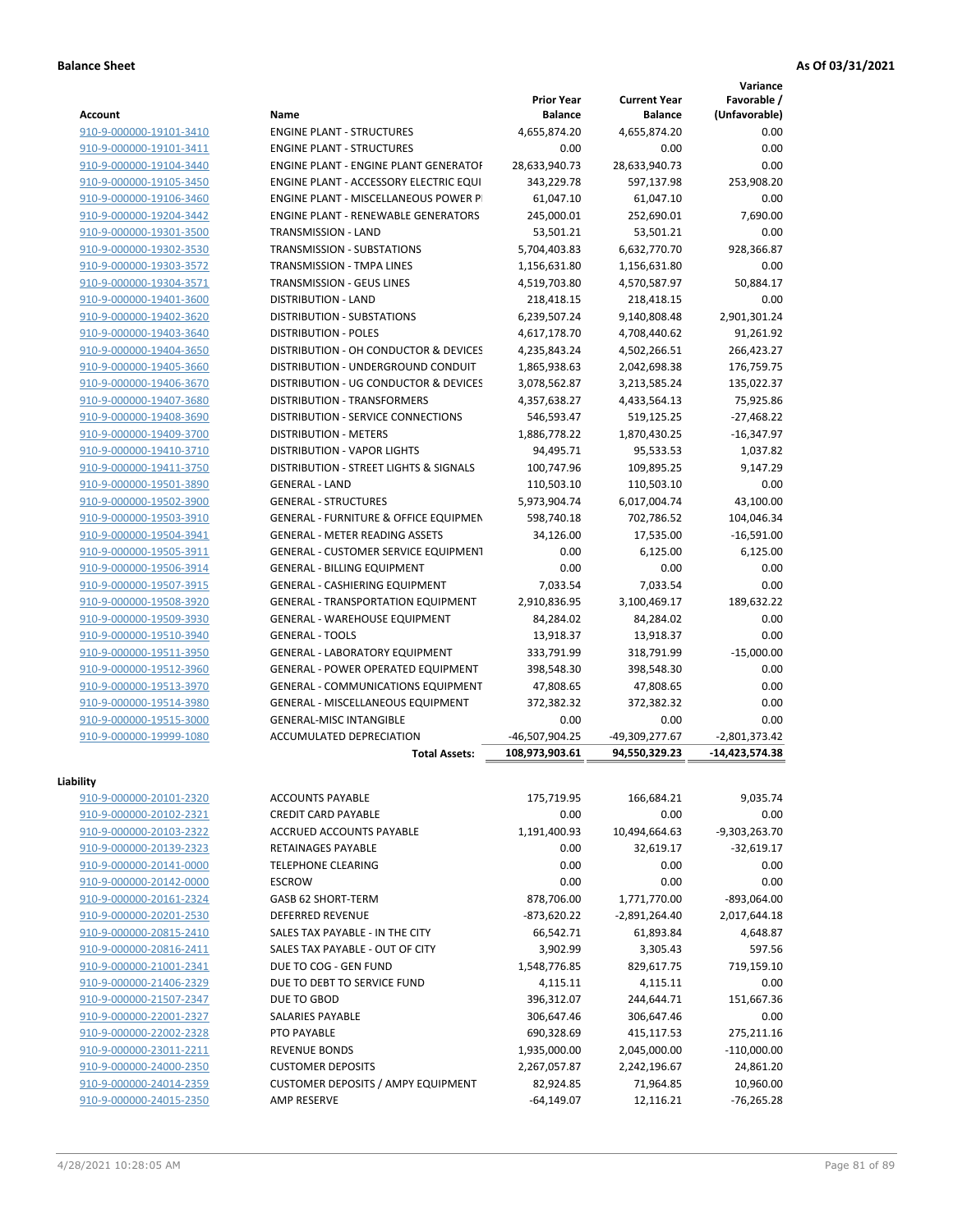| <b>Account</b>                 | Name                                                     | <b>Prior Year</b><br><b>Balance</b> | <b>Current Year</b><br><b>Balance</b> | Variance<br>Favorable /<br>(Unfavorable) |
|--------------------------------|----------------------------------------------------------|-------------------------------------|---------------------------------------|------------------------------------------|
| 910-9-000000-25069-2530        | PREPAID ELECTRICITY - AMPY                               | $-110,472.84$                       | $-80,525.01$                          | $-29,947.83$                             |
| 910-9-000000-26001-2283        | <b>OBLIGATION FOR COMPENSATED ABSENCES</b>               | 259,384.88                          | 626,740.39                            | $-367,355.51$                            |
| 910-9-000000-26004-2284        | GASB 62 LONG-TERM                                        | 11,778,330.00                       | 10,006,560.00                         | 1,771,770.00                             |
| 910-9-000000-26102-2210        | <b>REVENUE BONDS PAYABLE</b>                             | 48,975,000.00                       | 43,430,000.00                         | 5,545,000.00                             |
| 910-9-000000-26107-2250        | <b>BOND PREMIUM</b>                                      | 4,968,172.70                        | 4,387,403.42                          | 580,769.28                               |
| 910-9-000000-26108-2250        | <b>SCRUBBER DEBT - 2010</b>                              | 0.00                                | 0.00                                  | 0.00                                     |
| 910-9-000000-26109-2250        | PREMIUM ON SCRUBBER                                      | 0.00                                | 0.00                                  | 0.00                                     |
| 910-9-000000-26110-2250        | <b>TMPA DEBT - 2010</b>                                  | 0.00                                | 0.00                                  | 0.00                                     |
| 910-9-000000-26111-2250        | PREMIUM ON TMPA DEBT                                     | 0.00                                | 0.00                                  | 0.00                                     |
| 910-9-000000-26112-2250        | DEFERRED BOND REFUNDING                                  | 415,094.91                          | 358,540.55                            | 56,554.36                                |
| 910-9-000000-29300-0000        | <b>ENCUMBRANCE SUMMARY</b>                               | 0.00                                | 0.00                                  | 0.00                                     |
| 910-9-000000-29400-0100        | RESERVED ACCOUNT / ENCUMBRANCES                          | 0.00                                | 0.00                                  | 0.00                                     |
| 910-9-000000-29999-2280        | <b>TOTAL OPEB LIABILITY</b>                              | 810,632.00                          | 775,894.00                            | 34,738.00                                |
| 910-9-000000-29999-2283        | <b>NET PENSION LIABILITY</b>                             | 4,632,098.00                        | 1,673,337.00                          | 2,958,761.00                             |
|                                | <b>Total Liability:</b>                                  | 80,337,905.84                       | 76,989,043.52                         | 3,348,862.32                             |
| <b>Equity</b>                  |                                                          |                                     |                                       |                                          |
| 910-9-000000-39100-2160        | UNRESERVED RETAINED EARNINGS                             | 27,974,324.62                       | 39,283,017.28                         | 11,308,692.66                            |
| 910-9-000000-39500-4210        | <b>NET POSITION - PENSION</b>                            | $-3,070.00$                         | $-3,070.00$                           | 0.00                                     |
| 910-9-000000-39500-9260        | <b>NET POSITION - PENSION</b>                            | $-737,478.00$                       | $-737,478.00$                         | 0.00                                     |
|                                | <b>Total Beginning Equity:</b>                           | 27,233,776.62                       | 38,542,469.28                         | 11,308,692.66                            |
| <b>Total Revenue</b>           |                                                          | 29,537,004.17                       | 88,217,670.71                         | 58,680,666.54                            |
| <b>Total Expense</b>           |                                                          | 28,134,783.02                       | 109,198,854.28                        | $-81,064,071.26$                         |
| Revenues Over/(Under) Expenses |                                                          | 1,402,221.15                        | -20,981,183.57                        | $-22,383,404.72$                         |
|                                | <b>Total Equity and Current Surplus (Deficit):</b>       | 28,635,997.77                       | 17,561,285.71                         | $-11,074,712.06$                         |
|                                | Total Liabilities, Equity and Current Surplus (Deficit): | 108,973,903.61                      | 94,550,329.23                         | $-14,423,574.38$                         |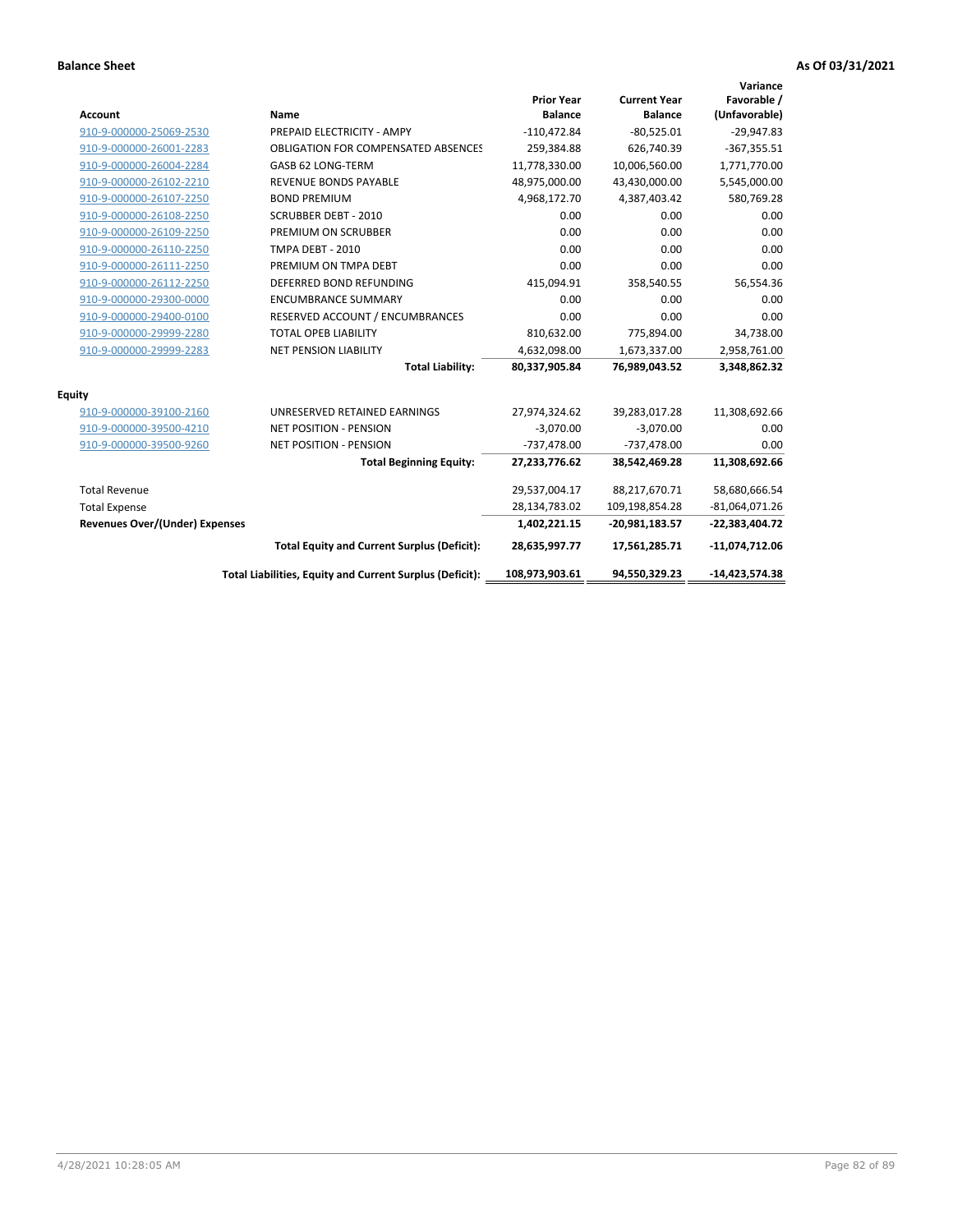| Account                                    | Name                                                     | <b>Prior Year</b><br><b>Balance</b> | <b>Current Year</b><br><b>Balance</b> | Variance<br>Favorable /<br>(Unfavorable) |
|--------------------------------------------|----------------------------------------------------------|-------------------------------------|---------------------------------------|------------------------------------------|
| <b>Fund: 911 - ELECTRIC DEBT REDUCTION</b> |                                                          |                                     |                                       |                                          |
| <b>Assets</b>                              |                                                          |                                     |                                       |                                          |
| 911-9-000000-10000-1300                    | CASH                                                     | 8.725.97                            | 8.766.53                              | 40.56                                    |
| 911-9-000000-12002-0000                    | <b>GOVERNMENT OBLIGATIONS / AGENCIES</b>                 | 0.00                                | 0.00                                  | 0.00                                     |
| 911-9-000000-13201-1430                    | MISCELLANEOUS ACCOUNTS RECEIVABLE                        | 0.00                                | 0.00                                  | 0.00                                     |
| 911-9-000000-13205-1710                    | <b>INTEREST RECEIVABLE</b>                               | 0.00                                | 0.00                                  | 0.00                                     |
|                                            | <b>Total Assets:</b>                                     | 8,725.97                            | 8,766.53                              | 40.56                                    |
| Liability                                  |                                                          |                                     |                                       |                                          |
| 911-9-000000-20101-0000                    | <b>ACCOUNTS PAYABLE</b>                                  | 0.00                                | 0.00                                  | 0.00                                     |
| 911-9-000000-20103-0100                    | <b>ACCRUED ACCOUNTS PAYABLE</b>                          | 0.00                                | 0.00                                  | 0.00                                     |
| 911-9-000000-Z2430-0000                    | RESERVED ACCOUNT / ENCUMBRANCE SUM                       | 0.00                                | 0.00                                  | 0.00                                     |
| 911-9-000000-Z2520-0100                    | RESERVED ACCOUNT / ENCUMBRANCES                          | 0.00                                | 0.00                                  | 0.00                                     |
|                                            | <b>Total Liability:</b>                                  | 0.00                                | 0.00                                  | 0.00                                     |
| <b>Equity</b>                              |                                                          |                                     |                                       |                                          |
| 911-9-000000-39100-2160                    | UNRESERVED RETAINED EARNINGS                             | 8,668.88                            | 8,763.36                              | 94.48                                    |
|                                            | <b>Total Beginning Equity:</b>                           | 8,668.88                            | 8,763.36                              | 94.48                                    |
| <b>Total Revenue</b>                       |                                                          | 57.09                               | 3.17                                  | $-53.92$                                 |
| <b>Total Expense</b>                       |                                                          | 0.00                                | 0.00                                  | 0.00                                     |
| Revenues Over/(Under) Expenses             |                                                          | 57.09                               | 3.17                                  | $-53.92$                                 |
|                                            | <b>Total Equity and Current Surplus (Deficit):</b>       | 8,725.97                            | 8,766.53                              | 40.56                                    |
|                                            | Total Liabilities, Equity and Current Surplus (Deficit): | 8,725.97                            | 8,766.53                              | 40.56                                    |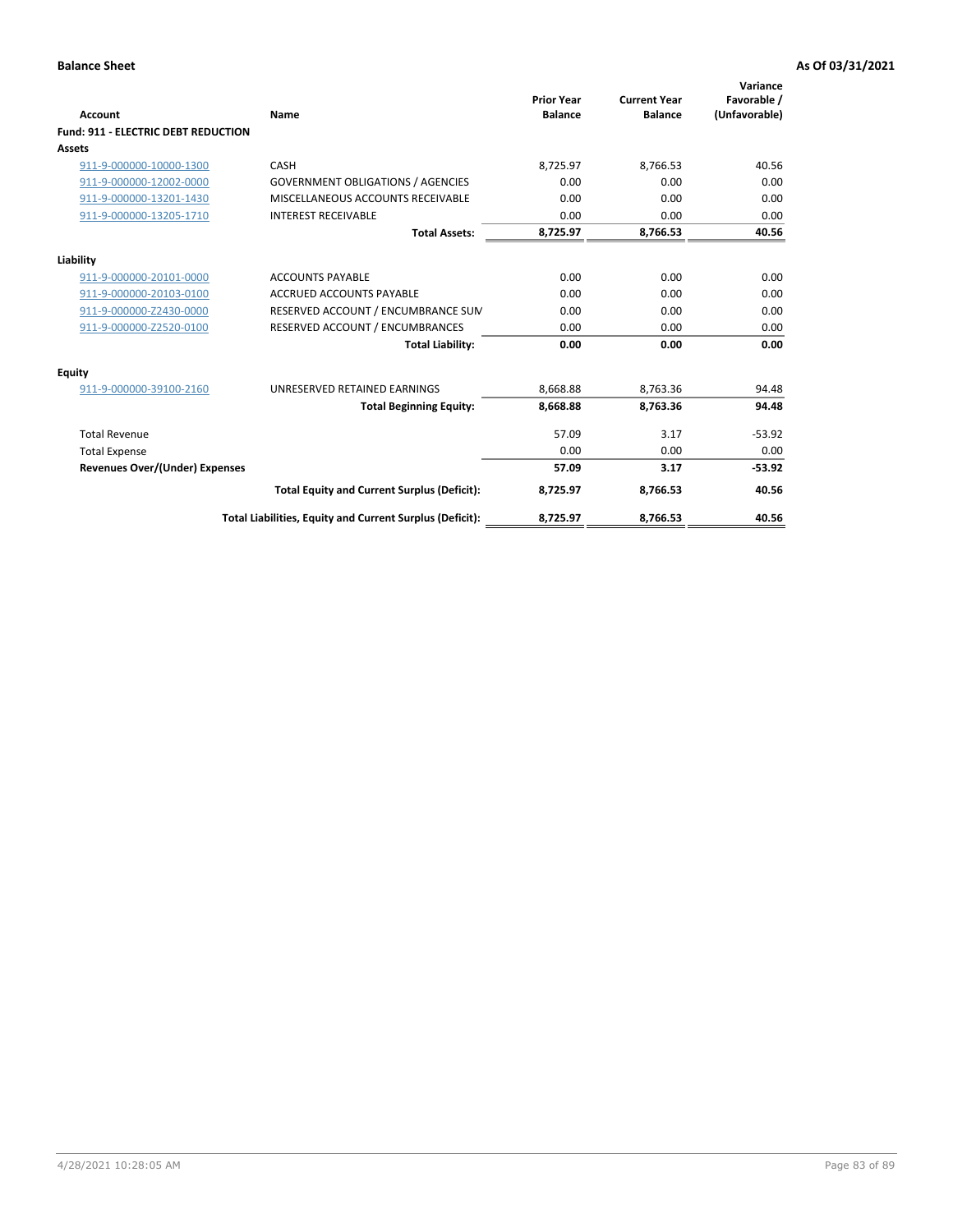| <b>Account</b>                    | Name                                                     | <b>Prior Year</b><br><b>Balance</b> | <b>Current Year</b><br><b>Balance</b> | Variance<br>Favorable /<br>(Unfavorable) |
|-----------------------------------|----------------------------------------------------------|-------------------------------------|---------------------------------------|------------------------------------------|
| Fund: 912 - ELECTRIC DEBT SERVICE |                                                          |                                     |                                       |                                          |
| <b>Assets</b>                     |                                                          |                                     |                                       |                                          |
| 912-9-000000-10000-1300           | CASH                                                     | 3,118,581.07                        | 2,335,186.59                          | -783,394.48                              |
| 912-9-000000-11504-1301           | RESERVE FUND - 2008 BOND ISSUE                           | 0.00                                | 0.00                                  | 0.00                                     |
| 912-9-000000-11506-1301           | RESERVE FUND - 2010 BOND ISSUE                           | 0.00                                | 0.00                                  | 0.00                                     |
| 912-9-000000-11515-1301           | RESERVE FUND - 2015 BOND ISSUE                           | 0.00                                | 0.00                                  | 0.00                                     |
| 912-9-000000-11516-1301           | <b>RESERVE FUND - 2015 TAXABLE BONDS</b>                 | 0.00                                | 0.00                                  | 0.00                                     |
| 912-9-000000-13205-1710           | <b>INTEREST RECEIVABLE</b>                               | 0.00                                | 0.00                                  | 0.00                                     |
|                                   | <b>Total Assets:</b>                                     | 3,118,581.07                        | 2,335,186.59                          | -783,394.48                              |
|                                   |                                                          |                                     |                                       |                                          |
| Liability                         |                                                          |                                     |                                       |                                          |
| 912-9-000000-14403-1469           | DUE FROM ELECTRIC FUND                                   | $-4,115.11$                         | $-4,115.11$                           | 0.00                                     |
| 912-9-000000-20101-2320           | <b>ACCOUNTS PAYABLE</b>                                  | 0.00                                | 0.00                                  | 0.00                                     |
| 912-9-000000-20107-2370           | <b>ACCRUED INTEREST PAYABLE</b>                          | 298,063.52                          | 263,514.35                            | 34,549.17                                |
| 912-9-000000-21400-2999           | DUE TO GEUS 910 - ELECTRIC OPERATING                     | 0.00                                | 0.00                                  | 0.00                                     |
| 912-9-000000-Z2430-0000           | <b>ENCUMBRANCE SUMMARY</b>                               | 0.00                                | 0.00                                  | 0.00                                     |
| 912-9-000000-Z2520-0100           | RESERVED ACCOUNT / ENCUMBRANCES                          | 0.00                                | 0.00                                  | 0.00                                     |
|                                   | <b>Total Liability:</b>                                  | 293,948.41                          | 259,399.24                            | 34,549.17                                |
| <b>Equity</b>                     |                                                          |                                     |                                       |                                          |
| 912-9-000000-39100-2150           | SEMI RESERVED RETAINED EARNINGS                          | 2,006,420.30                        | 2,150,474.87                          | 144,054.57                               |
|                                   | <b>Total Beginning Equity:</b>                           | 2,006,420.30                        | 2,150,474.87                          | 144,054.57                               |
| <b>Total Revenue</b>              |                                                          | 3,921,737.52                        | 3,041,937.48                          | -879,800.04                              |
| <b>Total Expense</b>              |                                                          | 3,103,525.16                        | 3,116,625.00                          | $-13,099.84$                             |
| Revenues Over/(Under) Expenses    |                                                          | 818,212.36                          | $-74,687.52$                          | -892,899.88                              |
|                                   | <b>Total Equity and Current Surplus (Deficit):</b>       | 2,824,632.66                        | 2,075,787.35                          | $-748,845.31$                            |
|                                   | Total Liabilities, Equity and Current Surplus (Deficit): | 3,118,581.07                        | 2,335,186.59                          | -783,394.48                              |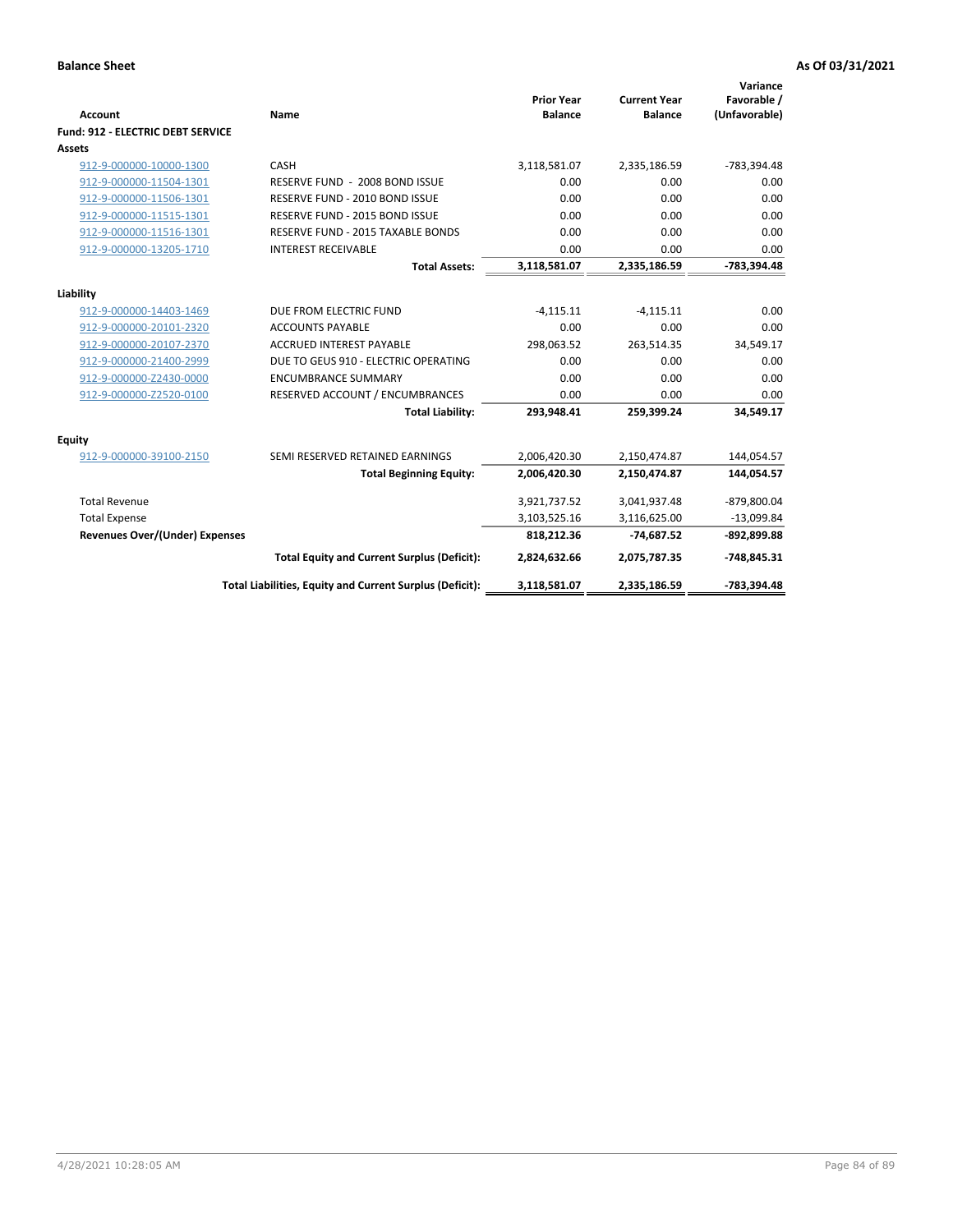| <b>Account</b>                                | Name                                                     | <b>Prior Year</b><br><b>Balance</b> | <b>Current Year</b><br><b>Balance</b> | Variance<br>Favorable /<br>(Unfavorable) |
|-----------------------------------------------|----------------------------------------------------------|-------------------------------------|---------------------------------------|------------------------------------------|
| <b>Fund: 913 - ELECTRIC CONSTRUCTION FUND</b> |                                                          |                                     |                                       |                                          |
| <b>Assets</b>                                 |                                                          |                                     |                                       |                                          |
| 913-9-000000-10000-1300                       | CASH                                                     | 104,531.10                          | 105,018.34                            | 487.24                                   |
| 913-9-000000-13201-1430                       | MISCELLANEOUS ACCOUNTS RECEIVABLE                        | 0.00                                | 0.00                                  | 0.00                                     |
| 913-9-000000-13205-1710                       | <b>INTEREST RECEIVABLE</b>                               | 0.00                                | 0.00                                  | 0.00                                     |
|                                               | <b>Total Assets:</b>                                     | 104,531.10                          | 105,018.34                            | 487.24                                   |
| Liability                                     |                                                          |                                     |                                       |                                          |
| 913-9-000000-20101-2320                       | <b>ACCOUNTS PAYABLE</b>                                  | 0.00                                | 0.00                                  | 0.00                                     |
| 913-9-000000-20102-2321                       | <b>CREDIT CARD PAYABLE</b>                               | 0.00                                | 0.00                                  | 0.00                                     |
| 913-9-000000-20103-0000                       | <b>ACCRUED ACCOUNTS PAYABLE</b>                          | 0.00                                | 0.00                                  | 0.00                                     |
| 913-9-000000-29300-0000                       | <b>ENCUMBRANCE SUMMARY</b>                               | 0.00                                | 0.00                                  | 0.00                                     |
| 913-9-000000-29400-0100                       | RESERVED ACCOUNT / ENCUMBRANCES                          | 0.00                                | 0.00                                  | 0.00                                     |
|                                               | <b>Total Liability:</b>                                  | 0.00                                | 0.00                                  | 0.00                                     |
| <b>Equity</b>                                 |                                                          |                                     |                                       |                                          |
| 913-9-000000-39100-2160                       | SEMI RESERVED RETAINED EARNINGS                          | 103,847.07                          | 104,980.16                            | 1,133.09                                 |
|                                               | <b>Total Beginning Equity:</b>                           | 103,847.07                          | 104,980.16                            | 1,133.09                                 |
| <b>Total Revenue</b>                          |                                                          | 684.03                              | 38.18                                 | $-645.85$                                |
| <b>Total Expense</b>                          |                                                          | 0.00                                | 0.00                                  | 0.00                                     |
| <b>Revenues Over/(Under) Expenses</b>         |                                                          | 684.03                              | 38.18                                 | $-645.85$                                |
|                                               | <b>Total Equity and Current Surplus (Deficit):</b>       | 104,531.10                          | 105,018.34                            | 487.24                                   |
|                                               | Total Liabilities, Equity and Current Surplus (Deficit): | 104,531.10                          | 105,018.34                            | 487.24                                   |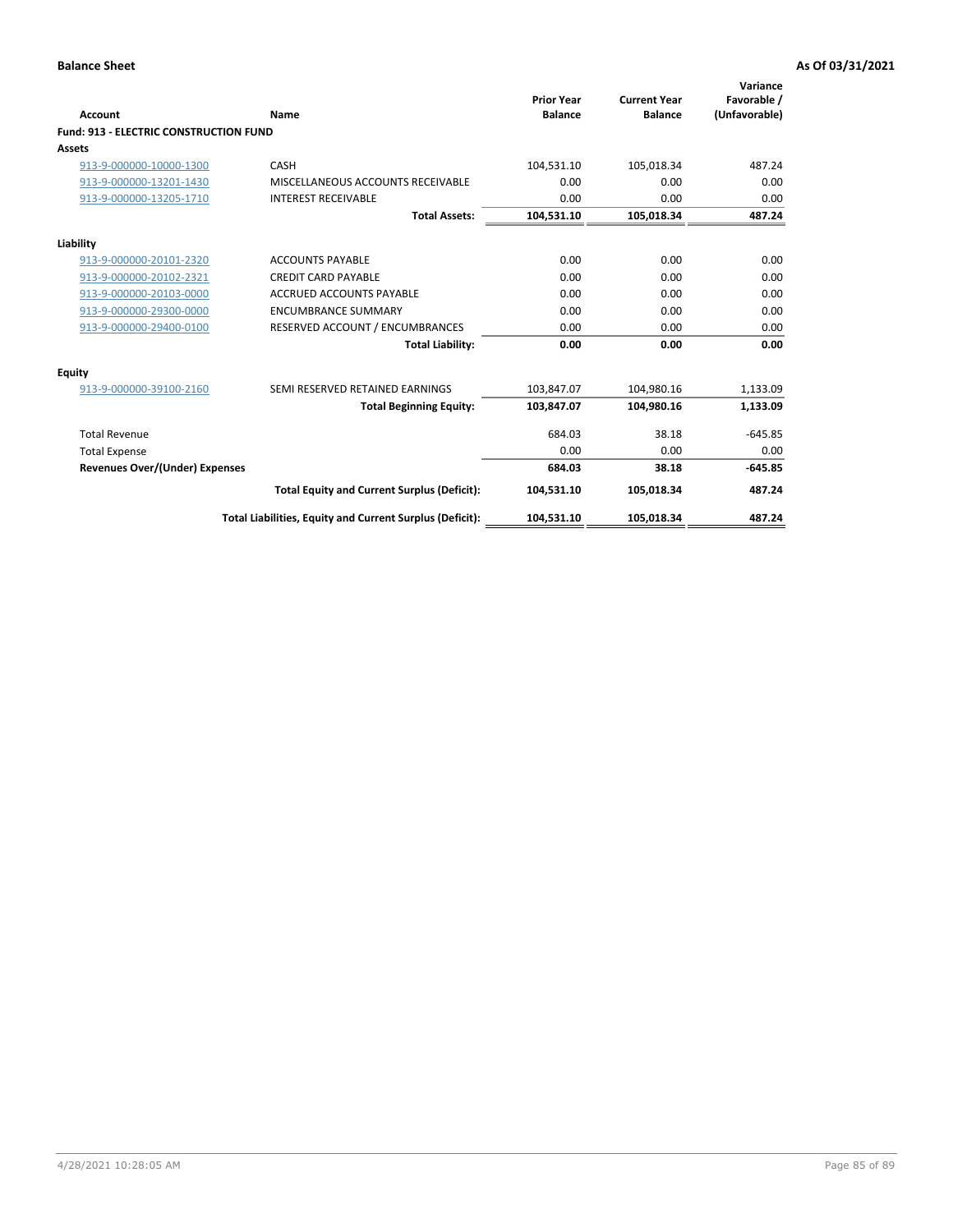| <b>Account</b>                        | Name                                                     | <b>Prior Year</b><br><b>Balance</b> | <b>Current Year</b><br><b>Balance</b> | Variance<br>Favorable /<br>(Unfavorable) |
|---------------------------------------|----------------------------------------------------------|-------------------------------------|---------------------------------------|------------------------------------------|
| Fund: 916 - 08 ENGINE BOND PROCEEDS   |                                                          |                                     |                                       |                                          |
| Assets                                |                                                          |                                     |                                       |                                          |
| 916-9-000000-10000-1300               | CASH                                                     | 0.00                                | 0.00                                  | 0.00                                     |
| 916-9-000000-12189-0000               | 08 ENGINE BOND PROCEEDS                                  | 0.00                                | 0.00                                  | 0.00                                     |
| 916-9-000000-13201-1430               | MISCELLANOEUS ACCOUNTS RECEIVABLE                        | 0.00                                | 0.00                                  | 0.00                                     |
| 916-9-000000-13205-1710               | <b>INTEREST RECEIVABLE</b>                               | 0.00                                | 0.00                                  | 0.00                                     |
| 916-9-000000-Z1030-1202               | 2008 GEUS REVENUE BOND - TEXAS TERM                      | 0.00                                | 0.00                                  | 0.00                                     |
| 916-9-000000-Z1030-1401               | 2008 GEUS REVENUE BOND - PFM                             | 0.00                                | 0.00                                  | 0.00                                     |
| 916-9-000000-Z1030-1402               | 2009 GEUS REVENUE BOND - PFM                             | 0.00                                | 0.00                                  | 0.00                                     |
| 916-9-000000-Z1030-3123               | 2009 GEUS REVENUE BOND - TEXAS TERM                      | 0.00                                | 0.00                                  | 0.00                                     |
|                                       | <b>Total Assets:</b>                                     | 0.00                                | 0.00                                  | 0.00                                     |
| Liability                             |                                                          |                                     |                                       |                                          |
| 916-9-000000-20101-2320               | <b>ACCOUNTS PAYABLE</b>                                  | 0.00                                | 0.00                                  | 0.00                                     |
| 916-9-000000-20139-2323               | <b>RETAINAGES PAYABLE</b>                                | 0.00                                | 0.00                                  | 0.00                                     |
| 916-9-000000-21401-2330               | DUE TO ELECTRIC OPERATING                                | 0.00                                | 0.00                                  | 0.00                                     |
| 916-9-000000-29300-0000               | <b>ENCUMBRANCE SUMMARY</b>                               | 0.00                                | 0.00                                  | 0.00                                     |
| 916-9-000000-29400-0100               | RESERVED ACCOUNT / ENCUMBRANCES                          | 0.00                                | 0.00                                  | 0.00                                     |
|                                       | <b>Total Liability:</b>                                  | 0.00                                | 0.00                                  | 0.00                                     |
| Equity                                |                                                          |                                     |                                       |                                          |
| 916-9-000000-39100-2150               | <b>RESERVED RETAINED EARNINGS</b>                        | 0.00                                | 0.00                                  | 0.00                                     |
|                                       | <b>Total Beginning Equity:</b>                           | 0.00                                | 0.00                                  | 0.00                                     |
| <b>Total Revenue</b>                  |                                                          | 0.00                                | 0.00                                  | 0.00                                     |
| <b>Total Expense</b>                  |                                                          | 0.00                                | 0.00                                  | 0.00                                     |
| <b>Revenues Over/(Under) Expenses</b> |                                                          | 0.00                                | 0.00                                  | 0.00                                     |
|                                       | <b>Total Equity and Current Surplus (Deficit):</b>       | 0.00                                | 0.00                                  | 0.00                                     |
|                                       | Total Liabilities, Equity and Current Surplus (Deficit): | 0.00                                | 0.00                                  | 0.00                                     |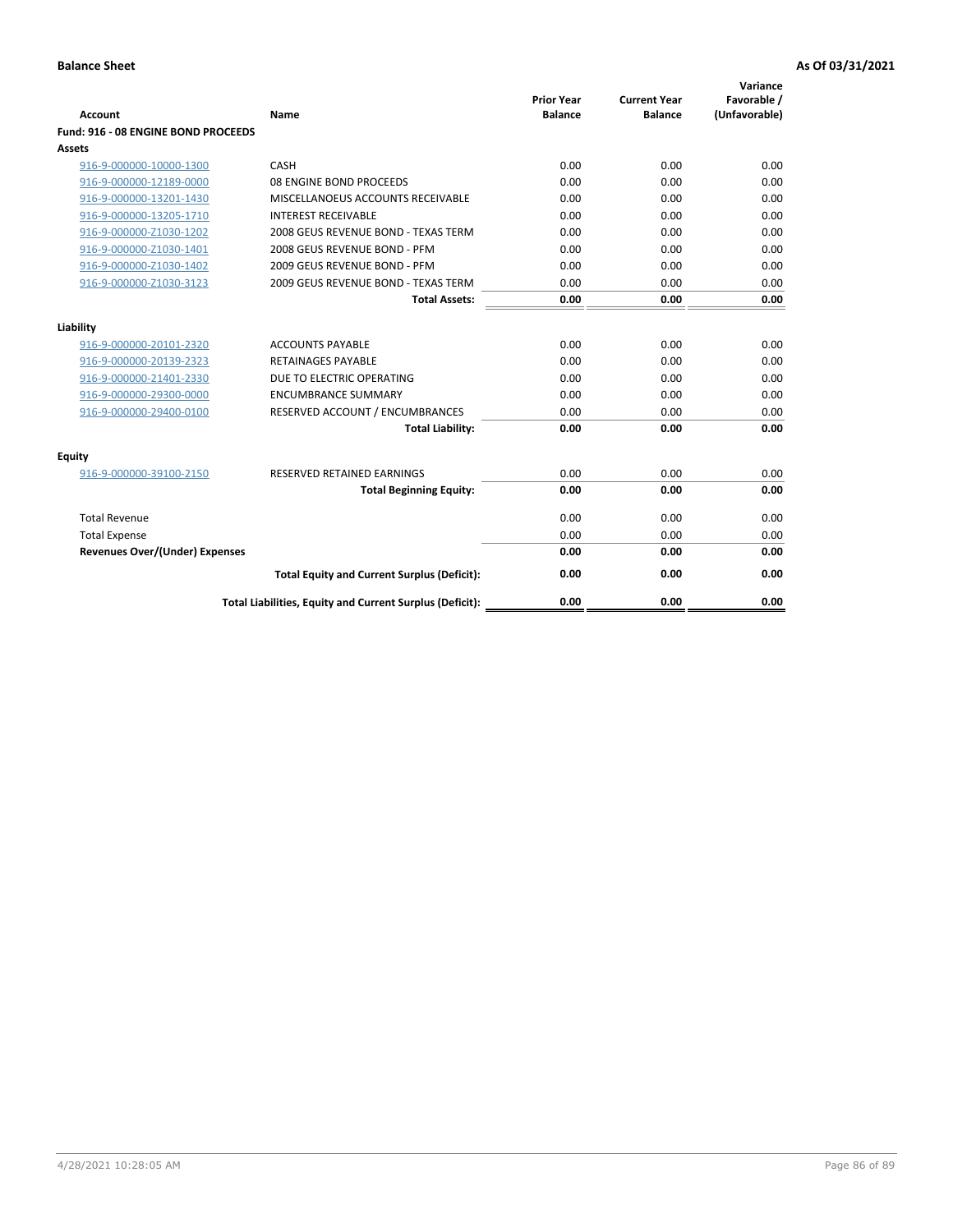|                                                    |                                            |                                     |                                       | Variance                     |
|----------------------------------------------------|--------------------------------------------|-------------------------------------|---------------------------------------|------------------------------|
| Account                                            | Name                                       | <b>Prior Year</b><br><b>Balance</b> | <b>Current Year</b><br><b>Balance</b> | Favorable /<br>(Unfavorable) |
| Fund: 950 - CABLE / INTERNET                       |                                            |                                     |                                       |                              |
| Assets                                             |                                            |                                     |                                       |                              |
| 950-9-000000-10000-1300                            | <b>CASH</b>                                | 1,200,838.61                        | 1,588,921.11                          | 388,082.50                   |
| 950-9-000000-11550-1301                            | PTO LIABILITY FUNDING                      | 41,868.80                           | 41,954.45                             | 85.65                        |
| 950-9-000000-13000-1420                            | <b>CUSTOMER ACCOUNTS RECEIVABLE</b>        | 335,133.02                          | 326,606.51                            | $-8,526.51$                  |
| 950-9-000000-13001-1420                            | NON CURRENT CUSTOMER ACCTS RECEIVAE        | 325,835.94                          | 353,063.98                            | 27,228.04                    |
| 950-9-000000-13002-1440                            | ALLOWANCE FOR UNCOLLECTABLE                | $-254,322.41$                       | $-291,565.71$                         | $-37,243.30$                 |
| 950-9-000000-13003-1421                            | UNBILLED YEAR-END ACCRUAL                  | 348,951.39                          | 398,913.92                            | 49,962.53                    |
| 950-9-000000-13201-1430                            | MISCELLANEOUS ACCOUNTS RECEIVABLE          | $-452.32$                           | $-452.32$                             | 0.00                         |
| 950-9-000000-13205-1710                            | <b>INTEREST RECEIVABLE</b>                 | 0.00                                | 0.00                                  | 0.00                         |
| 950-9-000000-15801-1540                            | <b>INVENTORY</b>                           | 212,363.61                          | 252,498.41                            | 40,134.80                    |
| 950-9-000000-16301-1070                            | <b>CWIP</b>                                | 0.00                                | 0.00                                  | 0.00                         |
| 950-9-000000-17501-1860                            | <b>EMPLOYEE CONTRIBUTIONS</b>              | 89,085.00                           | 94,084.00                             | 4,999.00                     |
| 950-9-000000-17504-1860                            | <b>INVESTMENT RETURN</b>                   | 287,159.00                          | $-182,818.00$                         | -469,977.00                  |
| 950-9-000000-17508-1860                            | <b>EXPERIENCE DIFFERENCE- OUTFLOW</b>      | 14,447.00                           | 36,737.00                             | 22,290.00                    |
| 950-9-000000-17509-1860                            | <b>EXPERIENCE DIFFERENCE - INFLOW</b>      | $-17,109.00$                        | $-4,057.00$                           | 13,052.00                    |
| 950-9-000000-17520-1860                            | <b>ASSUMPTION CHANGES</b>                  | 0.00                                | 8,915.00                              | 8,915.00                     |
| 950-9-000000-17608-1860                            | OPEB DEFERRED OUTFLOW                      | 10,569.00                           | 19.137.00                             | 8,568.00                     |
| 950-9-000000-17609-1860                            | OPEB DEFERRED INFLOW                       | $-3,672.00$                         | $-23,199.00$                          | $-19,527.00$                 |
| 950-9-000000-18001-5110                            | HEADEND, TRUNK & DISTRIBUTION SYSTEM       | 9,959,456.87                        | 9,984,577.54                          | 25,120.67                    |
| 950-9-000000-18002-5111<br>950-9-000000-18003-5120 | <b>HEADEND EQUIPMENT</b><br><b>DROPS</b>   | 1,408,419.02<br>2,219,597.23        | 1,446,772.67                          | 38,353.65<br>$-133,947.65$   |
|                                                    | <b>CUSTOMER PREMISES EQUIPMENT</b>         | 1,267,770.00                        | 2,085,649.58<br>1,267,770.00          | 0.00                         |
| 950-9-000000-18101-5130<br>950-9-000000-18102-5140 | PRODUCTION EQUIPMENT                       | 50,880.47                           | 50,880.47                             | 0.00                         |
| 950-9-000000-18201-5210                            | CENTRAL INTERNET EQUIPMENT                 | 355,090.87                          | 355,090.87                            | 0.00                         |
| 950-9-000000-18202-5220                            | <b>CUSTOMER INTERFACE EQUIPMENT</b>        | 280,820.68                          | 280,820.68                            | 0.00                         |
| 950-9-000000-18301-5000                            | <b>FIBER OPTICS</b>                        | 890,477.49                          | 890,477.49                            | 0.00                         |
| 950-9-000000-18501-5901                            | <b>STRUCTURES &amp; IMPROVEMENTS</b>       | 685,973.69                          | 685,973.69                            | 0.00                         |
| 950-9-000000-18502-5910                            | FURNITURE & OFFICE EQUIPMENT               | 37,805.10                           | 44,556.21                             | 6,751.11                     |
| 950-9-000000-18503-5920                            | <b>TRANSPORTATION EQUIPMENT</b>            | 338,295.50                          | 338,295.50                            | 0.00                         |
| 950-9-000000-18504-5950                            | <b>LABORATORY EQUIPMENT</b>                | 172,694.63                          | 172,694.63                            | 0.00                         |
| 950-9-000000-18505-5960                            | POWER OPERATED EQUIPMENT                   | 0.00                                | 0.00                                  | 0.00                         |
| 950-9-000000-18506-5980                            | MISCELLANEOUS EQUIPMENT                    | 0.00                                | 0.00                                  | 0.00                         |
| 950-9-000000-18999-1080                            | ACCUMULATED DEPRECIATION                   | $-11,077,247.57$                    | $-11,405,522.65$                      | $-328,275.08$                |
|                                                    | <b>Total Assets:</b>                       | 9,180,729.62                        | 8,816,776.03                          | -363,953.59                  |
|                                                    |                                            |                                     |                                       |                              |
| Liability                                          |                                            |                                     |                                       |                              |
| 950-9-000000-20101-2320                            | <b>ACCOUNTS PAYABLE</b>                    | $-22,116.93$                        | 38,702.72                             | $-60,819.65$                 |
| 950-9-000000-20102-2321                            | <b>CREDIT CARD PAYABLE</b>                 | 0.00                                | 0.00                                  | 0.00                         |
| 950-9-000000-20103-2322                            | ACCRUED ACCOUNTS PAYABLE                   | 0.00                                | 0.00                                  | 0.00                         |
| 950-9-000000-20815-2410                            | SALES TAX PAYABLE - IN THE CITY            | 28,258.47                           | 27,780.39                             | 478.08                       |
| 950-9-000000-20816-2411                            | SALES TAX PAYABLE - OUT OF CITY            | 0.00                                | 0.00                                  | 0.00                         |
| 950-9-000000-21001-1101                            | DUE TO COG - GEN FUND<br>DUE TO GBOD       | 179,619.16                          | 110,307.43                            | 69,311.73                    |
| 950-9-000000-21507-2347                            |                                            | 27,736.43                           | 14,096.69                             | 13,639.74                    |
| 950-9-000000-22001-2327<br>950-9-000000-22002-2328 | SALARIES PAYABLE                           | 44,560.62                           | 44,560.62                             | 0.00                         |
|                                                    | PTO PAYABLE<br><b>CUSTOMER DEPOSITS</b>    | 69,186.51<br>10,804.19              | 66,283.80                             | 2,902.71                     |
| 950-9-000000-24000-2350<br>950-9-000000-26001-2283 | <b>OBLIGATION FOR COMPENSATED ABSENCES</b> | 0.00                                | 10,869.19<br>12,958.69                | $-65.00$<br>$-12,958.69$     |
| 950-9-000000-29300-0000                            | <b>ENCUMBRANCE SUMMARY</b>                 | 0.00                                | 0.00                                  | 0.00                         |
| 950-9-000000-29400-0100                            | RESERVED ACCOUNT / ENCUMBRANCES            | 0.00                                | 0.00                                  | 0.00                         |
| 950-9-000000-29999-2280                            | TOTAL OPEB LIABILITY                       | 125,636.00                          | 123,598.00                            | 2,038.00                     |
| 950-9-000000-29999-2283                            | NET PENSION LIABILITY                      | 643,346.00                          | 246,079.00                            | 397,267.00                   |
|                                                    | <b>Total Liability:</b>                    | 1,107,030.45                        | 695,236.53                            | 411,793.92                   |
|                                                    |                                            |                                     |                                       |                              |
| <b>Equity</b>                                      |                                            |                                     |                                       |                              |
| 950-9-000000-39100-2160                            | UNRESERVED RETAINED EARNINGS               | 7,786,439.53                        | 7,597,732.35                          | $-188,707.18$                |
| 950-9-000000-39500-4210                            | <b>NET POSITION - PENSION</b>              | $-438.00$                           | $-438.00$                             | 0.00                         |
| 950-9-000000-39500-9261                            | NET POSITION - PENSION                     | $-116, 174.00$                      | -116,174.00                           | 0.00                         |
|                                                    | <b>Total Beginning Equity:</b>             | 7,669,827.53                        | 7,481,120.35                          | $-188,707.18$                |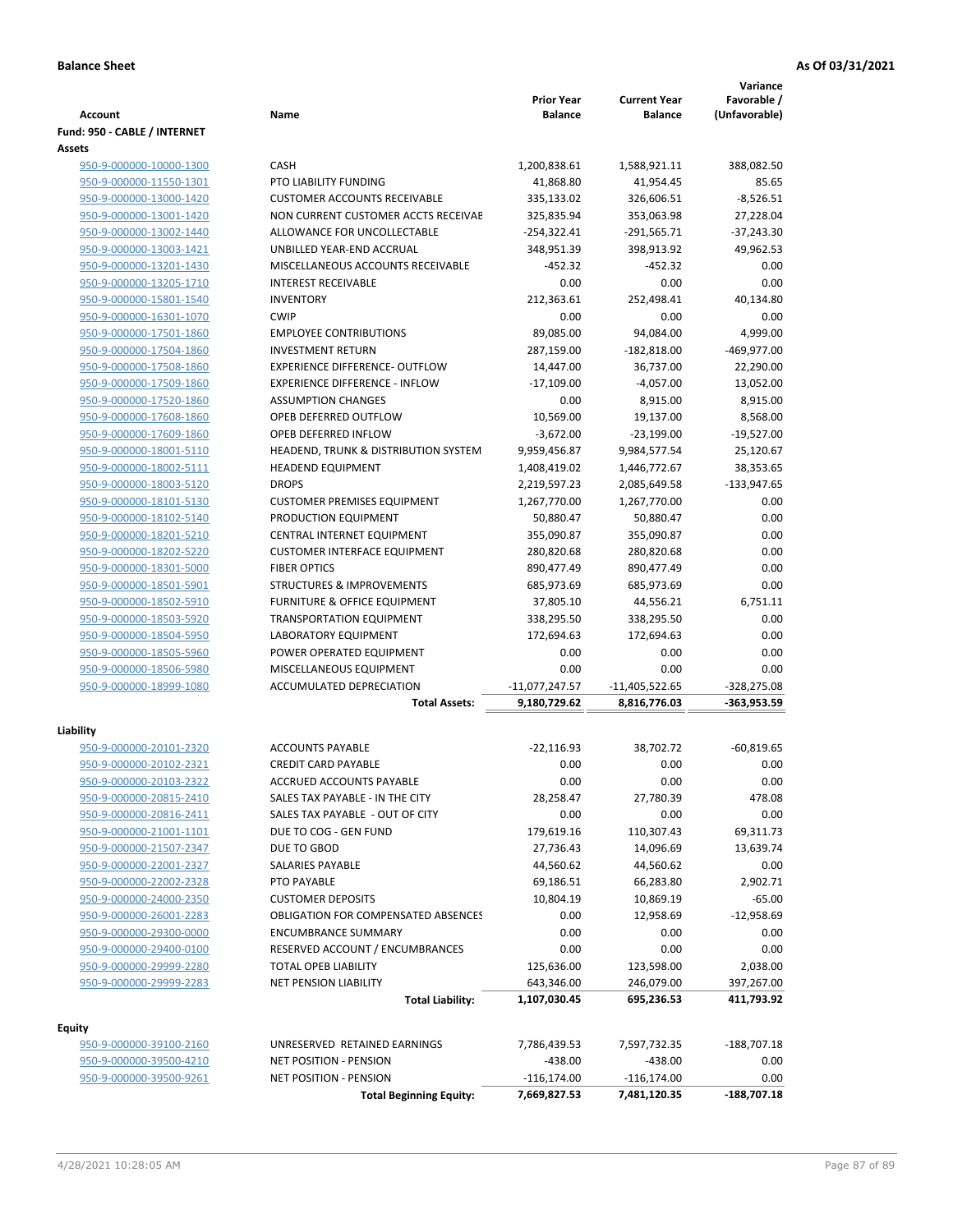| Account                               | Name                                                     | <b>Prior Year</b><br><b>Balance</b> | <b>Current Year</b><br><b>Balance</b> | Variance<br>Favorable /<br>(Unfavorable) |
|---------------------------------------|----------------------------------------------------------|-------------------------------------|---------------------------------------|------------------------------------------|
| <b>Total Revenue</b>                  |                                                          | 3,221,140.74                        | 3,399,339.68                          | 178,198.94                               |
| <b>Total Expense</b>                  |                                                          | 2,817,269.10                        | 2,758,920.53                          | 58,348.57                                |
| <b>Revenues Over/(Under) Expenses</b> |                                                          | 403.871.64                          | 640.419.15                            | 236,547.51                               |
|                                       | <b>Total Equity and Current Surplus (Deficit):</b>       | 8.073.699.17                        | 8,121,539.50                          | 47.840.33                                |
|                                       | Total Liabilities, Equity and Current Surplus (Deficit): | 9,180,729.62                        | 8,816,776.03                          | $-363.953.59$                            |